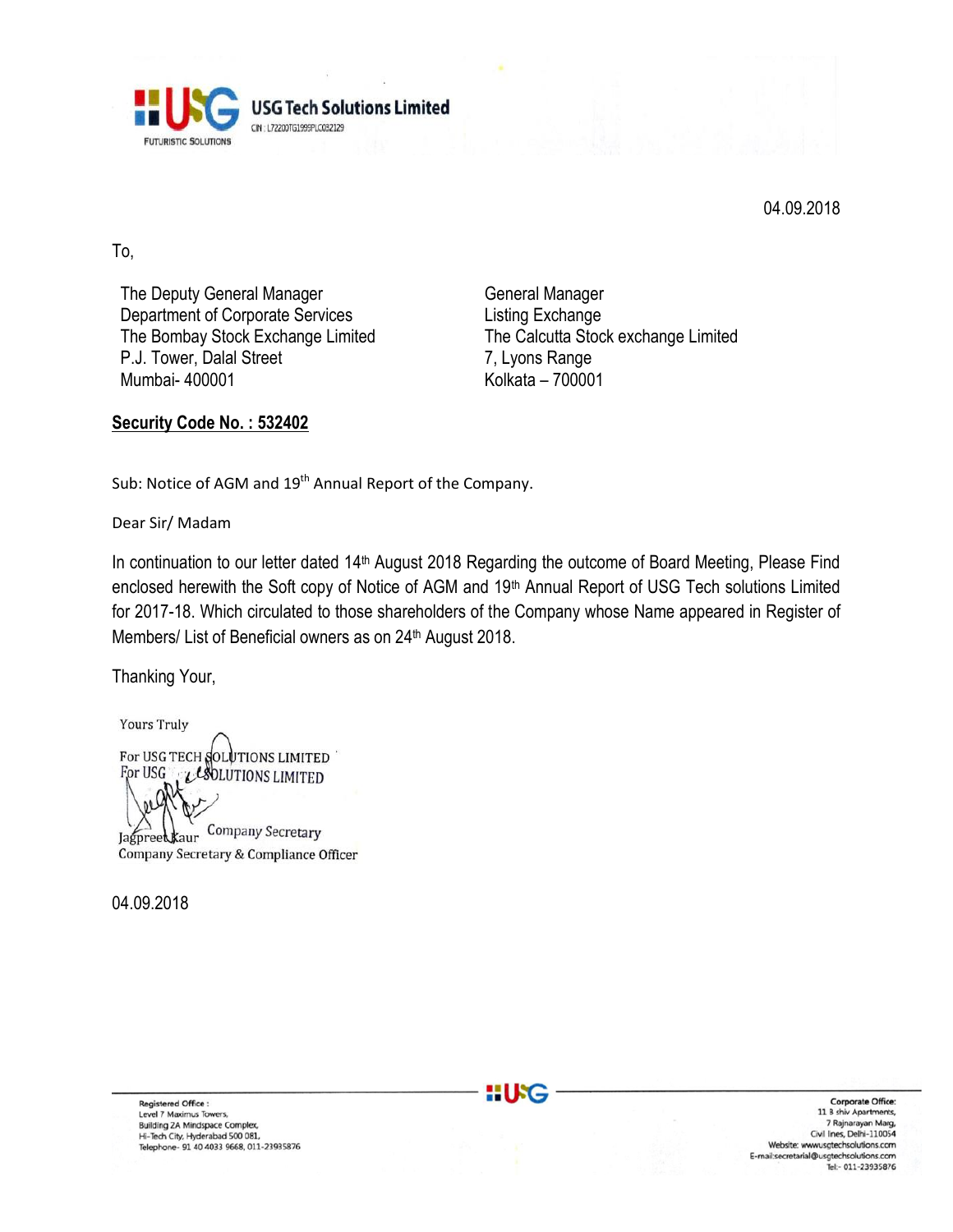

# ANNUAL REPORT 2017-2018

Registered Office : Level 7 Maximus Towers Building, 2A Mindspace Complex, Hi-Tech City, Hyderabad- 500081

Corporate office : Flat No-11 B Shiv Apartments, 7 Raj Narain Road, Civil Lines, Delhi 110054

Website: www.usgtechsolutions.com

Email id: secretarial@usgtechsolutions.com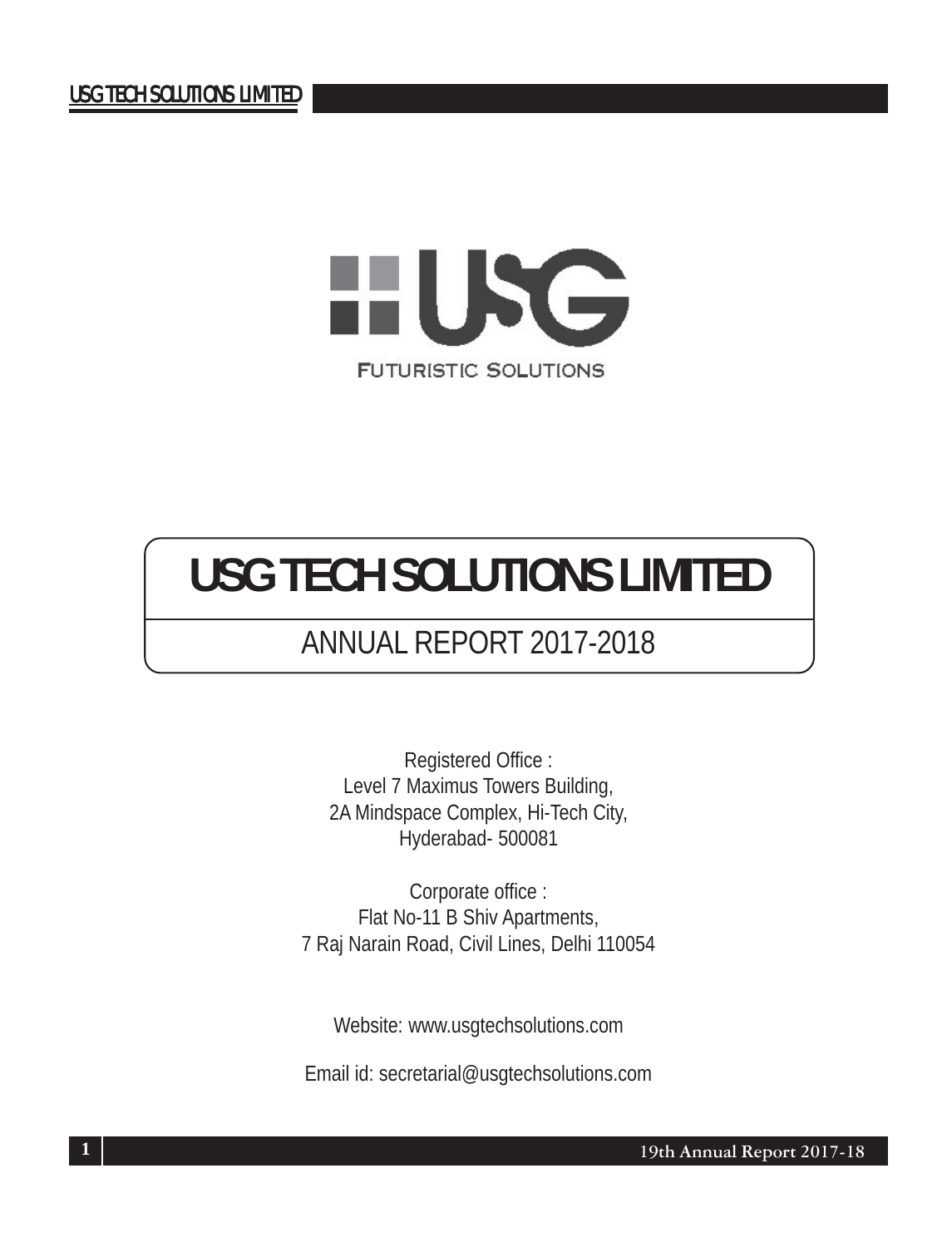### **BOARD OF DIRECTORS**

**Mr. Servesh Gupta** Managing Director and Chairman (DIN: 01451093) **Mrs. Ashima Gupta** Executive Director (DIN: 07795866) **Mr. Deepak Kumar Bansal** Independent Director (DIN: 03081849) **Mrs. Nirmal Garg** Independent Director (DIN: 07145009) **Mr. Manish Kumar** Chief Financial Officer

**COMPANY SECRETARY Mrs. Jagpreet Kaur** Company Secretary

### **AUDIT COMMITTEE**

**Mr. Deepak Kumar Bansal** Chairman **Ms. Nirmal Garg** Member **Mrs. Ashima Gupta** Member

### **STAKEHOLDERS' RELATIONSHIP COMMITTEE**

**Mr. Deepak Kumar Bansal** Chairman **Ms. Nirmal Garg** Member **Mrs. Ashima Gupta** Member

# **NOMINATION & REMUNERATION COMMITTEE**

**Mr. Deepak Kumar Bansal** Chairman **Ms. Nirmal Garg** Member **Mrs. Ashima Gupta** Member

**Content Notice Directors' Report Extract of Annual Return Annexure to Directors' Report Management Discussion and Analysis Report Secretarial Audit Report Corporate Governance Report Auditors' Report Balance Sheet Statement of Profit & Loss Page Cash Flow Statements Notes forming part of Financial Statements Attendance Slip Proxy Form**

#### **STATUTORY AUDITORS**

M/s. Ravinder Gupta & Associates, (Chartered Accountants) Firm Registration. No.: 087726

#### **SECRETARIAL AUDITOR**

Atiuttam Singh & Associates Company Secretaries M.No 8719 C.P. No.:13333

#### **INTERNAL AUDITOR**

**R.K SAH & CO.** R.K Sah & Co. (Chartered Accountants) E-32, Gaurav Apartment, Madhu Vihar, I.P Extn. New Delhi-110092.

#### **REGISTRAR & TRANSFER AGENT**

M/s Bigshare Services Private Limited 1st Floor, Bharat Tin Works Building, Opp. Vasant Oasis Apartments, Marol Maroshi Road, Andheri East, Mumbai 400

#### **BANKER**

HDFC Bank, New Delhi HDFC Bank, Noida YES Bank, New Delhi IDBI, New Delhi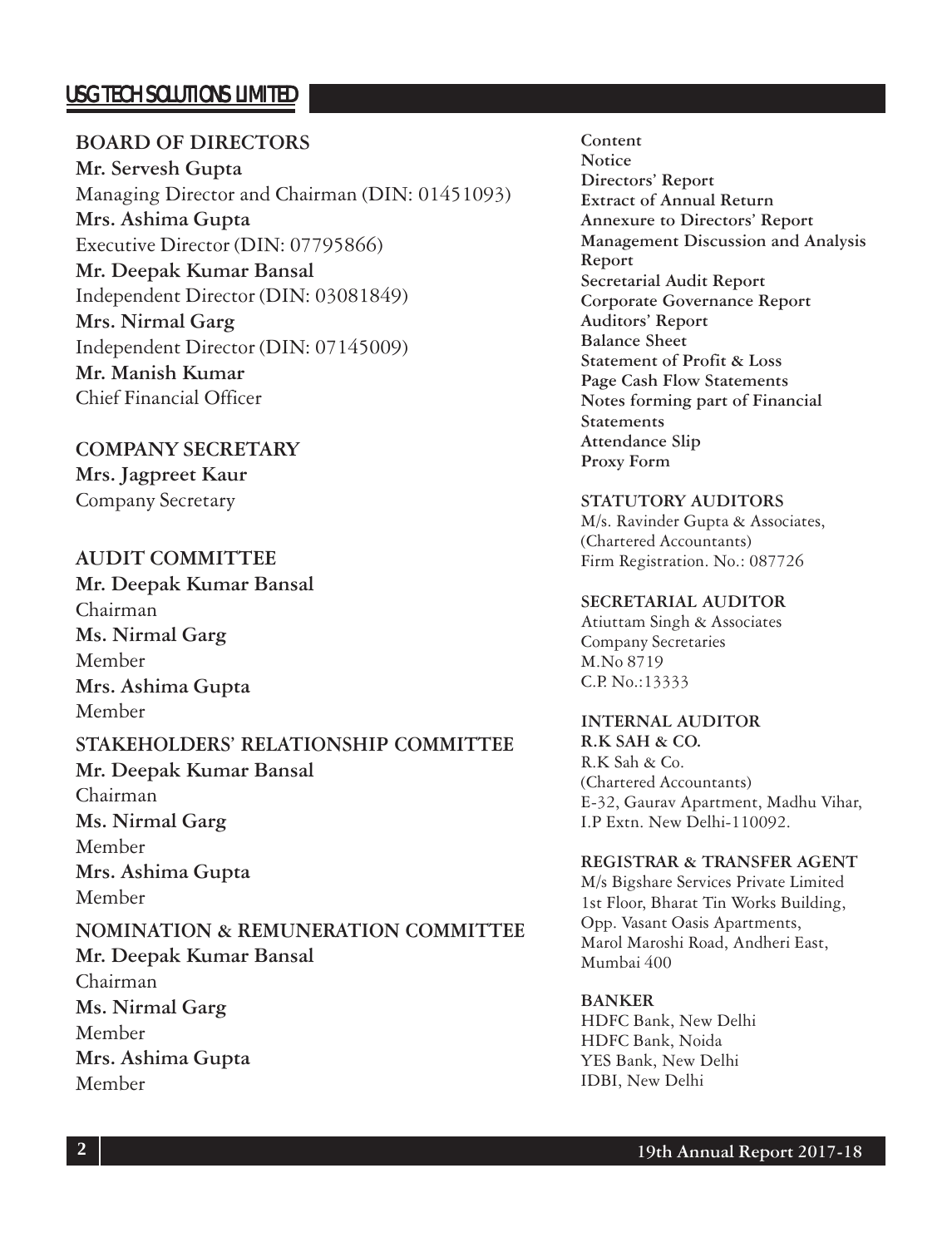### **NOTICE**

Notice is hereby given that the 19th Annual General Meeting of USG Tech Solutions Limited will be held on Friday , 28th September, 2018 at 10:00 A.M. at Oyster Airport Hotel, 5-12/1, Nehru Outer Ring Road, Brindavan Gardens, Kishanguda, Shamshabad, Hyderabad, Telangana -501218, to transact the following business:-

#### **ORDINARY BUSINESS**

1. To Consider and adopt the Audited Financial Statements of the Company for the financial year ended March 31, 2018, the Reports of the Directors and Auditors thereon:

2. To Re-appoint of Mrs. Ashima Gupta (DIN-07795866) who retires by rotation at this meeting and being eligible, offers herself for re-appointment.

3. To Re-appoint statutory auditors and fix their remuneration.

**"RESOLVED THAT** pursuant to the provisions of section 139 and other applicable provisions, if any, of the Companies Act, 2013 and the Rules framed thereunder, as amended from time to time, Ravinder Gupta & Associates , Chartered Accountants (Firm Registration No. 087726) be and is hereby re-appointed as Auditors of the Company to hold office from the conclusion of this 19th Annual General Meeting (AGM) till the conclusion of the 23rd Annual General Meeting (AGM) of the Company to be held in the year 2022 (subject to ratification of their appointment at every AGM), at such remuneration plus service tax, out-of-pocket, travelling and living expenses, etc., as may be mutually agreed between the Board of Directors of the Company and the Auditors."

#### **SPECIAL BUSINESS**

4. Re-Appointment of Managing Director

Re-Appointment of Mr. Servesh Gupta, DIN: 01451093 as Managing Director and Payment of Remuneration

To consider and if thought fit, to pass the following Resolution as a Special Resolution:

**"RESOLVED THAT** pursuant to the provisions of Sections 196, 197, 203 read with Schedule V and all other applicable provisions, if any, of the Companies Act, 2013 and the rules made thereunder [including any statutory modification(s) or re-enactment thereof for the time being in force] and subject to other statutory approvals, if any, the consent of the Company be and is hereby accorded to the re-appointment of Mr. Servesh Gupta (DIN: 01451093) as Managing Director of the Company for a further period of five years w.e.f. 30th May 2018."

**"RESOLVED FURTHER THAT** Mr. Servesh Gupta, Managing Director be paid remuneration effective from 01.06.2018 for a period of Five years on the following terms and conditions:

- A. Salary: (Rs. /Month) 1.50 lacs
- B. Perquisites: These are classified into the following three categories:

#### **PART-A**

a) Medical Expenses: Reimbursement of expenses incurred for self and family in accordance with the rules of the Company for the time being in force and as amended from time to time.

b) Leave Travel Concession: Leave travel concession for self and family once in a year Incurred in accordance with the rules of the Company.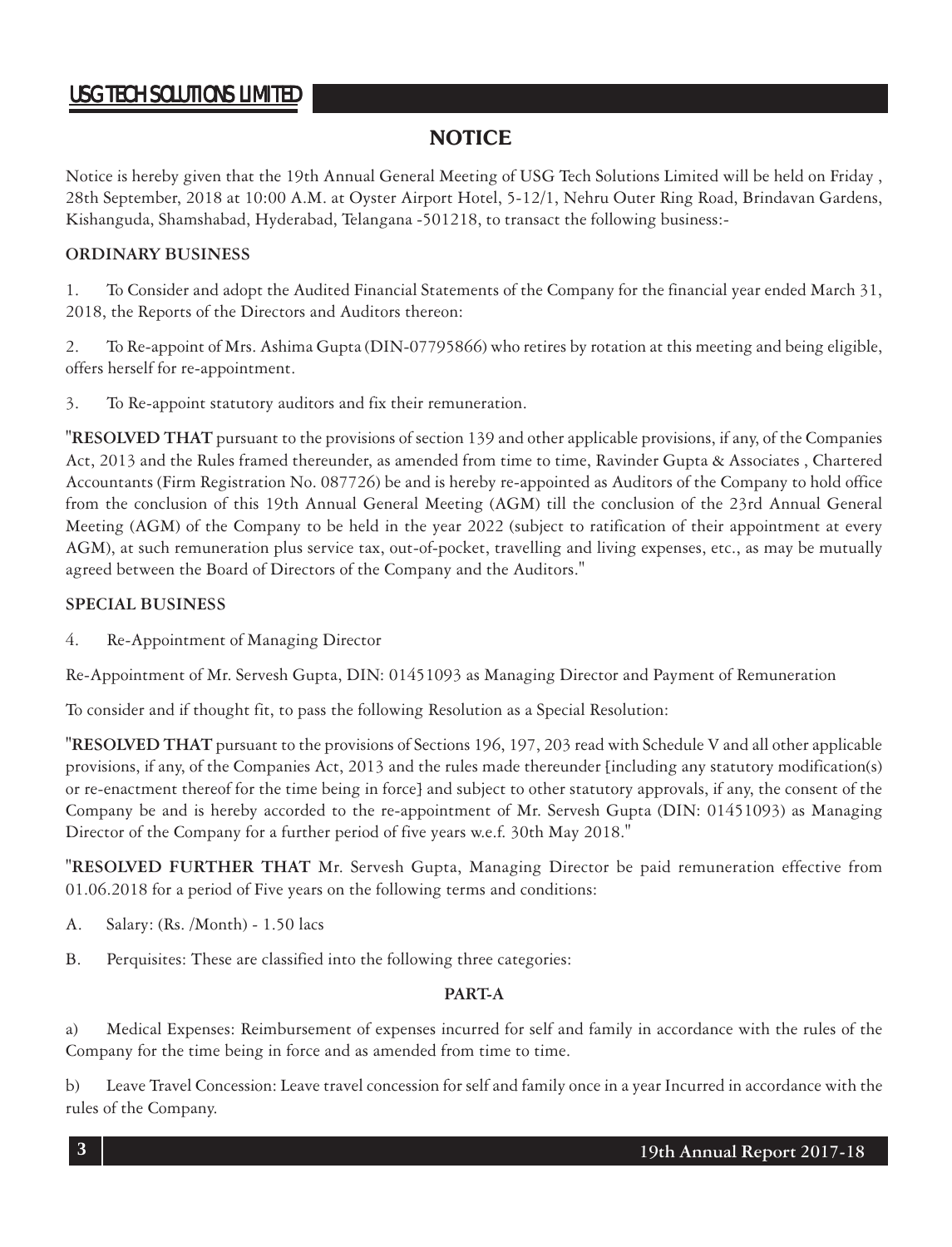c) Club Fees: Fees of clubs subject to a maximum of two clubs.

d) Personal Accident Insurance: Personal Accident Insurance of an amount, the annual premium of which shall not exceed Rs. 10000.

**NOTE:** For the purpose of perquisites stated hereinabove, 'family' means the spouse and the dependent children of the appointee.

#### **PART-B**

i) Gratuity, if payable under the Company's Rules shall not exceed half a month's salary for each completed year of service.

ii) Earned Leave and its Encashment: On full pay and allowances as per the rules of the Company, but not exceeding one month's leave for every eleven months of service.

#### **PART-C**

Provision of car with driver for use on Company's business and telephone at residence will not be considered as perquisites. Personal long distance calls on telephone and use of car for private purpose shall be billed by the Company. The perquisites mentioned above in Part 'A' will be included in the computation of ceiling on remuneration whereas Part 'B' and 'C' will not be included.

Ceiling on Remuneration: The aggregate remuneration shall not exceed the limits provided in Section 197 read with Schedule V of the Companies Act, 2013 except with the previous approval of the Central Government. , Pursuant to Sub-paragraph A of Section II of Part II of Schedule V and other applicable provisions, if any, of the Companies Act, 2013 and subject to such compliances and approvals as may be necessary, wherein, in any financial year during the tenure of his service, the Company has no profits or its Profits are inadequate; the Company may pay to Mr. Servesh Gupta Managing Director remuneration by way of salary, perquisites and other benefits as mentioned above as minimum remuneration.

Commission: Commission shall be paid over and above the total remuneration stated herein based on net profits of the Company in a particular financial year as may be determined by the Board of Directors and Nomination and Remuneration Committee of the Company, which put together with salary and perquisites shall be subject to the overall ceiling specified in Section 197 and Section I of Part II of Schedule V of the Companies Act, 2013.

"RESOLVED FURTHER that the Board of Directors and/or Committee thereof of the Company be and are hereby authorized to do all acts and take all such steps as may be necessary, proper or expedient to give effect to this resolution

#### **5. Approval of Related Party Transactions**

**To consider and if thought fit, to pass the following Resolution as a Special Resolution:**

**"RESOLVED THAT** pursuant to the provisions of Regulation 23 of SEBI (Listing Obligations and Disclosures Requirements) Regulations 2015 (including any amendment or modification thereof) and applicable provisions of the Companies Act, 2013 read with relevant Rules thereto [including any statutory modification(s) or re-enactment thereof, for the time being in force] and subject to such other approvals, sanctions as may be required from other authorities under any laws or regulations or guidelines and after such alterations and modifications as may be specified by such other authorities while according the approval or sanction, wherever applicable, approval of the members of the Company be and is hereby accorded to the Board of into ongoing related party contract/arrangements/transactions with Retails Information System Pty Ltd a Foreign Wholly Owned subsidiary of the Company, relating to sale, purchase or supply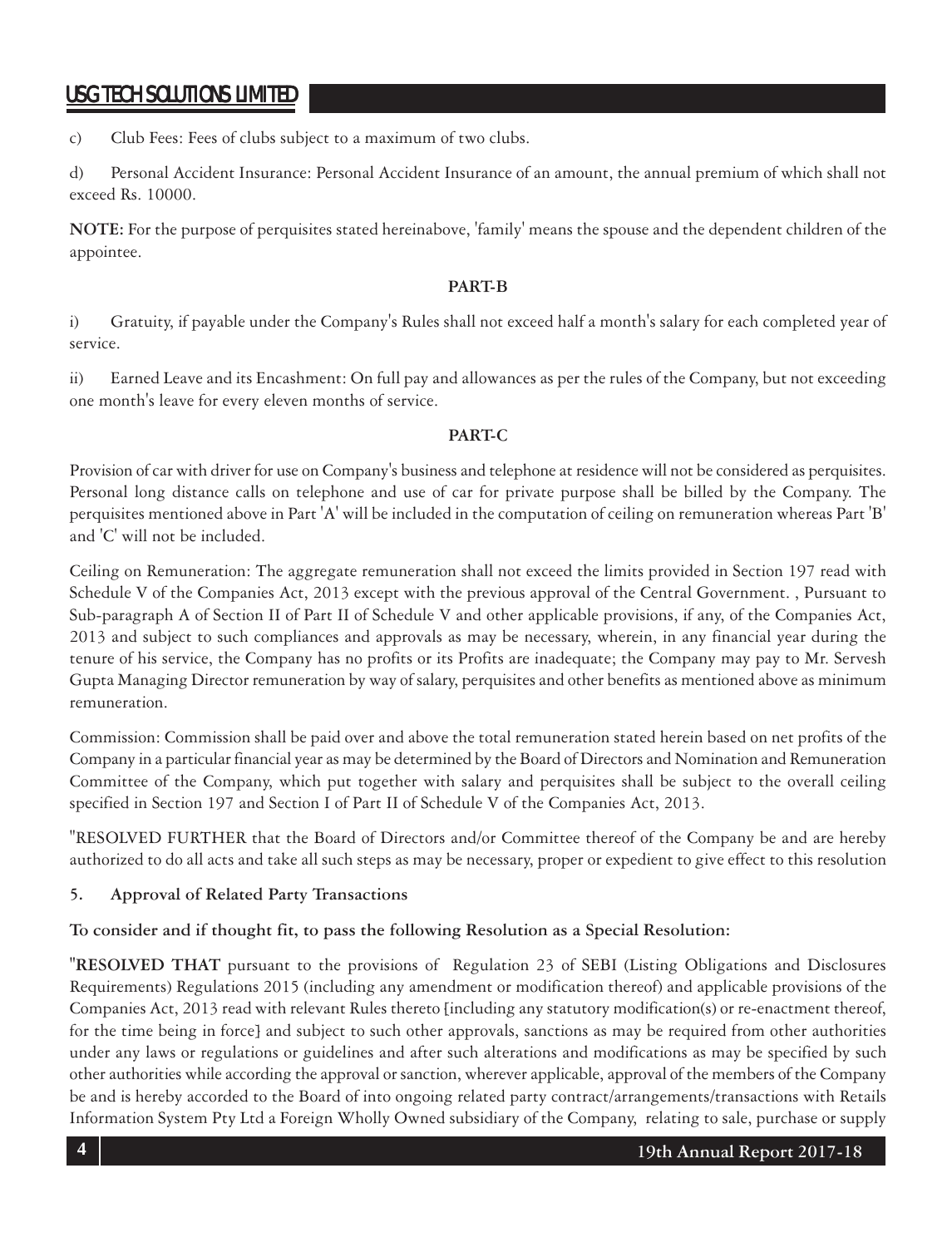of products, goods or materials or availing or rendering of services and leasing of property of any kind (movable or immovable) up to an amount 15 Crores ( fifteen Crore only) for the financial year 2018-19 on such terms and conditions as may be decided by the Board."

**"RESOLVED FURTHER THAT** the Board of Directors of the Company be and are hereby authorized to do and perform all such acts, matters, deeds and things as may be necessary, without further referring to the Members of the Company in order to give effect to this resolution."

**"RESOLVED FURTHER THAT** all actions taken by the Board in connection with any matter referred to or contemplated in any of the foregoing resolution are hereby approved ratified and confirmed in all respects.

#### **6. Approval for changing the situation of Registered Office of the Company:**

To consider, and, if thought fit, to pass the following resolution as a Special Resolution:

**"RESOLVED THAT** subject to the provisions of Section 12, 13 and Section 110 and other applicable provisions of Companies Act, 2013,read with relevant rules applicable, if any, (including any statutory modification(s) or re-enactment thereof, for the time being in force), and subject to the approval of Regional Director or the central government and such other approvals, permissions and sanction, as may be required from time to time, consent of the members be and is hereby accorded for shifting the registered office of the Company from the State of Telangana to the "National Capital Territory (NCT) of Delhi" and that the Clause II of the Memorandum of Association of the Company be substituted and replaced as the follows: II. **THE REGISTERED OFFICE OF THE COMPANY WILL BE SITUATED IN THE "NATIONAL CAPITAL TERRITORY (NCT) OF DELHI".**

**"RESOLVED FURTHER THAT** upon the aforesaid resolution becoming effective, the registered office of the Company be shifted from Level 7 Maximus Towers Building, 2A Mindspace Complex, Hi-Tech City, Hyderabad- 500081 to National Capital Territory of Delhi situated under the jurisdiction of Registrar of Companies, Delhi (For State of Delhi & Haryana).

**"RESOLVED FURTHER THAT** for the purpose of giving effect to the above resolution, the Board of Directors of the Company (hereinafter called the "Board", which term shall be deemed to include any person (s) authorized and / or Committee which the Board may have constituted or hereinafter constitute to exercise its powers including the powers conferred by this Resolution) or any officer so authorised by the Board, be and is hereby authorised to agree to and make and accept such conditions, modifications and alterations stipulated by any one of the authorities, statutory or otherwise, while according approval, consent as may be considered necessary and to appoint counsels and advisors, file applications/ petitions, issue notice, advertisements, obtain orders of shifting of registered office from the concerned authorities and take such steps and to do such acts, deeds and things as they may deem necessary and proper in this matter."

> By the order of the Board of Directors For USG Tech Solutions Limited

> > $SD/-$ Mr. Servesh Gupta 11B, Shiv Apartments, 7 Raj Narain Marg, Civil Lines, Delhi-110054 Date: 13.08.2018

**19th Annual Report 2017-18**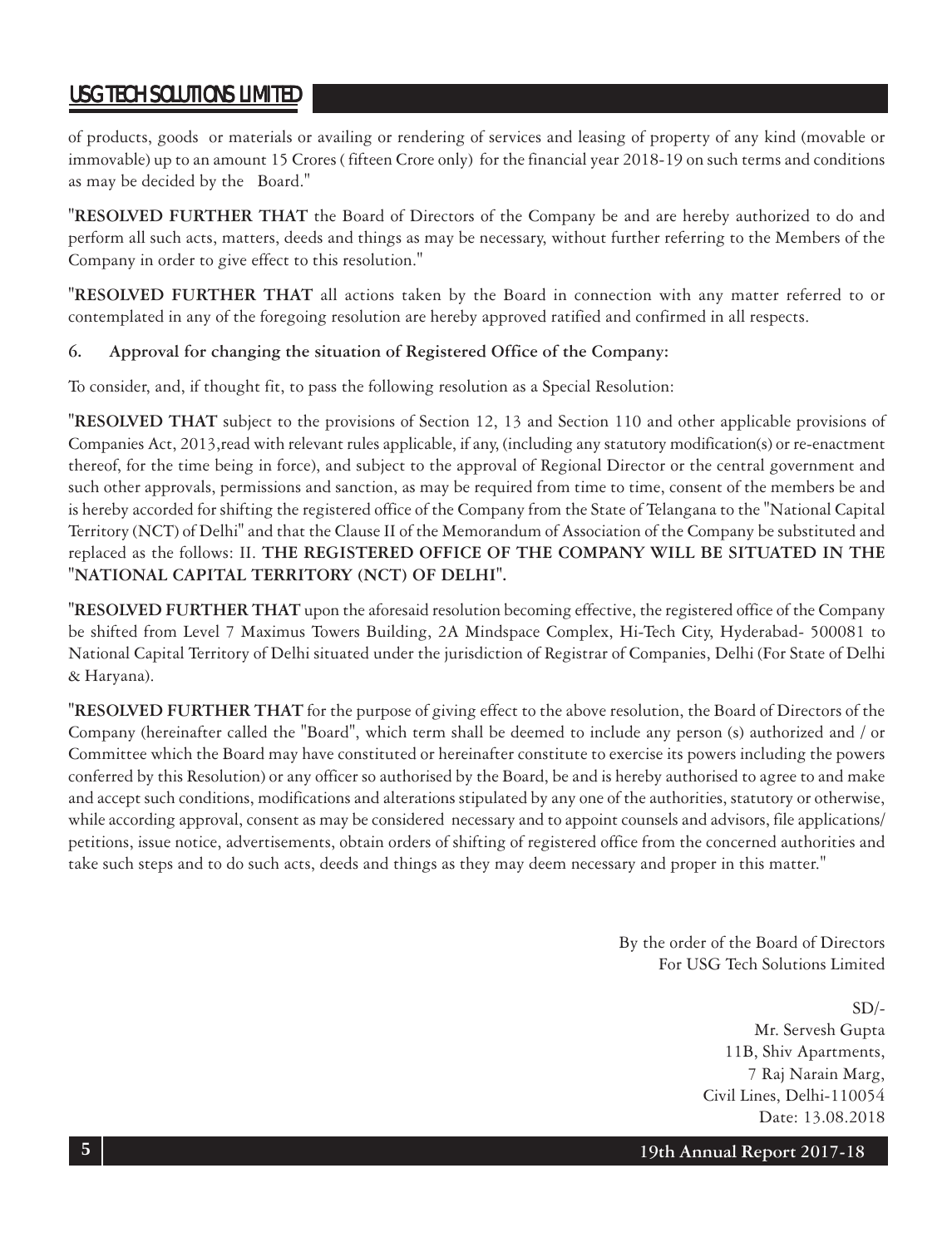**Notes :**

The relative Explanatory Statement pursuant to Section 102 of the Companies Act, 2013 ("Act") setting out material facts concerning the business under Item Nos. 4,5 and 6 of the Notice, is annexed hereto. The relevant details as required under Regulation 36(3) of SEBI (Listing Obligations and Disclosure Requirements) Regulations, 2015 ("SEBI Listing Regulations").

1. A Member entitled to attend and vote at the Annual General Meeting (AGM) is entitled to appoint a proxy to attend and vote instead of himself and the proxy need not be a Member of the Company. The instrument appointing the proxy, in order to be effective, must be deposited at the Company's Registered Office, duly completed and signed, not less than FORTY-EIGHT HOURS before the commencement of the AGM. Proxies submitted on behalf of limited companies, societies etc., must be supported by appropriate resolutions / authority, as applicable. A person can act as proxy on behalf of Members not exceeding fifty (50) and holding in the aggregate not more than 10% of the total share capital of the Company. In case a proxy is proposed to be appointed by a Member holding more than 10% of the total share capital of the Company carrying voting rights, then such proxy shall not act as a proxy for any other person or shareholder.

2. The Register of Members and Share Transfer Books of the Company will be closed on Members, Proxies and Authorized Representatives are requested to bring to the meeting, the Attendance Slip enclosed herewith, duly completed and signed, mentioning therein details of their DP ID and Client ID / Folio No.

3. The Notice of the AGM along with the Annual Report 2017-18 is being sent by electronic mode to those Members whose e-mail addresses are registered with the Company/Depositories, unless any Member has requested for a physical copy of the same. For Members who have not registered their e-mail addresses, physical copies are being sent by the permitted mode.

4. Members holding shares in dematerialized form are requested to intimate all changes pertaining to their bank details, National Electronic Clearing Service (NECS), Electronic Clearing Service (ECS), mandates, nominations, power of attorney, change of address, change of name, e-mail address, contact numbers, etc., to their Depository Participant (DP). Changes intimated to the DP will then be automatically reflected in the Company's records which will help the Company and the Company's Registrars and Transfer Agents (RTA), big share Services Pvt Ltd to provide efficient and better services. Members holding shares in physical form are requested to intimate such changes to RTA.

5. Members holding shares in physical form are requested to consider converting their holding to dematerialized form to eliminate all risks associated with physical shares and for ease of portfolio management. Members can contact the Company or RTA for assistance in this regard.

6. Members holding shares in physical form in identical order of names in more than one folio are requested to send to the Company or RTA, the details of such folios together with the share certificates for consolidating their holding in one folio. A consolidated share certificate will be returned to such Members after making requisite changes thereon.

7. Members / Proxies should bring the Attendance slip duly filled in for attending the meeting along with their copy of the Annual Report.

8. In accordance with section 20 of the Companies Act, 2013 service of documents on members by a company is allowed through electronic mode. Accordingly, as a part of Green Initiative, soft copy of the Annual Report for the year ended March 31, 2018 has been sent to all the members whose email address (es) are registered with the Company/ Depository Participant(s) unless any member has requested for a hard copy of the same. Further, in terms of SEBI Circular No. CIR/CFD/DIL/7/2011 dated 05.10.2011 the hard copies of Annual Report have been sent to all other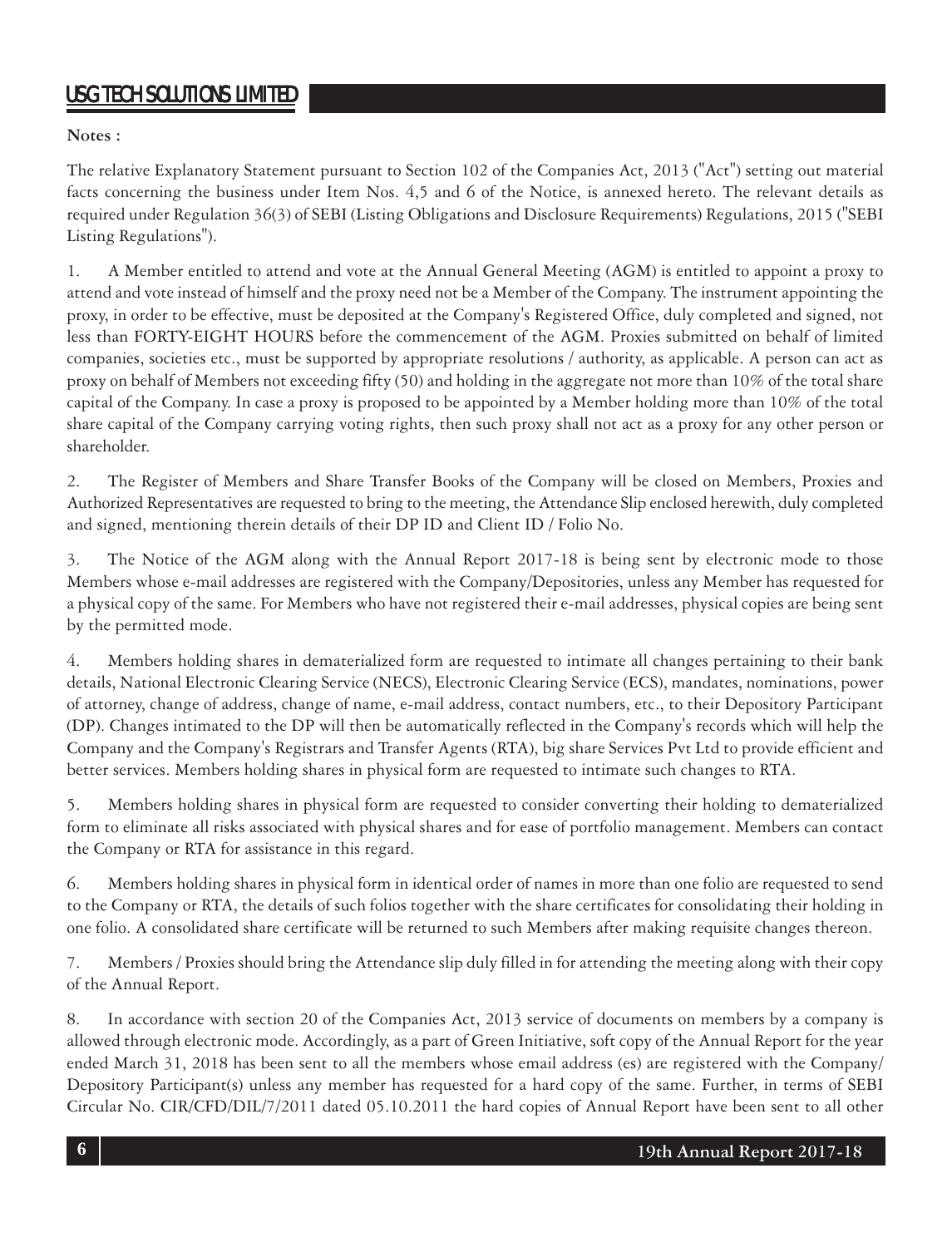members who have not registered their email address (es). Members, who have not yet registered their email address with the Company/RTA/Depository Participant, are requested to do the same at the earliest. Members holding shares in dematerialized form are requested to register their email address with their Depository Participant only. Even after registering for e-communication, members are entitled to receive such communication in physical form, upon receipt of request for the same, free of cost. The Notice of the Annual General Meeting and the Annual Report for 2017-18 will also be available on the Company's website www.usgtechsolutions.com for download by the members. The physical copies of the aforesaid documents will also be available at the Company's Registered Office for inspection during business hours.

9. The route map showing directions to reach the venue of the 19th AGM is given on Back Over.

10. All documents referred to in the accompanying Notice and Explanatory Statement shall be open for inspection at the registered office of the Company.

#### 11. VOTING THROUGH ELECTRONIC MEANS FOR ANNUAL GENERAL MEETING

In compliance with the provisions of Section 108 of the Act and the Rules framed thereunder, as amended from time to time, and Regulation 44 of the SEBI (Listing Obligations and Disclosure Requirements) Regulations, 2015, the Members are provided with the facility to cast their vote electronically, through the e-voting services provided by CDSL, on all the resolutions set forth in this Notice. The instructions for e-voting are given herein below. Resolution(s) passed by Members through e-voting is/are deemed to have been passed as if they have been passed at the AGM.

A. The Board of Directors has appointed Sunpreet Singh & Associates, Company Secretaries, Membership No.- 43116, COP No. 16084, Registered Office WZ-283/241, Maddi Wali Gali No. 8, Vishnu Garden, New Delhi-110018,Mob No.: 9971443104 for conducting the e voting process in a fair and transparent manner.

B. Members are requested to carefully read the instructions for e-voting before casting their vote.

C. The e-voting facility will be available during the following voting period after which the portal will be portal will be blocked and shall be available for e-voting.

| Commencement of e-voting | 25/09/2018 at 09:00 a.m. |
|--------------------------|--------------------------|
| End of e-voting          | 27/09/2018 at 5:00 p.m.  |

D. The cut-off date (i.e. the record date) for the purpose of e-voting is 21/09/2018, In compliance of Section 108 of the Companies Act, 2013

#### **THE INSTRUCTIONS FOR SHAREHOLDERS VOTING ELECTRONICALLY ARE AS UNDER;**

1. The voting period begins on 25/09/2018 at 09:00 a.m. and ends on 27/09/2018 at 5:00 p.m., During this period shareholders' of the Company, holding shares either in physical form or in dematerialized form, as on the cut-off date (record date) 21/09/2018 may cast their vote electronically. The e-voting module shall be disabled by CDSL for voting thereafter.

- 2. Log on to the e-voting website www.evotingindia.com
- 3. Click on Shareholders / Members
- 4. Now Enter your User ID
	- For CDSL: 16 digits beneficiary ID,
	- For NSDL: 8 Character DP ID followed by 8 Digits Client ID,
	- Members holding shares in Physical Form should enter Folio Number registered with the Company.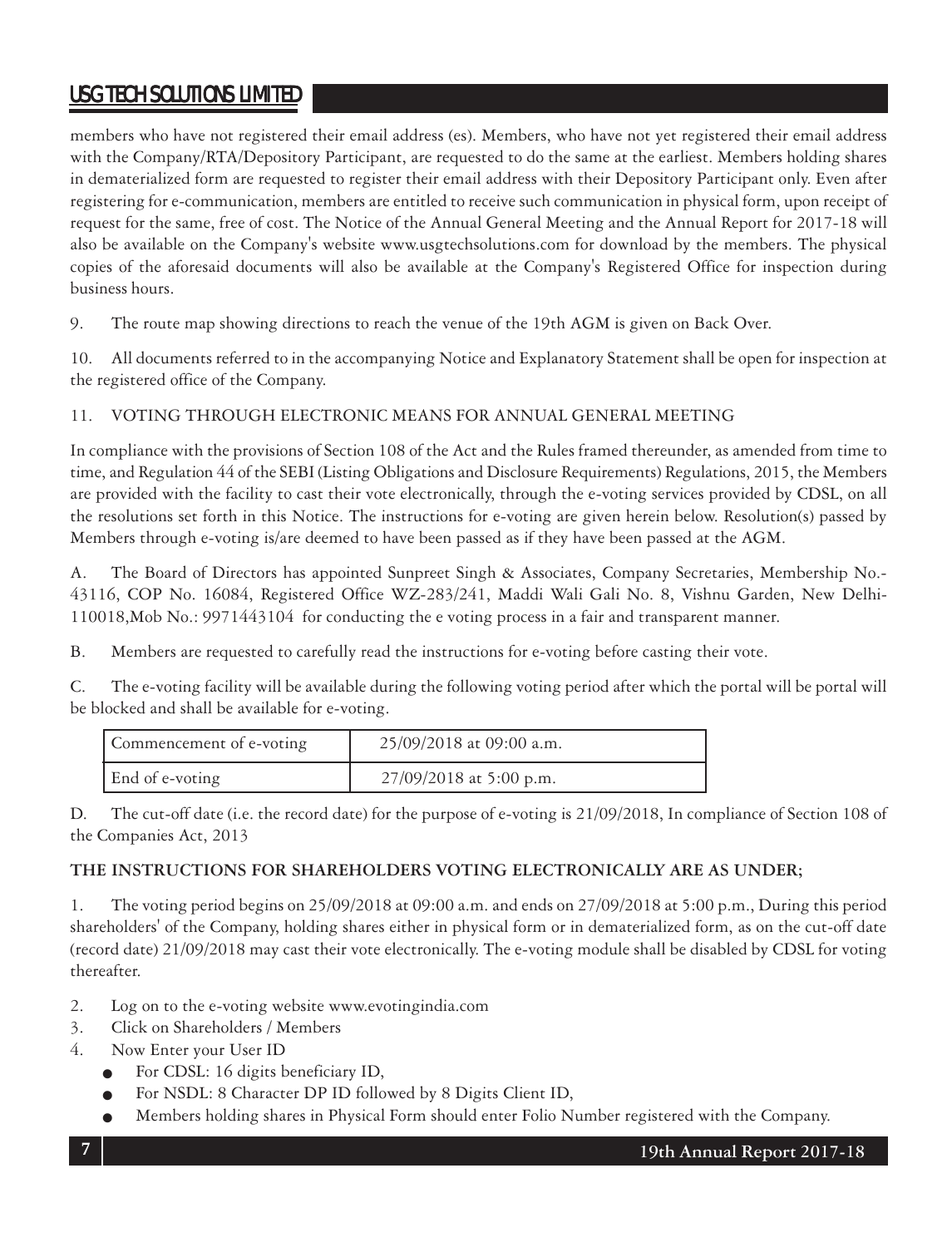5. Next enter the Image Verification as displayed and Click on Login.

6. If you are holding shares in demat form and had logged on to www.evotingindia.com and voted on an earlier voting of any company, then your existing password is to be used.

7. If you are a first time user follow the steps given below:

|                                                   | For Members holding shares in Demat Form and Physical Form                                                                                                                                                                                                                                                                                                                                                     |
|---------------------------------------------------|----------------------------------------------------------------------------------------------------------------------------------------------------------------------------------------------------------------------------------------------------------------------------------------------------------------------------------------------------------------------------------------------------------------|
| PAN                                               | Enter your 10 digit alpha-numeric PAN issued by Income Tax Department (Applicable for<br>both demat shareholders as well as physical shareholders)                                                                                                                                                                                                                                                             |
|                                                   | Members who have not updated their PAN with the Company/Depository Participant<br>are requested to use the first two letters of their name and the 8 digits of the sequence<br>number (refer serial no. printed on the name and address sticker/Postal Ballot Form/mail)<br>in the PAN Field.                                                                                                                  |
|                                                   | In case the sequence number is less than 8 digits enter the applicable number of 0's<br>before the number after the first two characters of the name in CAPITAL letters. E.g. If<br>your name is Ramesh Kumar with serial number 1 then enter RA00000001 in the PAN<br>field.                                                                                                                                  |
| Dividend Bank<br>Detail OR Date<br>of Birth (DOB) | Enter the Dividend Bank Details OR Date of Birth (DOB)<br>Enter the Dividend Bank Details or Date of Birth (in dd/mm/yyyy format) as recorded in<br>your demat account or in the company records in order to login.<br>If both the details are not recorded with the depository or company please enter the<br>member id / folio number in the Dividend Bank details field as mentioned in instruction<br>(4). |

8. After entering these details appropriately, click on "SUBMIT" tab.

9. Members holding shares in physical form will then reach directly the Company selection screen. However, members holding shares in demat form will now reach 'Password Creation' menu wherein they are required to mandatorily enter their login password in the new password field. Kindly note that this password is to be also used by the demat holders for voting for resolutions of any other company on which they are eligible to vote, provided that company opts for evoting through CDSL platform. It is strongly recommended not to share your password with any other person and take utmost care to keep your password confidential.

10. For Members holding shares in physical form, the details can be used only for e-voting on the resolutions contained in this Notice.

11. Click on the EVSN for the USG TECH SOLUTIONS LIMITED on which you choose to vote.

12. On the voting page, you will see "RESOLUTION DESCRIPTION" and against the same the option "YES/NO" for voting. Select the option YES or NO as desired. The option YES implies that you assent to the Resolution and option NO implies that you dissent to the Resolution.

13. Click on the "RESOLUTIONS FILE LINK" if you wish to view the entire Resolution details.

14. After selecting the resolution you have decided to vote on, click on "SUBMIT". A confirmation box will be displayed. If you wish to confirm your vote, click on "OK", else to change your vote, click on "CANCEL" and accordingly modify your vote.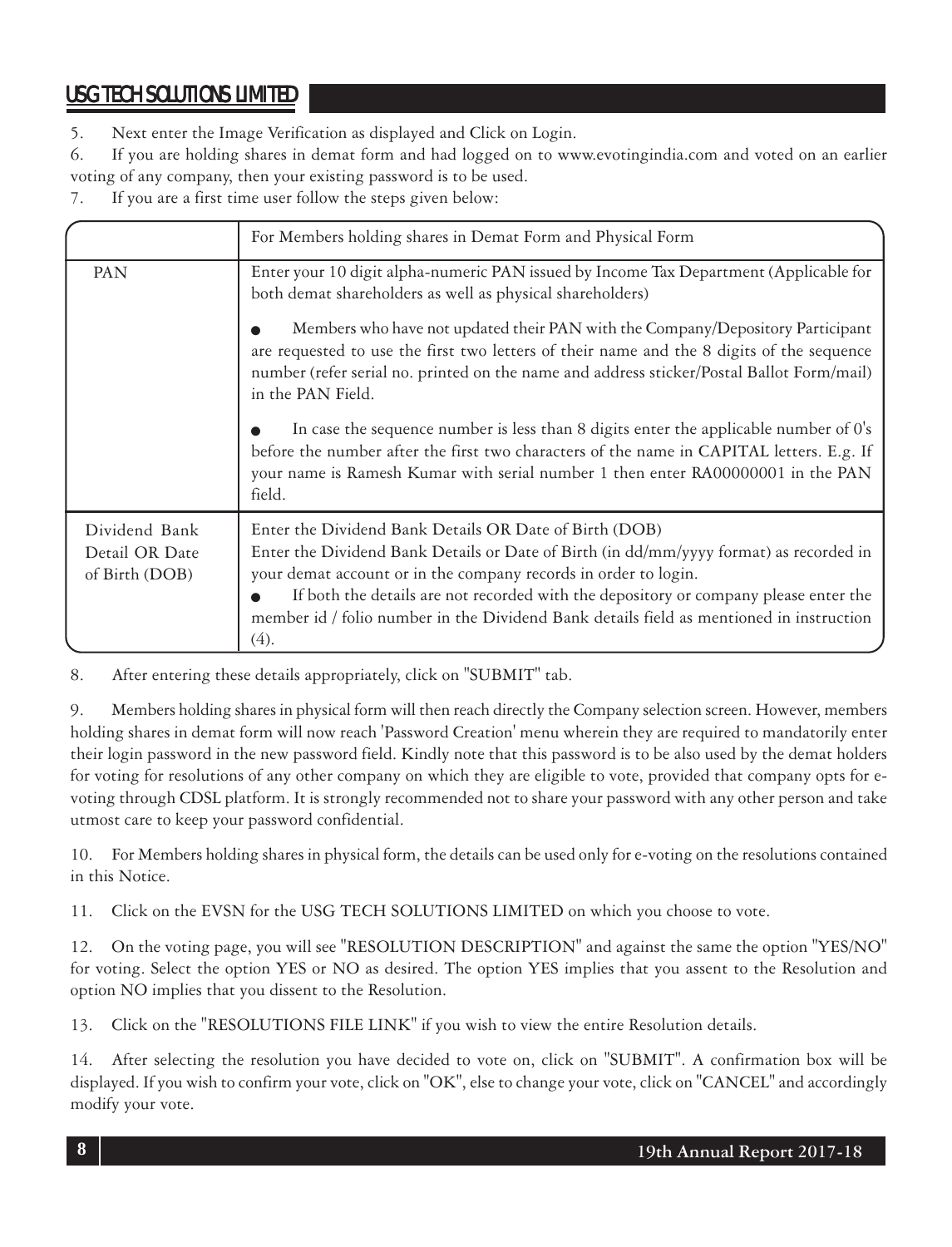15. Once you "CONFIRM" your vote on the resolution, you will not be allowed to modify your vote.

16. You can also take out print of the voting done by you by clicking on "Click here to print" option on the Voting page.

17. If Demat account holder has forgotten the changed password then enter the User ID and the image verification code and click on Forgot Password & enter the details as prompted by the system.

18. Shareholders can also cast their vote using CDSL's mobile app m-Voting available for android based mobiles. The m-Voting app can be downloaded from Google Play Store. Apple and Windows phone users can download the app from the App Store and the Windows Phone Store respectively. Please follow the instructions as prompted by the mobile app while voting on your mobile.

- 19. Note for Non Individual Shareholders and Custodians
- i. Non-Individual shareholders (i.e. other than Individuals, HUF, NRI etc.) and Custodian are required to log on to www.evotingindia.com and register themselves as Corporates.
- ii. A scanned copy of the Registration Form bearing the stamp and sign of the entity should be emailed to helpdesk.evoting@cdslindia.com.
- iii. After receiving the login details a Compliance User should be created using the admin login and password. The Compliance User would be able to link the account(s) for which they wish to vote on.
- iv. The list of accounts linked in the login should be mailed to helpdesk.evoting@cdslindia.com and on approval of the accounts they would be able to cast their vote.
- v. A scanned copy of the Board Resolution and Power of Attorney (POA) which they have issued in favour of the Custodian, if any, should be uploaded in PDF format in the system for the scrutinizer to verify the same.

20. In case you have any queries or issues regarding e-voting, you may refer the Frequently Asked Questions ("FAQs") and e-voting manual available at www.evotingindia.com, under help section or write an email to helpdesk.evoting@cdslindia.com.

#### **IN CASE OF MEMBERS RECEIVING THE PHYSICAL COPY:**

1. Please follow all steps from sl. no. (1) to sl. no. (25) Above to cast vote.

2. The voting period 25/09/2018 at 09:00 a.m. and ends on 27/09/2018 at 5:00 p.m. During this period shareholders' of the Company, holding shares either in physical form or in dematerialized form, as on the cut-off date (record date) of 21/09/2018, may cast their vote electronically. The e-voting module shall be disabled by CDSL for voting thereafter.

3. In case you have any queries or issues regarding e-voting, you may refer the Frequently Asked Questions ("FAQs") and e-voting manual available at www.evotingindia.com under help section or write an email to helpdesk.evoting@cdslindia.com.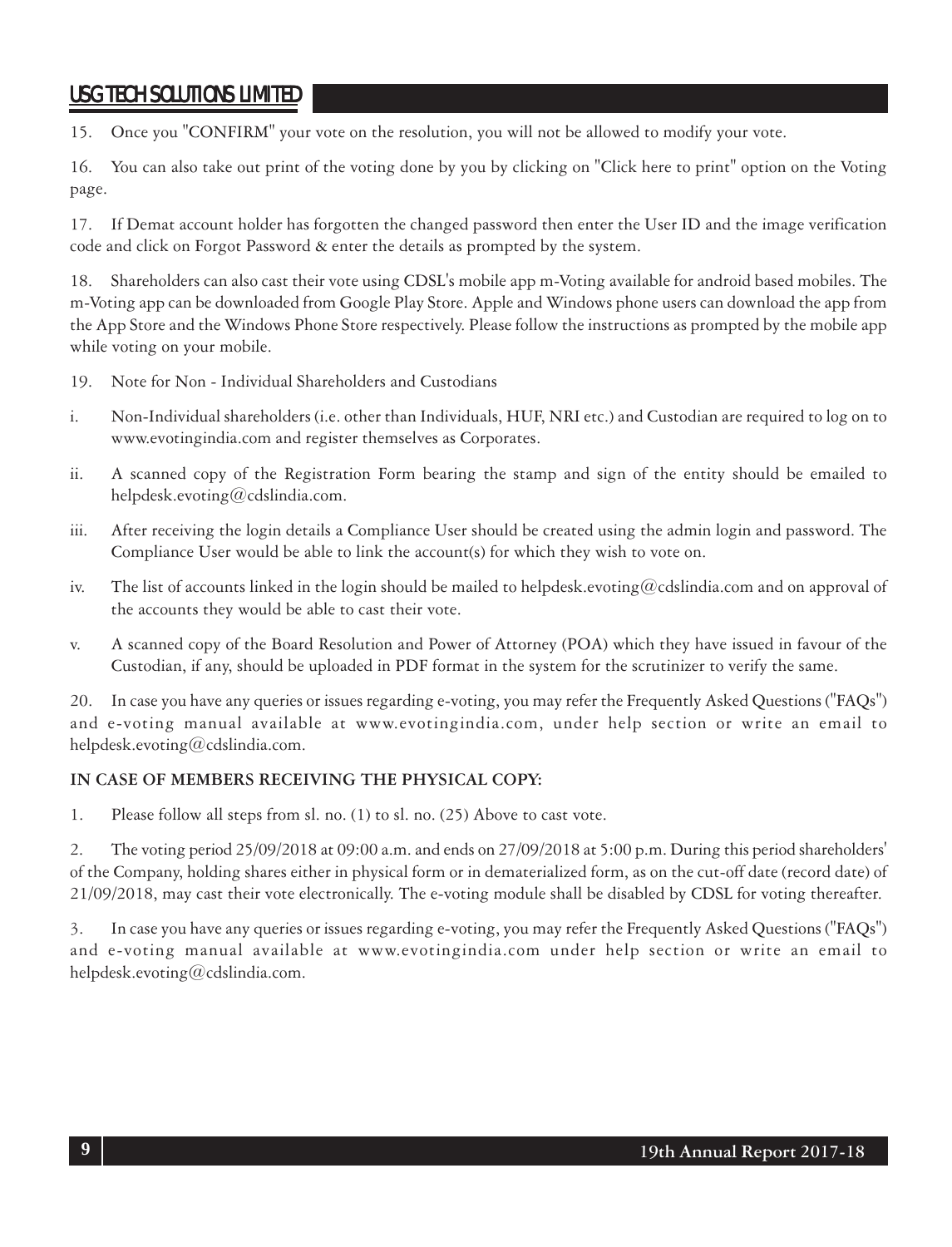### **Explanatory Statement (Pursuant to Section 102 of the Companies Act, 2013)**

As required by Section 102 of the Companies Act, 2013 ("Act"), the following explanatory statement sets out all material facts relating to the business mentioned under Item Nos. 4, 5 & 6 of the accompanying Notice: Item -4

M/s Surinder Verma Associates, Chartered Accountants, Delhi have resigned from the office of Statutory Auditors of the Company due to unavoidable circumstances w.e.f 04.12.2017, resulting into a casual vacancy in the office of Statutory Auditors of the Company as envisaged by section 139(8) of the Act. Any casual vacancy caused by resignation in the office of the Statutory Auditors could be filled up by the Company in General Meeting as per recommendations made by the Audit Committee and Board of Directors in this regard. The Audit Committee and the Board of Directors in their respective meetings held on 07th December 2017 have recommended the appointment of M/s. Ravinder Gupta & Associates, Chartered Accountants, as Statutory Auditors of the Company to fill the casual vacancy caused by the resignation of M/s Surinder Verma Associates, Chartered Accountants. Further The Company has appointed M/s. Ravinder Gupta & Associates in the Extraordinary General Meeting held on 28th February 2018, will hold office of Statutory Auditors from the conclusion of this 19th Annual General Meeting until the conclusion 23rd Annual General Meeting subject to ratification every year.

#### Item No- 5

M/s. Retails Information System Pty Ltd (RIS) is a foreign wholly owned subsidiary of USG Tech Solutions Limited and is a 'Related Party' within the meaning of Section 2(76) of the Companies Act, 2013 and 2 (ZB) of SEBI (LODR) Regulations 2015.

In terms of the proviso to Regulation 23 of SEBI (LODR) Regulations 2015, all transactions with related parties, which are material in nature, are subject to the approval of the Members of the Company by way of Special Resolution and the related parties shall abstain from voting on such resolutions.

For this purpose, the term "Material transaction" means any transaction entered either individually or taken together with previous transactions during a financial year, that exceeds ten percent of the annual consolidated turnover of the Company as per the last audited financial statements of the Company. Moreover, the estimated value of the transactions relating to ongoing sale, purchase, or receipt of products, goods and materials or availing or rendering of services and leasing of property of any kind (movable or immovable) with RIS during the financial year 2018-19 are likely to exceed the threshold prescribed under Regulation 23 of SEBI ( LODR) Regulations 2015 and will be considered material and therefore would require the approval of shareholders of the Company by a Special Resolution.

The particulars of the Contracts/Arrangements/Transactions pursuant to sub- rule (3) of Rule 15 of Companies (Meetings of Board and its Powers) Rules, 2014 are as follows:

Name of Related Party: Retails Information System Pty Ltd

Name of Director or Key Management Personnel who is related: Mr. Servesh Gupta is Director of RIS Pty Ltd.

| Sr. No. | Particulars                                   |                                          |
|---------|-----------------------------------------------|------------------------------------------|
| 1.      | Name of the related party                     | Retails Information System Pty Ltd       |
|         | Name of the director or Key Managerial Person | Servesh Gupta                            |
| 3.      | Nature of Relationship                        | Subsidiary of USG Tech Solutions Limited |
| 4.      | Nature, Material terms, monetary value and    | Investment                               |
|         | particulars of the contract or arrangement    |                                          |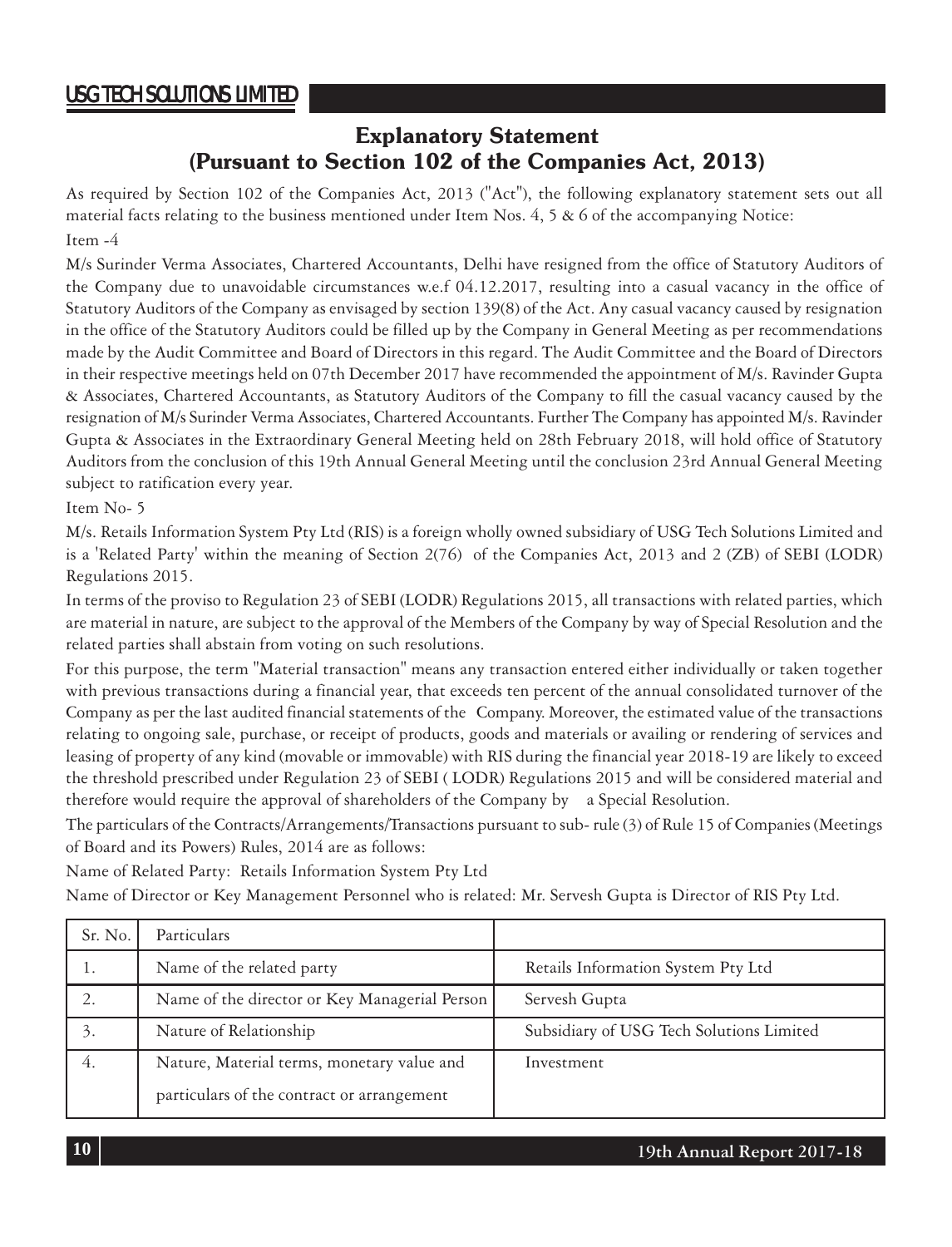Item No.6

Your Board of Directors analyze that the shifting of the registered office is in the best interest of the company, Currently, the registered office of the Company is situated at Hyderabad, in the state of Telangana and the corporate office of the Company is situated within the National Capital Territory of Delhi.

Further, the corporate office at Delhi is the place from where all the policy decisions are being taken by your management. Moreover the majority of Directors are also residing in Delhi. For strategic reasons and for administrative convenience, it would be more advantageous to the Company to have its Registered Office in the National Capital Territory of Delhi instead of Hyderabad. This would also facilitate the Company to carry out its business more economically and more efficiently. To achieve this objective it is proposed to change the registered office of the Company from the State of Telangana to the National Capital Territory of Delhi.

As per provisions of Section 12, 13, 110 and other applicable provisions, if any, of the Companies Act, 2013 read with Rule 20 and Rule 22 of Companies (Management and Administration) Rules 2014, regarding shifting of Registered Office requires the Company to alter Memorandum of Association of the Company and to obtain necessary approval of the Shareholders by way of special resolution

A copy of the Memorandum as on date and a copy indicating the proposed amendments is available for inspection at the registered office of the Company on any working day during office hours from 01.10.2018.None of the Directors, Key Managerial Personnel of the Company and their relatives are, in any way, concerned or interested, financially or otherwise, in the said resolution.

Therefore your Board of Directors recommends passing the resolution(s) set out in item No.6 as Special Resolution for shifting the registered office from the state of Telangana to the State of "National Capital Territory (NCT) of Delhi" and for altering Clause II of the Memorandum of Association of Company .

None of the Directors, Key Managerial Personnel of the company and their relatives is, in any way, concerned or interested, financially or otherwise, in the said resolution.

The Board of Directors accordingly recommends the resolution set out in item no.6 of this notice for your approval as special resolution.

> **By the order of the Board of Directors For USG Tech Solutions Limited**

> > **SD/- Mr. Servesh Gupta**

11B, Shiv Apartments, 7 Raj Narain Marg, Civil Lines, Delhi-110054 Date: 13.08.2018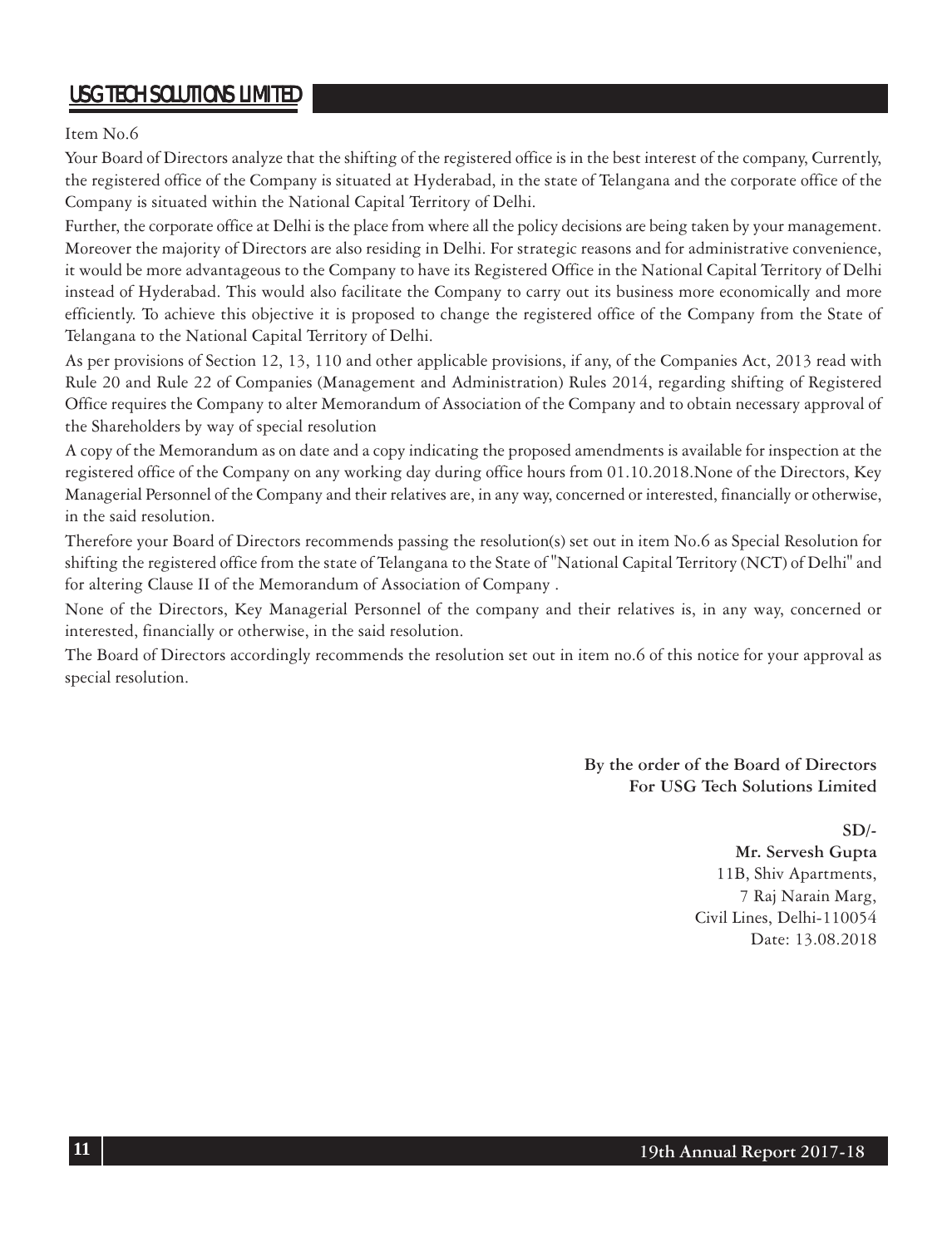### **ANNEXURE TO NOTICE**

**Information pursuant to the Listing Regulations and Secretarial Standards in respect of Appoint-ment/ Re-appointment of Directors**

| Name                                                                                  | Mr. Servesh Gupta                                                                                                                                                                                                                                                                                            |
|---------------------------------------------------------------------------------------|--------------------------------------------------------------------------------------------------------------------------------------------------------------------------------------------------------------------------------------------------------------------------------------------------------------|
| Date of Birth                                                                         | 06/12/1980                                                                                                                                                                                                                                                                                                   |
| Date of Appointment                                                                   | 30.05.2018                                                                                                                                                                                                                                                                                                   |
| Relationship with Directors                                                           | Son of one Promoter i.e. Mr. Satish<br>Kumar Gupta & Husband of One<br>Director, I. e. Mrs Ashima Gupta                                                                                                                                                                                                      |
| Educational Qualification                                                             | <b>Bachelor</b> of Commerce                                                                                                                                                                                                                                                                                  |
| Experience & expertise in specific<br>functional area                                 | Experience in the field of Real<br>Estate Development, Construction,<br>and Project & Construction<br>Management & Software<br>Development & Information<br>Technology.                                                                                                                                      |
| Board Membership of Companies<br>as on March 31, 2018                                 | Yash Buildcon Pvt Ltd<br>USG Estate Pyt Ltd<br><b>USG Buildcon Pvt Ltd</b><br>LUV Real Estate Pvt Ltd<br><b>SVKL Properties Pvt Ltd</b><br>Bhawna Realters Pvt Ltd<br>In-N-Out Highway Motel Pvt.<br>Ltd.<br>Lakhanpur Coal Carriers Pvt Ltd<br>Gajraj Carriers Pvt Ltd<br><b>USG</b> Tech Solutions Limited |
| Chairman/Member of the<br>Committee of the Board of<br>directors as on March 31, 2018 | $-NA-$                                                                                                                                                                                                                                                                                                       |
| Number of Shares held in the<br>Company as on March 31, 2018                          | 1897365 & 4.81%                                                                                                                                                                                                                                                                                              |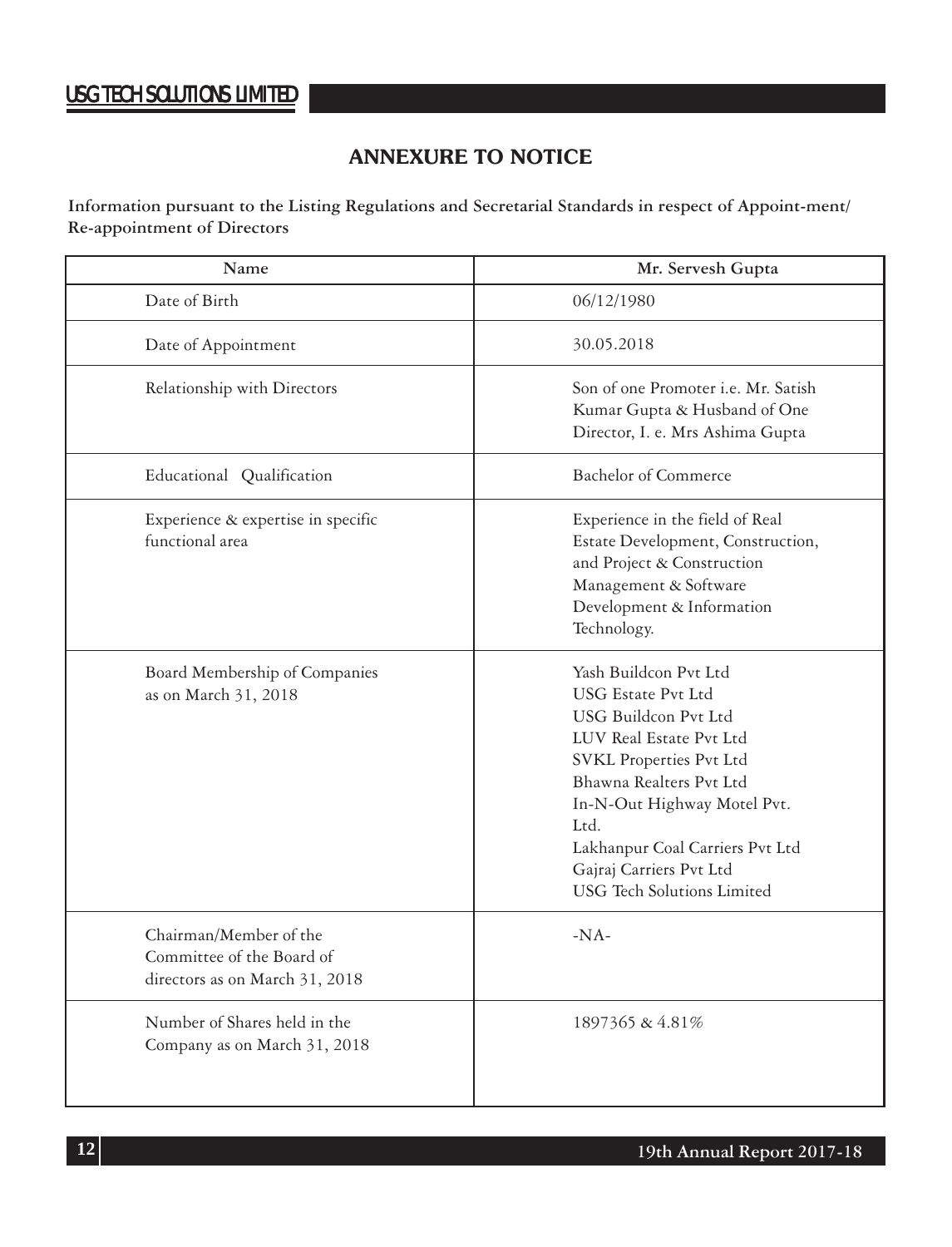### **DIRECTORS' REPORT**

Dear Members,

Your directors have pleasure in presenting the 19th Annual Report and the Audited Statement for the Financial Year ended March 31, 2018.

#### **FINANCIAL RESULTS**

The Summarized Standalone & Consolidated financial results of the Company for the year under review are as below:

| <b>PARTICULARS</b>                              | Standalone Financials<br>Highlights (in Lacs) |                                                  | Consolidate Financials<br>Highlights (in Lacs) |                |
|-------------------------------------------------|-----------------------------------------------|--------------------------------------------------|------------------------------------------------|----------------|
|                                                 | Year Ended                                    | Year Ended                                       | Year Ended                                     | Year Ended     |
|                                                 |                                               | March 31, 2018   March 31, 2017   March 31, 2018 |                                                | March 31, 2017 |
|                                                 |                                               |                                                  |                                                |                |
| Total Income                                    | 124.71                                        | 138.54                                           | 273.17                                         | 271.34         |
| Profit (Loss) before depreciation & tax         | 50.41                                         | 40.52                                            | 87.98                                          | 121.75         |
| Depreciation                                    | 4.85                                          | 11.62                                            | 7.63                                           | 16.28          |
| Profit (Loss) before tax & Extra Ordinary Items | 45.56                                         | 28.90                                            | 80.5                                           | 105.47         |
| <b>Exceptional Items</b>                        |                                               | (7.52)                                           | 6.29                                           | (7.53)         |
| Profit(Loss) before tax Provision for tax       | 39.93                                         | 36.43                                            | 74.06                                          | 113            |
| - Current Tax                                   |                                               | 11.25                                            | 10.28                                          | 35.00          |
| - Deferred Tax                                  | 0.007                                         | (1.06)                                           |                                                | (1.06)         |
| Profit (Loss) after tax                         | 39.92                                         | 26.23                                            | 63.78                                          | 79.06          |

#### **FINANCIAL PERFORMANCE**

**The Income of the Company for the year ended 31st March, 2018, was Rs.(in lakh) 124.71 as compared to Rs (in lakh) 138.54 in the previous year.**

#### **CHANGE IN NATURE OF BUSINESS**

**During the year under review, there were no changes in nature of business of the company.**

#### **DIVIDEND**

**In order to conserve the resources of the company for the good future prospects and growth, and as the Company has gained small amount of Profit in the said reporting period, the Board of Directors taking this view have decided not to distributed any dividend out of the reserve of the Company and therefore the Board of Directors of the company has not recommended any dividend to the shareholders.**

#### **AMOUNT TRANSFERRED TO RESERVE**

**There is Profit amounting Rs. 39.93 (in lakhs) is transfer to reserves during the financial year 2017-2018**

#### **CHANGES IN SHARE CAPITAL**

**There was no change in the Share Capital of the company during the year.**

<sup>Q</sup> **Disclosure regarding issues of equity shares with differential rights:**

**The Company has not issues any equity shares with differential rights during the year under review.**

Disclosure regarding issues of employee stock options:

**The Company has not provided any Stock Option Scheme to the employees during the year under review.**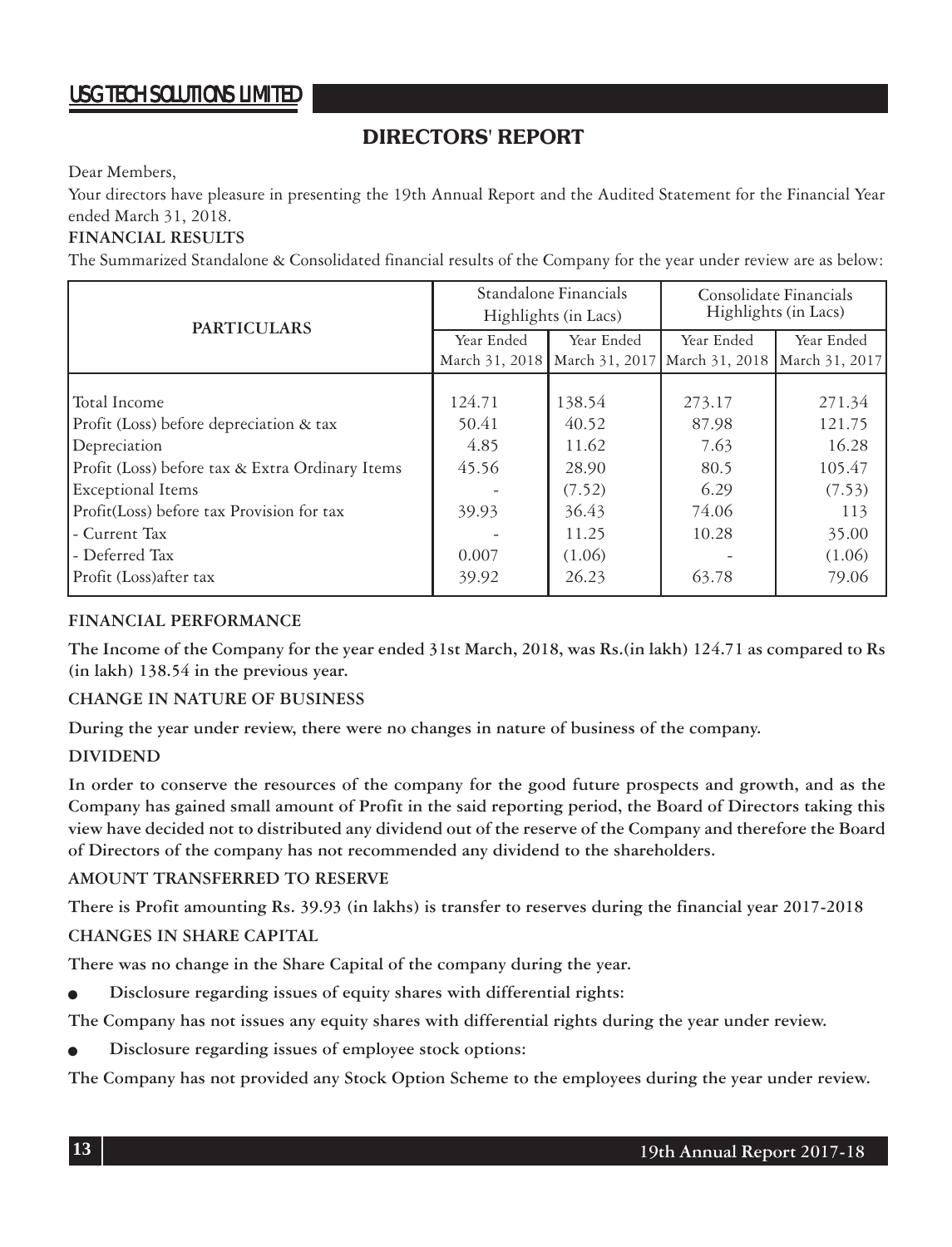Disclosure regarding the issues of sweat equity shares:

 **The Company has not issued any Sweat Equity Shares during the year under review.**

### **EXTRACT OF ANNUAL RETURN**

**The Extract of Annual Return in Form MGT-9 pursuant to Section 92(3) of the Companies Act, 2013 and Rule 12 of the Companies (Management and Administration) Rules, 2014 for the financial year 2017-18 has been enclosed with this report in ANNEXURE- I**

**COMPOSITION OF BOARD AND COMMITTEES**

#### **THE BOARD OF DIRECTORS**

#### **i. COMPOSITION, NAME OF MEMBERS AND CHAIRMAN:**

#### **COMPOSITION OF BOARD AND COMMITTEES**

#### **THE BOARD OF DIRECTORS**

#### **i. COMPOSITION, NAME OF MEMBERS AND CHAIRMAN:**

| S.No. | Name of the Committee Member | Designation                  |
|-------|------------------------------|------------------------------|
| 1.    | Mr. Servesh Gupta            | Managing Director & Chairman |
|       | Ms. Nirmal Garg              | <b>Independent Director</b>  |
| 3.    | Mr. Deepak Kumar Bansal      | <b>Independent Director</b>  |
| 4.    | Mrs. Ashima Gupta            | <b>Executive Director</b>    |
| 5.    | Mr. Manish Kumar             | <b>CFO</b>                   |
|       |                              |                              |

### **ii. NAME AND DESIGNATION OF COMPLIANCE OFFICER:**

Mrs. Jagpreet Kaur, Company Secretary.

### **iii. MEETINGS DURING 2017-2018**

Ten (10) meetings of Board of Directors of the Company were held and the intervening gap between the Meetings was within the period prescribed under the Companies Act, 2013 (i.e., the maximum interval between any two board meeting did not exceed 120 Days)

| $\cdot$ 12/08/2017       |
|--------------------------|
| $\cdot \cdot 14/09/2017$ |
| $\cdot$ 07/12/2017       |
| ❖ 05/02/2018             |
| ❖ 31/03/2018             |
|                          |

### **AUDIT COMMITTEE**

The restructuring in the Directorship of the Company, necessitated restructuring in the Audit Committee. The committee as on date of this report consists of three members namely Mr. Deepak Kumar Bansal, Ms. Nirmal Garg and Mrs. Ashima Gupta out of which two are independent Directors. Mr. Deepak Kumar Bansal is the Chairman of Audit Committee. All members of the Audit Committee possess sufficient knowledge and experience in the field of Finance and Accounts. The Committee composition is in accordance with the provisions of Companies Act and SEBI (Listing Obligations and Disclosure Requirements) Regulations, 2015.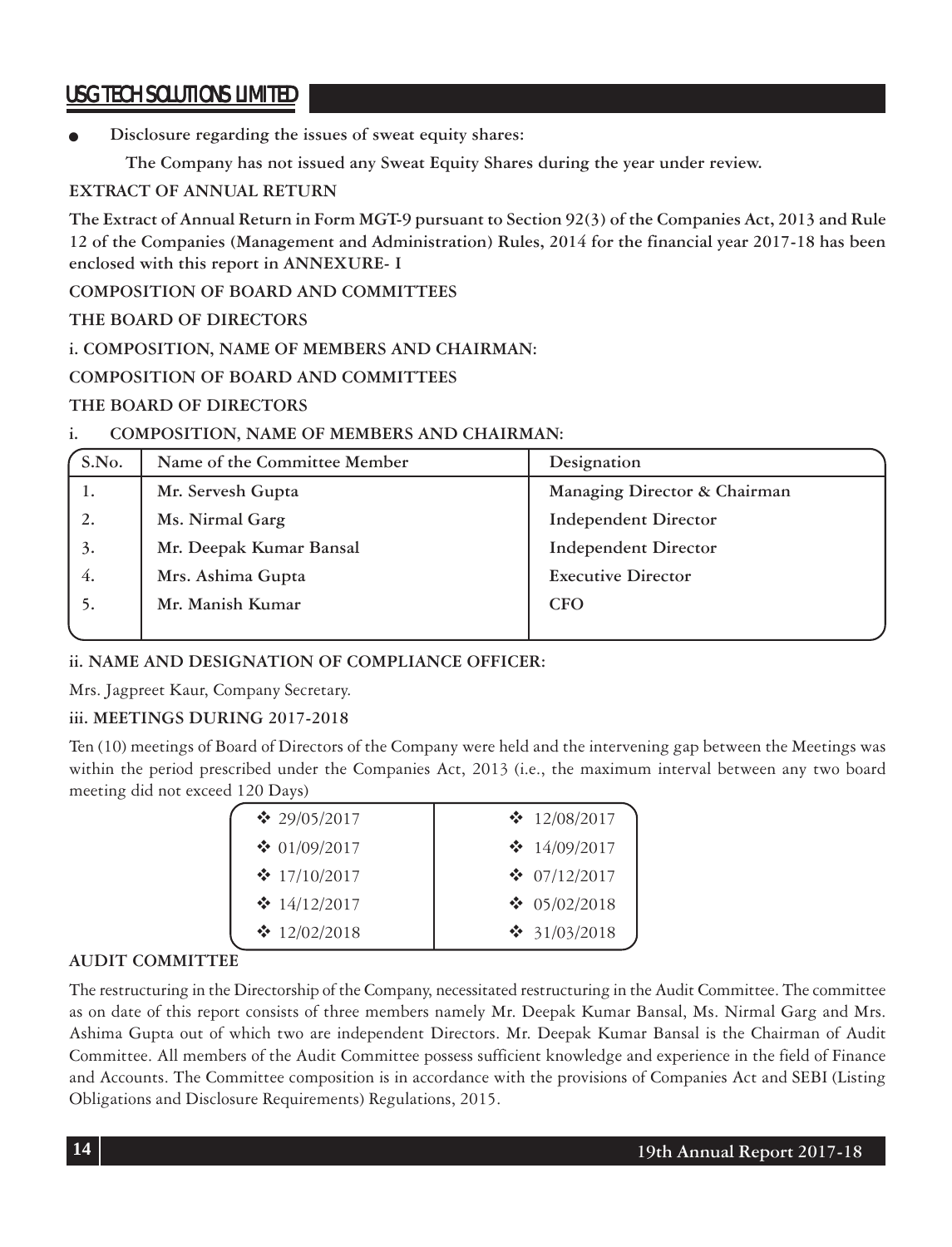### **i. MEETINGS DURING 2017-2018**

| ❖  | 29.05.2017 | $\cdot$ 12.08.2017       |
|----|------------|--------------------------|
| ❖  | 01.09.2017 | $\cdot \cdot 14.09.2017$ |
| ÷  | 17.10.2017 | $\div$ 07.12.2017        |
| ∙⊱ | 14.12.2017 | $\bullet$ 05.02.2018     |
|    | 12.02.2018 | $\frac{1}{2}$ 31.03.2018 |

### **STAKEHOLDER RELATIONSHIP COMMITTEE**

The restructuring in the directorship of the company necessitated restructuring in this committee. The committee as on date of this report consists of three members.

### **i. COMPOSITION, NAME OF MEMBERS AND CHAIRMAN:**

| S.No. | Name of the Committee Member | Designation |
|-------|------------------------------|-------------|
|       | Mr. Deepak Kumar Bansal      | Chairman    |
|       | Ms. Nirmal Garg              | Member      |
| 3.    | Mrs. Ashima Gupta            | Member      |

### **ii. MEETINGS DURING 2017-2018**

| $\cdot$ 29/05/2017 | $\cdot$ 12/08/2017 |
|--------------------|--------------------|
| $\cdot$ 17/10/2017 | ❖ 05/02/2018       |

### **NOMINATION AND REMUNERATION COMMITTEE MEETING (NRC)**

The restructuring in the directorship of the company necessitated restructuring in this committee. The committee as on date of this report consists of three members.

### **i. COMPOSITION, NAME OF MEMBERS AND CHAIRMAN:**

| S.No. | Name of the Committee Member | Designation |
|-------|------------------------------|-------------|
|       | Mr. Deepak Kumar Bansal      | Chairman    |
| 2.    | Ms. Nirmal Garg              | Member      |
| 3.    | Mrs. Ashima Gupta            | Member      |

### ii. MEETINGS DURING 2017-2018

| $\cdot$ 29/05/2017 | $\cdot$ 12/08/2017 |
|--------------------|--------------------|
| $\cdot$ 17/10/2017 | $\cdot$ 05/02/2018 |

### **BOARD EVALUTION**

Pursuant to the provisions of the Companies Act, 2013 and SEBI (Listing Obligations and Disclosure Requirements) Regulations, 2015, the Board has carried out an annual performance evaluation of its own performance, the directors individually as well as the evaluation of the working of its Committees. The Nomination and Remuneration Committee ("NRC") has framed the Directors' Performance Evaluation Policy ('Policy') and based on the recommendation of the NRC. Accordingly, the evaluation of Board was carried out by each Director, of each committee by each of its member and of the individual Director by all other Directors on the Board excepting the concerned Director himself.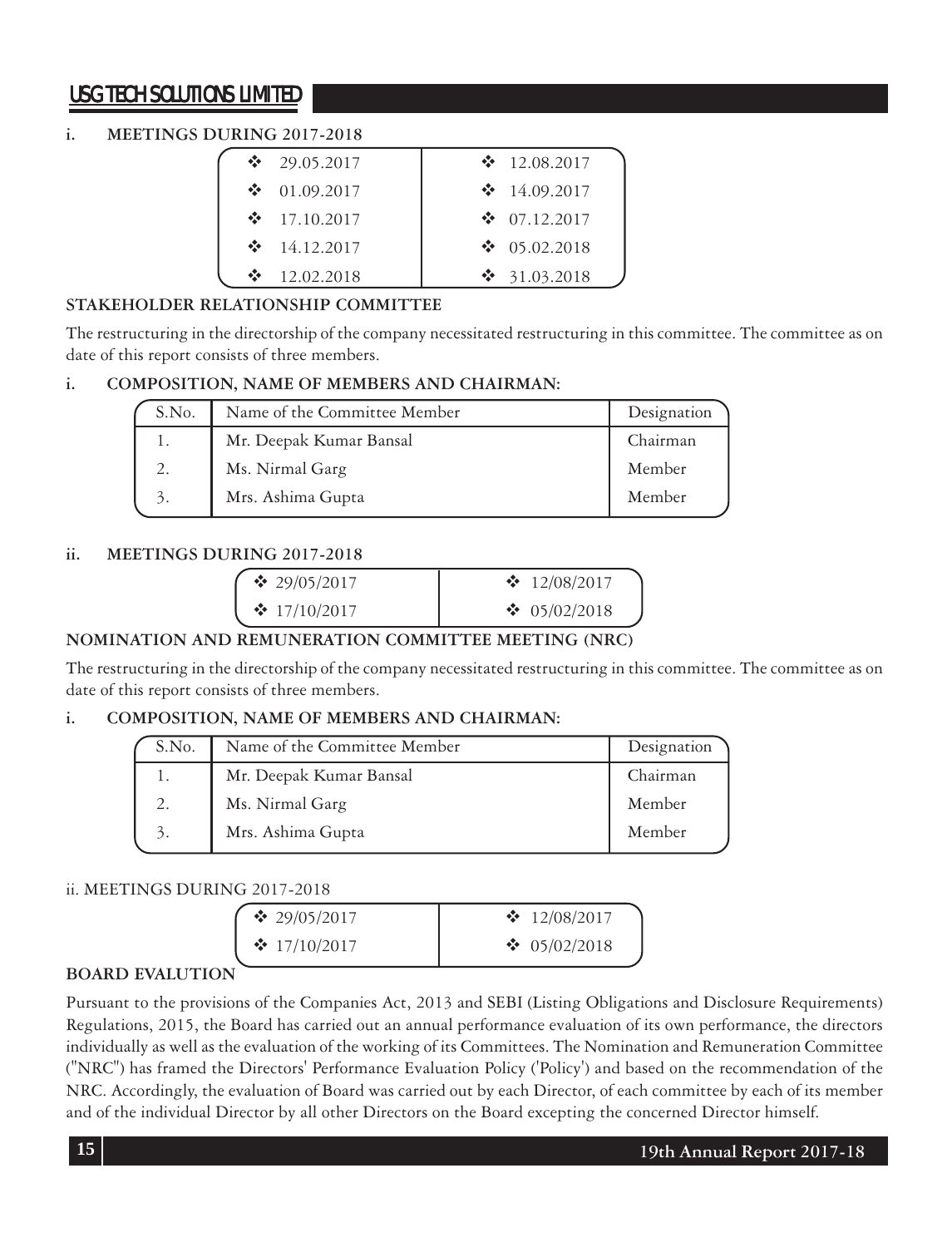The Independent Directors of the Company positively reviewed the performance of non-independent directors and the Board as a whole; reviewed the performance of the Chairperson of the company, taking into account the views of the executive directors and non-executive directors; and assessed the quality, quantity and timeliness of flow of information between the company management and the Board that is necessary for the Board to effectively and reasonably perform their duties.

#### **FAMILIARIZATION PROGRAM FOR INDEPENDENT DIRECTORS**

All new independent directors inducted into the Board attend an orientation program. The details of training and familiarization program are provided in the corporate governance report, at the time of the appointment of an independent director, the Company issues a formal letter of appointment outlining his / her role, function, duties and responsibilities. (http://www.usgtechsolutions.com/wp-content/uploads/2016/04/Familiarisation-Programme.pdf )

### **USG TECH SOLUTIONS LIMITED CODE OF CONDUCT FOR THE PREVENTION OF INSIDER TRADING**

The Board of Directors has adopted the Insider Trading Policy in accordance with the requirements of the SEBI (Prohibition of Insider Trading) Regulation, 2015 and the applicable US Securities laws. The Insider Trading Policy of the Company lays down guidelines and procedures to be followed, and disclosures to be made while dealing with shares of the Company, as well as the consequences of violation. The policy has been formulated to regulate, monitor and ensure reporting of deals by employees and to maintain the highest ethical standards of dealing in Company securities.

The Insider Trading Policy of the Company covering code of practices and procedures for fair disclosure of unpublished price sensitive information and code of conduct for the prevention of insider trading, is available on our website: (http:/ /www.usgtechsolutions.com/wp-content/uploads/2016/03/Code-of-Conduct.pdf )

#### **POLICIES**

We seek to promote and follow the highest level of ethical standards in all our business transactions guided by our value system. The SEBI (Listing Obligations and Disclosure Requirements) Regulations, 2015 mandated the formulation of certain policies for all listed companies. All our corporate governance policies are available on our website: http:// www.usgtechsolutions.com/investors/ .

The policies are reviewed periodically by the Board and updated based on need and new compliance requirement.

- Annual Evaluation Policy
- Archive Policy
- Board Diversity Policy
- Policy On Determination Of Materiality Of Events
- Policy On Material Subsidiaries
- Preservation Of Records
- Related Party Transaction Policy
- Vigil Mechanism Policy

#### **BOARD INDEPENDENCE**

Definition of 'Independence' of Directors is derived from Regulation -25 of SEBI (LODR) Regulations 2015 and Section 149(6) of the Companies Act, 2013. Based on the confirmation /disclosures received from the Directors under Section 149(7) of the Companies Act 2013 and on evaluation of the relationships disclosed. The following Non-Executive Directors are considered as Independent Directors as on 31st March 2018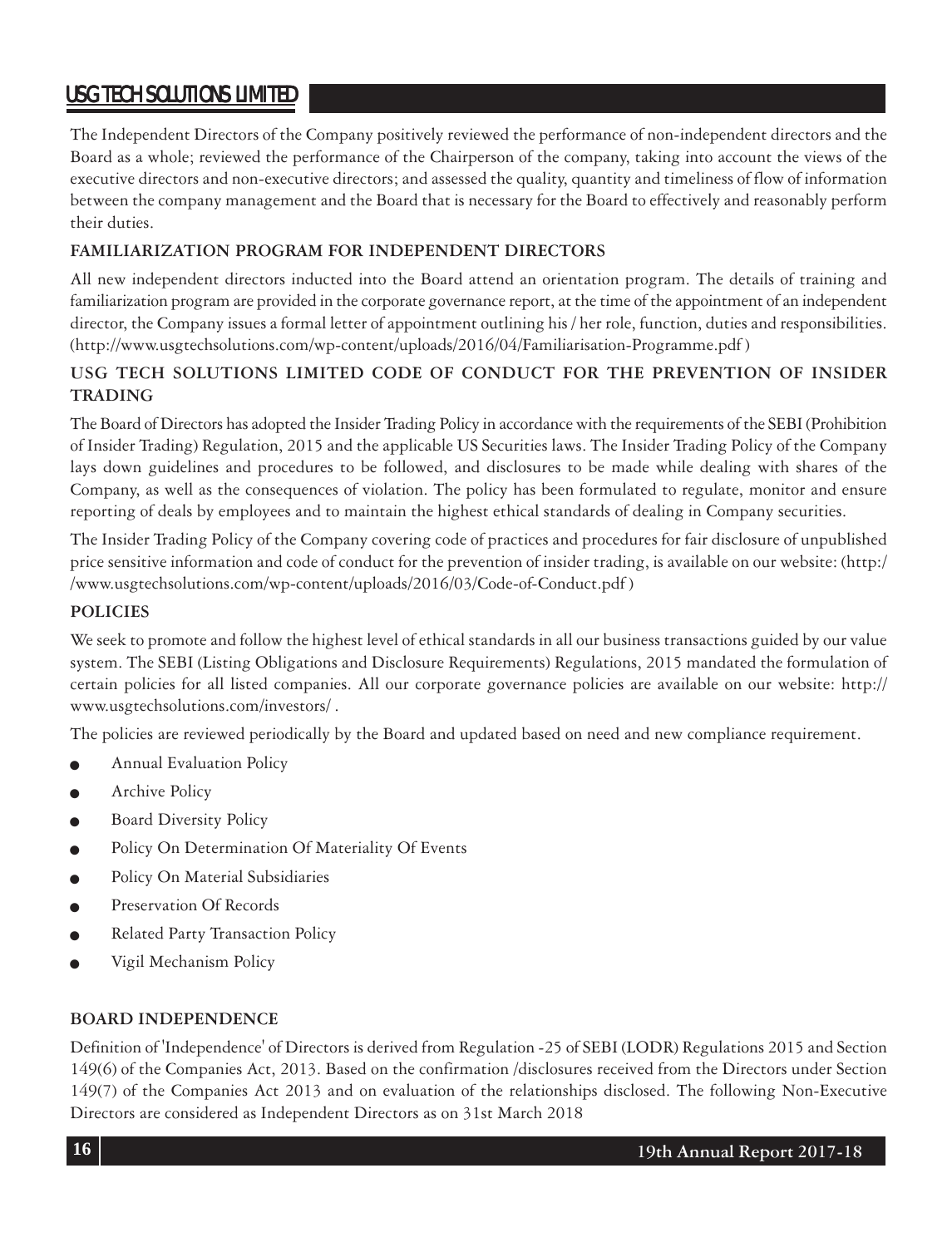#### a) Mr. Deepak Kumar Bansal

#### b) Ms. Nirmal Garg

### **PARTICULARS OF LOANS, GUARANTEES AND INVESTMENTS UNDER SECTION 186 OF THE COMPANIES ACT, 2013**

In accordance with Section 134(3) (g) of the Companies Act, 2013, the particulars of loans guarantees and investments under Section 186 of the Companies Act, 2013 are provided in notes to financial statements, read with respective heads to the Financial Statements which forms part of this Report.

#### **PARTICULARS OF CONTRACTS OR ARRANGEMENTS WITH RELATED PARTIES**

The particulars of every contract or arrangements entered into by the Company with related parties referred to in subsection (1) of section 188 of the Companies Act, 2013 including certain arm's length transactions under third proviso there to shall be disclosed in Form No. AOC-2 as ANNEXURE- II.

### **INTERNAL AUDITOR, INTERNAL AUDIT & CONTROLS**

 The Company has well equipped internal audit mechanism. Their scope of work includes review of processes for safeguarding the assets of the Company, review of operational efficiency, effectiveness of systems and processes, and assessing the internal control strengths in all areas. Internal Auditors findings are discussed with the process owners and suitable corrective actions taken as per the directions of Audit Committee on an ongoing basis to improve efficiency in operations.

#### **AUDITORS AND AUDITOR'S REPORT**

#### **STATUTORY AUDITORS:**

M/s Ravinder Gupta & Associates Chartered Accountants (Firm Registration Number: 0009102N) were appointed as Statutory Auditors for a period of Extra Ordinary General Meeting for the term of 5 years subject to the ratification in every Annual General Meeting in terms of section 139(1) of the Companies Act, 2013.

#### **SECRETARIAL AUDIT REPORT**

Pursuant to the provisions of Section 204 of the Companies Act, 2013 and The Companies (Appointment and Remuneration of Managerial Personnel) Rules, 2014, the Company has appointed M/S Atiuttam Singh & Associates a firm of Company Secretaries in Practice to undertake the Secretarial Audit of the Company. The Report of the Secretarial Audit in Form MR-3 for the Financial Year ended March 31, 2018 is annexed as ANNEXURE-III to the Report. There are qualifications, reservations or remarks made by Secretarial Auditor In his report.

#### **Management comments:**

Company secretarial Auditor has pointed out in his report for financial Year 2017-2018 dated 13.08.2018 certain points requiring attention of management. Management take the responsibility to comply with the observation Made by the Secretarial Auditor during the year.

Copy of report placed before Board of Director, after the Detailed Discussion on the points raised by the Secretarial Auditor in his report. It was felt that in future immediate compliance should be done in view of the deliberation among Board of Director of USG Tech Solutions Limited.

#### COST AUDITOR

As per the Cost Audit Orders, Cost Audit is not applicable to the Company's in respect of its product/services.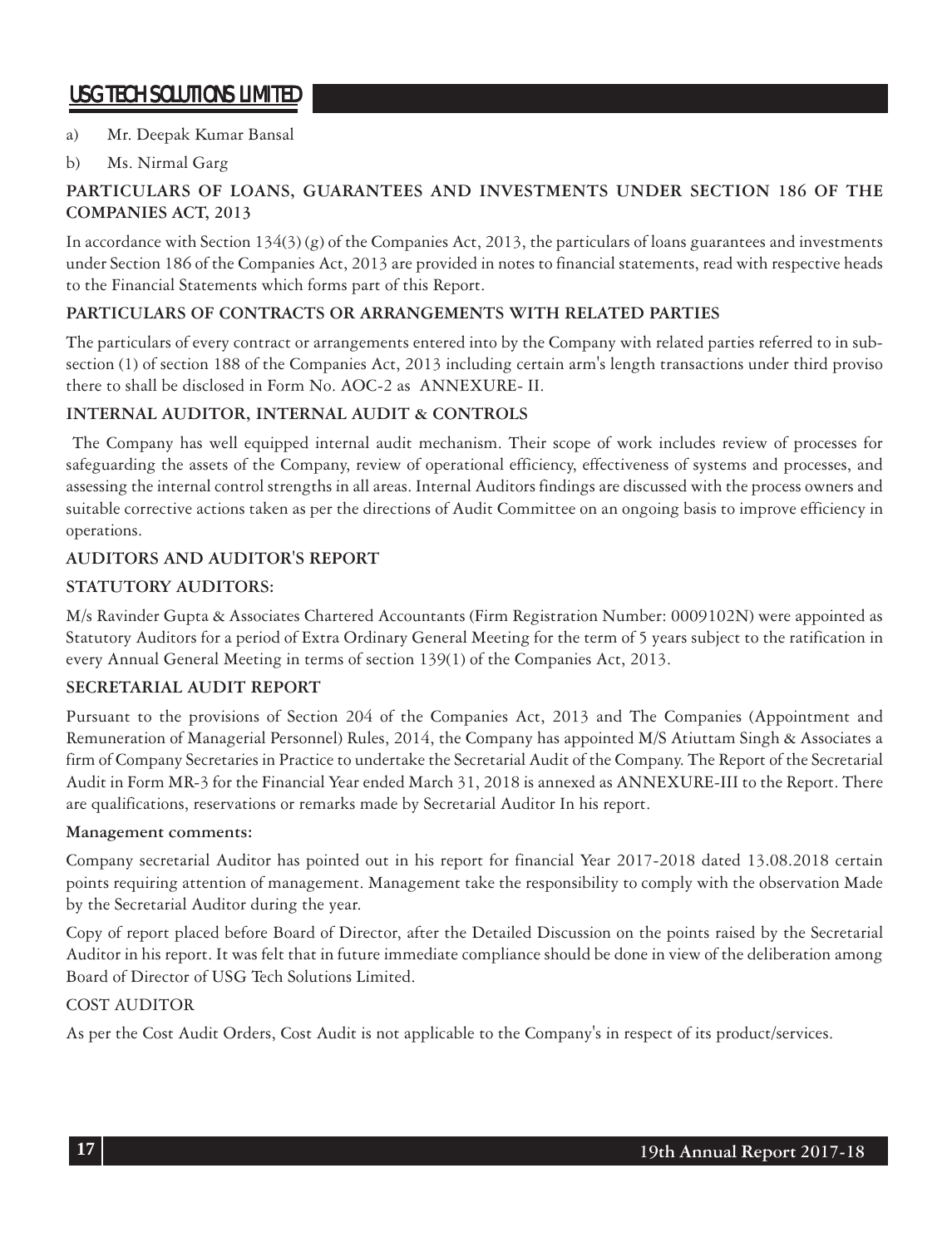#### **CORPORATE GOVERNANCE**

The Company is committed to maintain the highest standard of corporate Governance being Fountain head of Value Creation for all Stakeholders especially shareholders. The Company has in place a well-defined Corporate Governance Mechanism which considers the interest of the entire stakeholder. Separate report on corporate governance forming part of the Board Report Along with Auditor's Certificate is ANNEXURE -IV

### **AUDITORS' CERTIFICATE ON CORPORATE GOVERNANCE**

As required by SEBI (Listing Obligations and Disclosure Requirements) regulations, 2015, the auditors' certificate on corporate governance is enclosed as ANNEXURE - V to the board's report. The auditors' certificate does not contain any qualification, reservation or adverse remark.

#### **MANAGEMENT DISCUSSION AND ANALYSIS REPORT**

The management's discussion and analysis report on company's performance - industry trends and other material changes with respect to the company and its subsidiaries, wherever applicable, are presented in this annual report **ANNEXURE- VI**

#### **DECLARATION BY INDEPENDENT DIRECTOR(S)**

The Independent Directors comply with the definition of Independent Director as given under Section 149(6) of the Companies Act, 2013. While appointing/ re-appointing any Independent Directors on the Board, the Committee considers the criteria as laid down in the Companies Act, 2013 and SEBI (Listing Obligations and Disclosure Requirements) Regulations, 2015. All the Independent Directors give a certificate confirming that they meet the "independence criteria" as mentioned in Section 149(6) of the Companies Act, 2013 and SEBI (Listing Obligations and Disclosure Requirements) Regulations, 2015.

All independent director have given the Declaration that they meet the criteria of independence as laid down under the Companies Act 2013 and SEBI (LODR) Regulations 2015

### **SIGNIFICANT AND MATERIAL ORDERS PASSED BY REGULATORS**

There are no significant and material orders passed by the regulators or tribunals impacting the going concern status and Company's operations in future.

#### **CONSOLIDATED FINANCIAL STATEMENTS**

In accordance with Section 129 of the Companies Act 2013, Consolidated Financial Statements are attached and form part of the Annual Report and the same shall be laid before the ensuing AGM along with the Financial Statements of the Company.

#### **SUBSIDIARY COMPANIES, JOINT VENTURES & ASSOCIATE COMPANIES**

The Company has Foreign Wholly Owned Subsidiary Company Naming Retails Information Systems Pty Ltd, Having Its Registered office at Australia. Niskarsh Properties Pvt Ltd & Zeal Appartment LLP are subsidiary of the USG tech Solutions Limited

#### **LISTING**

The Equity shares continue to be listed on the BSE Ltd. (BSE) and the Calcutta Stock Exchange of India Ltd. (CSE).

### **CONSERVATION OF ENERGY, TECHNOLOGY ABSORPTION, FOREIGN EXCHANGE EARNINGS AND OUTGO CONSERVATION OF ENERGY:**

The core activity of the company is civil construction which is not an energy intensive activity, however all steps are taken to conserve energy at all levels of operations wherever possible. There are no particulars required to be disclosed as required under the new provisions of Companies Act, 2013 & rules made there under.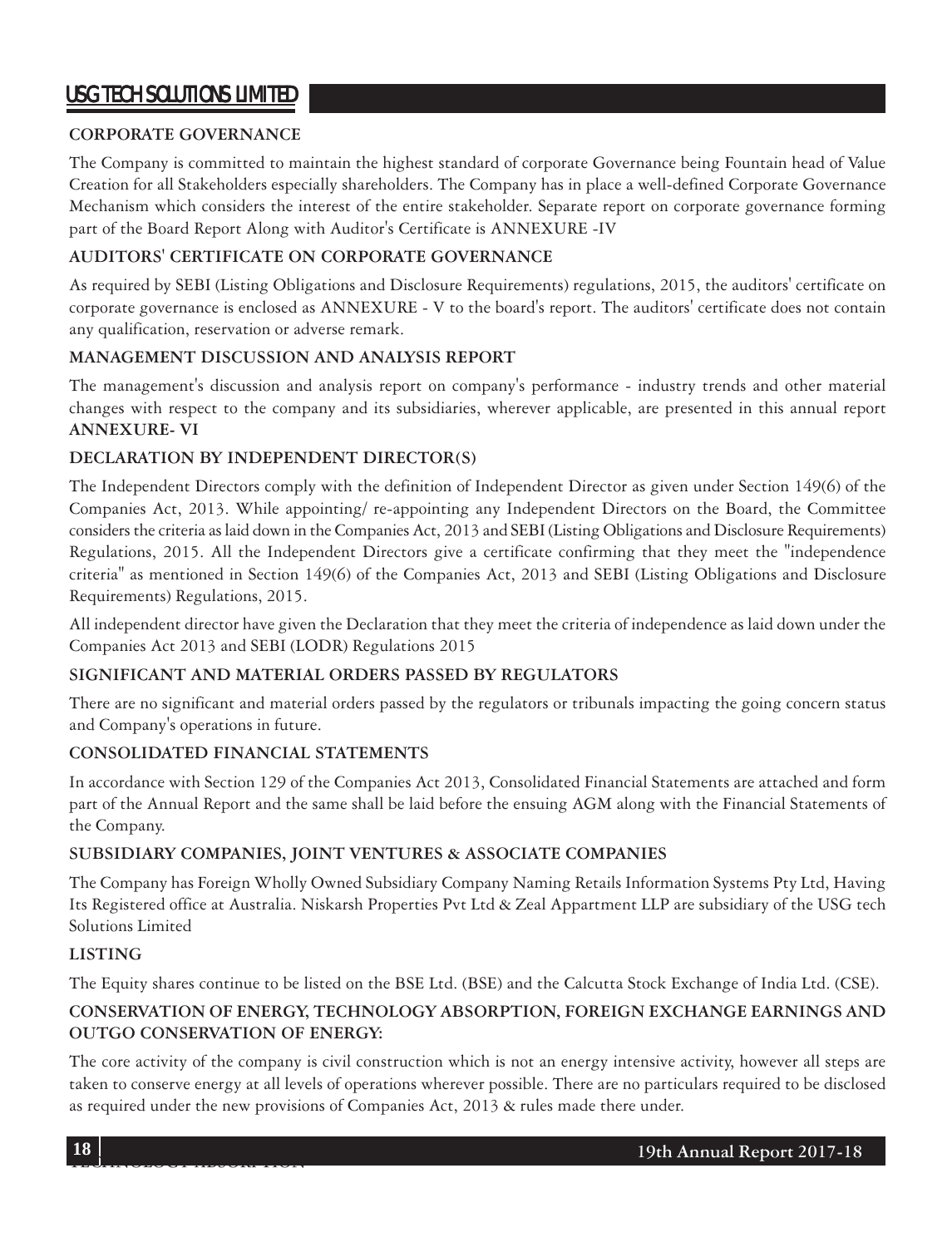During the year, there was no Technology Absorption, as your Company has not undertaken any research and development activity in any manufacturing activity nor any specific technology is obtained from any external sources which need to be absorbed or adapted. There are no particulars required to be disclosed as required under the new provisions of Companies Act, 2013 & rules made thereunder. Innovation is a culture in the Company to achieve cost efficiency in the construction activity to be more and more competitive in the prevailing environment and the effect of the same cannot be quantified.

#### **FOREIGN EXCHANGE EARNINGS AND OUTGO:**

The foreign exchange earning/outgo during the year are as under:

Foreign Exchange Earnings/ Outgo: (in Indian Rs)

| Earnings | 2441500 |  |
|----------|---------|--|
| Outgo    |         |  |

### **DIRECTORS RESPONSIBILITY STATEMENT**

Pursuant to the provisions of Section 134(5) of the Act, the Board of Directors hereby state that:

A. In the preparation of the annual accounts, the applicable accounting standards had been followed along with proper explanation relating to material departures;

B. The directors had selected such accounting policies and applied them consistently and made judgments and estimates that are reasonable and prudent so as to give a true and fair view of the state of affairs of the company at the end of the financial year and of the profit and loss of the company for that period;

C. The directors had taken proper and sufficient care for the maintenance of adequate accounting records in accordance with the provisions of this Act for safeguarding the assets of the company and for preventing and detecting fraud and other irregularities

D. The directors had prepared the annual accounts on a going concern basis; and

E. The directors had laid down internal financial controls to be followed by the company and that such internal financial controls are adequate and were operating effectively.

F. The directors had devised proper systems to ensure compliance with the provisions of all applicable laws and that such systems were adequate and operating effectively.

### **CORPORATE SOCIAL RESPONSIBILITY (CSR) POLICY**

As per the Companies Act, 2013, companies having net worth of Rs. 500 crore or more, or turnover of Rs. 1000 crore or more or net profit of Rs. 5 crore or more during any financial year are required to constitute a Corporate Social Responsibility (CSR) Committee of the Board of Directors comprising three or more directors, at least one of whom should be an independent director and such company shall spend at least 2% of the average net profit of the company's three immediately preceding financial years.

During the financial year 2017-18 the Company has not crossed the threshold limit for the Corporate Social Responsibility Committee as required under the Section 135 of the Companies Act, 2013 (as defined above). So the company has not constituted the CSR committee and not done any activities defined under Schedule VII of the Companies Act, 2013.

### **DIRECTORS AND KEY MANAGERIAL PERSONNEL**

Chairman of the Board

Mr. Servesh Gupta, Managing Director is Chairman of the Board.

Inductions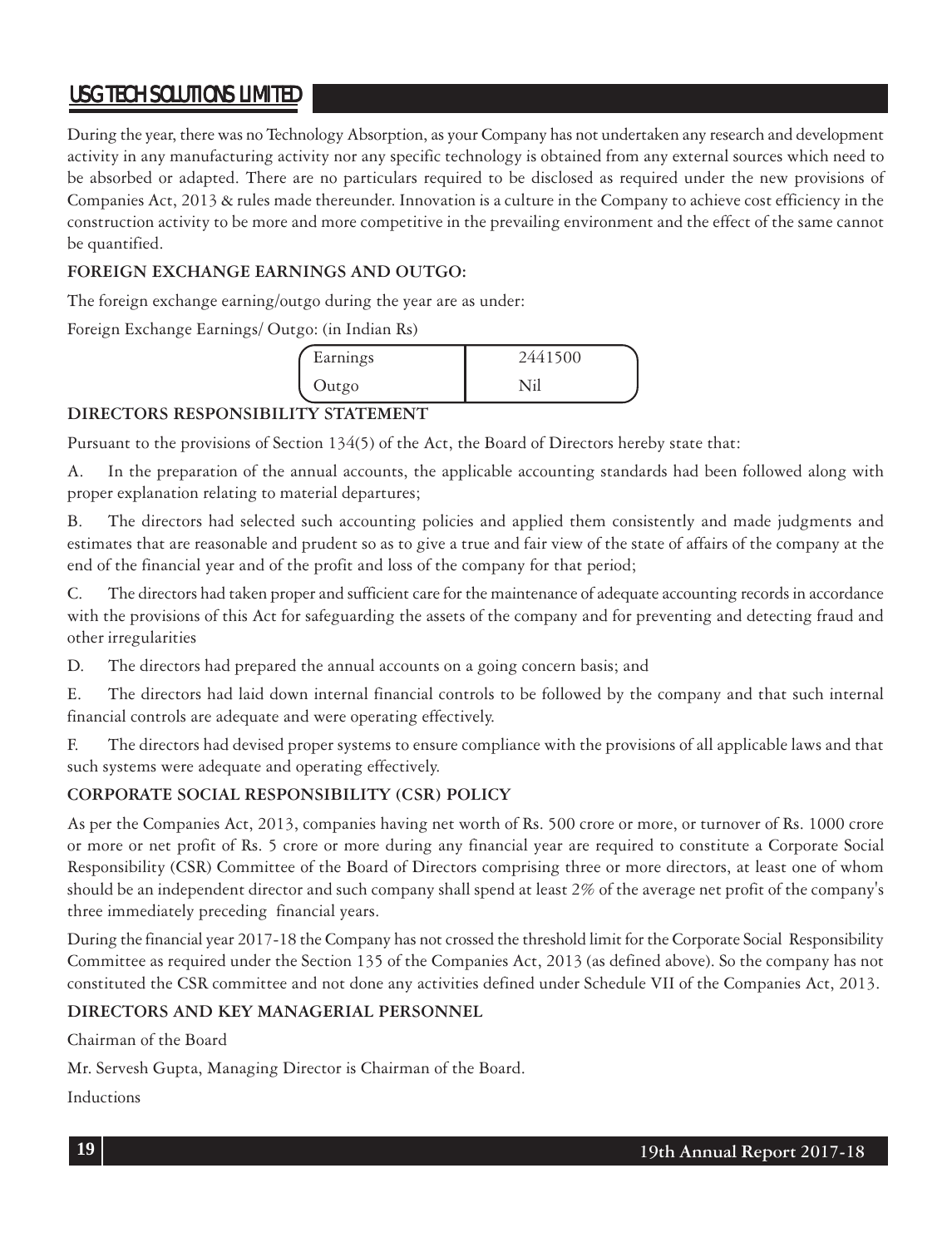The Board made the following appointments / re-appointments based on the recommendations of the nomination and remuneration committee:

- 1. Appointment of Mrs. Ashima Gupta with effect from 17th October 2017
- 2. Appointment of Mr. Servesh Gupta, Additional Managing Director with effect from 30th May 2018

#### **Re-Appointments**

As per the provisions of the companies act 2013, Mrs. Ashima Gupta, retires by rotation at the ensuing annual general meeting and being eligible, seeks re-appointment. The board recommends his re-appointment.

#### **Retirements, Resignations & vacation**

Mr. Satish Kumar Gupta & Mr. Servesh Gupta Vacant the position from Directorship Due to Disqualification under section 164 of Companies Act 2013 w.e.f 17th October 2017.

#### **DISCLOSURES UNDER SEXUAL HARASSMENT OF WOMEN AT WORKPLACE (PREVENTION, PROHIBITION &REDRESSAL) ACT, 2013:**

The Company has adequate system for prevention of Sexual Harassment of Women at workplace and has set up cell for the same. During the year Company has not received any complaint of harassment.

#### **ACKNOWLEDGEMENT**

Your Directors take this opportunity to place on record their appreciation towards bankers, clients and all the business associates for their continuous support to the Company and to the shareholders for the confidence reposed in the Company management. The directors also convey their appreciation to the employees at all levels for their enormous personal efforts as well as collective contribution.

For and on behalf of the Board of Directors of

#### **USG Tech Solutions Limited**

**SD/- SD/- Servesh Gupta Mrs. Ashima Gupta Managing Director** Director DIN- 01451093 DIN- 07795866 Delhi-110054 Delhi-110054

Address: 4A/1, Raj Narain Road, Civil Lines, Address : 4A/1, Raj Narain Road, Civil Lines,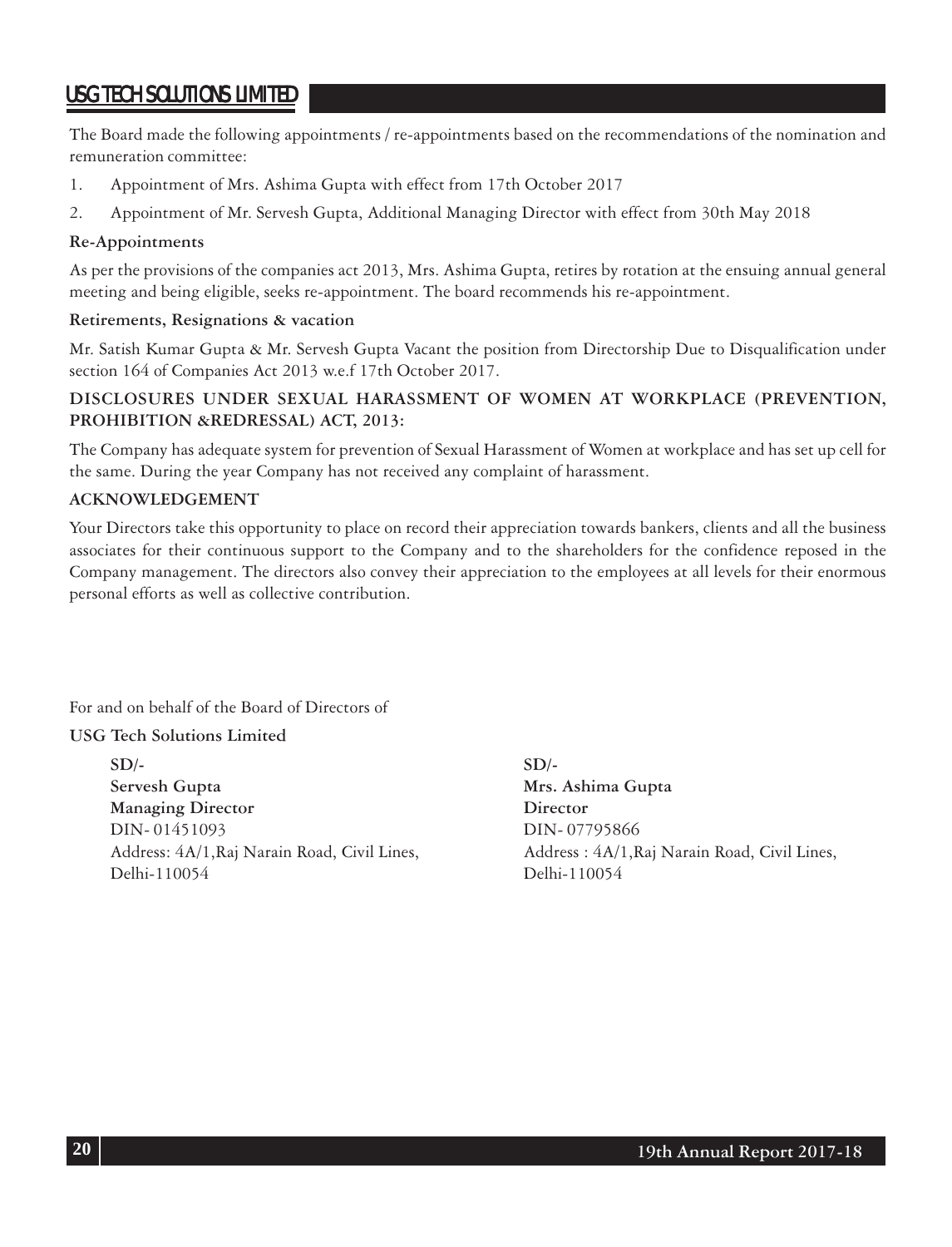### **FORM NO. MGT 9 EXTRACT OF ANNUAL RETURN**

As on financial year ended on 31.03.2018

Pursuant to Section 92 (3) of the Companies Act, 2013 and rule 12(1) of the Company (Management & Administration) Rules, 2014.

I. REGISTRATION & OTHER DETAILS:

| <b>CIN</b>                                         | L72200TG1999PLC032129                                                                                   |
|----------------------------------------------------|---------------------------------------------------------------------------------------------------------|
| <b>Registration Date</b>                           | 20/07/1999                                                                                              |
| Name of the Company                                | <b>USG</b> Tech Solutions Limited                                                                       |
| Category/Sub-category of the Company               | : Company Limited by Shares<br>Category                                                                 |
|                                                    | Sub Category: Indian Non- Government Company                                                            |
| Address of the Registered office & contact details | Level 7 Maximus Towers, Building 2A Mindspace                                                           |
|                                                    | Complex ,Hi-Tech City   Hyderabad-500 081                                                               |
|                                                    | Email Id-Secretarial@usgtechsolutions.com                                                               |
|                                                    | Phone No.- 91 40 4033 9668                                                                              |
| Address of the Corporate office & contact details  | 11B, Shiv Apartments, 7 Raj Narain Marg, Civil Lines,                                                   |
|                                                    | Delhi-110054                                                                                            |
|                                                    | Email Id-Secretarial@usgtechsolutions.com                                                               |
|                                                    | Phone No.- 011-23935876                                                                                 |
|                                                    |                                                                                                         |
|                                                    | Listed on BSE Limited and The Calcutta Stock Exchange                                                   |
|                                                    | Limited(listed Suspended on CSE)                                                                        |
|                                                    | M/s Bigshare Services Pvt. Ltd. 4E/8 1st Floor,                                                         |
|                                                    | Jhandewalan Ext., New Delhi -110055                                                                     |
|                                                    | Mobile:-09971100544                                                                                     |
|                                                    | Tel: 011-42425004                                                                                       |
|                                                    | Email: bssdelhi@bigshareonline.com                                                                      |
|                                                    | Whether listed company<br>Name, Address & contact details of the Registrar<br>& Transfer Agent, if any. |

#### II. PRINCIPAL BUSINESS ACTIVITIES OF THE COMPANY

(All the business activities contributing 10 % or more of the total turnover of the company shall be stated)

| S.No. | Name and Description of main products / services                                                                                                                                                                                                                                                             |                                    |                                       |  |  |  |  |
|-------|--------------------------------------------------------------------------------------------------------------------------------------------------------------------------------------------------------------------------------------------------------------------------------------------------------------|------------------------------------|---------------------------------------|--|--|--|--|
| 1.    | To carry on the business of software Development, supply of software, consultancy in hardware, and to act<br>as Consultancy in hardware and to act as Consultant, job worker, representative, advisor, or otherwise<br>to deal in all kinds of computer software, equipment peripherals, accessories device. |                                    |                                       |  |  |  |  |
| 2.    | To run computer Training center, conduct seminars, workshops, short term and long term courses on<br>computer maintenance, software development and to develop and design software in India and abroad.                                                                                                      |                                    |                                       |  |  |  |  |
| 3.    | To provide placement of software professional consultancy service, advice in India an abroad manufacturing<br>technical managerial and marketing service in computer education, software and other allied fields.                                                                                            |                                    |                                       |  |  |  |  |
| S.No. | Name and Description of main products / services                                                                                                                                                                                                                                                             | NIC Code of the<br>Product/service | % to total turnover of<br>the company |  |  |  |  |
|       | IT software                                                                                                                                                                                                                                                                                                  | 6209                               | 5.82%                                 |  |  |  |  |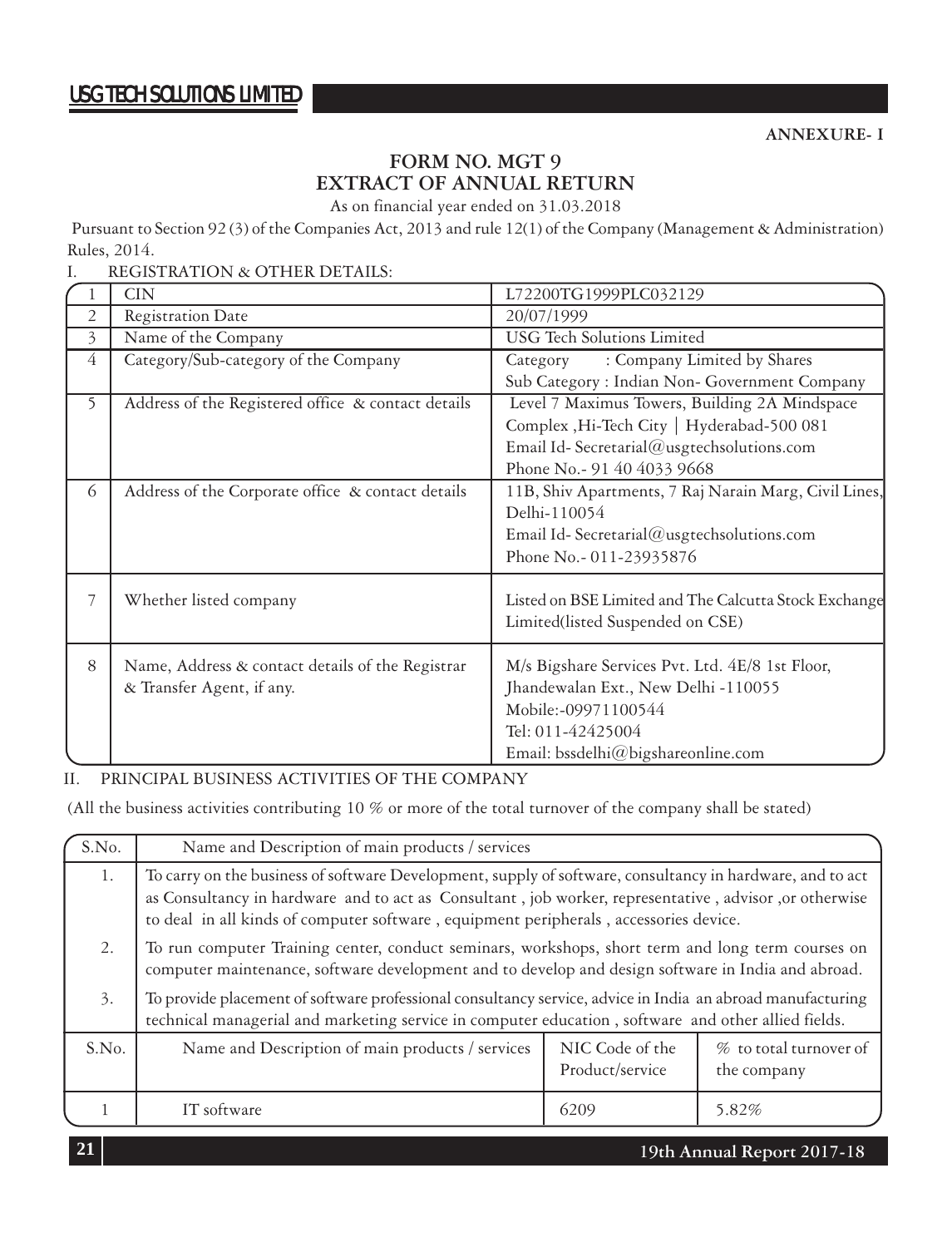### **III. PARTICULARS OF HOLDING, SUBSIDIARY AND ASSOCIATE COMPANY**

| S. No. | Name and Address of the Company            | Holding/Subsidiary/Associate | %of Shares held |
|--------|--------------------------------------------|------------------------------|-----------------|
|        | Retail Information Systems Pty Ltd.        | Wholly owned Subsidiary      |                 |
|        | EclipseTower, Level 15, 60 Station Street, | Company                      |                 |
|        | Paramatta, Sydney, NSW 2150, AUSTRALIA.    |                              |                 |
|        | Nishkarsh Properties Private Limited       | Subsidiary                   | 51%             |
|        | Zeal Appartments LLP                       | Subsidiary                   | 90%             |

### **IV. SHARE HOLDING PATTERN (Equity Share Capital Breakup as percentage of Total Equity)**

#### **(a) Category-wise Share Holding**

| Category of                                                                                                                                                        |                       |          | No. of Shares held at the beginning of the year | No. of Shares held at the end of the year |         |          |         |        |  |
|--------------------------------------------------------------------------------------------------------------------------------------------------------------------|-----------------------|----------|-------------------------------------------------|-------------------------------------------|---------|----------|---------|--------|--|
| Share-holders                                                                                                                                                      | [As on 31-March-2017] |          |                                                 | [As on 31-March-2018]                     |         |          |         |        |  |
|                                                                                                                                                                    | Demat                 | Physical | Total                                           | $%$ of                                    | Demat   | Physical | Total   | $%$ of |  |
|                                                                                                                                                                    |                       |          |                                                 | Total                                     |         |          |         | Total  |  |
|                                                                                                                                                                    |                       |          |                                                 | Shares                                    |         |          |         | Shares |  |
| A.PROMOTERS                                                                                                                                                        |                       |          |                                                 |                                           |         |          |         |        |  |
| $(1)$ Indian                                                                                                                                                       | 4546066               | Nil      | 4546066                                         | 11.53                                     | 4546066 | Nil      | 4546066 | 11.53  |  |
| a)Individual/HUF                                                                                                                                                   | Nil                   | Nil      | Nil                                             | Nil                                       | Nil     | Nil      | Nil     | Nil    |  |
| b) Central Govt                                                                                                                                                    | Nil                   | Nil      | Nil                                             | Nil                                       | Nil     | Nil      | Nil     | Nil    |  |
| c) State $Govt(s)$                                                                                                                                                 | 3662984               | Nil      | 3662984                                         | 9.3                                       | 3662984 | Nil      | 3662984 | 9.3    |  |
| d) Bodies Corp.                                                                                                                                                    | Nil                   | Nil      | Nil                                             | Nil                                       | Nil     | Nil      | Nil     | Nil    |  |
| e) Banks / FI                                                                                                                                                      | Nil                   | Nil      | Nil                                             | Nil                                       | Nil     | Nil      | Nil     | Nil    |  |
| f) Any other                                                                                                                                                       | 8209050               | Nil      | 8209050                                         | 20.83                                     | 8209050 | Nil      | 8209050 | 20.83  |  |
| Total shareholding<br>of Promoter (A)                                                                                                                              | 4546066               | Nil      | 4546066                                         | 11.53                                     | 4546066 | Nil      | 4546066 | 11.53  |  |
| Mr. Servesh Gupta, Chairman & Managing Director Disqualified by law, and immediately vacant the Position w.e.f 17th October 2017.<br><b>B. PUBLIC SHAREHOLDING</b> |                       |          |                                                 |                                           |         |          |         |        |  |
| 1. Institutions                                                                                                                                                    |                       |          |                                                 |                                           |         |          |         |        |  |
| a) Mutual Funds                                                                                                                                                    | 354073                | Nil      | 354073                                          | 0.90                                      | 354073  | Nil      | 354073  | 0.90   |  |
| b) Banks / FI                                                                                                                                                      | 117817                | Nil      | 117817                                          | 0.30                                      | 117817  | Nil      | 117817  | 0.30   |  |
| c) Central Govt                                                                                                                                                    | Nil                   | Nil      | Nil                                             | Nil                                       | Nil     | Nil      | Nil     | Nil    |  |
| d) State Govt(s)                                                                                                                                                   | Nil                   | Nil      | Nil                                             | Nil                                       | Nil     | Nil      | Nil     | Nil    |  |
| e) Venture                                                                                                                                                         | Nil                   | Nil      | Nil                                             | Nil                                       | Nil     | Nil      | Nil     | Nil    |  |
| Capital Funds                                                                                                                                                      |                       |          |                                                 |                                           |         |          |         |        |  |
| f) Insurance                                                                                                                                                       | Nil                   | Nil      | Nil                                             | Nil                                       | Nil     | Nil      | Nil     | Nil    |  |
| Companies                                                                                                                                                          |                       |          |                                                 |                                           |         |          |         |        |  |
| g) FIIs                                                                                                                                                            | Nil                   | Nil      | Nil                                             | Nil                                       | Nil     | Nil      | Nil     | Nil    |  |
| h) Foreign Venture                                                                                                                                                 | Nil                   | Nil      | Nil                                             | Nil                                       | Nil     | Nil      | Nil     | Nil    |  |
| Capital Funds                                                                                                                                                      |                       |          |                                                 |                                           |         |          |         |        |  |
| i) Others (specify)                                                                                                                                                | Nil                   | Nil      | Nil                                             | Nil                                       | Nil     | Nil      | Nil     | Nil    |  |
| Sub-total $(B)(1)$ :-                                                                                                                                              | 471890                | Nil      | 471890                                          | 1.20                                      | 471890  | Nil      | 471890  | 1.20   |  |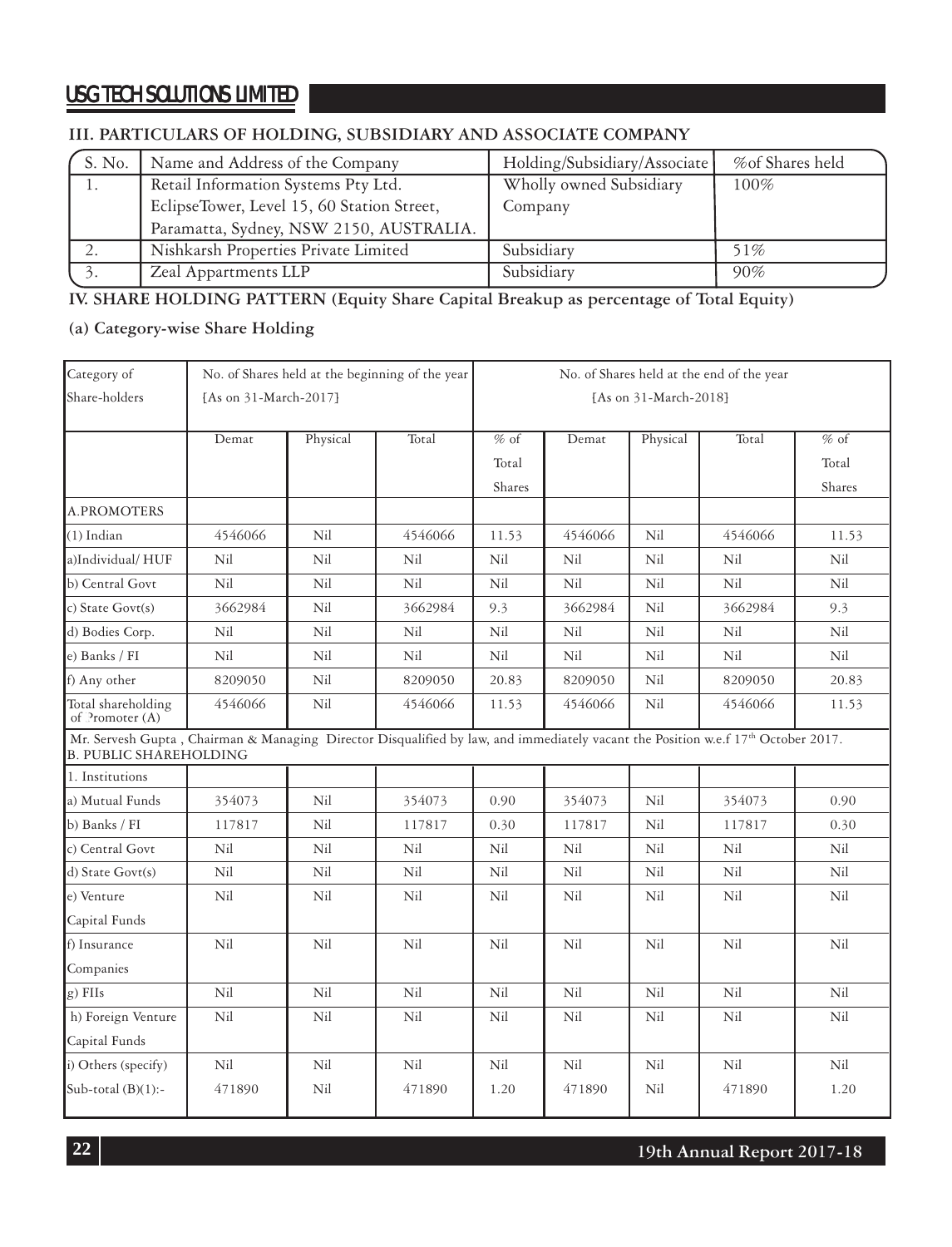| Category of<br>Share-holders         |                                                                                 | No. of Shares held at the beginning of the year<br>[As on 31-March-2017] |                                |                                     |                          | No. of Shares held at the end of the year<br>[As on 31-March-2018] |                           |                                     |            |           |                           |
|--------------------------------------|---------------------------------------------------------------------------------|--------------------------------------------------------------------------|--------------------------------|-------------------------------------|--------------------------|--------------------------------------------------------------------|---------------------------|-------------------------------------|------------|-----------|---------------------------|
|                                      |                                                                                 |                                                                          | Demat                          |                                     | Physical                 | Total                                                              | $%$ of<br>Total<br>Shares | Demat                               | Physical   | Total     | $%$ of<br>Total<br>Shares |
|                                      | 2. Non-Institutions                                                             |                                                                          |                                |                                     |                          |                                                                    |                           |                                     |            |           |                           |
|                                      | a) Bodies Corp.                                                                 |                                                                          | 2692547                        |                                     | 600000                   | 3292547                                                            | 8.4                       | 2686287                             | 600000     | 3286287   |                           |
| i) Indian                            |                                                                                 |                                                                          | Nil                            |                                     | Nil                      | Nil                                                                | Nil                       | Nil                                 | Nil        | Nil       | Nil                       |
| ii) Overseas                         |                                                                                 |                                                                          | Nil                            |                                     | Nil                      | Nil                                                                | Nil                       | Nil                                 | Nil        | Nil       | Nil                       |
| b) Individuals                       |                                                                                 |                                                                          | Nil                            |                                     | Nil                      | Nil                                                                | Nil                       | Nil                                 | Nil        | Nil       | Nil                       |
|                                      | i) Individual shareholders<br>holding nominal share<br>capital up to Rs. 2 lakh |                                                                          | 1573995                        |                                     | 51011                    | 1676017                                                            | 4.01                      | 1504422                             | 51011      | 1555433   | 3.95                      |
| of Rs 2 lakh                         | ii) Individual shareholders<br>holding nominal share<br>capital in excess       |                                                                          | 17839629                       |                                     | 4500000                  | 22339629                                                           | 56.67                     | 17918652                            | 4500000    | 22418652  | 56.67                     |
|                                      | c) Others (specify)                                                             |                                                                          | $\Box$                         |                                     | $\overline{\phantom{a}}$ |                                                                    | $\overline{\phantom{a}}$  | ÷,                                  | $\sim$     |           |                           |
|                                      | NBFCs registered                                                                |                                                                          | 950                            |                                     | Nil                      | 950                                                                | 0.0024                    | 950                                 | Nil        | 950       | 0.0024                    |
| with RBI                             |                                                                                 |                                                                          |                                |                                     |                          |                                                                    |                           |                                     |            |           |                           |
| Non Resident                         |                                                                                 |                                                                          | 8538                           |                                     | Nil                      | 8538                                                               | 0.0217                    | 8538                                | Nil        | 8538      | 0.0217                    |
| Indians (NRI)                        |                                                                                 |                                                                          |                                |                                     |                          |                                                                    |                           |                                     |            |           |                           |
|                                      | Overseas Corporate                                                              |                                                                          | Nil                            | 3463410                             |                          | 3463410                                                            | 8.79                      | Nil                                 | 3463410    | 3463410   | 8.79                      |
| Bodies (OVB)                         |                                                                                 |                                                                          |                                |                                     |                          |                                                                    |                           |                                     |            |           |                           |
|                                      | Foreign Nationals                                                               |                                                                          |                                |                                     |                          |                                                                    |                           |                                     |            |           |                           |
|                                      | Clearing Members                                                                |                                                                          | 3190                           | Nil                                 |                          | 3190                                                               | 0.0081                    | Nil                                 | Nil        | Nil       | Nil                       |
| Trusts                               |                                                                                 |                                                                          | Nil                            | Nil                                 |                          | Nil                                                                | Nil                       | Nil                                 | Nil        | Nil       | Nil                       |
|                                      | Foreign Bodies - D R                                                            |                                                                          | $\overline{\text{Nil}}$<br>Nil |                                     |                          | $\overline{\text{Nil}}$                                            | $\overline{\text{Nil}}$   | Nil                                 | Nil        | Nil       | Nil                       |
|                                      | Sub-total $(B)(2)$ :-                                                           |                                                                          | 22118849                       |                                     | 8614421                  | 30733270                                                           | 77.97                     | 22118849                            | 8614421    | 30733270  | 77.98                     |
|                                      | Total Public Shareholding<br>$(B)=(B)(1)+(B)(2)$                                |                                                                          | 22590739                       |                                     | 8614421                  | 31205160                                                           | 79.17                     | 22118849                            | 9086311    | 31205160  | 79.17                     |
|                                      | C. SHARES HELD BY<br><b>CUSTODIAN FOR</b><br><b>GDRS &amp; ADRS</b>             |                                                                          | <b>NIL</b>                     |                                     | <b>NIL</b>               | <b>NIL</b>                                                         | <b>NIL</b>                | <b>NIL</b>                          | <b>NIL</b> | $\rm NIL$ | <b>NIL</b>                |
| Grand Total<br>$(A+B+C)$             |                                                                                 |                                                                          | 30799789                       |                                     | 8614421                  | 39414210                                                           | 100%                      | 30799789                            | 8614421    | 39414210  | 100%                      |
| S.No.                                | Shareholder's Name                                                              |                                                                          |                                |                                     |                          | Shareholding at the beginning of the year                          |                           | Shareholding at the end of the year |            |           |                           |
|                                      |                                                                                 | No. of<br>Shares                                                         |                                | % of total Shares of the<br>company |                          | No. of Shares                                                      |                           | % of total Shares of the<br>company |            |           |                           |
| $\,1$<br>Servesh Gupta               |                                                                                 |                                                                          | 1897365                        | 4.81                                |                          | 1897365                                                            |                           | 4.81                                |            |           |                           |
| $\overline{c}$<br>Satish Kumar Gupta |                                                                                 |                                                                          | 1676476                        | 4.25                                |                          | 1676476                                                            |                           | 4.25                                |            |           |                           |
| $\overline{3}$<br>Lakhanpur Coal     |                                                                                 |                                                                          | 2636484                        | 6.69                                |                          | 2636484                                                            |                           | 6.69                                |            |           |                           |
|                                      | Carriers Pvt. Ltd.                                                              |                                                                          |                                |                                     |                          |                                                                    |                           |                                     |            |           |                           |
| $\overline{4}$                       | Gajraj Carriers Pvt. Ltd.                                                       |                                                                          |                                |                                     | 1026500                  | 2.60                                                               |                           | 1026500                             |            | 2.60      |                           |
| 5                                    | Sudha Gupta                                                                     |                                                                          |                                |                                     | 972225                   | 2.47                                                               |                           | 972225                              |            | 2.47      |                           |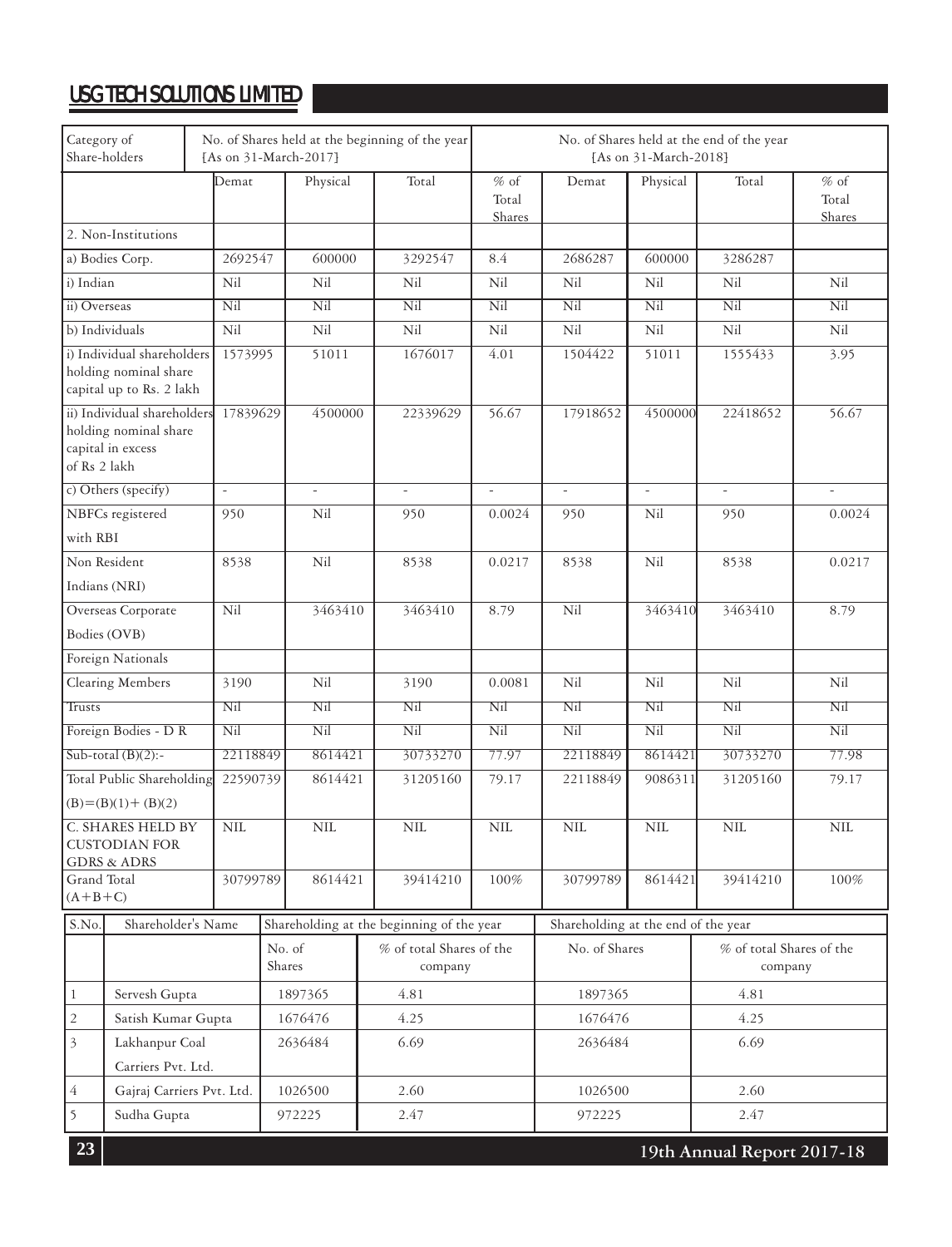(c) Change in Promoters' Shareholding (please specify, if there is no change)

|                                                  | S.No. Particulars                                                                                              |               |                                            | Shareholding at the beginning of |                                     |               |                                  | Cumulative Shareholding during |               |                         |                                |
|--------------------------------------------------|----------------------------------------------------------------------------------------------------------------|---------------|--------------------------------------------|----------------------------------|-------------------------------------|---------------|----------------------------------|--------------------------------|---------------|-------------------------|--------------------------------|
|                                                  |                                                                                                                |               |                                            | the year                         |                                     |               | the yea                          |                                |               |                         |                                |
|                                                  |                                                                                                                |               |                                            |                                  | No. of shares                       |               | % of total                       |                                | No. of shares |                         | % of total                     |
|                                                  |                                                                                                                |               |                                            |                                  |                                     |               | shares of the                    |                                |               |                         | shares of the                  |
|                                                  |                                                                                                                |               |                                            |                                  |                                     | company       |                                  |                                |               | company                 |                                |
|                                                  | At the beginning of the year 01.04.2017                                                                        |               |                                            |                                  |                                     |               |                                  |                                |               |                         |                                |
|                                                  | Date wise Increase / Decrease in Promoters Shareholding                                                        |               |                                            |                                  |                                     |               |                                  |                                |               |                         |                                |
|                                                  | during the year specifying the reasons for inerease / decrease                                                 |               |                                            |                                  |                                     |               |                                  |                                |               |                         |                                |
|                                                  | (e.g. allotment /transfer / bonus/sweat equity etc.)                                                           |               |                                            | No Change                        |                                     |               |                                  |                                |               |                         |                                |
|                                                  | At the end of the year 31.03.2018                                                                              |               |                                            |                                  |                                     |               |                                  |                                |               |                         |                                |
|                                                  | S.No. for each of the Top 10<br>Shareholders                                                                   |               | Shareholding at the beginning of the year  |                                  | Shareholding at the end of the year |               |                                  |                                |               |                         |                                |
|                                                  |                                                                                                                | No. of Shares | % of total Shares of the                   |                                  |                                     |               | No. of Shares                    |                                |               |                         | % of total Shares of the       |
|                                                  |                                                                                                                |               | company                                    |                                  |                                     |               |                                  |                                |               |                         | company                        |
| $\mathbf{1}$                                     | RIS Group Ltd                                                                                                  | 3463410       | 8.79                                       |                                  |                                     |               | 3463410                          |                                |               | 8.79                    |                                |
| $\mathbf{2}$                                     | Lakhanpur Coal                                                                                                 | 2636484       | 6.68                                       |                                  |                                     |               | 2636484                          |                                |               | 6.68                    |                                |
|                                                  | Carriers Private Limited                                                                                       |               |                                            |                                  |                                     |               |                                  |                                |               |                         |                                |
| 3                                                | Sh. Anil Kumar Jindal                                                                                          | 2100000       | 5.33                                       |                                  |                                     |               | 2100000                          |                                |               | 5.33                    |                                |
| $\overline{4}$                                   | Smt. Sunita Jindal                                                                                             | 2100000       | 5.33                                       |                                  |                                     |               | 2100000                          |                                |               | 5.33                    |                                |
| 5                                                | Sh. Vipin Gupta                                                                                                | 2100000       | 5.33                                       |                                  |                                     |               | 2100000                          |                                |               | 5.33                    |                                |
| 6                                                | Smt.Radhika Gupta                                                                                              | 2100000       | 5.33                                       |                                  |                                     |               | 2100000                          |                                |               | 5.33                    |                                |
| 7                                                | Sh. Naresh Bansal                                                                                              | 2100000       | 5.33                                       |                                  |                                     |               | 2100000                          |                                |               | 5.33                    |                                |
| 8                                                | Smt. Padma Bansal                                                                                              | 2100000       | 5.33                                       |                                  |                                     |               | 2100000                          |                                |               | 5.33                    |                                |
| 9                                                | Sh. Arun Garg                                                                                                  | 2100000       | 5.33                                       |                                  |                                     | 2100000       |                                  |                                | 5.33          |                         |                                |
| 10                                               | Shmt Neeru Garg                                                                                                | 2100000       | 5.33                                       |                                  |                                     | 2100000       |                                  |                                | 5.33          |                         |                                |
|                                                  | V. Shareholding of Directors and Key Managerial Personnel:                                                     |               |                                            |                                  |                                     |               |                                  |                                |               |                         |                                |
|                                                  | S.No. Shareholding of each Directors and each Key Managerial                                                   |               |                                            |                                  |                                     |               | Shareholding at the beginning of |                                |               |                         | Cumulative Shareholding during |
|                                                  | Personnel                                                                                                      |               |                                            |                                  | the year<br>the year                |               |                                  |                                |               |                         |                                |
|                                                  |                                                                                                                |               |                                            | No. of shares<br>% of total      |                                     | No. of shares |                                  |                                | % of total    |                         |                                |
|                                                  |                                                                                                                |               |                                            |                                  |                                     | shares of the |                                  |                                |               | shares of the           |                                |
|                                                  |                                                                                                                |               |                                            |                                  |                                     |               | company                          |                                |               |                         | company                        |
|                                                  | At the beginning of the year                                                                                   |               |                                            |                                  |                                     |               |                                  |                                |               |                         |                                |
|                                                  | Date wise Increase / Decrease in Promoters Shareholding                                                        |               |                                            |                                  |                                     |               |                                  |                                |               |                         |                                |
|                                                  | during the year specifying the reasons for increase /decrease                                                  |               |                                            |                                  | As per Annexure-(B)                 |               |                                  |                                |               |                         |                                |
|                                                  | (e.g. allotment / transfer / bonus/ sweat equity etc.):                                                        |               |                                            |                                  |                                     |               |                                  |                                |               |                         |                                |
|                                                  | At the end of the year                                                                                         |               |                                            |                                  |                                     |               |                                  |                                |               |                         |                                |
|                                                  | VI. INDEBTEDNESS : Indebtedness of the Company including interest outstanding/accrued but not due for payment. |               |                                            |                                  |                                     |               |                                  |                                |               |                         |                                |
|                                                  |                                                                                                                |               | Secured Loans                              |                                  | Unsecured Loans                     |               |                                  | Deposits                       |               |                         | Total Indebtedness             |
|                                                  |                                                                                                                |               | excluding deposits                         |                                  |                                     |               |                                  |                                |               |                         |                                |
|                                                  | Indebtedness at the beginning of the financial year                                                            |               |                                            |                                  |                                     |               |                                  |                                |               |                         |                                |
|                                                  | i) Principal Amount                                                                                            |               | $\overline{\phantom{a}}$                   |                                  | 18012870                            |               |                                  | Nil                            |               | Nil                     |                                |
|                                                  | ii) Interest due but not paid                                                                                  |               | $\overline{\phantom{a}}$                   |                                  | $\overline{\phantom{a}}$            |               |                                  | Nil                            |               | Nil                     |                                |
| iii) Interest accrued but not due                |                                                                                                                |               | $\overline{\phantom{a}}$                   |                                  | ÷,                                  |               |                                  | Nil                            |               | Nil                     |                                |
| Total $(i+ii+iii)$                               |                                                                                                                |               |                                            |                                  | 18012870                            |               |                                  | $\overline{\text{Nil}}$        |               | $\overline{\text{Nil}}$ |                                |
| Change in Indebtedness during the financial year |                                                                                                                |               |                                            |                                  |                                     |               |                                  |                                |               |                         |                                |
| * Addition                                       |                                                                                                                |               | $\blacksquare$                             |                                  | 17751                               |               |                                  | Nil                            |               | Nil                     |                                |
| * Reduction                                      |                                                                                                                |               | $\blacksquare$                             |                                  | 5394480                             |               |                                  | Nil                            |               | Nil                     |                                |
| Net Change                                       |                                                                                                                |               | $\blacksquare$                             |                                  | 5376729                             |               |                                  | Nil                            |               | Nil                     |                                |
|                                                  | Indebtedness at the end of the financial year                                                                  |               |                                            |                                  |                                     |               |                                  |                                |               |                         |                                |
|                                                  | i) Principal Amount                                                                                            |               | $\omega$                                   |                                  | 12636141                            |               |                                  | Nil                            |               | Nil                     |                                |
|                                                  | ii) Interest due but not paid                                                                                  |               | $\overline{\phantom{a}}$                   |                                  |                                     |               |                                  | Nil                            |               | Nil                     |                                |
|                                                  | iii) Interest accrued but not due<br>Total $(i + ii + iii)$                                                    |               | $\blacksquare$<br>$\overline{\phantom{a}}$ |                                  |                                     |               |                                  | Nil                            |               | Nil                     |                                |
|                                                  |                                                                                                                |               |                                            |                                  | 12636141                            |               |                                  | Nil                            |               | Nil                     |                                |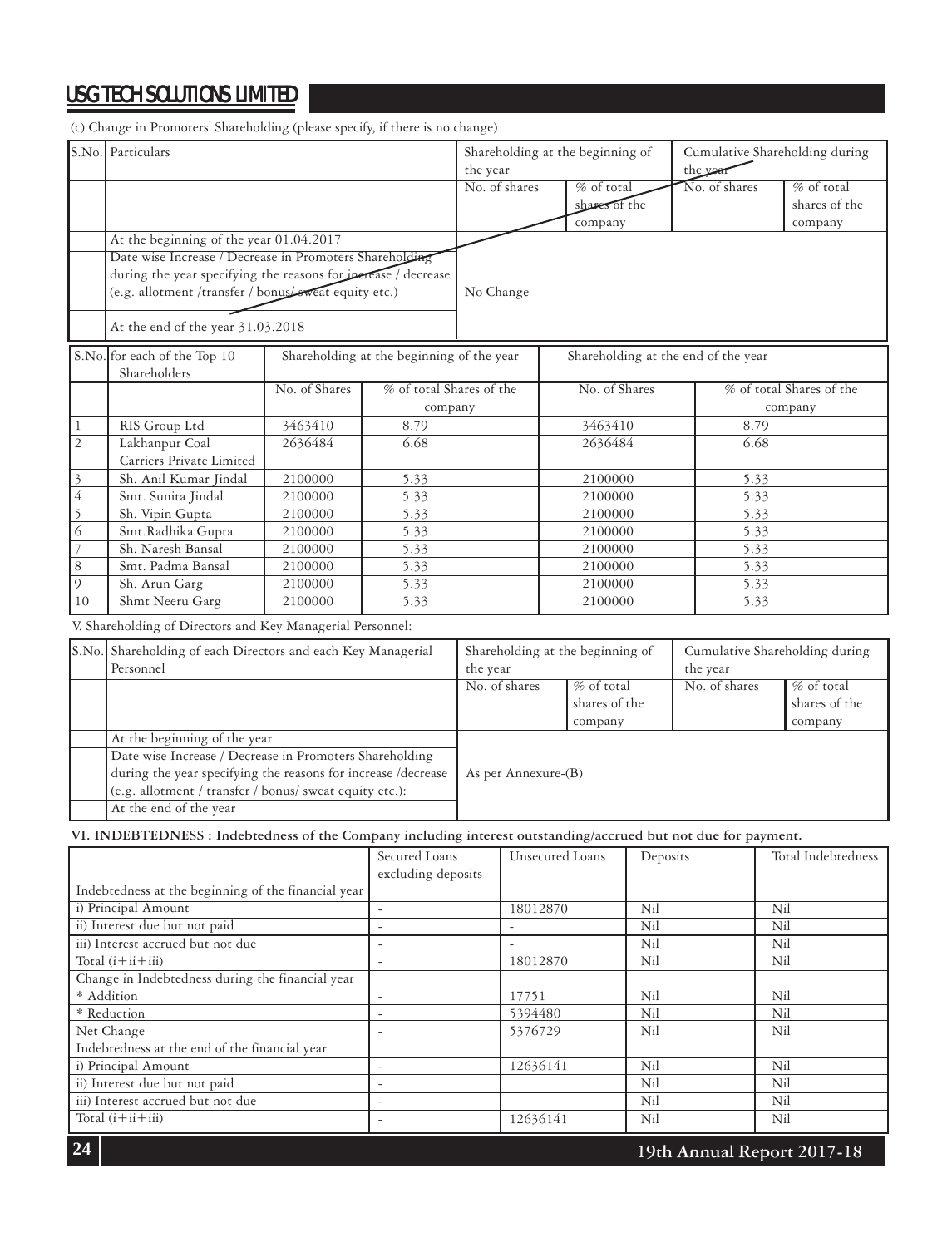#### **VII. REMUNERATION OF DIRECTORS AND KEY MANAGERIAL PERSONNEL**

#### **A. REMUNERATION TO MANAGING DIRECTOR, WHOLE-TIME DIRECTORS AND/OR MANAGER:**

| SN.            | Particulars of Remuneration                                                                                                                                                                                                                        | $MD*$                       | <b>CEO</b>                  |
|----------------|----------------------------------------------------------------------------------------------------------------------------------------------------------------------------------------------------------------------------------------------------|-----------------------------|-----------------------------|
| 1              | Gross salary<br>(a) Salary as per provisions contained in section $17(1)$ of the<br>Income-tax Act, 1961<br>(b) Value of perquisites $u/s$ 17(2) Income-tax Act, 1961<br>(c) Profits in lieu of salary under section 17(3) Income-tax<br>Act, 1961 | 977419<br>Nil<br>Nil<br>Nil | 300000<br>Nil<br>Nil<br>Nil |
| $\overline{2}$ | <b>Stock Option</b>                                                                                                                                                                                                                                | Nil                         | Nil                         |
| 3              | Sweat Equity                                                                                                                                                                                                                                       | Nil                         | Nil                         |
| $\overline{4}$ | Commission<br>- as % of profit<br>- others, specify                                                                                                                                                                                                | Nil                         | Nil                         |
|                | Others, please specify                                                                                                                                                                                                                             | Nil                         | Nil                         |
|                | Total $(A)$                                                                                                                                                                                                                                        | Nil                         | Nil                         |
|                | Ceiling as per the Act                                                                                                                                                                                                                             | Nil                         | Nil                         |

\* **Mr. Servesh Gupta Managing Director, vacant the position of Director due to disqualification with effect 17th October 2018.**

|   | SN. Particulars of Remuneration            | Name of Directors | Total Amount |
|---|--------------------------------------------|-------------------|--------------|
|   |                                            |                   |              |
|   |                                            |                   |              |
|   | <b>Independent Directors</b>               |                   |              |
|   | Fee for attending board committee meetings |                   |              |
|   | Commission                                 |                   |              |
|   | Others, please specify                     |                   |              |
|   | Total $(1)$                                |                   |              |
| 2 | Other Non-Executive Directors              |                   |              |
|   | Fee for attending board committee meetings |                   |              |
|   | Commission                                 |                   |              |
|   | Others, please specify                     |                   |              |
|   | Total $(2)$                                |                   |              |
|   | Total $(B)=(1+$                            |                   |              |
|   | Total Managerial Remuneration              |                   |              |
|   | Overall Ceiling as per the Act             |                   |              |

#### **B. REMUNERATION TO KEY MANAGERIAL PERSONNEL OTHER THAN MD/MANAGER/WTD**

| <b>SN</b>      | Particulars of Remuneration<br>Key Managerial Personnel |                |        |                    |  |
|----------------|---------------------------------------------------------|----------------|--------|--------------------|--|
|                |                                                         | Director       | CS     | <b>CFO</b>         |  |
|                |                                                         | (Ashima Gupta) |        | 3rd July 2017      |  |
|                |                                                         |                |        | to 31st March 2018 |  |
|                | Gross salary                                            |                |        |                    |  |
|                | (a) Salary as per provisions contained in               | 200000         | 417041 | 294306             |  |
|                | section 17(1) of the Income-tax Act, 1961               |                |        |                    |  |
|                | (b) Value of perquisites u/s 17(2) Income-tax           |                |        |                    |  |
|                | Act, 1961                                               |                |        |                    |  |
|                | (c) Profits in lieu of salary under section $17(3)$     |                |        |                    |  |
|                | Income-tax Act, 1961                                    |                |        |                    |  |
| 2              | <b>Stock Option</b>                                     | Nil            | Nil    | Nil                |  |
| $\overline{3}$ | Sweat Equity                                            | Nil            | Nil    | Nil                |  |
| $\overline{4}$ | Commission                                              | Nil            | Nil    | Nil                |  |
|                | - as % of profit                                        | Nil            | Nil    | Nil                |  |
|                | Others specify                                          | Nil            | Nil    | Nil                |  |
|                | Others, please specify                                  | Nil            | Nil    | Nil                |  |
|                | Total                                                   | 200000         | 417041 | 294306             |  |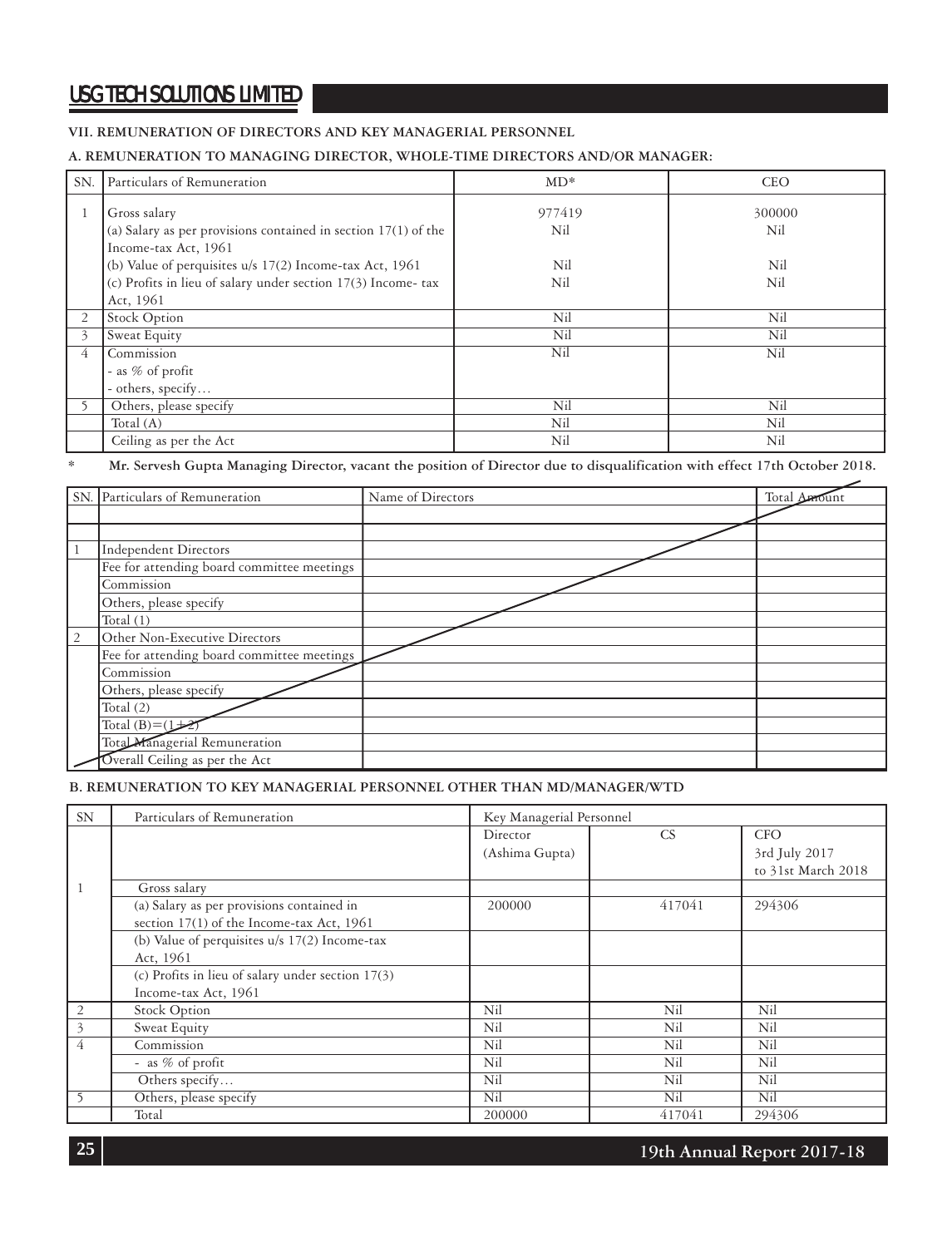#### **\* Mrs. Ashima Gupta Joined the position as Director with effect from 17/10/2017.**

#### **VIII. PENALTIES / PUNISHMENT/ COMPOUNDING OF OFFENCES:**

| Types                        | Section of the<br>Companies Act | Brief<br>Description | Details of Penalty /<br>Punishment/Compounding<br>fees imposed | Authority<br>$\{RD / NCLT /$<br>COURT} | Appeal prade<br>any (give Details) |
|------------------------------|---------------------------------|----------------------|----------------------------------------------------------------|----------------------------------------|------------------------------------|
| A. COMPANY                   |                                 |                      |                                                                |                                        |                                    |
| Penalty                      |                                 |                      |                                                                |                                        |                                    |
| Punishment                   |                                 |                      |                                                                |                                        |                                    |
| Compounding                  |                                 |                      |                                                                |                                        |                                    |
| <b>B. DIRECTORS</b>          |                                 |                      |                                                                |                                        |                                    |
| Penalty                      |                                 |                      |                                                                |                                        |                                    |
| Punishment                   |                                 |                      |                                                                |                                        |                                    |
| Compounding                  |                                 |                      |                                                                |                                        |                                    |
| C. OTHER OFFICERS IN DEFAULT |                                 |                      |                                                                |                                        |                                    |
| Penalty                      |                                 |                      |                                                                |                                        |                                    |
| Punishment                   |                                 |                      |                                                                |                                        |                                    |
| Compounding                  |                                 |                      |                                                                |                                        |                                    |

#### Annexure (A)

Change in Promoters' Shareholding (please specify, if there is no change):

| S.NO | As On 31st March 2018                                                | Name of Promoter        | Shareholding at the<br>Beginning of the Year | increase,<br>(Decrease) | Cumulative Shareholding<br>during the Year |  |  |  |  |
|------|----------------------------------------------------------------------|-------------------------|----------------------------------------------|-------------------------|--------------------------------------------|--|--|--|--|
|      | 31/03/2018                                                           | SUDHA GUPTA             | 972225                                       | Nil                     | 972225                                     |  |  |  |  |
|      | 31/03/2018                                                           | <b>SERVESH GUPTA</b>    | 1897365                                      | Nil                     | 1897365                                    |  |  |  |  |
|      | 31/03/2018                                                           | SATISH KUMAR GUPTA      | 1676476                                      | Nil                     | 1676476                                    |  |  |  |  |
| 4    | 31/03/2018                                                           | <b>GAJRAJ CARRIERS</b>  | 1026500                                      | Nil                     | 1026500                                    |  |  |  |  |
|      |                                                                      | PRIVATE LIMITED         |                                              |                         |                                            |  |  |  |  |
|      | 31/03/2018                                                           | LAKHANPUR COAL          | 2636484                                      | Nil                     | 2636484                                    |  |  |  |  |
|      |                                                                      | <b>CARRIERS PRIVATE</b> |                                              |                         |                                            |  |  |  |  |
|      |                                                                      | LIMITED                 |                                              |                         |                                            |  |  |  |  |
|      | Annexure (B) Shareholding of Directors and Key Managerial Personnel: |                         |                                              |                         |                                            |  |  |  |  |
|      | 31/03/2018                                                           | <b>SERVESH GUPTA</b>    | 1897365                                      | Nil                     | 1897365                                    |  |  |  |  |
|      |                                                                      |                         |                                              |                         |                                            |  |  |  |  |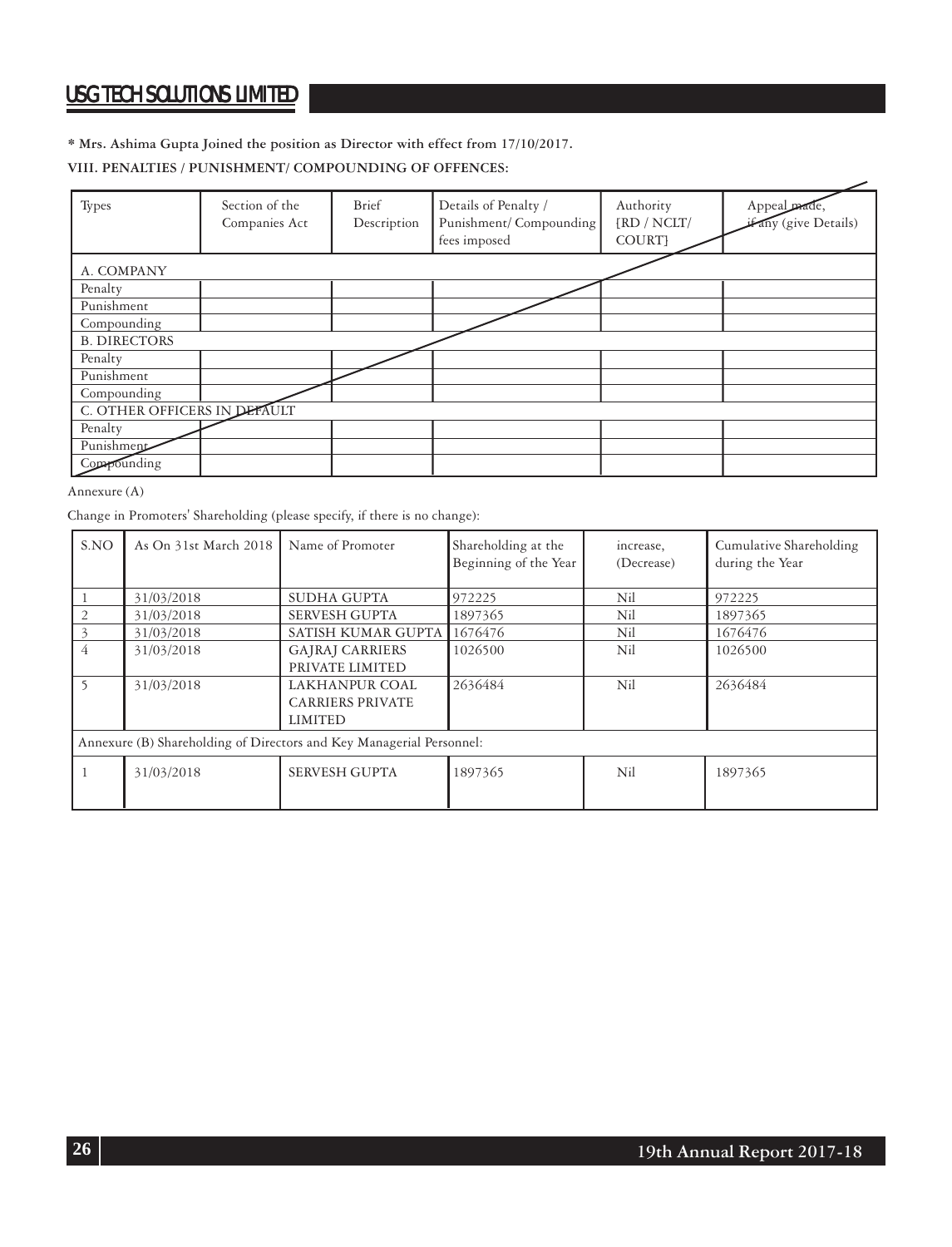### **Annexure -II**

### **FORM NO. AOC -2**

(Pursuant to clause (h) of sub-section (3) of section 134 of the Act and Rule 8(2) of the Companies (Accounts) Rules, 2014.)

Form for Disclosure of particulars of contracts/arrangements entered into by the company with related parties referred to in sub section (1) of section 188 of the Companies Act, 2013 including certain arm's length transaction under third proviso thereto.

Details of \*'material contracts or arrangements or transactions at Arm's length basis.

| А.                      |                                                                   |                               |
|-------------------------|-------------------------------------------------------------------|-------------------------------|
| $\overline{1}$          | Name (s) of the related party & nature of relationship            | Niskarsh Properties Pvt Ltd & |
|                         |                                                                   | Subsidiary of USG Tech        |
|                         |                                                                   | Solutions Limited             |
| $\overline{11}$ )       | Nature of contracts/arrangements/transactions                     | Joint Venture                 |
| $\overline{111}$ )      | Duration of the contracts/arrangements/transactions               | Short Term                    |
| iv)                     | Salient terms of the contracts or arrangements or transactions    |                               |
|                         | including the value, if any                                       |                               |
| $\mathbf{v})$           | Justification for entering into such contracts or arrangements or |                               |
|                         | transactions:                                                     |                               |
| $\rm{vi})$              | Date (s) of approval by the Board:                                | 05th February 2018            |
| vii)                    | Amount paid as advances, if any                                   |                               |
| viii)                   | Date on which the special resolution was passed in General        | 28th February 2018            |
|                         | meeting as required under first proviso to Section 188            |                               |
|                         |                                                                   |                               |
| <b>B.</b>               |                                                                   |                               |
| $\mathbf{i}$            | Name (s) of the related party & nature of relationship            | RIS Pty Ltd & Wholly owned    |
|                         |                                                                   | Subsidiary of USG Tech        |
|                         |                                                                   | Solutions Limited             |
| $\overline{ii}$         | Nature of contracts/arrangements/transactions                     | Arrangement                   |
| $\overline{111}$ )      | Duration of the contracts/arrangements/transactions               | long Term                     |
| iv)                     | Salient terms of the contracts or arrangements or transactions    |                               |
|                         | including the value, if any                                       |                               |
| $\mathbf{v})$           | Justification for entering into such contracts or arrangements or | $\overline{\phantom{a}}$      |
|                         | transactions:                                                     |                               |
| $\overline{vi}$ )       | Date (s) of approval by the Board:                                |                               |
| $\overline{\text{vii}}$ | Amount paid as advances, if any                                   | $\overline{\phantom{a}}$      |
| viii)                   | Date on which the special resolution was passed in General        | 29th September 2017           |
|                         | meeting as required under first proviso to Section 188            |                               |

 For And On Behalf Of the Board USG Tech Solutions Limited Sd/- Mr. Servesh Gupta Managing Director Date: 13.08.2018

**27 19th Annual Report 2017-18**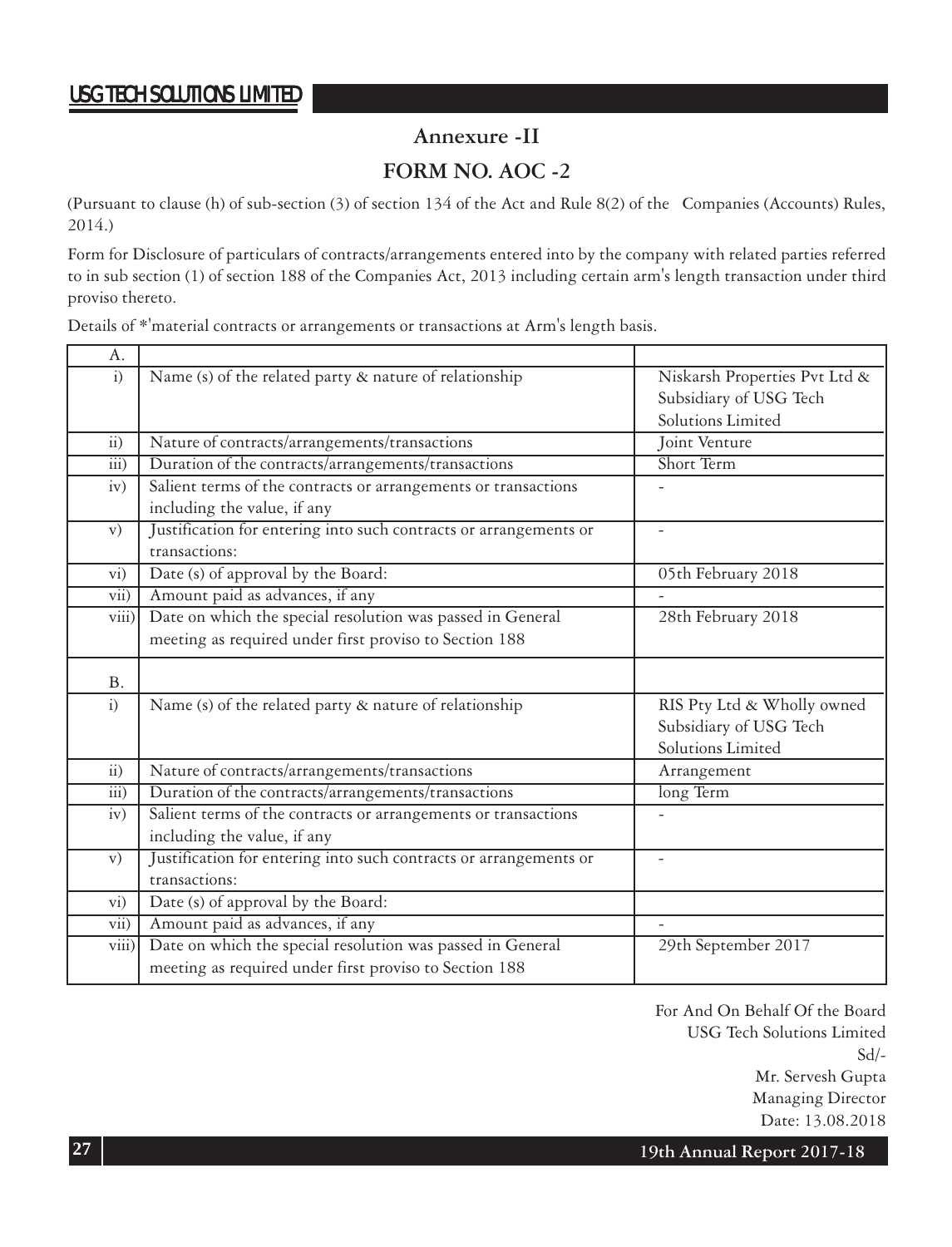**Annexure-III** Atiuttam Singh & Associates



FORM NO. MR-3 SECRETARIAL AUDIT REPORT

For the Financial Year 2017-18

[Pursuant to section 204(1) of the Companies Act, 2013 and rule No.9 of the Companies (Appointment and Remuneration of Managerial Personnel) Rules, 2014]

To The Board of Directors **USG Tech Solutions Limited** Level 7, Maximus Towers Building, 2A Mindspace Complex, Hi-Tech City, Hyderabad - 500 081

I have conducted the secretarial audit of the compliance of applicable statutory provisions and the adherence to good corporate practices by M/s USG Tech Solutions Limited (CIN: L72200TG1999PLC032129) (hereinafter called "the company"). Secretarial Audit was conducted in a manner that provided me a reasonable basis for evaluating the corporate conducts/statutory compliances and expressing my opinion thereon.

Based on my verification of the Company's books, papers, minute books, forms and returns filed and other records maintained by the company and also the information provided by the Company, its officers, agents and authorized representatives during the conduct of secretarial audit, I hereby report that in my opinion, the company has, during the audit period covering the financial year ended on 31st March 2018 complied with the statutory provisions listed hereunder and also that the Company has proper Board-processes and compliance-mechanism in place to the extent, in the manner and subject to the reporting made hereinafter:

I have examined the books, papers, minute books, forms and returns filed and other records maintained by Company for the financial year ended on 31st March 2018 according to the provisions of:

- (i) The Companies Act, 2013 (the Act) and the rules made thereunder;
- (ii) The Securities Contracts (Regulation) Act, 1956 ('SCRA') and the rules made thereunder;
- (iii) The Depositories Act, 1996 and the Regulations and Bye-laws framed thereunder;
- (iv) Foreign Exchange Management Act, 1999 and the rules and regulations made thereunder to the extent of Foreign Direct Investment, Overseas Direct Investment and External Commercial Borrowings;
- (v) The following Regulations and Guidelines prescribed under the Securities and Exchange Board of India Act, 1992 ('SEBI Act'):-
- (a) The Securities and Exchange Board of India (Substantial Acquisition of Shares and Takeovers) Regulations, 2011;
- (b) The Securities and Exchange Board of India (Prohibition of Insider Trading) Regulations, 2015;
- (c) The Securities and Exchange Board of India (Issue of Capital and Disclosure Requirements) Regulations, 2009;
- (d) The Securities and Exchange Board of India (Registrars to an Issue and Share Transfer Agents) Regulations, 1993 regarding the Companies Act and dealing with client;
- (e) The Securities and Exchange Board of India (Listing Obligations and Disclosure Requirements) Regulations, 2015.
- (vi) Other laws applicable specifically to the Company namely:
	- (a) The Indian Copy Right Act, 1957

Company Secretary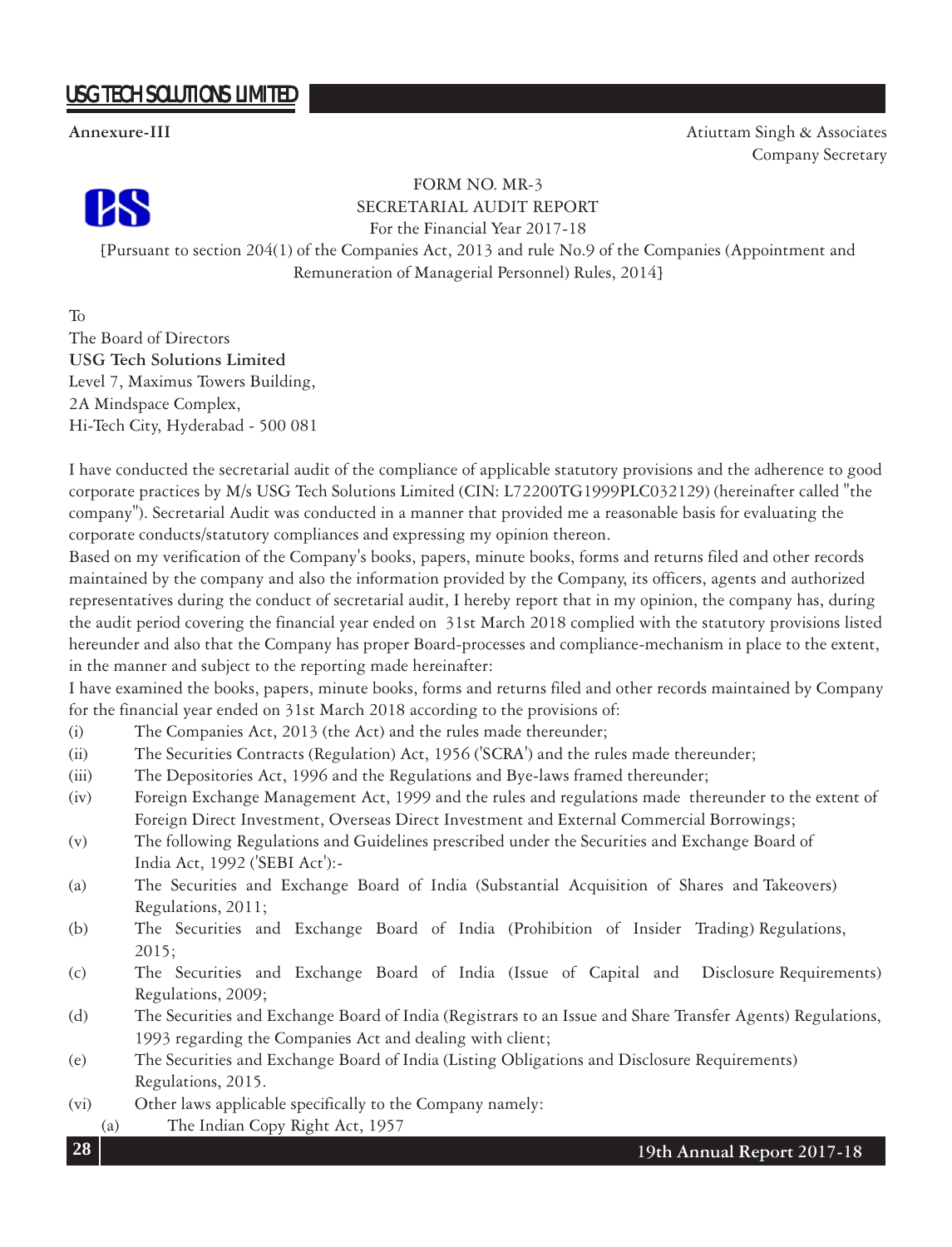- (b) The Trade Marks Act, 1999
- (c) The Patents Act, 1970

(d) The Information Technologies Act, 2000

I have also examined compliance with the applicable clauses of the Secretarial Standards issued by the Institute of Company Secretaries of India.

I report that, during the year under review the Company has complied with the provisions of the all applicable Act, Rules, Regulations, Guidelines, Standards mentioned above subject to the following observations:

1. Company has failed to provide financial statement of its subsidiaries, neither audit committee has reviewed the financial statement of its subsidiaries nor minutes of the meetings of the board of directors of subsidiaries was placed at the meeting of board of directors.

2. As per the provisions of Regulation 24(1) of LODR 2015, Company is required to appoint at least one independent director of the company into its unlisted material subsidiary companies incorporated in India.

3. Company has failed to provide fixed assets register.

4. Company has paid some share application money in certain companies but neither shares are allotted nor money refunded.

I further report that, there were no events/actions in pursuance of:

- (i) The Securities and Exchange Board of India (Share Based Employee Benefits) Regulations, 2014;
- (ii) The Securities and Exchange Board of India (Buyback of Securities) Regulations, 1998;
- (iii) The Securities and Exchange Board of India (Issue and Listing of Debt Securities) Regulations, 2008; and
- (iv) The Securities and Exchange Board of India (Delisting of Equity Shares) Regulations, 2009.

I further report that, the compliance by the Company of applicable financial laws such as direct and indirect tax laws and maintenance of financial records and books of accounts has not been reviewed in this audit since the same has been subject to review by statutory financial audit and other designated professionals.

I further report that the Board of Directors of the Company is duly constituted with proper balance of Executive Directors, Non-Executive Directors and Independent Directors. The changes in the composition of the Board of Directors that took place during the period under review were carried out in compliance with the provisions of the Act.

Adequate notice is given to all directors to schedule the Board Meetings, agenda and detailed notes on agenda were sent at least seven days in advance, and a system exists for seeking and obtaining further information and clarifications on the agenda items before the meeting and for meaningful participation at the meeting.

As per the minutes of the meeting duly recorded and signed by the Chairman, the decision of the Board were unanimous and no dissenting views have been recorded.

I further report that, based on the information provided and representation made by the company and also on the review of the compliance reports of Company Secretary/Chief Financial Officer taken on the record by the Board of Directors of the Company, in my opinion there are adequate systems and processes in the Company commensurate with the size and operations of the Company to monitor and ensure compliance with applicable laws, rules, regulations and prescribed guidelines.

> For Atiuttam Singh & Associates Company Secretaries  $SD/-$ Atiuttam Prasad Singh Proprietor Membership No.:F8719 CP No.-13333 Date: 13.08.2018 Place: New Delhi

**29 19th Annual Report 2017-18**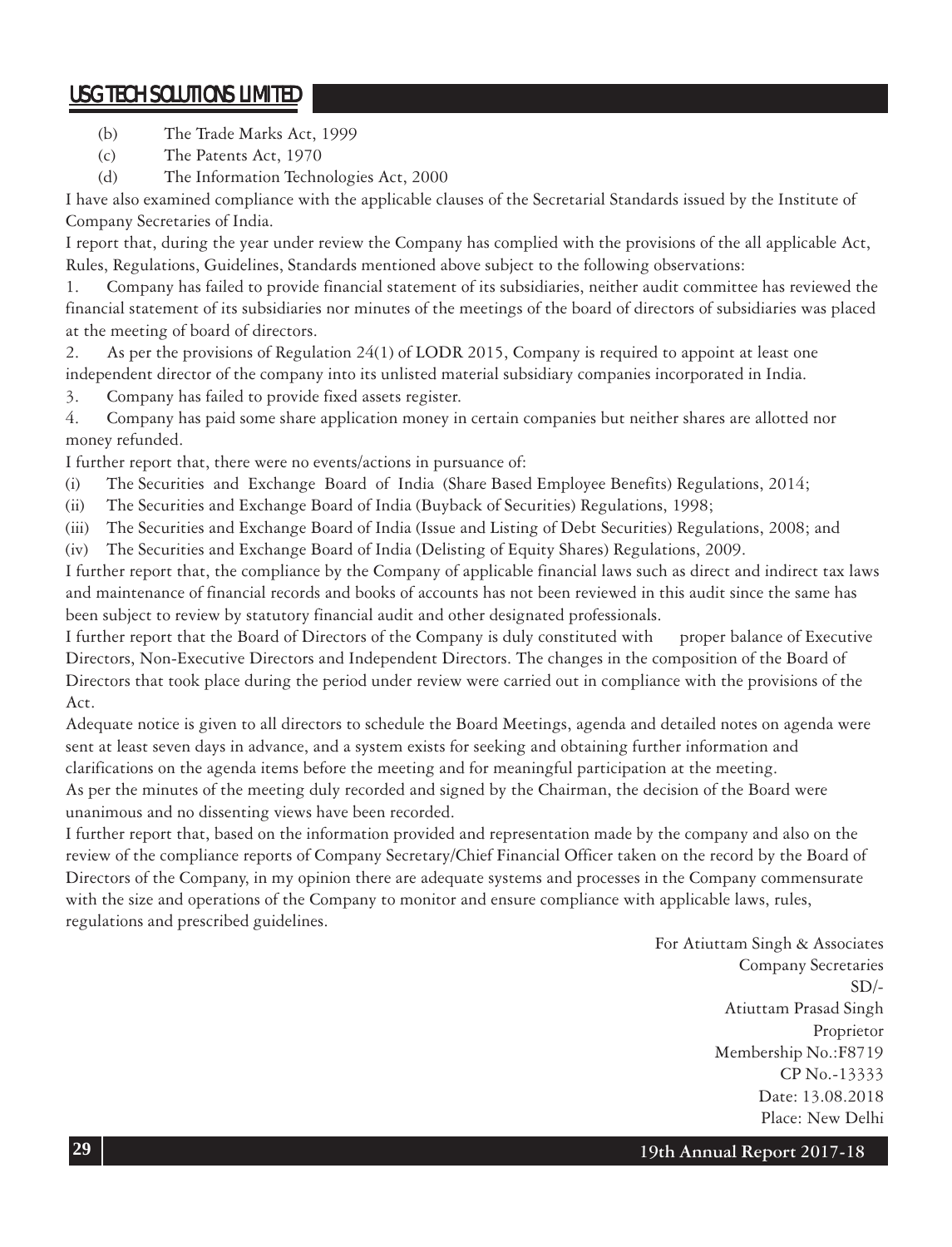To The Board of Directors **USG Tech Solutions Limited** Level 7, Maximus Towers Building, 2A Mindspace Complex, Hi-Tech City, Hyderabad - 500 081

Our report of even date, for the financial year 2017-18 is to be read along with this letter:

1. It is the responsibility of the management of the company to maintain secretarial records, devise proper systems to ensure compliance with the provisions of all applicable laws and regulations and to ensure that the systems are adequate and operate effectively.

2. Our responsibility is to express an opinion on these secretarial records, standards and procedures followed by the Company with respect to secretarial compliances.

3. We have followed the audit practices and processes as were appropriate to obtain responsible assurance about the correctness of the contents of secretarial records. The verification was done on test basis to ensure that correct facts are reflected in secretarial records. We believe that the processes and practices that we follow provide a responsible basis for our opinion.

4. Wherever required, we have obtained the management representation about the compliance of laws, rules and regulations and happening of events etc.

5. The compliance of the provision of corporate and other applicable laws, rules, regulations, standards is the responsibility of management. Our examination was limited to verification of procedures on test basis.

6. We have not verified the correctness and appropriateness of financial records and books of accounts of the Company.

7. The secretarial audit report is neither an assurance as to the future viability of the Company nor the efficacy or effectiveness with which the management has conducted the affairs of the Company.

> For Atiuttam Singh & Associates Company Secretaries  $SD/-$ Atiuttam Prasad Singh Proprietor Membership No.:F8719 CP No.-13333

> > Date: 13.08.2018 Place: New Delhi

### **19th Annual Report 2017-18**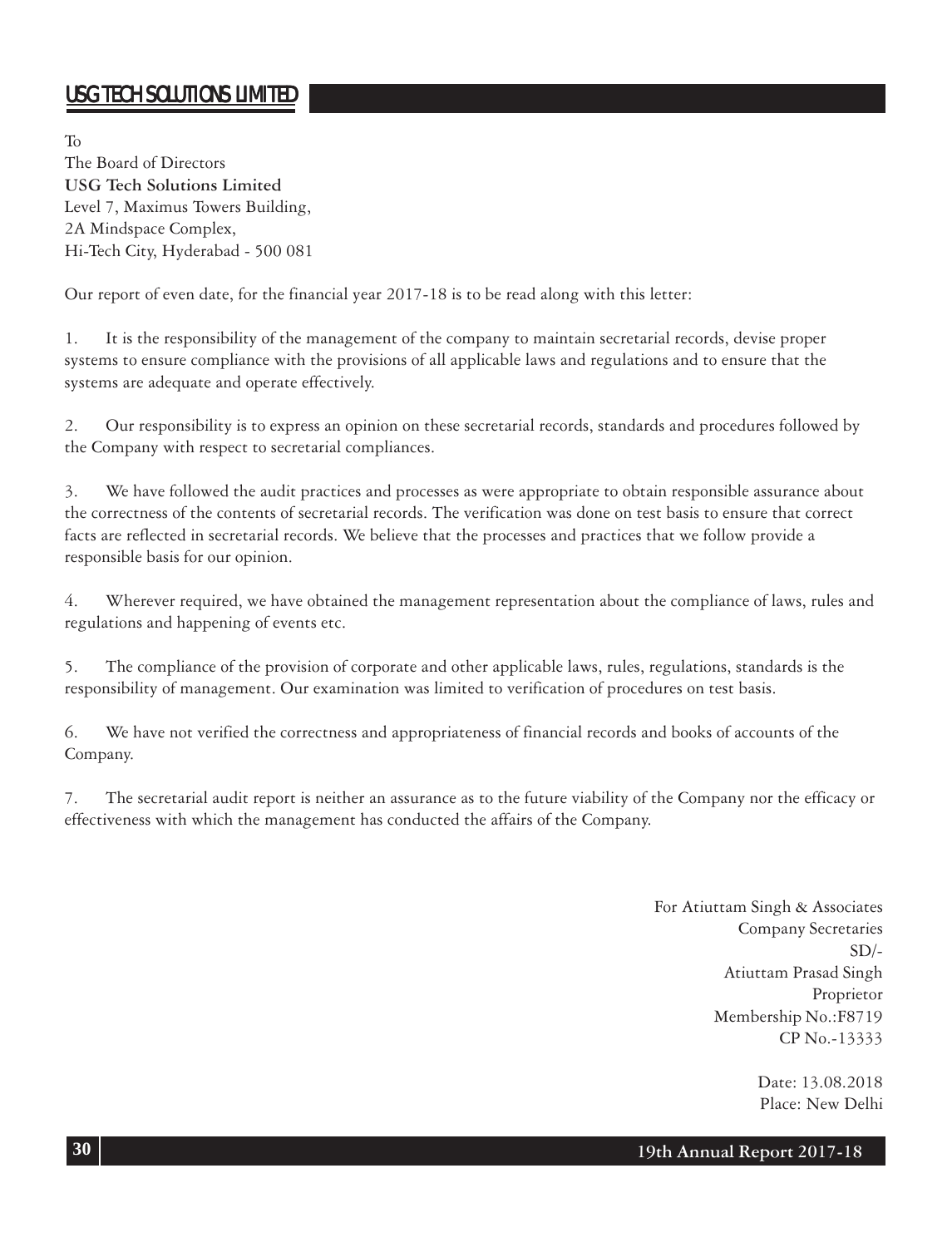# **Annexure IV CORPORATE GOVERNANCE REPORT**

*"Corporate Governance is an integral part of the philosophy of the Company in its pursuit of excellence, growth and value creation by focusing a balance between individual interests and corporate goals."*

Company's Philosophy on Code of Governance Corporate Governance is based on preserving core beliefs and ethical business conduct while maintaining a strong commitment to maximize long-term stakeholder value. Your Company is focused towards bringing transparency in all its dealings, adhering to well-defined corporate values and leveraging the corporate resources for long-term value creation.

Your Company is committed to molding Corporate Governance practices in line with its core values, beliefs and ethics. Your Company believes in attainment of highest levels of transparency in all facets of its operations and maintains an unwavering focus on imbibing good Corporate Governance practices.

The philosophy of governance has been deeply rooted in the culture of USG Tech Solutions Limited over a long period of time. Your Company continues to deliver value to its various stakeholders. The practice of responsible governance has enabled your Company to achieve sustainable growth, while meeting the expectations of all stakeholders and the society at large.

In India, Corporate Governance standards for listed companies are regulated by SEBI (Listing Obligations and Disclosure Requirements) Regulations, 2015 (hereinafter referred to as 'Listing Regulations'). As a Company which believes in implementing Corporate Governance practices that go beyond meeting the letter of law, your Company has comprehensively adopted practices mandated in the Listing Regulations. This chapter, along with the report on Management Discussion and Analysis and Additional Shareholders Information indicates the Company's compliance with the provisions of Listing Regulations during the financial Year from 1st April, 2017 to 31st March, 2018.

#### **Board of Directors**

- A. The composition of the Board is in accordance with the provisions of the Companies Act, 2013 and the Listing Regulations, as amended from time to time. The Board has an optimum combination of executive and nonexecutive directors with one woman director and 50% percent of the Board of Directors comprising non-executive independent directors. The Chairman of the Company is an Executive Director of the
- B. None of the Directors on the Board hold directorships in more than ten public companies. Further none of them is a member of more than ten committees or chairman of more than five committees across all the public companies in which he is a Director. Necessary disclosures regarding Committee positions in other public companies as on March 31, 2018 have been made by the Directors. None of the Directors are related to each other.
- C. Independent Directors are non-executive directors as defined under Regulation 16(1)(b) of the SEBI Listing Regulations read with Section 149(6) of the Act. The maximum tenure of independent directors is in compliance with the Act. All the Independent Directors have confirmed that they meet the criteria as mentioned under Regulation 16(1)(b) of the SEBI Listing Regulations read with Section 149(6) of the Act
- D. Company with effect from 1st April, 2017.The Management of the Company is entrusted in the hands of Key Managerial Personnel's, headed by the Chairman, who operates under the supervision and control of the Board. The Board reviews and approves strategy and oversees the results of Management to ensure that the long term objective of enhancing stakeholders' value is achieved.
- (A) Composition of the Board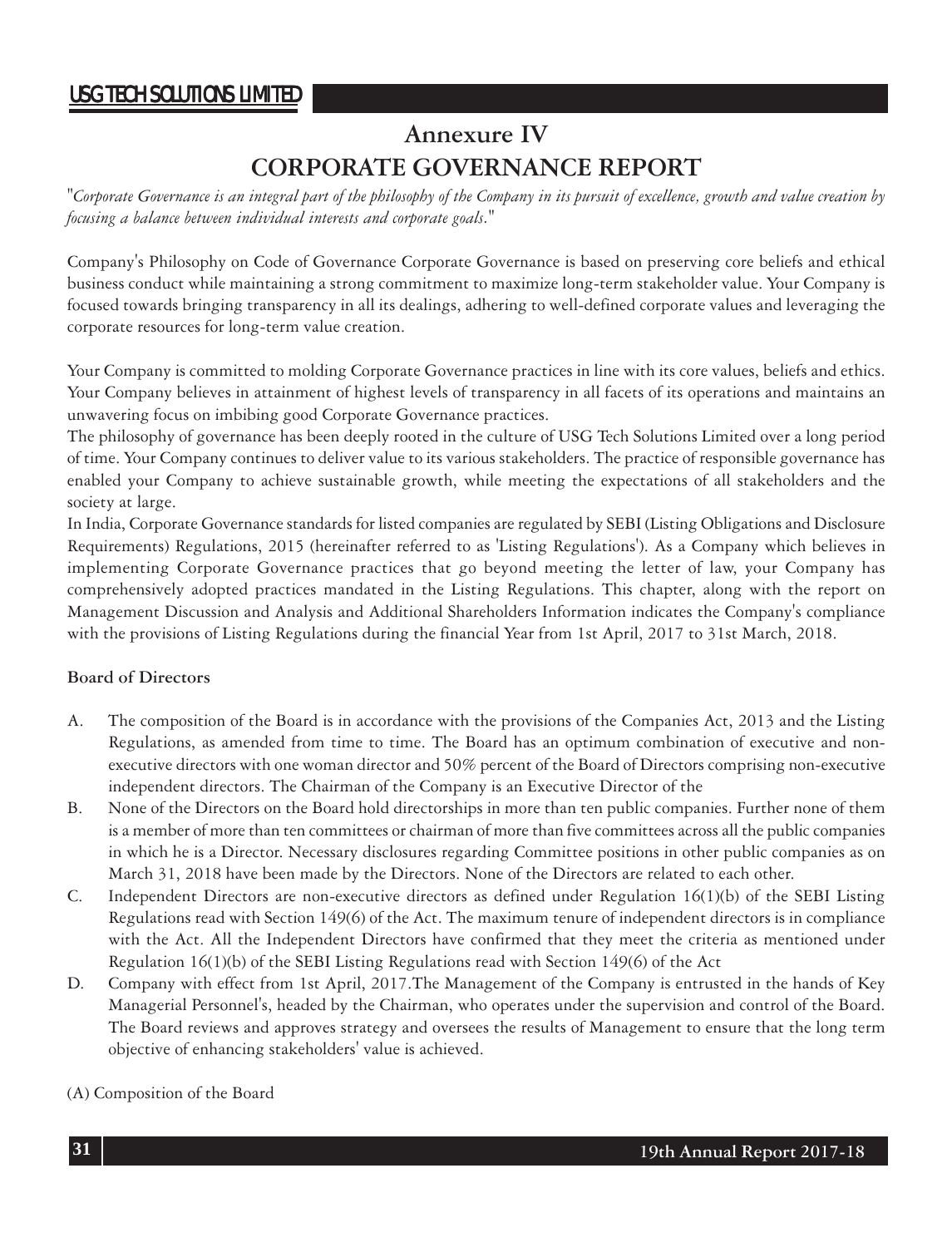The present Board of the Company consists of one Executive Director and Two Non-Executive Directors including two woman directors as on 31st March, 2018 out of which 2 directors are independent. The Company has an appropriate size of the Board for real strategic discussion and avails benefit of diverse experience and viewpoints. All directors are individuals of integrity and courage, with relevant skills and experience to bring judgment to bear on the business of the Company. During the Year Mr. Servesh Gupta Vacant the Position of Managing Director and Chairman, and Board appointed Mrs. Ashima Gupta , as Chairman of the Board. The Company Appointed Mr. Servesh Gupta as Additional Director on 22nd May 2018 and thereafter Managing Director and Chairman of the Company w.e.f 30th May 2018.The Constitution of the Board as on 31st March 2018 is as follows:

| Name of the Director                           | Category                  | Number of Other |              |                |
|------------------------------------------------|---------------------------|-----------------|--------------|----------------|
|                                                |                           | Directorship*   | Committee    | Committee      |
|                                                |                           |                 | Membership** | Chairmanship** |
| Mrs. Ashima Gupta                              | <b>Executive Director</b> |                 |              |                |
| Mr. Deepak Kumar Bansal   Independent Director |                           |                 |              |                |
| Mrs. Nirmal Garg                               | Independent Director      |                 |              |                |

\*Directorship in companies registered under the Companies Act, 2013 (earlier Companies Act, 1956), excluding directorships in private companies, foreign companies,

\*\*Companies under Section 8 of the Companies Act, 2013 (earlier Section 25 of the Companies Act, 1956) and alternate directorship.

\*\* Only covers Membership / Chairmanship of Audit Committee and Stakeholders Relationship Committee of public limited companies.

As at 31st March, 2018, in compliance with the Corporate Governance norms, the Company's Board of Directors headed by its Executive Chairman, Mrs. Ashima Gupta comprised and Two other directors, out of which two are Independent Non-Executive Directors including, women directors. None of the Independent Directors of the Company serve as an Independent Director in more than seven listed companies and where any Independent Director is serving as whole time director in any listed company, such director is not serving as Independent Director in more than three listed companies. The Company issued letter of appointment to all the Independent Directors as per Schedule IV to the Companies Act, 2013 and the terms and conditions of their appointment have been disclosed on the website of the Company (web link http://www.usgtechsolutions.com).

During the year under review, 10 Board Meetings were held on:

| ❖ 29.05.2017         | $\cdot$ 12.08.2017 |
|----------------------|--------------------|
| $\bullet$ 01.09.2017 | $\cdot$ 14.09.2017 |
| $\div$ 17.10.2017    | $\div$ 07.12.2017  |
| $\cdot$ 14.12.2017   | $\cdot$ 05.02.2018 |
| $\cdot$ 12.02.2018   | $\cdot$ 31.03.2018 |
|                      |                    |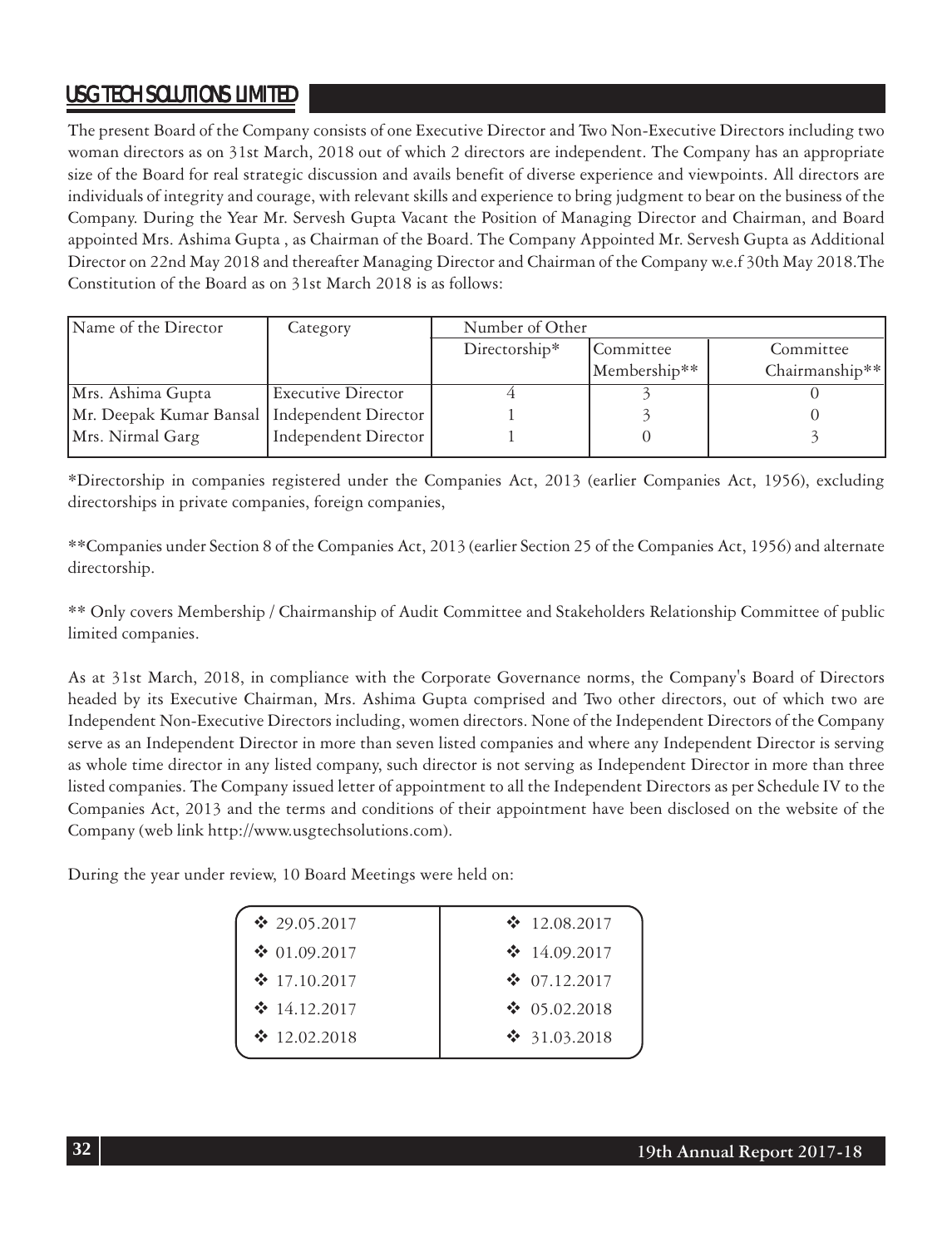The Board was duly supplied with the agenda of the meetings incorporating all material information for facilitating meaningful and focused discussions at the meeting. The intervening period between the Board Meetings was well within the maximum time gap of four months as prescribed in Listing Regulations. Details of attendance of Directors in the Board meeting during the financial year 2017-18 are as under:

| Name of the Director   | Board Meeting<br>held during<br>the period | No. of Board<br>Meetings Attended | Attendance at<br>the Last AGM |
|------------------------|--------------------------------------------|-----------------------------------|-------------------------------|
| Mr. Servesh Gupta      | 10                                         |                                   | Yes                           |
| Mr. Satish Kumar Gupta | 10                                         |                                   | $\rm No$                      |
| Mr Deepak Kumar Bansal | 10                                         | 10                                | Yes                           |
| Mr. Nirmal Garg        | 10                                         | 10                                | Yes                           |
| Mrs. Ashima Garg       | 10                                         |                                   | No                            |

#### **(B) Compliance with the Code of Conduct**

The Company has adopted the "USG TECH Code of Business Conduct" (Code). The updated Code incorporates duties of Independent Directors and the Whistle Blower Policy. The Code is available on the website of the Company (web link http://www.usgtechsolutions.com). The Executive Director has given a declaration that the Directors and Senior Management of the Company have given an annual affirmation of compliance with the code of conduct.

#### **COMMITTEES OF THE BOARD**

 To focus effectively on the issues and ensure expedient resolution of diverse matters, the Board has constituted a set of committees with specific terms of reference/scope. The Committees as empowered agents of the Board as per their charter/terms of reference. Targets set by them as agreed with the management are reviewed periodically and mid course corrections are also carried out. The minutes of the meetings of all committees of the Board are placed before the Board for discussions/ noting.

#### **AUDIT COMMITTEE**

(A) Qualified and Independent Audit Committee

The Company complies with Section 177 of the Companies Act, 2013 as well as requirements SEBI (LODR) Regulations 2015, pertaining to the Audit Committee. During the year, the Committee was reconstituted due to change in member of committee, The Committee's terms of reference functions include- Its functioning is as under;

- 1. The Audit Committee presently consists of the 3 Directors, out of which 2 are Non-executive Independent Directors & 1 Executive Director.
- 2. All members of the Committee are financially literate and having the requisite financial management expertise
- 3. The Chairman of the Audit Committee is an Independent Director;
- 4. The Chairman of the Audit Committee was present at the last Annual General Meeting held on 29th September, 2017.

#### **(B) Terms of reference**

The terms of reference of the Audit Committee include inter-alia: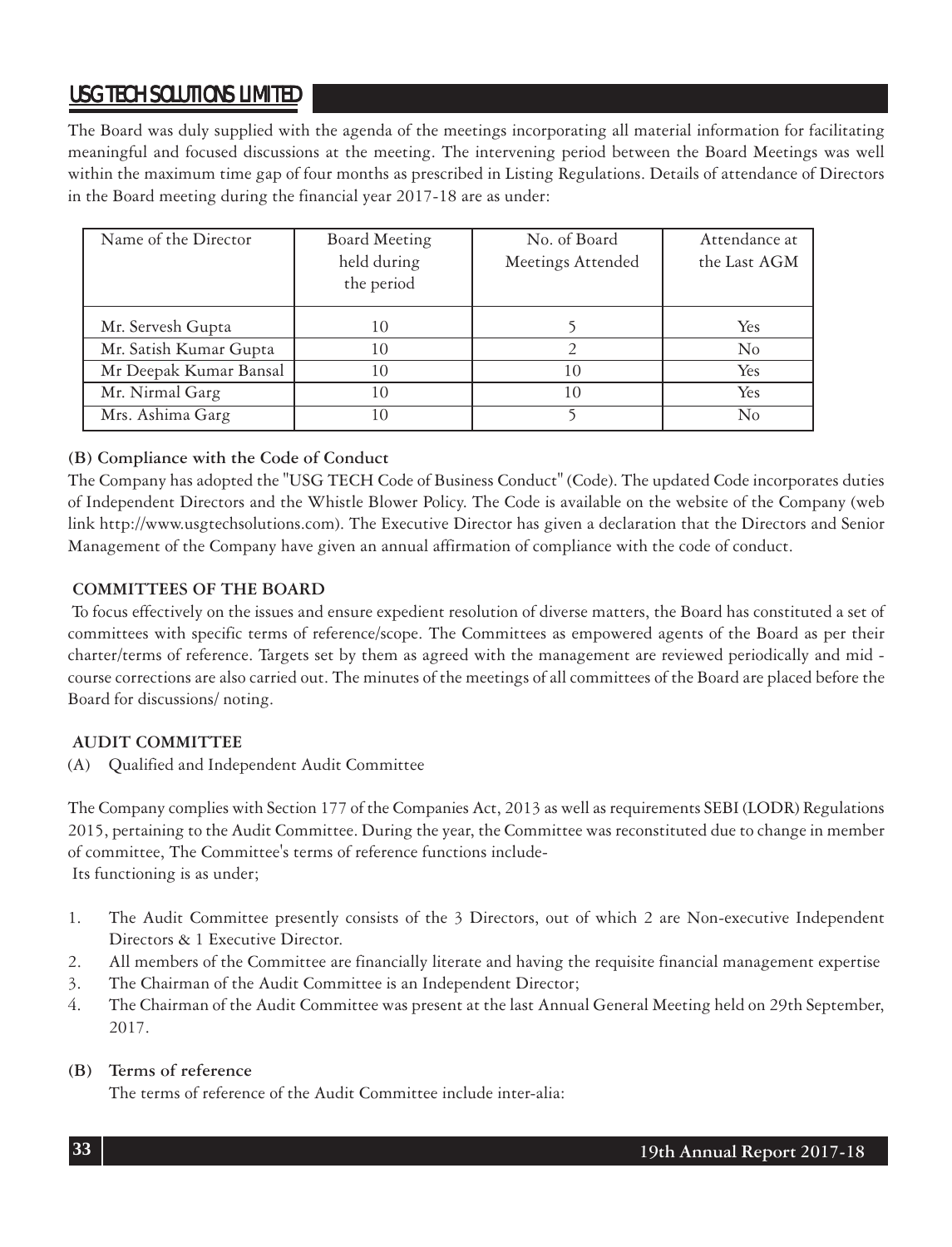- I. The recommendation for appointment, remuneration and terms of appointment of auditors of the company;
- II. Review and monitor the auditor's independence and performance, and effectiveness of audit process;
- III. Examination of the financial statement and the auditors' report thereon;
- IV. Approval or any subsequent modification of transactions of the company with related parties;
- V. Scrutiny of inter-corporate loans and investments;
- VI. Valuation of undertakings or assets of the company, wherever it is necessary;
- VII. Evaluation of internal financial controls and risk management systems;
- VIII. Monitoring the end use of funds raised through public offers and related matters.
- IX. Any other responsibility as may be assigned by the board from time to time.
- (C) The Chairman of the Audit Committee briefs the Board members about the significant discussions at Audit Committee Meetings.
- (D) The Committee comprises of following members as on 31st March, 2018:-

| S. No. | Name of the Directors   | Designation | Category    |
|--------|-------------------------|-------------|-------------|
|        | Mr. Deepak Kumar Bansal | Chairman    | Independent |
|        | Mrs. Nirmal Garg        | Member      | Independent |
|        | Mr. Ashima Gupta        | Member      | Executive   |

The Composition of the Committee meets the requirements of Section 177 of the Companies Act, 2013 and Regulation-18 of SEBI (LODR) Regulations 2015. The Company Secretary of the Company acts as the Secretary to the Committee. All the members of the Committee possess financial and accounting expertise.

(E) During the Financial year 2017-18, Ten (10) meetings of the Audit Committee were held on

| $\cdot$ 29.05.2017 | $\cdot$ 12.08.2017   |
|--------------------|----------------------|
| $\cdot$ 01.09.2017 | $\cdot$ 14.09.2017   |
| $\div 17.10.2017$  | $\div$ 07.12.2017    |
| $\cdot$ 14.12.2017 | $\bullet$ 05.02.2018 |
| $\cdot$ 12.02.2018 | $\cdot$ 31.03.2018   |

The Attendance record of Audit Committee is given as follows:

| S. No.   Name of the Member | No. of Meeting      |
|-----------------------------|---------------------|
|                             | Attended(2017-2018) |
| Mr Deepak Kumar Bansal      |                     |
| Mr. Nirmal Garg             |                     |
| Mr. Servesh Gupta           |                     |
| Mrs. Ashima Gupta           |                     |

(F) The Committee meetings are held at Company's Corporate Office. The Business and operations heads are invited to the meetings, as required.

(G) The Committee relies on the expertise and Knowledge of Management, the internal Auditors and the Independent Statutory Auditors in carrying out its oversight responsibilities. It also uses external expertise if required.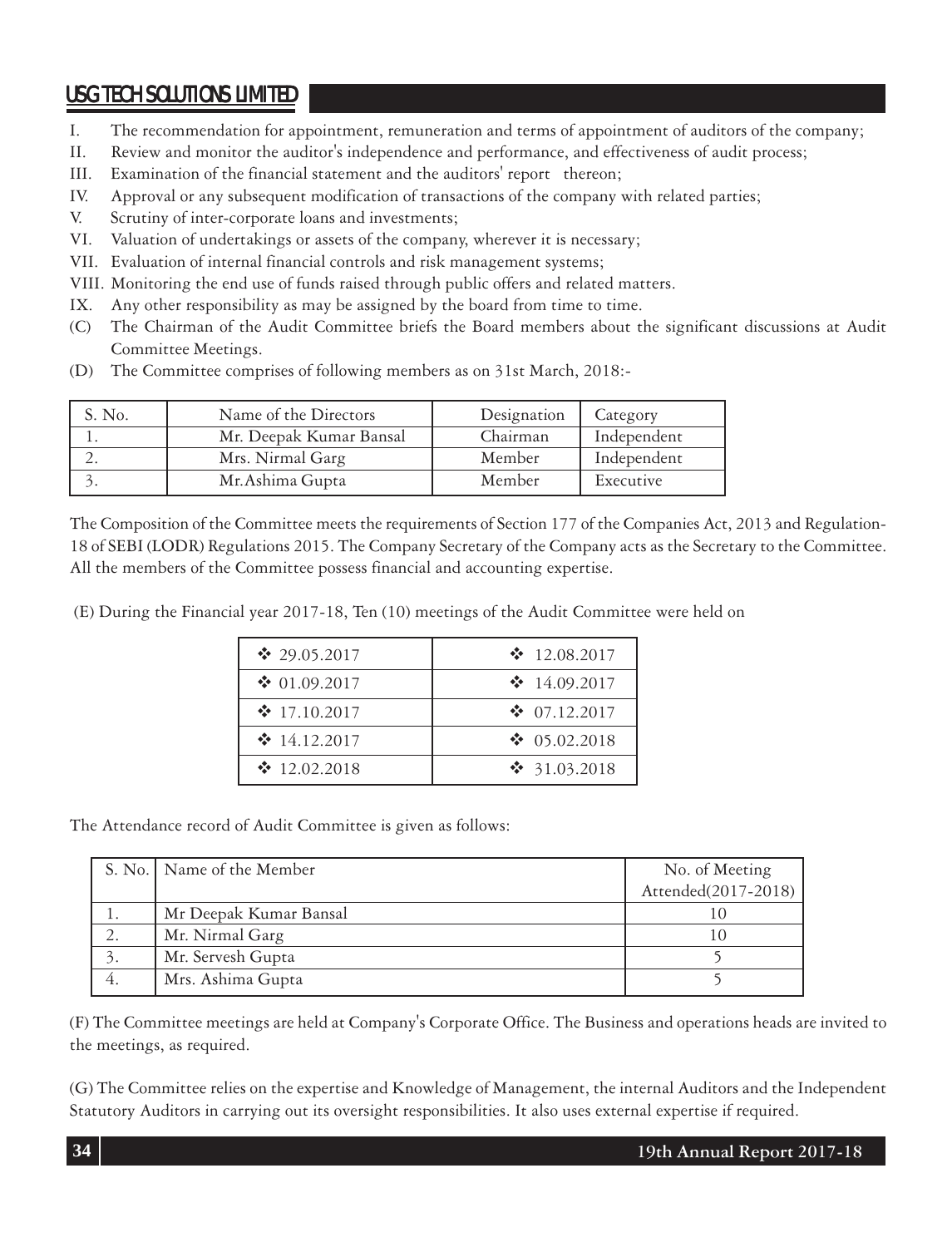(H) The Company's Independent Statutory Auditor, is responsible for performing an Independent Audit of the Financial Statements and expressing an opinion on the conformity of those financial statements with accounting principles generally accepted in India.

#### **NOMINATION AND REMUNERATION COMMITTEE**

During the year, the as Nomination and Remuneration Committee was reconstituted due to change in member of committee" The Committee's terms of reference functions include-

1. Identify persons who are qualified to become directors and who may be appointed in senior management in accordance with the criteria laid down,

- 2. Recommend to the Board their appointment and removal,
- 3. Carry out evaluation of every director's performance.
- 4. Formulate the criteria for determining qualifications, positive attributes and independence of a director and

5. Recommend to the Board a policy, relating to the remuneration for the directors, key managerial personnel and other employees

The Committee comprises of the following members as on 31/03/2018 viz. Mr. Deepak Kumar Bansal , Mrs Nirmal Garg, Mrs. Ashima Gupta & the Nomination and Remuneration Committee & Stakeholder Relationship committee by Mr. Deepak Kumar Bansal , who is the Independent Director of the Company. The Committee met four (4) times during the financial year ended 31st March, 2018. The details of attendance of each member of the Committee are as follows:

| Name of Director        | Designation | Category    | No. of        | No. of            |
|-------------------------|-------------|-------------|---------------|-------------------|
|                         |             |             | Meetings Held | Meetings attended |
| Mr. Deepak Kumar Bansal | Chairman    | Independent |               |                   |
| Mrs. Nirmal Garg        | Member      | Independent |               |                   |
| Mrs. Ashima Gupta       | Member      | Executive   |               |                   |

#### **STAKEHOLDERS' RELATIONSHIP COMMITTEE**

(A) during the year, the as Stakeholder Relationship Committee was reconstituted due to change in member of committee" The Committee's terms of reference functions include-

The core area of Dealing of Committee is as follows

- a) Power to approve share transfers,
- b) Power to approve Share transmission,
- c) Power to issue duplicate shares certificates,

d) Power to approve and issue fresh share certificate by way of split or consolidation of the existing certificate or in any other manner,

e) To monitor the resolution of all types of shareholders/investors grievances and queries periodically,

f) Power to allot shares, equity or preference, fully or partly convertible debentures, or other financial instruments convertible into equity shares at a later date in demat or physical mode , the issue of which has been approved by the Board of Directors of the Company,

g) Any other power specifically assigned by the Board of Directors of the Company from time to time by way of resolution passed by it in a duly conducted Meeting,

(B) The Shareholders Relationship Committee of the Board comprises of three Directors as at 31st March 2018: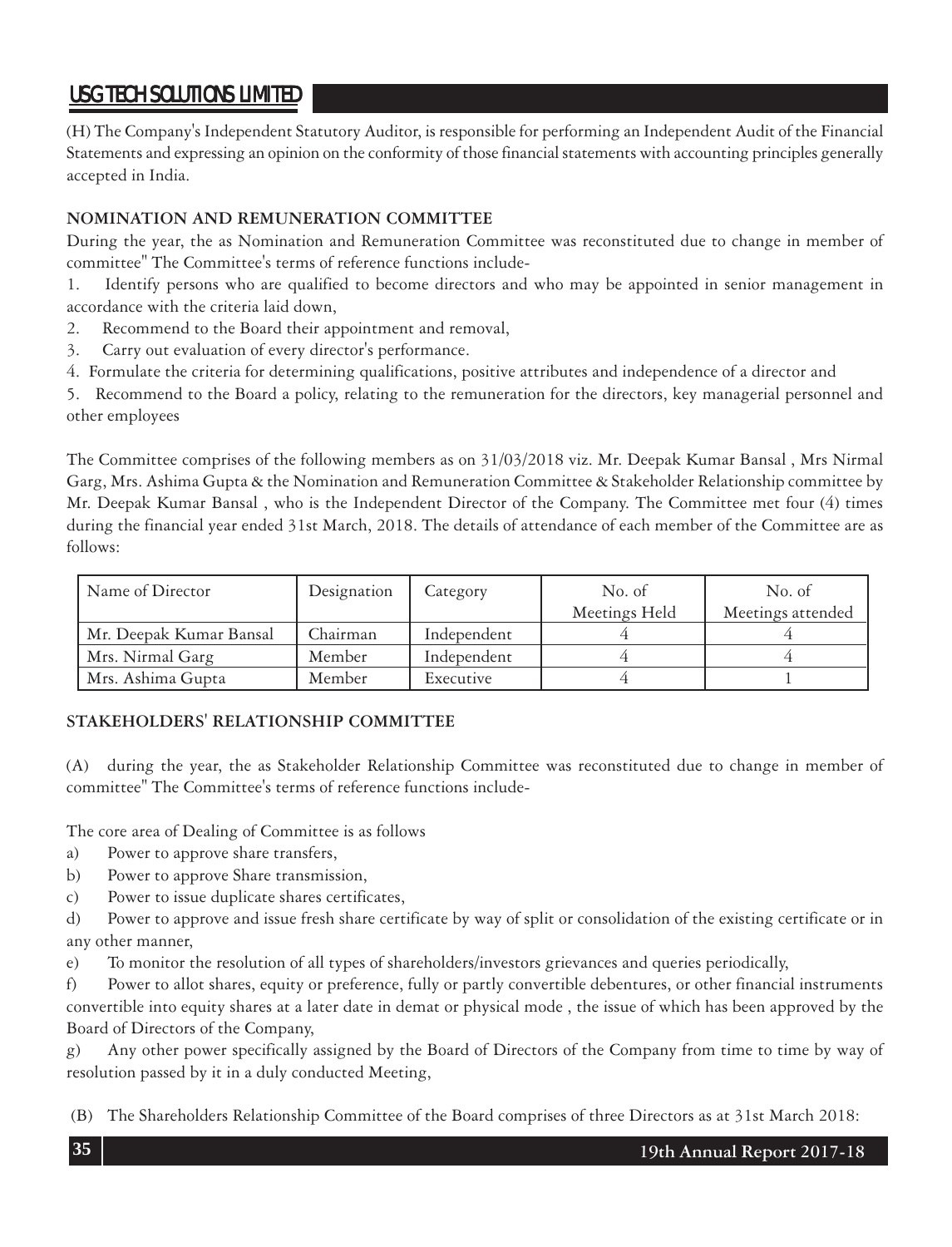| S. No. | Name of the Directors   | Designation | Category    |
|--------|-------------------------|-------------|-------------|
|        | Mr. Deepak Kumar Bansal | Chairman    | Independent |
|        | Mrs. Nirmal Garg        | Member      | Independent |
|        | Mrs. Ashima Gupta       | Member      | Executive   |

The Company Secretary is the Compliance Officer for complying with the requirement of the Securities Laws and the SEBI (LODR) Regulations 2015 with the Stock Exchange.

### (C) STATUS OF COMPLAINTS

| S. No.        | Particulars                                 | <b>Status of Complaints</b> |
|---------------|---------------------------------------------|-----------------------------|
|               | No. of complaints received from the         |                             |
|               | shareholders during the period from         |                             |
|               | 01.04.2017 to 31.03.2018                    |                             |
|               | No. of complaints resolved during the year  |                             |
| $\mathcal{E}$ | No. of complaints pending at the end of the |                             |
|               | year as on 31.03.2018                       |                             |

### **(D) INDEPENDENT DIRECTORS MEETING**

Independent Directors are regularly updated on performance of each line of business of the Company, strategy going forward and new initiatives being taken/proposed to be taken by the Company. The Independent Directors Mr. Deepak Kumar Bansal and Ms. Nirmal Garg met on 31 March, 2018 without any Senior Management Personnel to evaluate the performance of Non-Independent Directors including Chairman of the Board.

### **(E) SUBSIDIARY COMPANY**

The Company has Foreign Wholly Owned Subsidiary Company Naming Retails Information Services Pty Ltd, Having Its Registered office at Australia.

### **(F) DISCLOSURES**

### **Related Party Transactions**

(i) The statements containing the transactions with related parties were submitted periodically to the Audit Committee. (ii) There are no related party transactions that may have potential conflict with the interest of the Company at large. (iii) There were no material individual transactions with related parties during the year, which were not in the normal course of business as well as not on an arm's length basis.

(iv) There is no non-compliance by the Company and no penalties, strictures imposed on the Company by Stock Exchange or SEBI or any statutory authority, on any matter related to capital market, during the last three years.

### **Disclosure of Accounting Treatment**

The financial statements of the Company have been prepared in accordance with the Generally Accepted Accounting Principles in India (Indian GAAP) to comply with the Accounting Standards notified under Section 133 of the Companies Act, 2013. The financial statements have been prepared on accrual basis under the historic cost convention. The accounting policies adopted in the preparation of the financial statements are consistent with those followed in the previous year.

Board Disclosures - Risk Management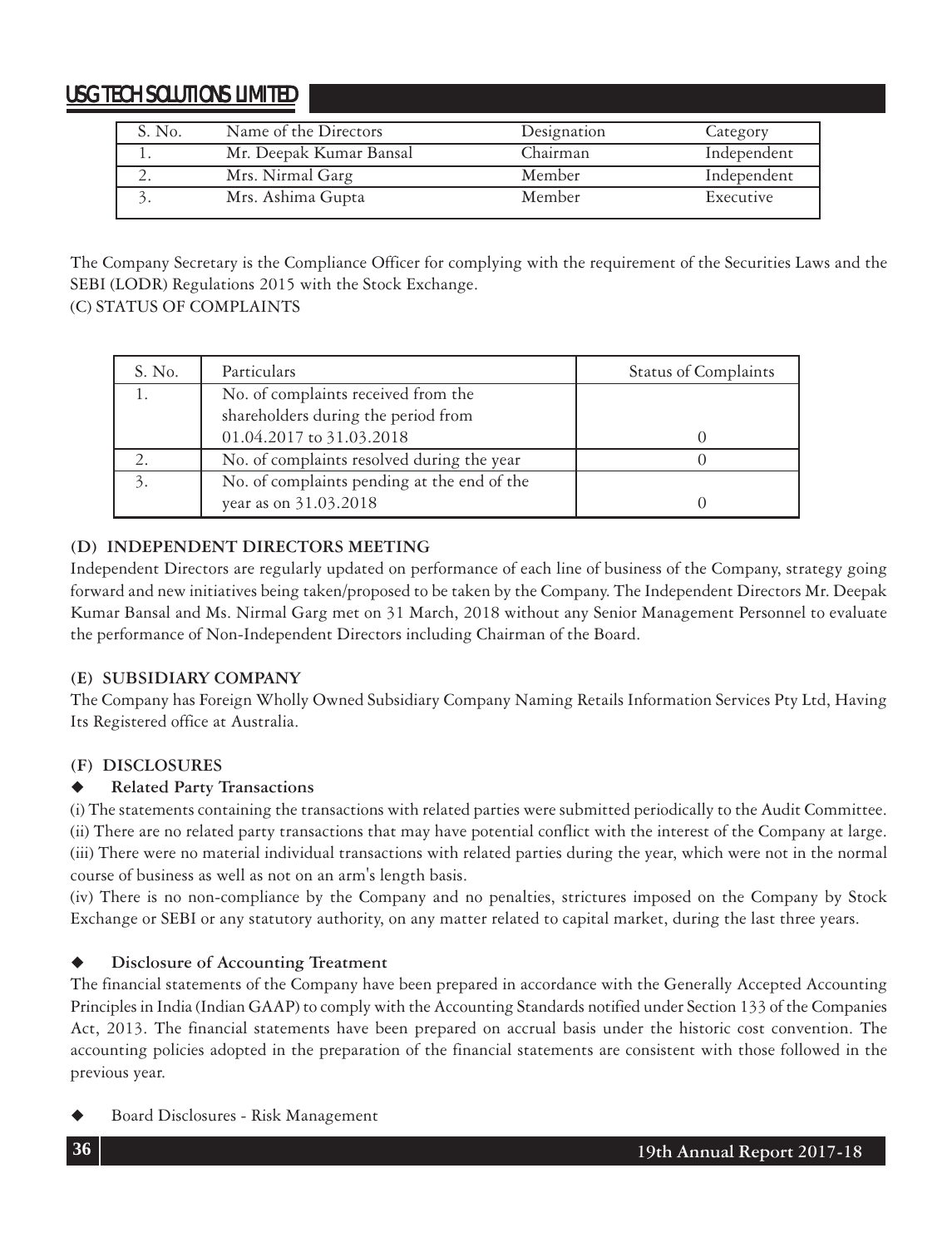The Company has laid down procedures to inform the Board of Directors about the Risk Management and its minimization procedures. The Audit Committee and Board of Directors review these procedures periodically.

### **Proceeds from public issues, right issues, preferential issues etc.**

The Company did not have any of the above issues during the year under review.

### **Secretarial Audit Report**

The Company has obtained Secretarial Audit Report on Annual basis from the Company Secretary in practice for compliance with Section 204(1) of the Companies Act, 2013, Listing Agreement, SEBI Regulations on Takeover, Insider Trading and Depositories & Participants. A text of the Annual Secretarial Audit Report is annexed elsewhere.

### **Secretarial Standards**

The Company during the year under review has undertaken the audit for compliance of Secretarial Standards and procedures followed by the Company in compliance with Secretarial Standards on Annual General meeting and Board Meeting issued by Institute of Company Secretaries of India. The Secretarial Standards Report is published elsewhere forming a part of this Report.

### **Management Discussion and Analysis Report**

The Management Discussion and Analysis Report have been included separately in the Annual Report to the Shareholders.

### **(G) Compliance on Corporate Governance**

The quarterly compliance report has been submitted to the Stock Exchanges where the Company's equity shares are listed in the requisite format duly signed by the Compliance Officer as per SEBI (LODR) Regulations 2015, the Auditor's Certificate in compliance on conditions of Corporate Governance is published elsewhere in the Annual Report.

### **(H) GENERAL BODY MEETINGS**

#### Annual General Meetings

Location and time of the General Body Meetings of the Company in the past three years:

| Year | Date       | Venue                               | Time        | Special Resolution passed          |
|------|------------|-------------------------------------|-------------|------------------------------------|
| 2015 | 30/09/2015 | $1/95/1/5-6$ 2nd Floor Guttala      | $11:00$ A.M | Re - Designation of Mrs            |
|      |            | Begumpet near Kavuri Hills Phase 2  |             | Nirmal Garg as Independent         |
|      |            | Madhapur, Hyderabad - 500081        |             | Director                           |
| 2016 | 30/09/2016 | Oyster Airport Hotel, 5-12/1, Nehru | 12:00       | Re-Designation of<br>Mr.           |
|      |            | Outer Ring Road, Brindavan Gardens, | <b>NOON</b> | Servesh Gupta (DIN 01451093) as    |
|      |            | Kishanguda, Shamshabad, Hyderabad,  |             | Managing Director of the company   |
|      |            | Telangana 501218                    |             | with effect from 23th October 2015 |
|      |            |                                     |             | To approve the Related Party       |
|      |            |                                     |             | Transaction for Year 2016-17       |
| 2017 | 29/09/2017 | Oyster Airport Hotel, 5-12/1, Nehru | 11:00       | Appointment of Independent         |
|      |            | Outer Ring Road, Brindavan Gardens, | A.M.        | Director i.e Mr. Deepak Kumar      |
|      |            | Kishanguda, Shamshabad, Hyderabad,  |             | Bansal                             |
|      |            | Telangana 501218                    |             | To approve the Related Party       |
|      |            |                                     |             | Transaction for Year 2017-18 with  |
|      |            |                                     |             | wholly owned Subsidiary (RIS PTY   |
|      |            |                                     |             | Ltd                                |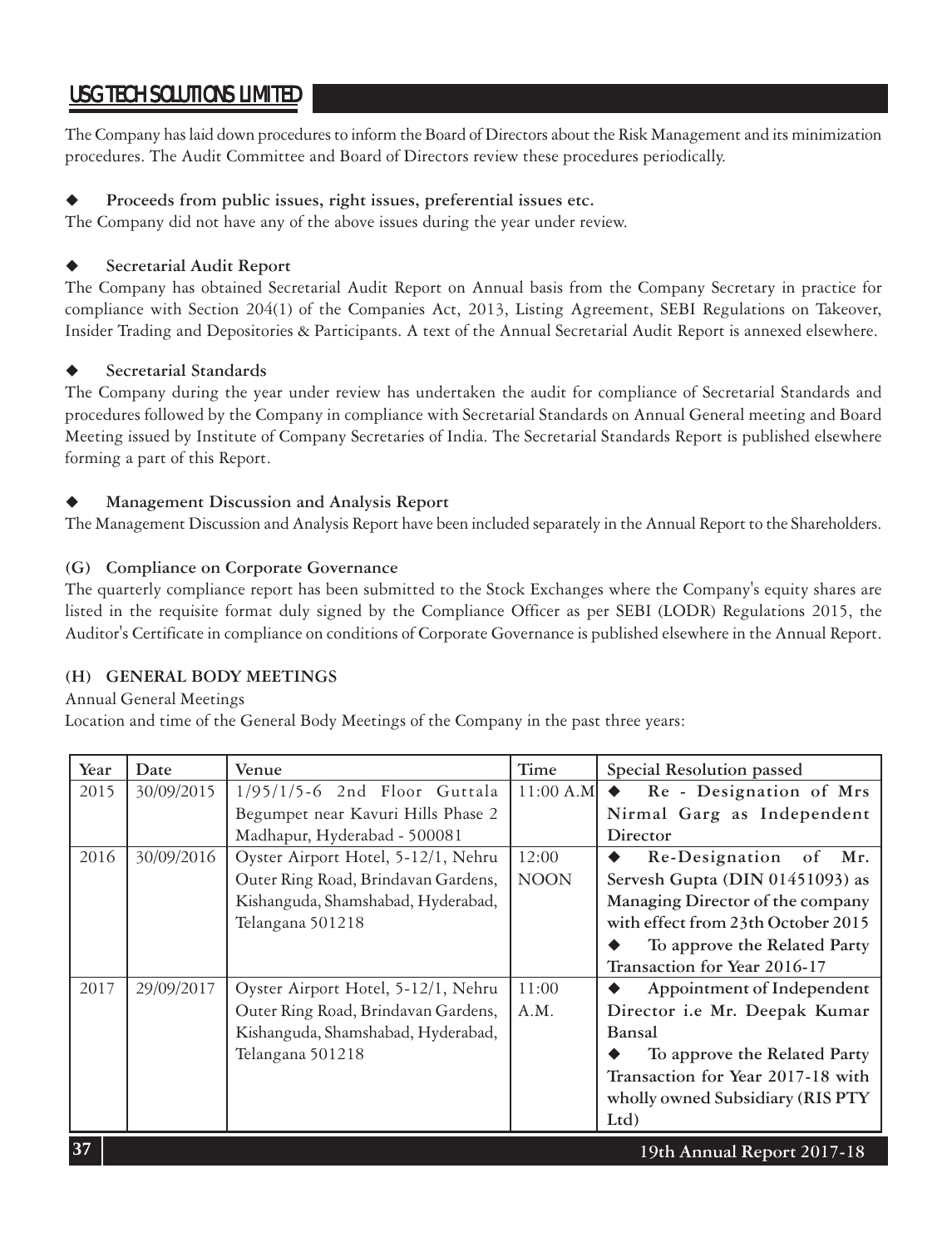### **(I) COMPLIANCE OFFICER**

Ms. Jagpreet Kaur, Company Secretary, who is the Compliance Officer of the Company can be contacted at: USG Tech Solutions Limited 11B, 3rd Floor, 7 Raj Narain Marg, Civil Lines, Delhi-110054. E-mail: Secretarial@usgtechsolutions.com. Or 011-23935876. Complaints or queries relating to the shares can be forwarded to the Company's Registrar and Transfer Agents - M/s Bigshare Services Pvt. Ltd. at info@bigshareonline.com.

### **(J) MEANS OF COMMUNICATION**

The Company regularly intimates unaudited as well as audited financial results to the Stock Exchanges immediately after these were taken on record by the Board. The quarterly/half-yearly/annual financial results are generally published in the English and Telgu Newspapers i.e. The Financial Express (English) Hyderabad and Metro Evening (TELGU) Hyderabad. The Annual Report, Quarterly Results and Shareholding Patterns of the Company are regularly filed with the Stock Exchanges by electronic mode within the stipulated time.

### **(K) GREEN INITIATIVE IN CORPORATE GOVERNANCE**

Pursuant to Circular No. 17/2011 dated 21st April, 2011 and Circular No. 18/2011 dated 29th April, 2011, Ministry of Corporate Affairs (MCA) has launched "Green Initiative in Corporate Governance" whereby the companies are allowed to send notices, documents, and other communications to the shareholders in electronic mode.

Your company encourages its shareholders to support the "Green Initiatives" by registering their email addresses with their respective depositories/Company's Registrar and Transfer Agent and intimate changes in the e-mail addresses from time to time.

### **(L) GENERAL INFORMATION FOR MEMBERS**

**Annual General Meeting:**

| Date and Time | 28TH September 2018 at 10:00 A.M                                                                                                     |
|---------------|--------------------------------------------------------------------------------------------------------------------------------------|
| Venue         | Oyster Airport Hotel, 5-12/1, Nehru<br>Outer Ring Road, Brindavan Gardens,<br>Kishanguda, Shamshabad, Hyderabad,<br>Telangana 501218 |

### **Financial Calendar (tentative):**

The financial year covers the period starting from 1st April,2018 and ended on 31st March,2018 Adoption of Quarterly Results Ended by the end of June, 2017, September, 2017, December, 2017, March, 2018. .......................

### **Book Closure Period:**

22th September 2018 to 28th September 2018

### **Listing Details:**

The Equity Shares of the Company are listed with BSE Limited & The Calcutta Stock Exchange Association Ltd. [Scrip Code: BSE LTD -532402]. The listing fee has been paid to BSE where the Company's Equity shares are listed.

### **Market Price data:**

The monthly high & low quotations of the Company's Shares traded on the Bombay Stock Exchange Limited during the Financial Year 2017-18, along with the performance of stock are as under: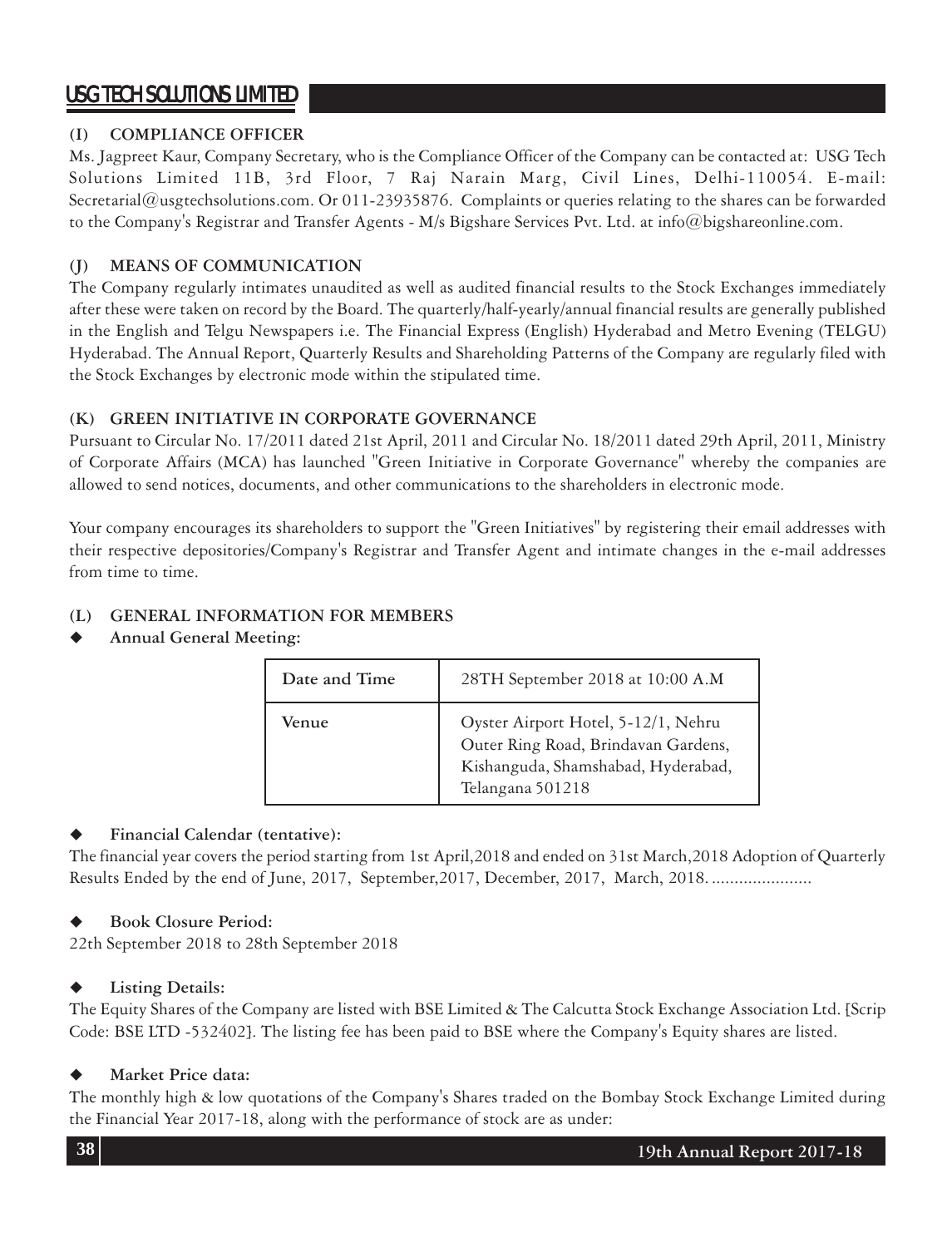| Bombay Stock Exchange (BSE) |      |      |         |  |
|-----------------------------|------|------|---------|--|
| Month                       | High | Low  | Average |  |
| April, 2017                 | 5.61 | 5.05 | 5.41    |  |
| May, 2017                   | 5.25 | 5.07 | 5.08    |  |
| June, 2017                  | 5.43 | 4.87 | 4.91    |  |
| July, 2018                  | 5.15 | 4.84 | 4.92    |  |
| August, 2017                | 4.80 | 3.85 | 4.27    |  |
| September, 2017             | 4.04 | 3.52 | 3.75    |  |
| October, 2017               | 4.4  | 4.4  | 4.38    |  |
| November, 2017              | 4.4  | 4.4  | 4.38    |  |
| December, 2017              | 5.25 | 4.61 | 4.98    |  |
| January, 2018               | 5.23 | 4.28 | 4.68    |  |
| February, 2018              | 4.15 | 3.9  | 4.02    |  |
| March, 2018                 | 4    | 4    | 4       |  |



### **Registrar and Transfer Agent:**

| M/s Bigshare Services Pvt. Ltd.                                                 | Mumbai Branch Address:                                  |
|---------------------------------------------------------------------------------|---------------------------------------------------------|
| Contact Person: Srinivas Dornala,                                               | 1st Floor, Bharat Tin Works Building, Opp. Vasant Oasis |
| Delhi Branch Address:                                                           | Apartments (Next To Keys Hotel), Marol Maroshi Road,    |
| 4E/8 1st Floor, Jhandewalan Ext., New Delhi -110055 Andheri East, Mumbai 400059 |                                                         |
| Tel: 011-42425004                                                               | Email: Info@Bigshareonline.Com                          |
| Email: bssdelhi@bigshareonline.com                                              | Website: Www.Bigshareonline.Com                         |
|                                                                                 |                                                         |

#### **Share Transfer System:**

The Company's share being in compulsory Demat list, are transferable through the depository system. However, shares in the physical form are processed by the Registrar & Transfer Agent and approved by the Shareholders and Investors Grievance Committee. The share transfer process is reviewed by the said committee. The Company obtains from a Company Secretary in Practice, the half-yearly certificate of compliance with the share transfer formalities as required under Clause 47(c) of the Listing Agreement with Stock Exchanges and file a copy of the certificate with the Stock Exchanges.

◆ Reconciliation of Share Capital:

The Company obtains certificate of compliance from a Company Secretary in practice quarterly under SEBI (Depository & Participants) Regulations, 1996 for the purpose of reconciliation of the total issued/paid - up capital is in agreement with the aggregate of the total number of shares in physical form and the total number of shares in dematerialized form (held with NSDL and CDSL).

Shareholding as on 31.03.2018

(a) Distribution of shareholding as on 31.03.2018 is given below:

| Share holding of nominal value | Share Holders |               |               | No of Shares               |
|--------------------------------|---------------|---------------|---------------|----------------------------|
| Rs.                            | Number        | $\%$ to total | <b>Shares</b> | $\%$ to total              |
| (1)                            | (2)           | (3)           | (4)           | (5)                        |
| 1-5000                         | 603           | 50.2082       | 1236860       | 0.3138                     |
| 5001-10000                     | 231           | 19.2340       | 2081070       | 0.5280                     |
| 10001-20000                    | 101           | 8.4097        | 1675550       | 0.4251                     |
| 20001-30000                    | 42            | 3.4971        | 1120940       | 0.2844                     |
| 30001-40000                    | 27            | 2.2481        | 964920        | 0.2448                     |
| 40001-50000                    | 38            | 3.1640        | 1817840       | 0.4612                     |
| 50001-100000                   | 56            | 4.6628        | 4640440       | 1.1774                     |
| 10001-9999999999               | 103           | 8.5762        | 380604480     | 96.5653                    |
| Total                          | 1201          |               | 39414210      | 100                        |
| 39                             |               |               |               | 19th Annual Report 2017-18 |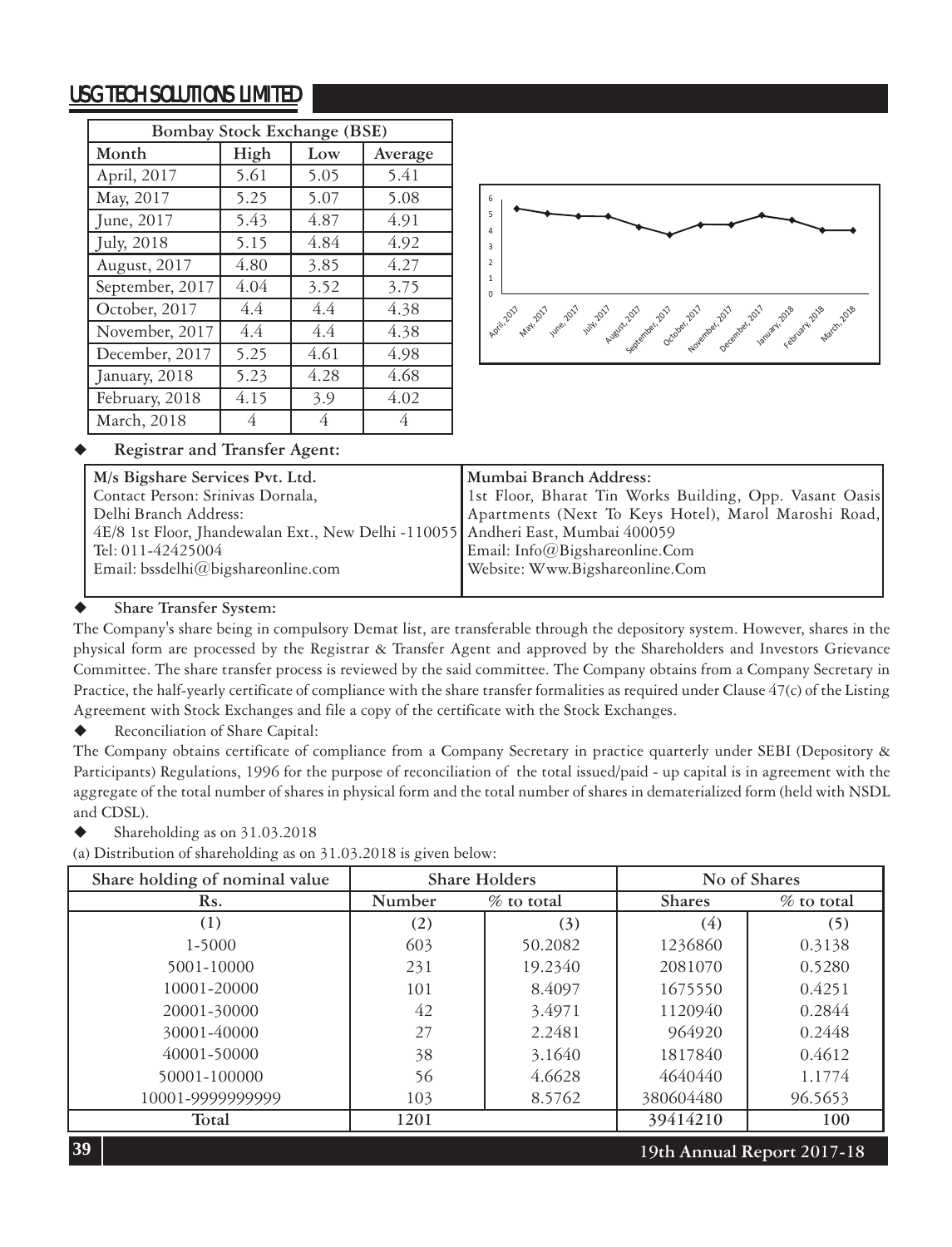#### **(b) Shareholding Pattern of Shares as on 31st March, 2018:**

| Category                       | No. of Shares | % of Shares |
|--------------------------------|---------------|-------------|
|                                |               | (Approx.)   |
| Corporate Bodies               | 3286287       | 8.33        |
| Corporate Bodies (Promoter Co) | 3662984       | 9.29        |
| Corporate Bodies NBFC          | 950           | 0.0024      |
| Fin Inst.                      | 117817        | 0.2989      |
| Foreign Company                | 3463410       | 8.78        |
| Mutual Funds                   | 354073        | 0.8983      |
| NRIs/OCBs                      | 8538          | 0.0217      |
| Promoters                      | 4546066       | 11.53       |
| Public                         | 23974085      | 60.8260     |
|                                |               |             |
| Total                          | 39,414,210    | 100.00      |

### **ISIN for Dematerialization: INE718B01017**

**Dematerialization of Shares as on 31st March, 2018:**

| Particulars          |              | <b>NSDL</b> |         | $\bigcirc\text{DSL}$ |
|----------------------|--------------|-------------|---------|----------------------|
|                      | 2017<br>2018 |             | 2018    | 2017                 |
| <b>Equity Shares</b> | 29242146     | 29319774    | .557643 | 1480015              |

The Company has entered into an agreement with both National Securities Depository Limited (NSDL) & Central Depository Services (India) Limited (CDSL), whereby the shareholders have an option to dematerialize with either of the depositories. Annual Custody fees for the year 2017-18 have been paid by the Company to NSDL and CDSL.

### **Address for correspondence :**

**USG Tech Solutions Limited Company Secretary Corporate Office:** 11B, Shiv Apartments, 7 Raj Narain Marg Civil Lines, Delhi-110054 Email:-Secretarial@usgtechsolutions.com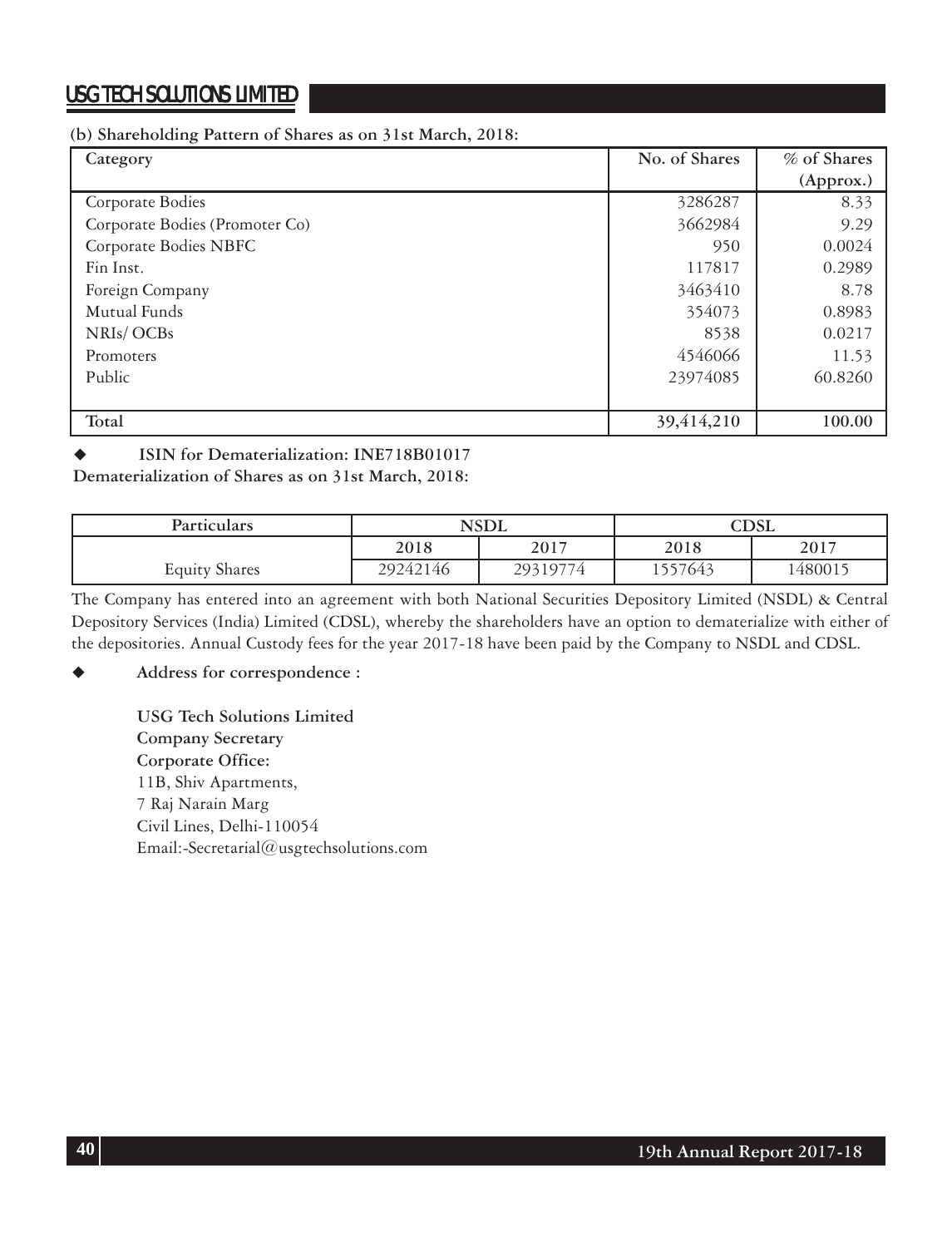### **Annexure V**

# **CORPORATE GOVERNANCE COMPLIANCE CERTIFICATE**

**To The Members of USG Tech Solutions Limited**

We have examined the compliance of conditions of Corporate Governance by USG Tech Solutions Limited for the year ended 31st March, 2018, as stipulated as referred in Regulation 15(2) of the Listing Regulations for the period 1st April, 2017 to 31st March, 2018.

The compliance of conditions of Corporate Governance is the responsibility of the Company's Management. Our examination was limited to procedures and implementation thereof, adopted by the Company for ensuring the compliance of the conditions of Regulations of the Corporate Governance. It is neither an audit nor an expression of opinion on the financial statements of the Company.

In our opinion and to the best of our information and according to the explanations given to us, we certify that the Company has complied with the conditions of Regulations of the Corporate Governance as stipulated in the above mentioned Listing Agreement/Listing Regulations as applicable.

We further state that such compliance is neither an assurance as to the future viability of the Company nor the efficiency or effectiveness with which the management has conducted the affairs of the Company.

 **For M/s. Ravinder Gupta & Associates**

**SD/- Ravinder Kumar (Chartered Accountants)**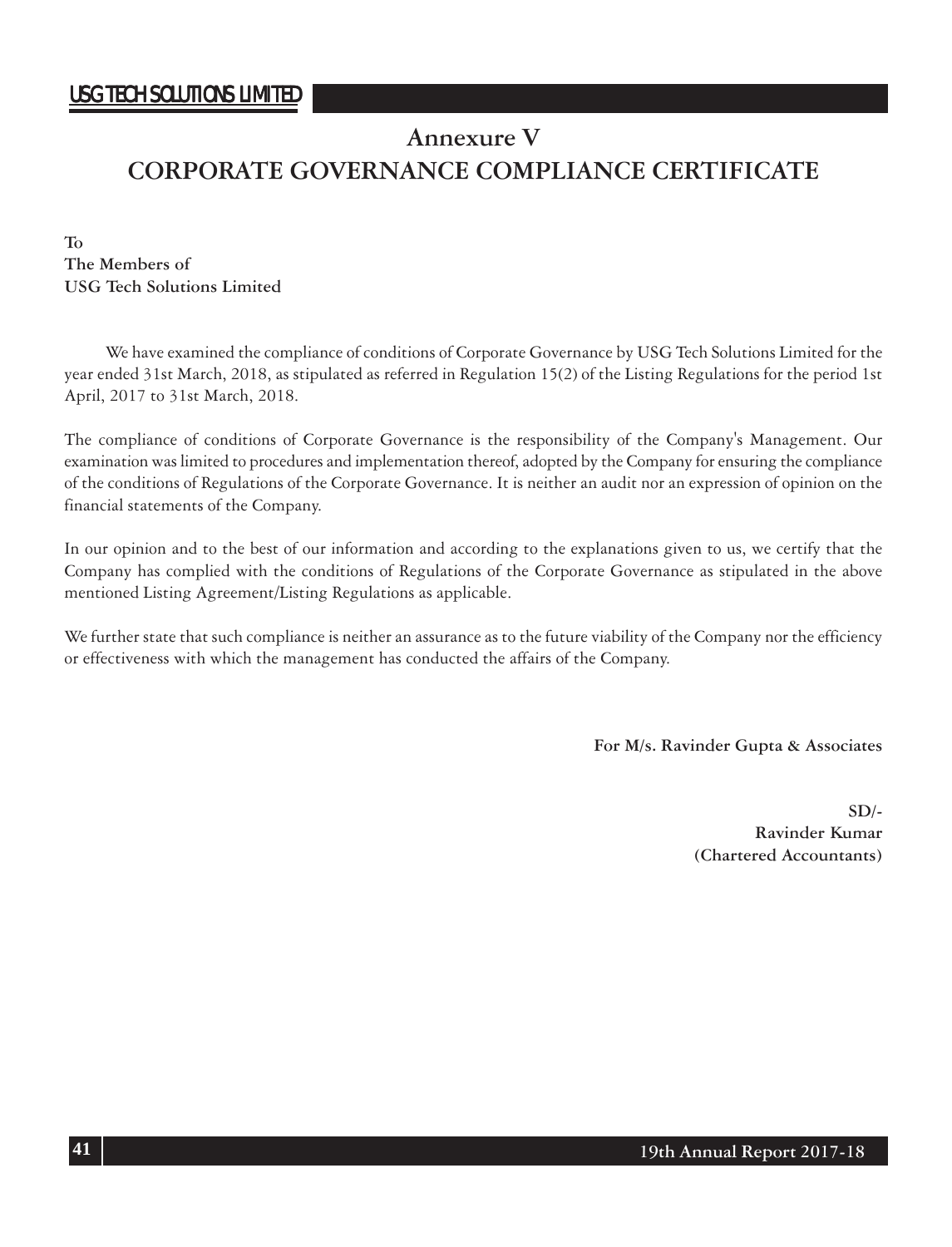## **Annexure VI MANAGEMENT DISCUSSION AND ANALYSIS REPORT**

### **Cautionary Statement**

The management Discussion and Analysis Report may contain certain statements that might be considered forward looking. These statements are subject to certain risks and uncertainties. Actual results may differ materially from those expressed in the statement as important factors could influence Company's operations such as Government policies, economic development, political factors and such other factors beyond the control of the Company.

### **Overview and brief Background**

USG Tech at its best provides innovative IT Solutions and complex software projects development that helps to keep it one step ahead of its competitors by continuously improving its IT-based business solutions.

Crafted to perform, USG Tech is more than a singular avenue for payment processing system, it represents the ambition to connect, the ability to integrate and the freedom to move beyond the hassles of prior systems. USG Tech was brought to life by individuals who imagine a seamless system that allows complete freedom and guarantees a greater performance capability.

Combining state-of-the-art technology with the ambition to streamline the business processes throughout the country, USG Tech equips businesses and organizations to stay in control of payment processing, point of sale systems, reward and loyalty programs and all other related business processes.

The multi-functional feature of USG Tech payment systems allow product manufacturers to stay linked to the traders, the banks to their customers, the government to the various trading points, the corporate houses to their branched processes and merchants to their customers.

Spread across multiple channels USG Tech's strategic solutions are capable of communicating across broadband, GPRS, Wi-Fi and dial-up along with supporting several third-party VAA's (Value Added Applications).

### **IT Industry Scenario**

The information technology in India is looking towards a bleak future in general in the current year. However, small sparks of encouragement are there. The Recession period, the free fall of rupees against dollar compounded with other factors has resulted in a severe decline in the hiring process of the IT sector. The employment generation capacity of this sector has shrunk considerably. IT professionals including ex- IT sector employees are now seeking employment in financial services, telecommunications and manufacturing industries which have recently witnessed a phenomenal growth.

#### **Financial Performance**

The financial statements have been prepared in compliance with the requirements of the Companies Act, 2013 guidelines issued by the Securities and Exchange Board of India (SEBI) and the IND AS in India. Our Management accepts responsibility for the integrity and objectivity of these financial statements, as well as for the various estimates and judgments used therein. The estimates and judgments relating to the financial statements have been made on a prudent and reasonable basis, so that the financial statements reflect in a true and fair manner the form and substance of transactions, and reasonably present our state of affairs, profits and cash flows for the year.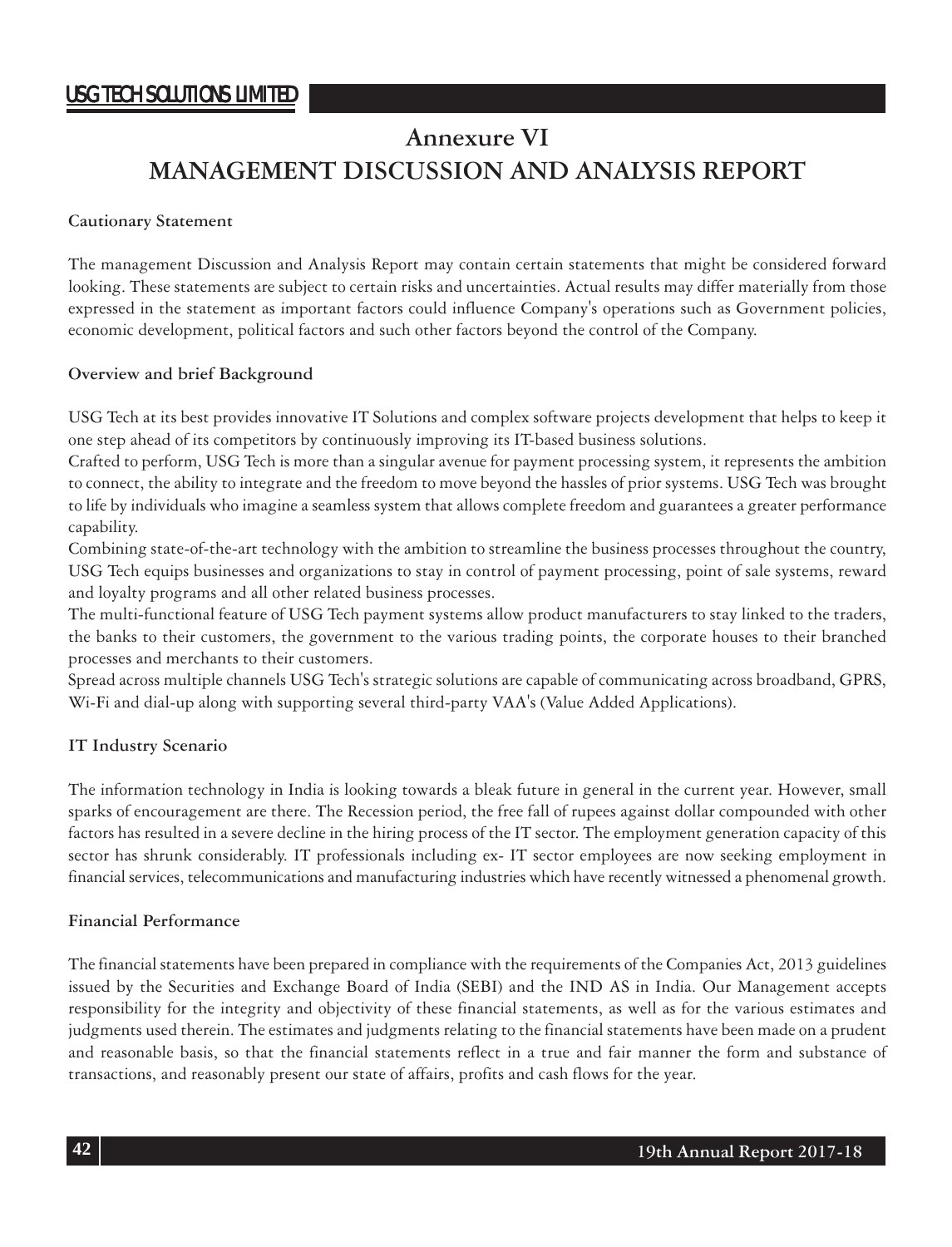As there is a substantial growth in IT Sector and Software Projects development, Your Directors are hopeful that in forthcoming years, Company will definitely perform up to the mark, achieve good profitability and Earning per share will be increased. On a generic note, given the current economic and industry environment, prospects in our business segments look attractive and we look forward to 2017-18 with sustained growth and excitement.

### **Opportunities Lying Ahead and our Outlook**

As your Company keeps on exploring various avenues, your Management proposes to have a singular avenue for payment processing system, representing the ambition to connect, with an ability to integrate and the freedom to move beyond the hassles of prior systems. They imagine a seamless payment system that allows complete freedom and guarantees a greater performance capability.

Bringing together the merchants, banks, financial institutions, corporate companies and other modes of transaction activities on a singular platform, The Company will be one stop destination for a secure network for growth oriented services. Combining state-of-the-art technology with the ambition to streamline the business processes in throughout the country.

The multi-functional feature of the payment systems will allow product manufacturers to stay linked to the traders, the banks to their customers, the government to the various trading points, the corporate houses to their branched processes and merchants to their customers. However it is not our ability to connect trading processes that is revolutionary, it is our ability to provide you with a customized solution based on your objective and the instant software updates across all POS terminals in India that sets us apart.

It would help customers to stay in control of payment processing, point of sale systems, reward and loyalty programs and all other related processes. Spread across multiple channels the proposed strategic solutions are capable of communicating across broadband, GPRS, Wi-Fi and dial-up along with supporting several third-party VAA's (Value Added Applications).

#### **The Management's mission is**

"To eternally adapt, create & innovate to deliver an open payments processing platform that seamlessly integrates with banks, business systems and consumers. USG Tech's applications are built on state-of-art infrastructure and technology with one key ambition, to drive value for your business and for your customers"

#### **Human resource / Industrial relations**

Management is keen on following the best practices for attracting, retaining and enhancing human resources of the Company. The company's Industrial relations continued to be harmonious during the year under review. The Company continues to invest in people through various initiatives which enable the work force to meet out the production requirements and challenges related thereto and to infuse positive enthusiasm towards the organization. Internal Control Systems and Adequacy

The Internal Control Systems and procedure are adequate and commensurate with the size of the Company. The company has implemented suitable controls on ongoing basis to assure that all resources are utilized optimally, financial transactions are reported with the accuracy and all applicable laws and regulations are strictly complied with.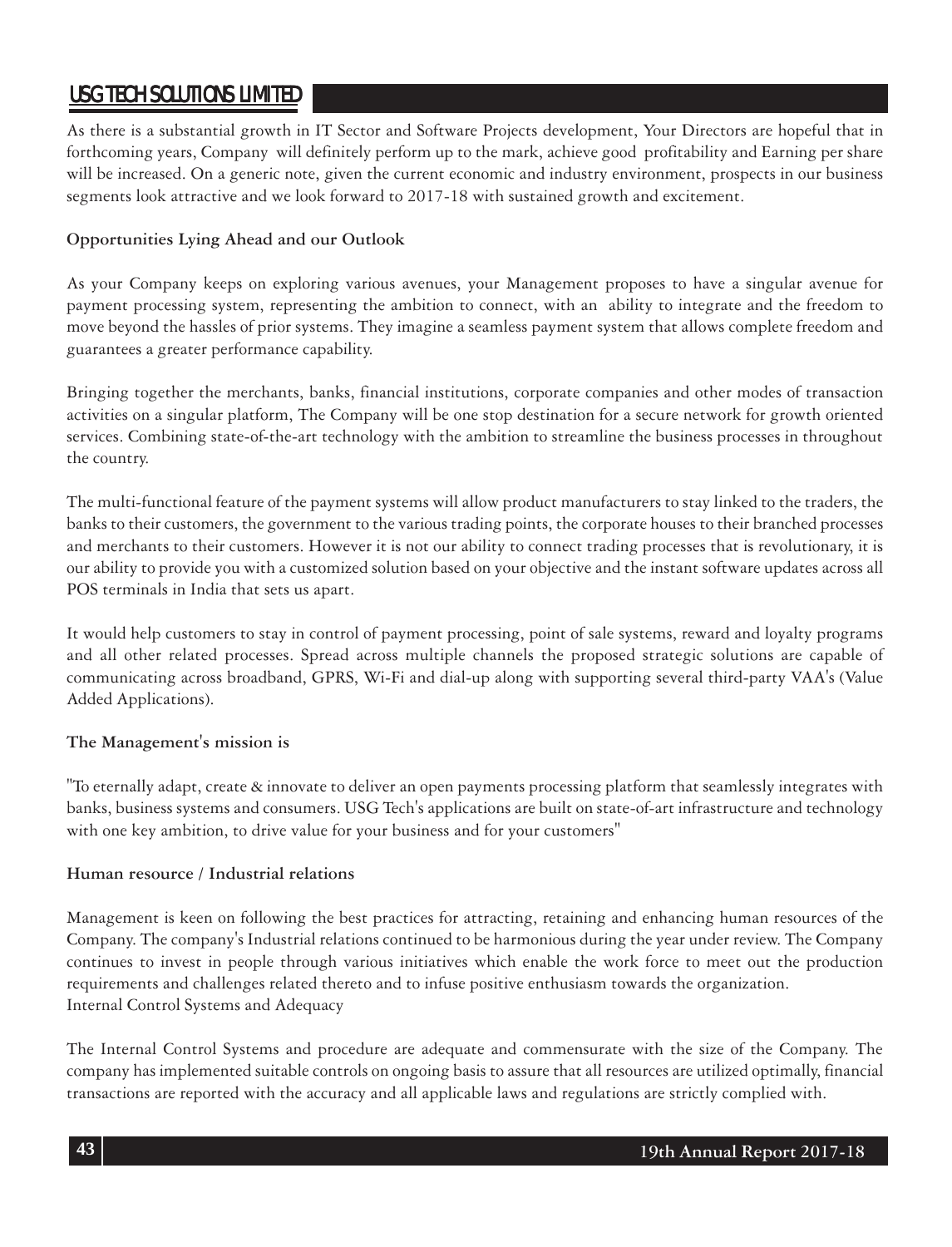**To**

### **INDEPENDENT AUDITOR'S REPORT ON STANDALONE FINANCIAL STATEMENTS**

### **The Members of USG Tech Solutions Limited Report on the Financial Statements**

#### **OPINION**

We have audited the accompanying financial statements of USG TECH SOLUTIONS LIMITED ("the company"), which comprise the Balance Sheet as at 31 March 2018, the Statement of Profit and Loss, the Cash Flow Statement for the year then ended, and a summary of significant accounting policies and other explanatory information. In our opinion and to the best of our information and according to the explanations given to us, the aforesaid financial statements, give the information required by the Act in the manner so required and give a true and fair view in conformity with the accounting principles generally accepted in India;

- a) In the case of the Balance Sheet, of the state of affairs of the Company as at March 31, 2018;
- b) In the case of the Statement of Profit and Loss, of the profit for the year ended on that date; and
- c) In the case of the Cash Flow Statement, of the cash flows for the year ended on that date.

### **BASIS OF OPINION**

We conducted our audit in accordance with the Standards on Auditing (SAs) specified under section 143(10) of the Companies Act, 2013. Our responsibilities under those Standards are further described in the Auditor's Responsibilities for the Audit of the Financial Statements section of our report. We are independent of the Company in accordance with the Code of Ethics issued by the Institute of Chartered Accountants of India together with the ethical requirements that are relevant to our audit of the financial statements under the provisions of the Companies Act, 2013 and the Rules thereunder, and we have fulfilled our other ethical responsibilities in accordance with these requirements and the Code of Ethics. We believe that the audit evidence we have obtained is sufficient and appropriate to provide a basis for our opinion.

#### **MANAGEMENT'S RESPONSIBILITY FOR THE FINANCIAL STATEMENTS**

The Company's Board of Directors is responsible for the matters in section 134(5) of the Companies Act, 2013 ("the Act") with respect to the preparation of these financial statements that give a true and fair view of the financial position, financial performance and cash flows of the Company in accordance with the accounting principles generally accepted in India, including the Accounting Standards specified under Section 133 of the Act, read with Rule 7 of the Companies (Accounts) Rules, 2014. This responsibility also includes the maintenance of adequate accounting records in accordance with the provision of the Act for safeguarding of the assets of the Company and for preventing and detecting the frauds and other irregularities; selection and application of appropriate accounting policies; making judgments and estimates that are reasonable and prudent; and design, implementation and maintenance of internal financial control, that were operating effectively for ensuring the accuracy and completeness of the accounting records, relevant to the preparation and presentation of the financial statements that give a true and fair view and are free from material misstatement, whether due to fraud or error. In preparing the financial statements, management is responsible for assessing the Company's ability to continue as a going concern, disclosing, as applicable, matters related to going concern and using the going concern basis of accounting unless management either intends to liquidate the Company or to cease operations, or has no realistic alternative but to do so. That Board of Directors are also responsible for overseeing the company's financial reporting process.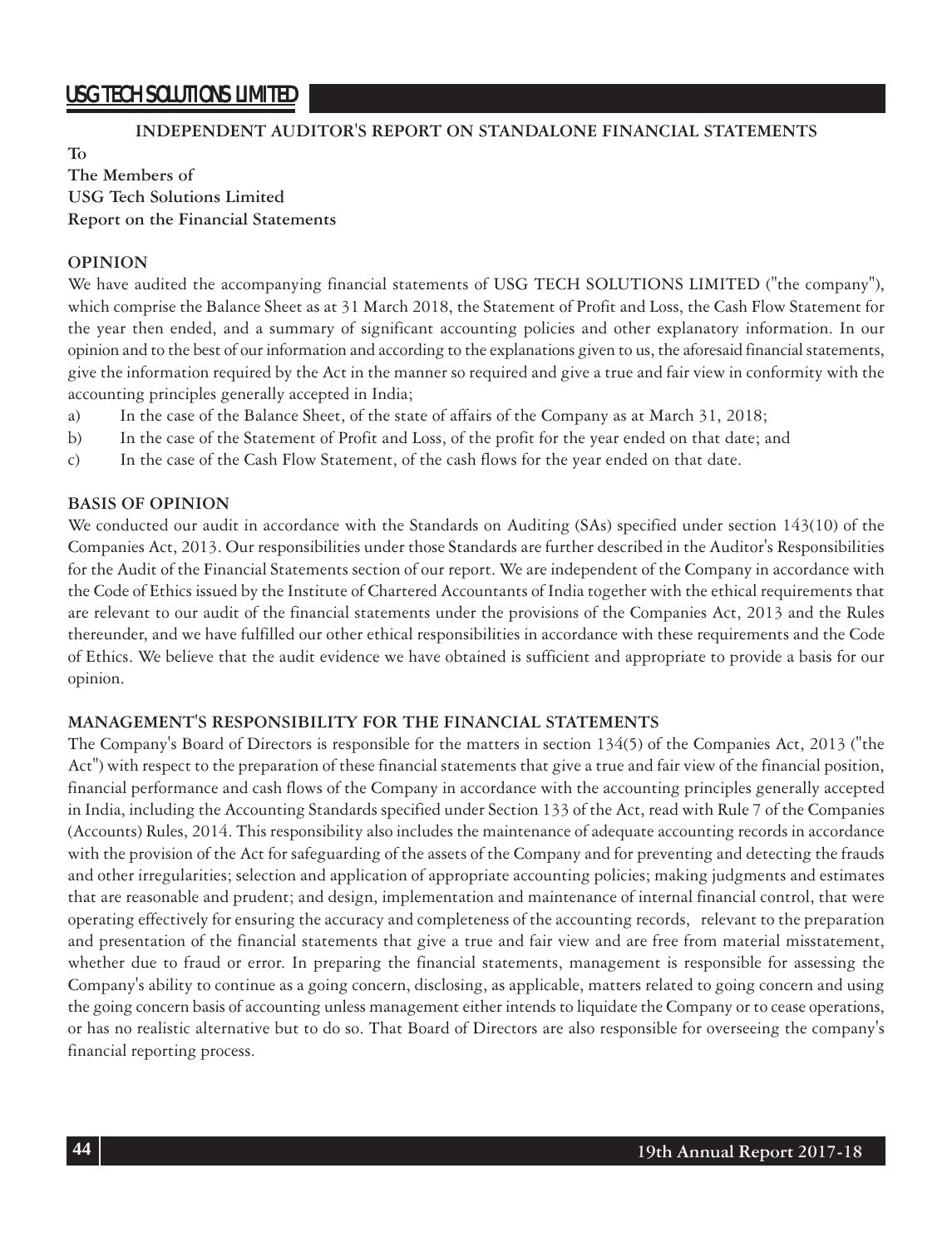### **AUDITOR'S RESPONSIBILITY FOR THE AUDIT OF THE FINANCIAL STATEMENTS**

Our objectives are to obtain reasonable assurance about whether the financial statements as a whole are free from material misstatement, whether due to fraud or error, and to issue an auditor's report that includes our opinion. Reasonable assurance is a high level of assurance, but is not a guarantee that an audit conducted in accordance with SAs will always detect a material misstatement when it exists. Misstatements can arise from fraud or error and are considered material if, individually or in the aggregate, they could reasonably be expected to influence the economic decisions of users taken on the basis of these financial statements.

### **REPORT ON OTHER LEGAL AND REGULATORY REQUIREMENTS**

1. As required by the Companies (Auditor's Report) Order, 2016 ("the Order"), issued by the Central Government of India in terms of sub-section (11) of Section 143 of the Act, we give in the Annexure-A a statement on the matters specified in the paragraph 3 and 4 of the order to the extent applicable.

2. As required by Section 143 (3) of the Act, we report that:

a) We have sought and obtained all the information and explanations which to the best of our knowledge and belief were necessary for the purposes of our audit.

b) In our opinion proper books of account as required by law have been kept by the Company so far as appears from our examination of those books (and proper returns adequate for the purposes of our audit have been received from the branches which is also audited by us)

c) The Balance Sheet, the Statement of Profit and Loss, and Cash Flow Statement dealt with by this Report are in agreement with the books of account.[and the returns received from the branches which are prepared by us]

d) In our opinion, the aforesaid financial statements comply with the Accounting Standards specified under Section 133 of the Act, read with Rule 7 of the Companies (Accounts) Rules, 2014.

e) On the basis of written representations received from the directors as on 31 March, 2018, taken on record by the Board of Directors, none of the directors is disqualified as on 31 March, 2018, from being appointed as a director in terms of Section 164(2) of the Act.

f) with respect to the adequacy of the internal financial controls over financial reporting of the Company and the operating effectiveness of such controls, refer to our separate report in "Annexure A"; and

g) With respect to the other matters included in the Auditor's Report and to our best of our information and according to the explanations given to us:

i. The Company has disclosed the impact of pending litigations on its financial position in its financial statements.

ii. The Company has made provision, as required under the applicable law or accounting standards, for material foreseeable losses, if any, on long term contracts including derivative contracts.

iii. There has been no delay in transferring amounts, required to be transferred, to the Investor

Education and Protection Fund by the Company [or, following are the instances of delay in transferring amounts, required to be transferred, to the Investor Education and Protection Fund by the Company or there were no amounts which required to be transferred]

> For RAVINDER GUPTA AND ASSOCIATES Chartered Accountants RAVINDER KUMAR GUPTA 4247/2, JAI MATA MARKET, TRI NAGAR, DELHI-110035 0009102N Place: New Delhi Date: 30.05.2018

> > **19th Annual Report 2017-18**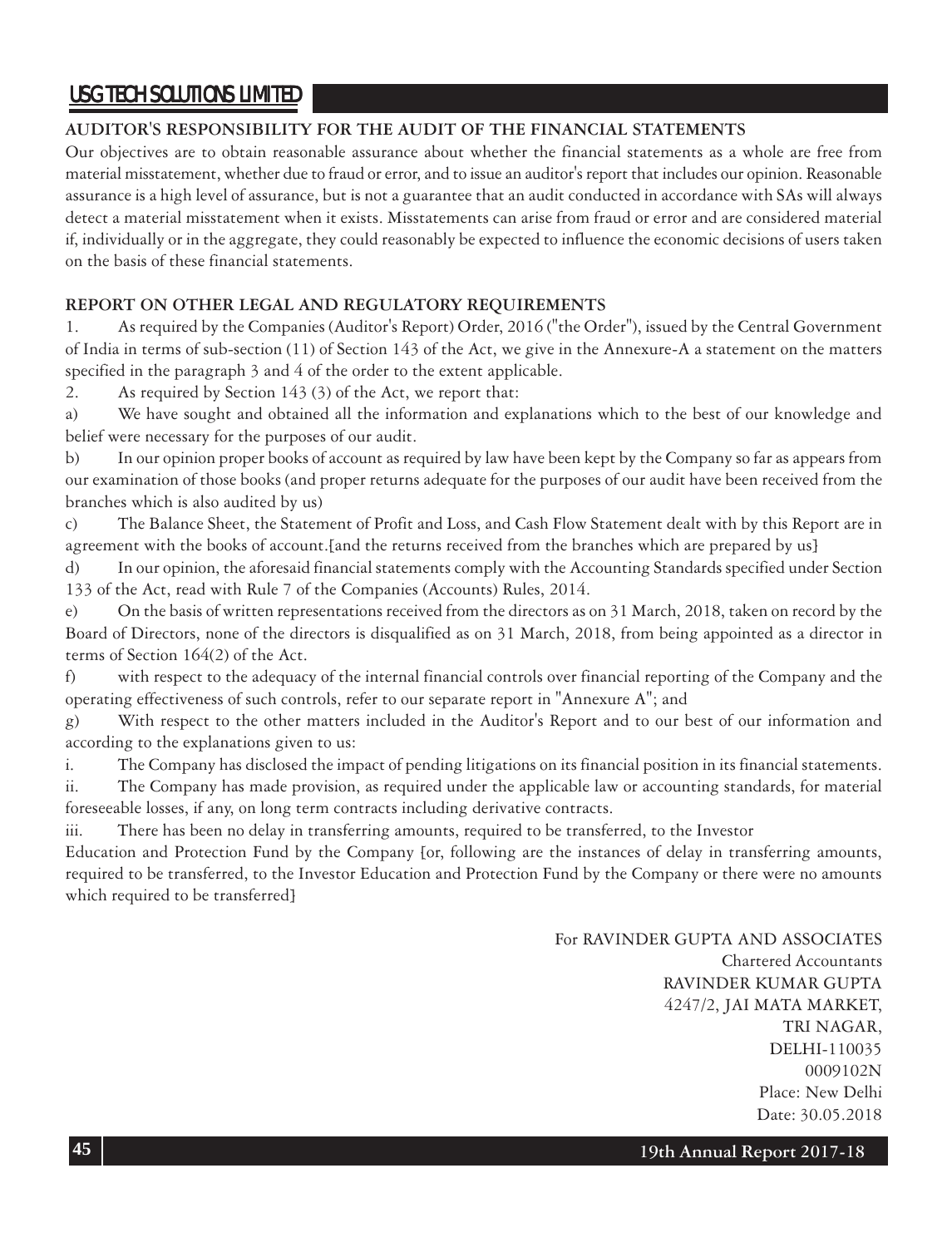### **ANNEXURE-A REFERRED TO IN OUR REPORT OF EVEN DATE OF USG TECH SOLUTIONS LIMITED FOR THE F.Y. 2017-18.**

### **REPORT ON THE INTERNAL FINANCIAL CONTROLS UNDER CLAUSE (I) OF SUB-SECTION 3 OF SECTION-143 OF THE COMPANIES ACT, 2013("THE ACT")**

We have audited the internal financial controls over financial reporting USG Tech Solutions Limited ("the Company") as of 31 March 2018 in conjunction with our audit of the financial statements of the Company for the year ended on that date.

### **MANAGEMENT'S RESPONSIBILITY FOR INTERNAL FINANCIAL CONTROLS**

The Company's management is responsible for establishing and maintaining internal financial controls based on the internal control over financial reporting criteria established by the Company considering the essential components of internal control stated in the Guidance Note on Audit of Internal Financial Controls over Financial Reporting issued by the Institute of Chartered Accountants of India ('ICAI'). These responsibilities include the design, implementation and maintenance of adequate internal financial controls that were operating effectively for ensuring the orderly and efficient conduct of its business, including adherence to company's policies, the safeguarding of its assets, the prevention and detection of frauds and errors, the accuracy and completeness of the accounting records, and the timely preparation of reliable financial information, as required under the Companies Act, 2013.

### **AUDITORS' RESPONSIBILITY**

Our responsibility is to express an opinion on the Company's internal financial controls over financial reporting based on our audit. We conducted our audit in accordance with the Guidance Note on Audit of Internal Financial Controls over Financial Reporting (the "Guidance Note") and the Standards on Auditing, Issued by ICAI and deemed to be prescribed under section 143(10) of the Companies Act, 2013, to the extent applicable to an audit of internal financial controls, both applicable to an audit of Internal Financial Controls and, both issued by the Institute of Chartered Accountants of India. Those Standards and the Guidance Note require that we comply with ethical requirements and plan and perform the audit to obtain reasonable assurance about whether adequate internal financial controls over financial reporting was established and maintained and if such controls operated effectively in all material respects.

Our audit involves performing procedures to obtain audit evidence about the adequacy of the internal financial controls system over financial reporting and their operating effectiveness. Our audit of internal financial controls over financial reporting included obtaining an understanding of internal financial controls over financial reporting, assessing the risk that a material weakness exists, and testing and evaluating the design and operating effectiveness of internal control based on the assessed risk. The procedures selected depend on the auditor's judgment, including the assessment of the risks of material misstatement of the financial statements, whether due to fraud or error.

We believe that the audit evidence we have obtained is sufficient and appropriate to provide a basis for our audit opinion on the Company's internal financial controls system over financial reporting.

### **Meaning of Internal Financial Controls over Financial Reporting**

A company's internal financial control over financial reporting is a process designed to provide reasonable assurance regarding the reliability of financial reporting and the preparation of financial statements for external purposes in accordance with generally accepted accounting principles. A company's internal financial control over financial reporting includes those policies and procedures that (1) Pertain to the maintenance of records that, in reasonable detail, accurately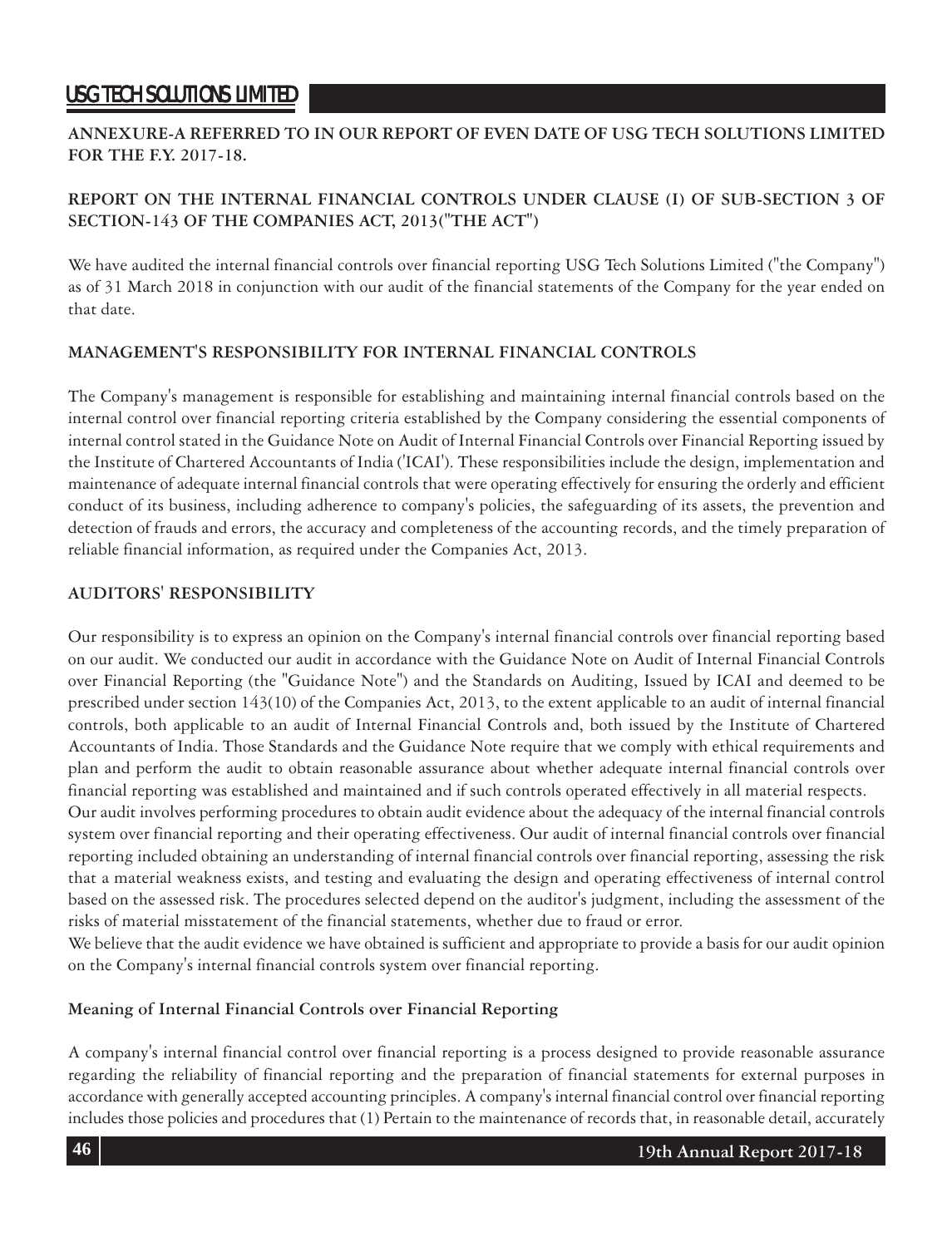and fairly reflect the transactions and dispositions of the assets of the company;(2) Provide reasonable assurance that transactions are recorded as necessary to permit preparation of financial statements in accordance with generally accepted accounting principles, and that receipts and expenditures of the company are being made only in accordance with authorizations of management and directors of the company; and(3) provide reasonable assurance regarding prevention or timely detection of unauthorized acquisition use or disposition of the company's assets that could have a material effect on the financial statements.

### **INHERENT LIMITATIONS OF INTERNAL FINANCIAL CONTROLS OVER FINANCIAL REPORTING**

Because of the inherent limitations of internal financial controls over financial reporting, including the possibility of collusion or improper management over ride of controls, material misstatements due to error or fraud may occur and not be detected. Also, projections of any evaluation of the internal financial controls over financial reporting to future periods are subject to the risk that the internal financial control over financial reporting may be come in adequate because of changes in conditions, or that the degree of compliance with the policies or procedures may deteriorate.

### **OPINION**

In our opinion, the Company has, in all material respects, an adequate internal financial controls system over financial reporting and such internal financial controls over financial reporting were operating effectively as at 31 March 2018, based on the internal control over financial reporting criteria established by the Company considering the essential components of internal control stated in the Guidance Note on Audit of Internal Financial Controls Over Financial Reporting issued by the Institute of Chartered Accountants of India.

> For RAVINDER GUPTA & ASSOCIATES Chartered Accountants F.R.N. 0009102N

> > $SD/-$ RAVINDER GUPTA (Proprietor) M.No. 087726

> > > Place: New Delhi Date:30.05.2018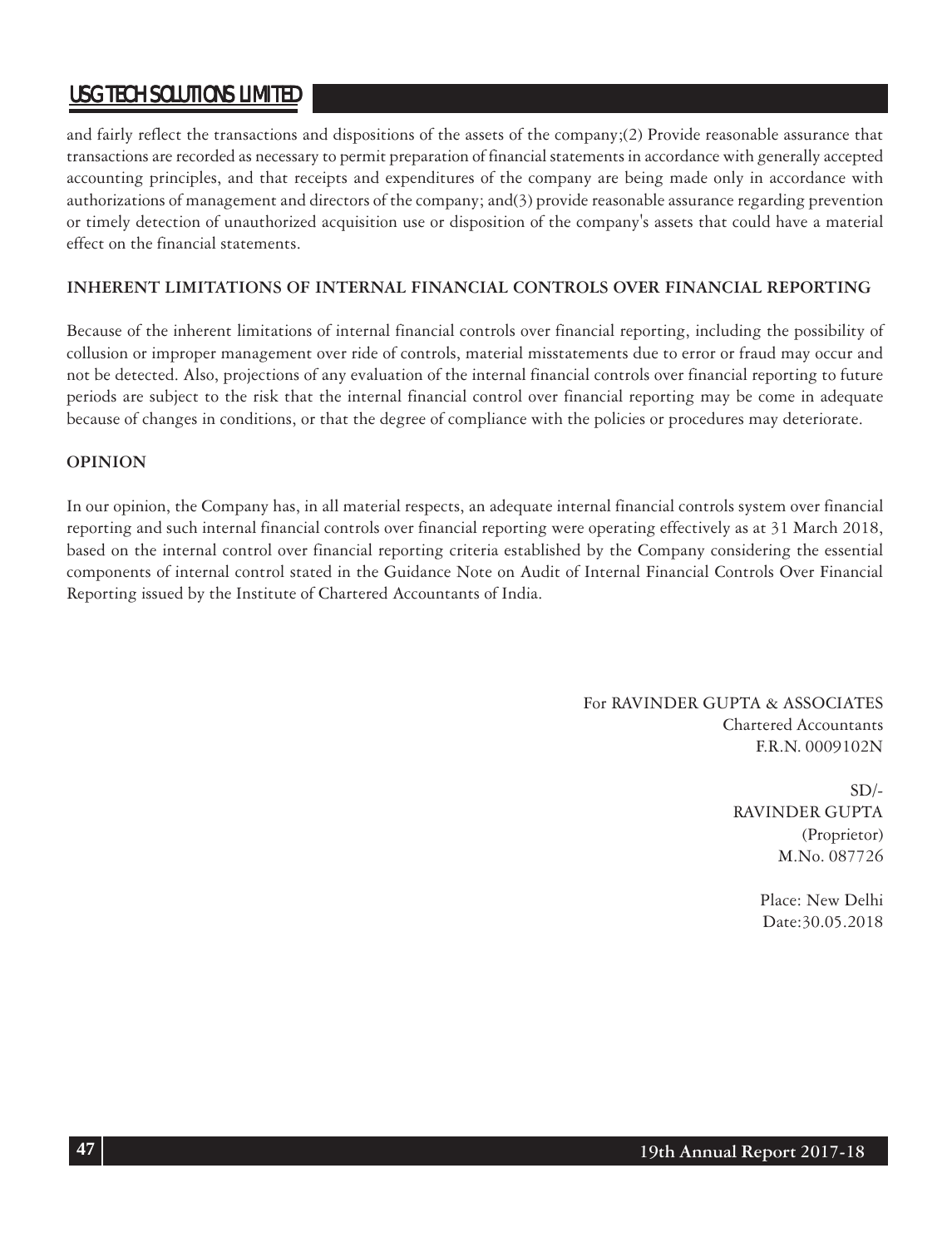### **INDEPENDENT AUDITOR'S REPORT ON CONSOLIDATED FINANCIAL STATEMENTS**

**To The Members of USG Tech Solutions Limited Report on the Financial Statements**

We have audited the accompanying the consolidated financial statements of M/s USG TECH SOLUTIONS LIMITED (the Company) (the Holding Company), and its subsidiaries (Subsidiaries include Associates) (the Holding Company and its Subsidiaries together referred to as "the Group") which comprise the Consolidated Balance sheet as at March 31, 2018, and Consolidated Statement of Profit & Loss for the year then ended, and a summary of significant accounting policies and other explanatory information.

### **MANAGEMENT RESPONSIBILITY FOR THE FINANCIAL STATEMENTS**

The Holding Company's Management is responsible for the preparation of these Consolidated financial statements in terms of the requirement of Companies Act, 2013 that give a true and fair view of the Consolidated financial position, Consolidated financial performance and Consolidated Cash Flows of the Group in accordance with the accounting principles generally accepted in India, including Accounting Standards specified under Section 133 of the Act, read with Rule 7 of the Companies (Accounts) Rules, 2014. The Holding Company's Board of Directors and the respective Board of Directors of the Companies included in the Group are responsible for maintenance of adequate accounting records in accordance with the provisions of the Act for safeguarding the assets of the Group and for preventing and detecting frauds and other irregularities, the Selection and application of appropriate accounting policies, making judgment and estimates that a reasonable and prudent and the design implementation and maintenance of adequate internal financial control that were operating effectively for ensuring the accuracy and completeness of the accounting records relevant to the preparations and presentation of the Consolidated financial statements that give a true and fair view and are free from material misstatement, whether due to fraud or error, which have been used for the purpose of preparation of the Consolidated financial statements by the director of the Holding Company, as aforesaid.

#### **AUDITOR'S RESPONSIBILITY**

Our responsibility is to express an opinion on these consolidated financial statements based on our audit.

While conducting the Audit, we have taken into account the provisions of the Act, the accounting and the auditing Standards and matters which are required to be included in the Audit Report under the provisions of the Act and the rules made thereunder.

We conducted our audit in accordance with the Standards on Auditing specified under section 143(10) of the Act. Those Standards require that we comply with ethical requirements and plan and perform the audit to obtain reasonable assurance about whether the consolidated financial statements are free from material misstatement.

An audit involves performing procedures to obtain audit evidence about the amount and disclosures in the consolidated financial statements. The procedures selected depend on the auditor's judgment, including the assessment of the risks of material misstatement of the consolidated financial statements, whether due to fraud or error. In making those risk assessments; the auditor considers internal financial control relevant to the Company's preparation of the consolidated financial statements that give a true and fair view in order to design audit procedures that are appropriate in the circumstances. An audit also includes evaluating the appropriateness of accounting policies used and the reasonableness of the accounting estimates made by Company's Directors, as well as evaluating the overall presentation of the consolidated financial statements.

We believe that the audit evidence obtained by us is sufficient and appropriate to provide a basis for our audit opinion on the consolidated financial statements.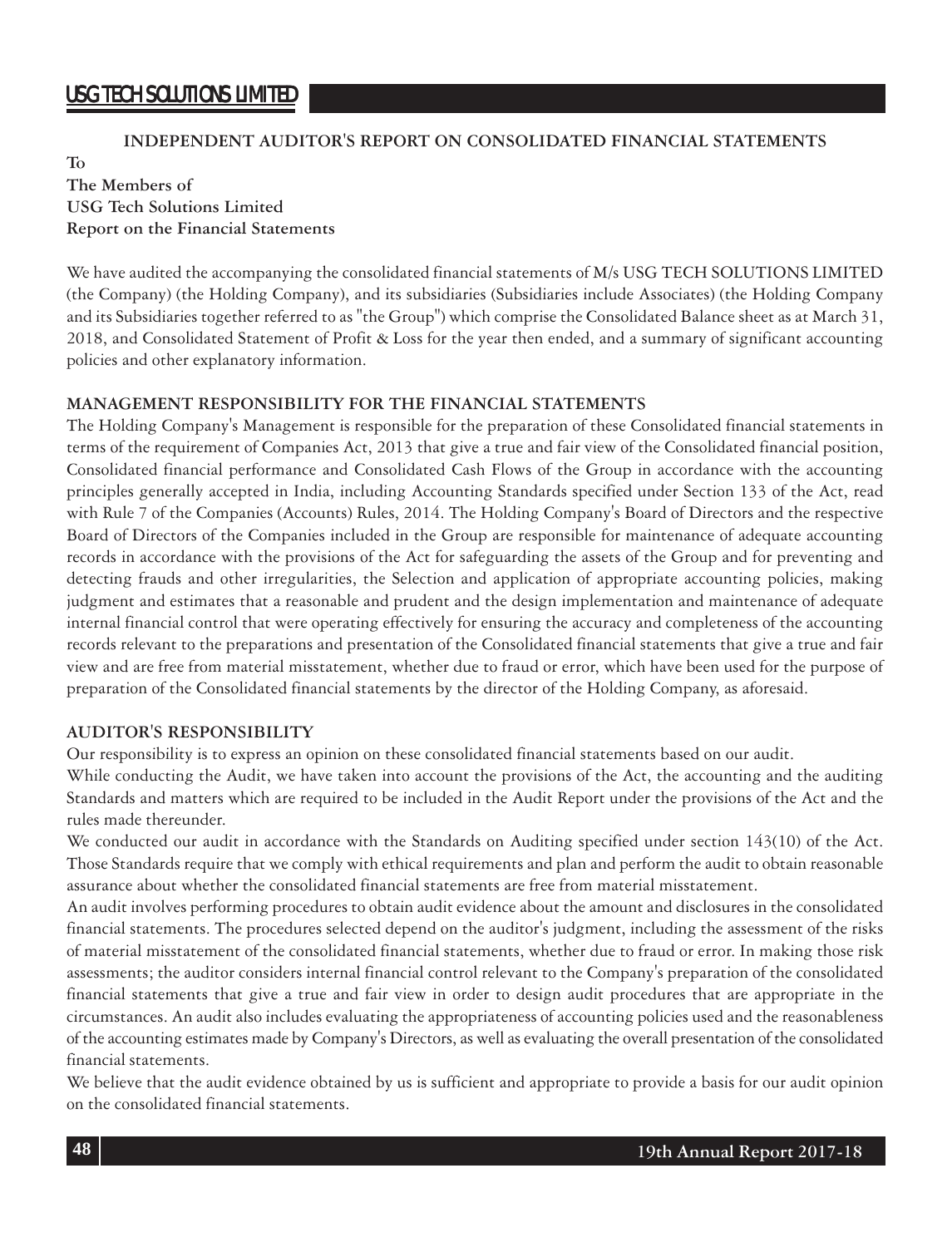### **OPINION**

In our opinion and to the best of our information and according to the explanations given to us, the aforesaid Consolidated financial statements give the information required by the Act in the manner so required and give a true and fair view in conformity with the accounting principles generally accepted in India:

- a) in the case of the Consolidated Balance Sheet, of the state of affairs of the Group as at March 31, 2018;
- b) in the case of the Consolidated Statement of Profit and Loss, of the Profit of the Group for the year ended on that date;
- c)

### **REPORT ON OTHER LEGAL AND REGULATORY REQUIREMENTS**

1. As required by section 143(3) of the Companies Act, 2013, we report that:

a. we have obtained all the information and explanations which to the best of our knowledge and belief were necessary for the purpose of our audit;

b. in our opinion proper books of account as required by law have been kept by the Company so far as appears from our examination of those books;

c. the Consolidated Balance Sheet and the Consolidated Statement of Profit & Loss dealt with by this Report are in agreement with the books of account maintained for the purpose of preparation of the CFS;

d. In our opinion, the Consolidated Balance Sheet and the Consolidated Statement of Profit & Loss, comply with Accounting Standards specified under Section 133 of the Act, read with Rule 7 of the Companies (Accounts) Rules, 2014.

e. On the basis of the written representations received from the Directors of the Company as on 31st March, 2018 taken on record by the Board of Directors of the Company and its subsidiary companies incorporated in India, none of the directors of the Group Companies incorporated in India is disqualified as on 31st March, 2018 from being appointed as a director under section (2) of section 164 of the Act.

f. With respect to the adequacy of the internal financial controls over financial reporting of the Group Companies and the operating effectiveness of such controls, refer to our separate report in "Annexure B"; which is based on the auditor report of the Company and its subsidiary companies incorporated in India;

g. With respect to the other matters to be included in the Auditors' Report in accordance with Rule 11 of the Companies (Audit and Auditor's) Rules, 2014, in our opinion and to the best of our information and according to the explanations given to us:

- i) The Group does not have any pending litigations which would impact its financial position.
- ii) The Group did not have any long-term contracts including derivative contracts for which there were any material foreseeable losses.
- iii) There were no amounts which were required to be transferred to the Investor Education and Protection Fund by the Company and its subsidiary companies incorporated in India.

For RAVINDER GUPTA & ASSOCIATES Chartered Accountants F.R.N. 0009102N  $SD/-$ RAVINDER GUPTA (Proprietor) M.No. 087726 Place: New Delhi Date: 30.05.2018

**49 19th Annual Report 2017-18**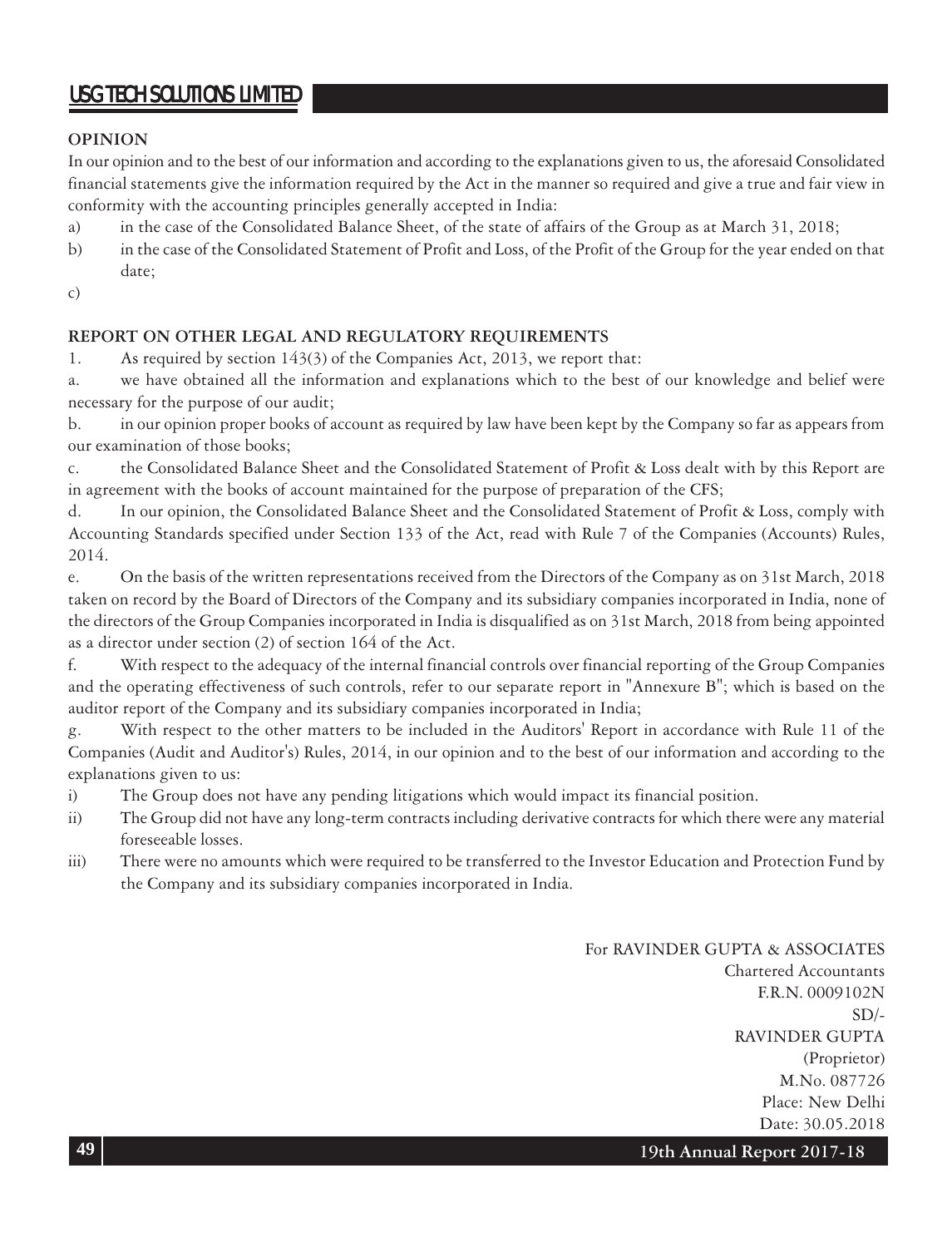### **ANNEXURE -B TO THE AUDITORS' REPORT**

### **REPORT ON THE INTERNAL FINANCIAL CONTROLS UNDER CLAUSE (I) OF SUB-SECTION 3 OF SECTION 143 OF THE COMPANIES ACT, 2013 ("THE ACT")**

We have audited the internal financial controls over financial reporting of M/s USG TECH SOLUTIONS LIMITED ("the Holding Company") and its Subsidiaries Companies incorporated in India as of 31st March, 2018 in conjunction with our audit of the financial statements of the Company for the year ended on that date.

### **MANAGEMENT'S RESPONSIBILITY FOR INTERNAL FINANCIAL CONTROLS**

The respective Board of Directors and its Subsidiary Companies incorporated in India are responsible for establishing and maintaining internal financial controls based on the internal control over financial reporting criteria established by the Holding Company and its Subsidiary Companies incorporated in India considering the essential components of internal control stated in the Guidance Note on Audit of Internal Financial Controls over Financial Reporting issued by the Institute of Chartered Accountants of India ('ICAI'). These responsibilities include the design, implementation and maintenance of adequate internal financial controls that were operating effectively for ensuring the orderly and efficient conduct of its business, including adherence to company's policies, the safeguarding of its assets, the prevention and detection of frauds and errors, the accuracy and completeness of the accounting records, and the timely preparation of reliable financial information, as required under the Companies Act, 2013.

#### **AUDITORS' RESPONSIBILITY**

Our responsibility is to express an opinion on the Company's internal financial controls over financial reporting based on our audit. We conducted our audit in accordance with the Guidance Note on Audit of Internal Financial Controls over Financial Reporting (the "Guidance Note") and the Standards on Auditing, issued by ICAI and deemed to be prescribed under section 143(10) of the Companies Act, 2013, to the extent applicable to an audit of internal financial controls, both applicable to an audit of Internal Financial Controls and, both issued by the Institute of Chartered Accountants of India. Those Standards and the Guidance Note require that we comply with ethical requirements and plan and perform the audit to obtain reasonable assurance about whether adequate internal financial controls over financial reporting was established and maintained and if such controls operated effectively in all material respects. Our audit involves performing procedures to obtain audit evidence about the adequacy of the internal financial controls system over financial reporting and their operating effectiveness. Our audit of internal financial controls over financial reporting included obtaining an understanding of internal financial controls over financial reporting, assessing the risk that a material weakness exists, and testing and evaluating the design and operating effectiveness of internal control based on the assessed risk. The procedures selected depend on the auditor's judgment, including the assessment of the

#### **MEANING OF INTERNAL FINANCIAL CONTROLS OVER FINANCIAL REPORTING**

risks of material misstatement of the financial statements, whether due to fraud or error.

A company's internal financial control over financial reporting is a process designed to provide reasonable assurance regarding the reliability of financial reporting and the preparation of financial statements for external purposes in accordance with generally accepted accounting principles. A company's internal financial control over financial reporting includes those policies and procedures that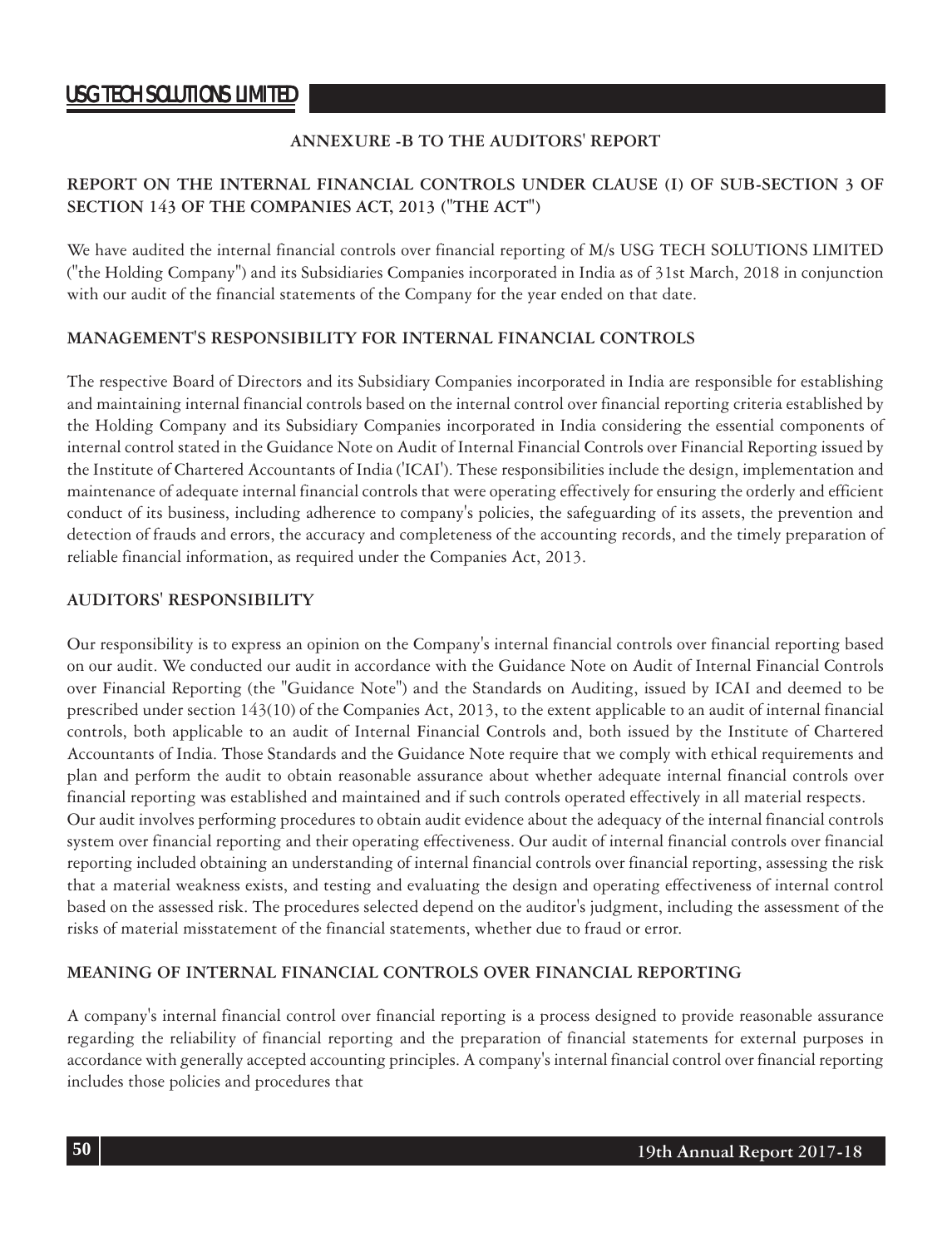(1) pertain to the maintenance of records that, in reasonable detail, accurately and fairly reflect the transactions and dispositions of the assets of the company;

(2) provide reasonable assurance that transactions are recorded as necessary to permit preparation of financial statements in accordance with generally accepted accounting principles, and that receipts and expenditures of the company are being made only in accordance with authorizations of management and directors of the company; and (3) provide reasonable assurance regarding prevention or timely detection of unauthorised acquisition, use, or

disposition of the company's assets that could have a material effect on the financial statements.

### **INHERENT LIMITATIONS OF INTERNAL FINANCIAL CONTROLS OVER FINANCIAL REPORTING**

Because of the inherent limitations of internal financial controls over financial reporting, including the possibility of collusion or improper management override of controls, material misstatements due to error or fraud may occur and not be detected. Also, projections of any evaluation of the internal financial controls over financial reporting to future periods are subject to the risk that the internal financial control over financial reporting may become inadequate because of changes in conditions, or that the degree of compliance with the policies or procedures may deteriorate.

### **OPINION**

In our opinion, o the best of our information and according to the explanations given to us, the Company and its subsidiary companies incorporated in India have in all matters an adequate internal financial controls system over financial reporting and such internal financial controls over financial reporting were operating effectively as at 31st March, 2018, based on the internal control over financial reporting criteria established by the Company and its Subsidiary Companies incorporated in India considering the essential components of internal control stated in the Guidance Note on Audit of Internal Financial Controls Over Financial Reporting issued by the Institute of Chartered Accountants of India.

> For RAVINDER GUPTA & ASSOCIATES Chartered Accountants F.R.N. 0009102N  $SD/-$ RAVINDER GUPTA (Proprietor) M.No. 087726 Place: New Delhi Date: 30.05.2018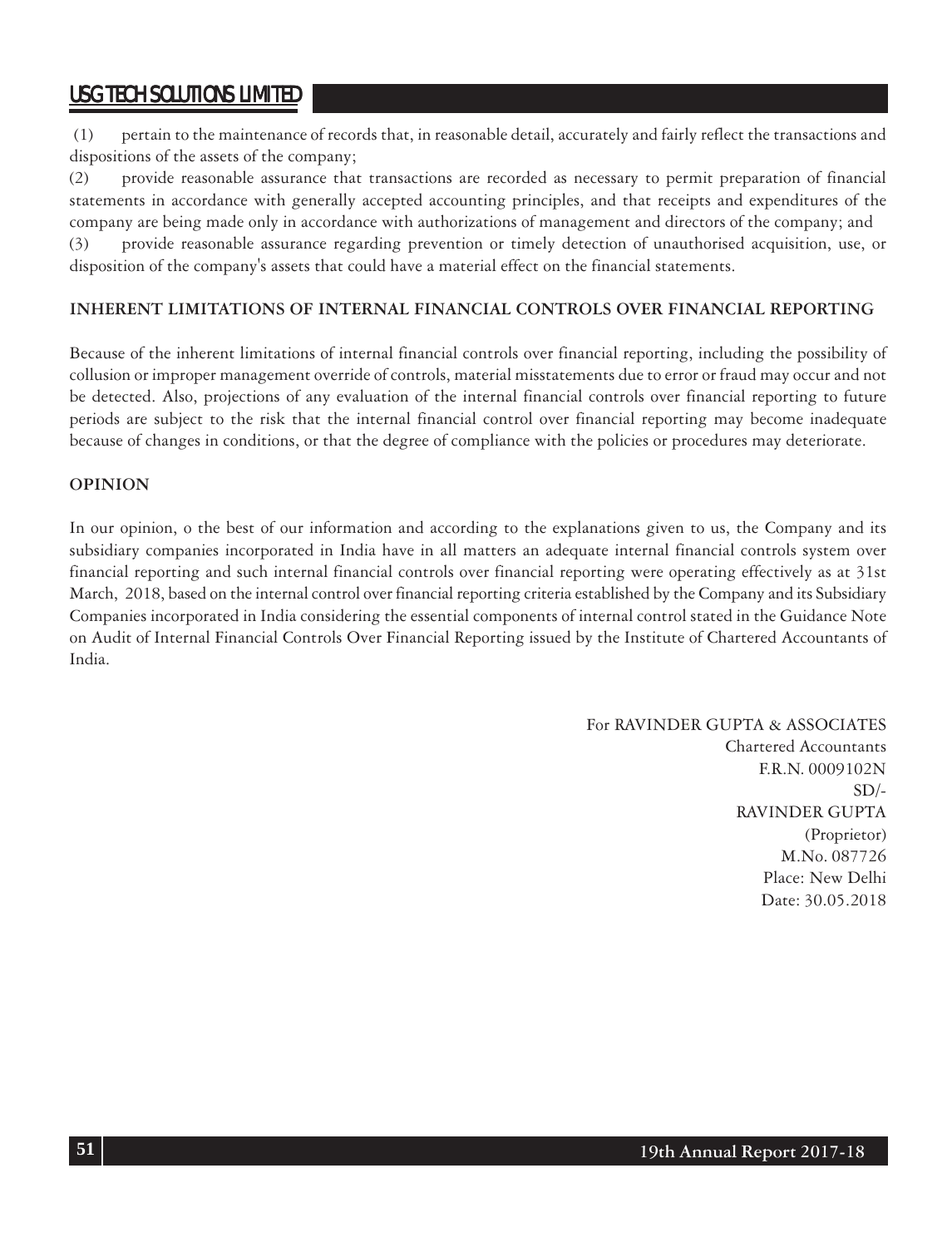|     | <b>BALANCE SHEET AS AT 31ST MARCH 2018</b> |             |                         |                         |  |
|-----|--------------------------------------------|-------------|-------------------------|-------------------------|--|
|     | Particulars                                | <b>Note</b> | As at<br>March 31, 2018 | As at<br>March 31, 2017 |  |
| Ι.  | <b>EQUITY AND LIABILITIES</b>              |             |                         |                         |  |
| (1) | Shareholders' Funds                        |             |                         |                         |  |
|     | Share Capital                              | 2.1         | 3941.42                 | 3941.42                 |  |
|     | Reserves & Surplus                         | 2.2         | 385.17                  |                         |  |
|     |                                            |             |                         | 236.61                  |  |
|     | Security Premium                           | 2.3         |                         | 103.90                  |  |
|     | Share application money pending allotment  |             |                         |                         |  |
|     | (2) Non-Current Liabilities                |             |                         |                         |  |
|     | Long-term borrowings                       |             |                         | 180.12                  |  |
|     | Deferred tax liabilities (Net)             |             |                         | 4.57                    |  |
|     | Other Long term liabilities                | 2.3         |                         |                         |  |
|     | Long-term provisions                       |             |                         |                         |  |
|     | (3) Current Liabilities                    |             |                         |                         |  |
|     | Short-term borrowings                      | 2.4         | 126.36                  |                         |  |
|     | Trade payables                             |             |                         | 12.86                   |  |
|     | Other current liabilities                  | 2.5         | 10.41                   | 6.42                    |  |
|     | Short-term provisions                      | 2.6         | 0.64                    | 11.25                   |  |
|     | <b>TOTAL</b>                               |             | 4464.00                 | 4497.16                 |  |
| H.  | <b>ASSETS</b>                              |             |                         |                         |  |
| (1) | <b>Non-Current Assets</b>                  |             |                         |                         |  |
|     | Fixed assets                               |             |                         |                         |  |
|     | Tangible assets                            | 2.7         | 14.06                   | 18.74                   |  |
|     | Intangible assets                          | 2.8         | 166.61                  | 166.61                  |  |
|     | Capital work-in-progress                   |             |                         |                         |  |
|     | Intangible assets under development        |             |                         |                         |  |
|     |                                            |             |                         |                         |  |
|     | Non-current investments                    | 2.9         | 1832.69                 | 1539.83                 |  |
|     | Deferred tax assets (net)                  |             |                         |                         |  |
|     | Long-term loans and advances               | 3.0         | 1293.55                 |                         |  |
|     | Other non-current assets                   | 3.1         | 362.34                  | 311.44                  |  |
| (2) | <b>Current Assets</b>                      |             |                         |                         |  |
|     | Current investments                        |             |                         |                         |  |
|     | Inventories                                | 3.2         | 17.47                   | 43.47                   |  |
|     | Trade receivables                          | 3.3         | 685.86                  | 703.66                  |  |
|     | Cash and cash equivalents                  | 3.4         | 91.42                   | 12.74                   |  |
|     | Short-term loans and advances              |             |                         | 1288.09                 |  |
|     | Other current assets                       | 3.5         |                         | 412.58                  |  |
|     | <b>TOTAL</b>                               |             | 4464.00                 | 4497.16                 |  |
|     |                                            |             |                         |                         |  |

For USG Tech Solutions Limited

For Ravinder Gupta and Associates Chartered Accountants FRN : 0009102N

 $SD/-$ Servesh Gupta (Managing Director) (DIN : 01451093)  $SD/-$ Ashima Gupta (Director) (DIN : 07795866)  $SD/-$ Jagpreet Kaur (Company Secretary) M : A41778  $SD/-$ Manish Kumar (Chief Financial Officer) AOGPK1199G  $SD/-$ Ravinder Kumar Gupta (Proprietor)

**Date: 30.05.2018, Place: Delhi AOGPK1199G M. NO. : 087726** 

**52**

**19th Annual Report 2017-18**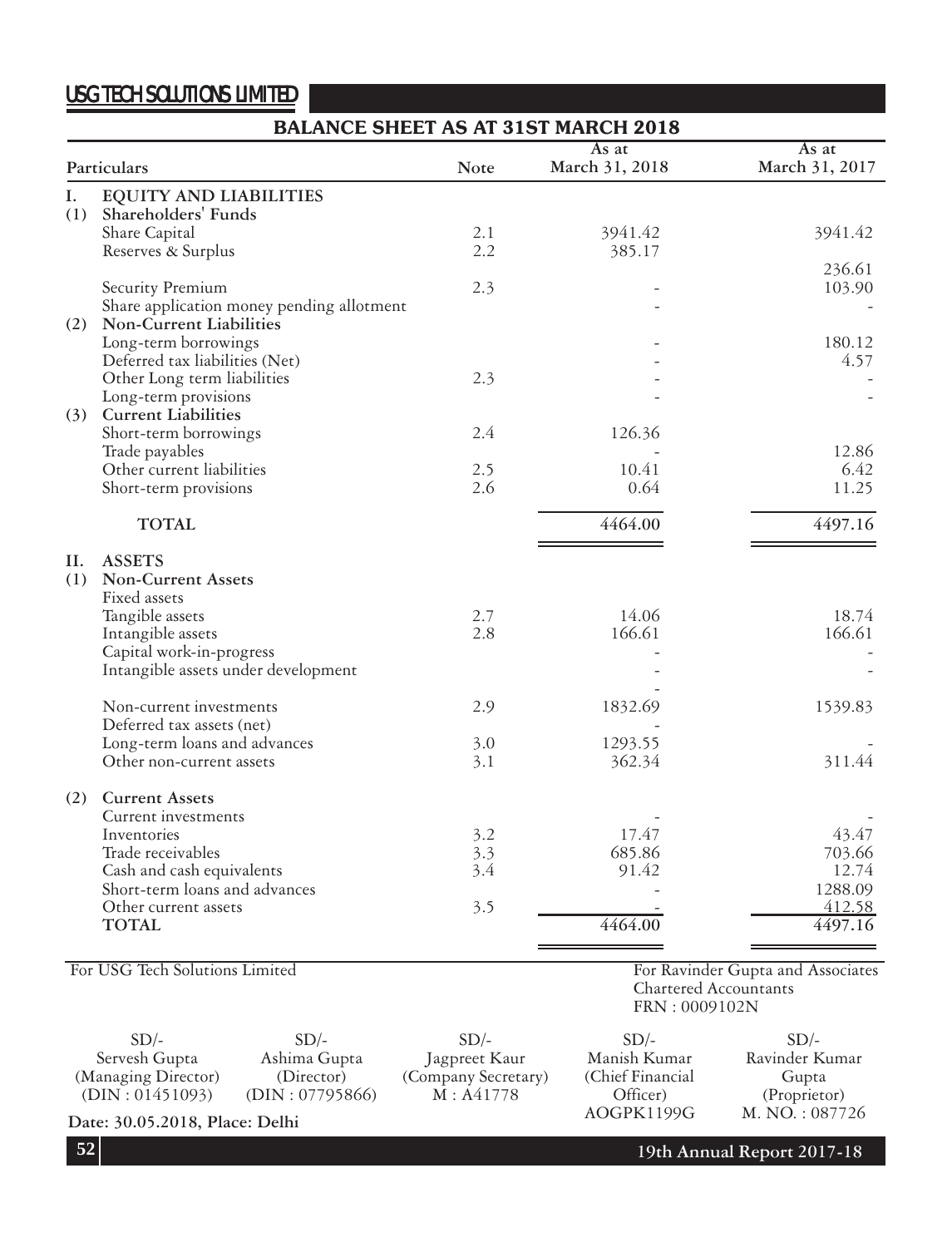| PROFIT AND LOSS ACCOUNT FOR THE YEAR ENDED 31ST MARCH 2018 |             |                         |                         |
|------------------------------------------------------------|-------------|-------------------------|-------------------------|
| Particulars                                                | <b>Note</b> | As at<br>March 31, 2018 | As at<br>March 31, 2017 |
| Revenue from operations                                    | 3.6         | 7.26                    | 42.43                   |
| Other income                                               | 3.7         | 117.45                  | 96.11                   |
| <b>Total Revenue</b>                                       |             | 124.71                  | 138.54                  |
| Expenses                                                   |             |                         |                         |
| Cost of materials consumed                                 |             |                         |                         |
| Purchases of Stock-in-Trade                                |             |                         |                         |
| Changes in inventories of finished goods                   |             |                         |                         |
| work-in-progress and Stock-in-Trade                        | 3.8         | 26.00                   | 18.63                   |
| Employee benefits expense                                  | 3.9         | 11.44                   | 13.87                   |
| Finance costs                                              | 4.0         | 0.33                    | 21.16                   |
| Depreciation and amortization expense                      | 4.1         | 4.85                    | 11.62                   |
| Other expenses                                             | 4.2         | 36.52                   | 44.36                   |
| Total expenses                                             |             | 79.14                   | 109.64                  |
| Profit before exceptional, extraordinary and               |             | 45.56                   | 28.90                   |
| prior period items and tax                                 |             |                         |                         |
| Exceptional items                                          |             |                         | (7.52)                  |
| Profit before extraordinary and prior period items         |             | 45.56                   |                         |
| and tax Extraordinary Items                                |             |                         |                         |
| Profit before prior period items and tax                   |             | 45.56                   | 36.43                   |
| Prior Period Items                                         | 4.3         | (5.63)                  |                         |
| Profit before tax                                          |             | 39.93                   | 36.43                   |
| Tax expense:                                               | 4.4         |                         |                         |
| Current tax                                                |             |                         | 11.25                   |
| Deferred tax                                               |             | 0.007                   | (1.06)                  |
| Profit/(loss) for the period from continuing operations    |             | 39.92                   | 26.24                   |
| Profit/(loss) from discontinuing operations                |             |                         |                         |
| Tax expense of discontinuing operations                    |             |                         |                         |
| Profit/(loss) from Discontinuing operations (after tax)    |             |                         |                         |
| Profit/(loss) for the period                               |             | 39.92                   | 26.23                   |
| Earnings per equity share:                                 |             |                         |                         |
| <b>Basic</b>                                               |             |                         |                         |
| Diluted                                                    |             |                         |                         |

For USG Tech Solutions Limited

For Ravinder Gupta and Associates Chartered Accountants FRN : 0009102N

| $SD/-$                                  | $SD/-$          | $SD/-$              | $SD/-$            | $SD/-$         |
|-----------------------------------------|-----------------|---------------------|-------------------|----------------|
| Servesh Gupta                           | Ashima Gupta    | Jagpreet Kaur       | Manish Kumar      | Ravinder Kumar |
| (Managing Director)                     | (Director)      | (Company Secretary) | (Chief Financial) | Gupta          |
| (DIN: 01451093)                         | (DIN: 07795866) | M: A41778           | Officer)          | (Proprietor)   |
| $D = 30.053010 \text{ D}1 \text{ D}111$ |                 |                     | AOGPK1199G        | M. NO.: 087726 |

Date: 30.05.2018, Place: Delhi

**19th Annual Report 2017-18**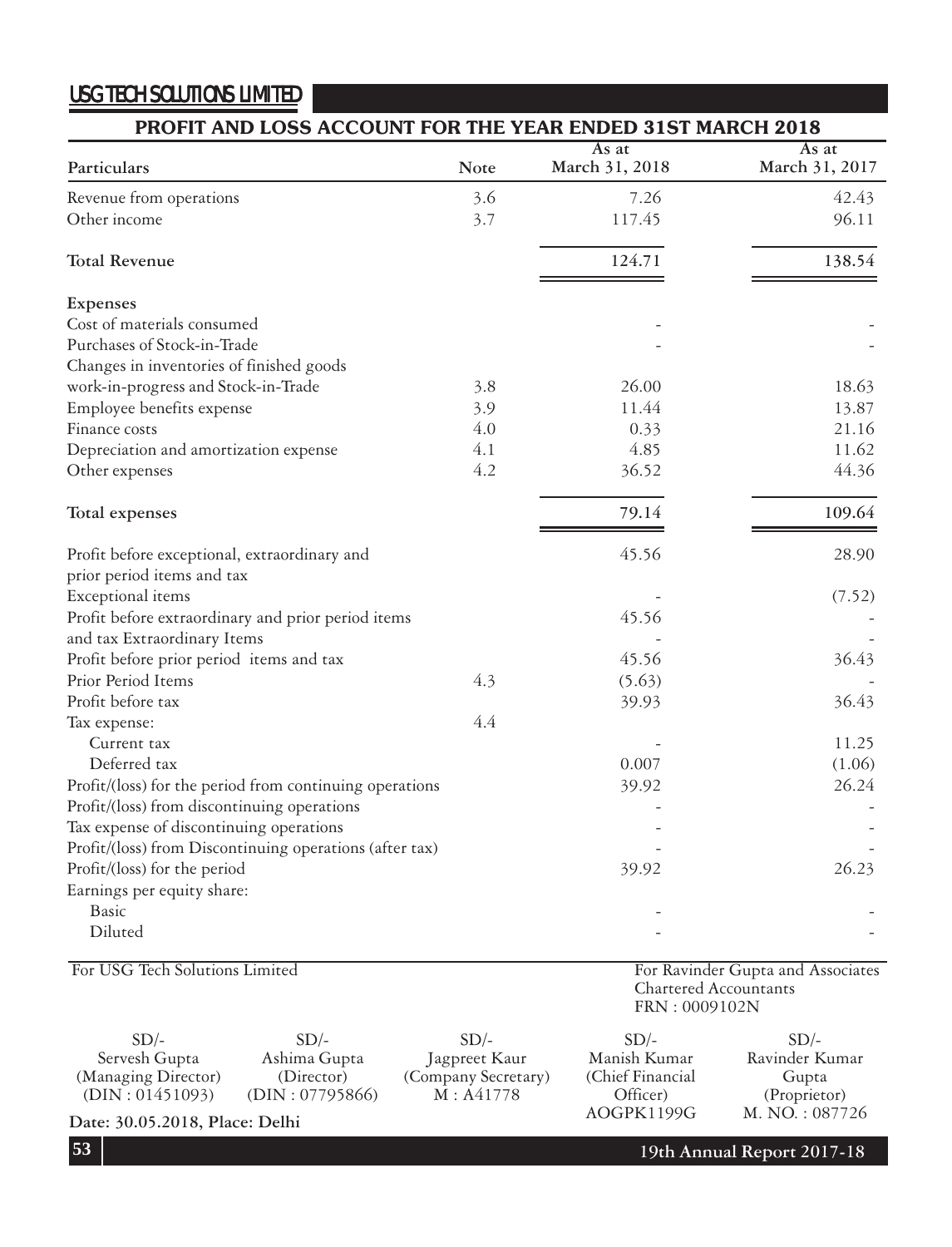|        | Notes forming part of Balance Sheet as at 31st March 2018 |                                            |                                            |  |  |
|--------|-----------------------------------------------------------|--------------------------------------------|--------------------------------------------|--|--|
|        | Particulars                                               | As at<br>March 31, 2018<br>(Amount in Rs.) | As at<br>March 31, 2017<br>(Amount in Rs.) |  |  |
|        | 2.1 SHARE CAPITAL                                         |                                            |                                            |  |  |
|        | Authorised                                                |                                            |                                            |  |  |
|        | 43000000 Equity Shares of Rs.10/- Par Value               | 4300.00                                    | 4300.00                                    |  |  |
|        |                                                           | 4300.00                                    | 4300.00                                    |  |  |
| Issued |                                                           |                                            |                                            |  |  |
|        | 39414210 Equity Shares of Rs. 10/- Par Value              | 3941.42<br>3941.42                         | 3941.42<br>3941.42                         |  |  |
|        | Subscribed                                                |                                            |                                            |  |  |
|        | 39414210 Equity Shares of Rs. 10/- Par Value              | 3941.42                                    | 3941.42                                    |  |  |
|        |                                                           | 3941.42                                    | 3941.42                                    |  |  |
| Paidup |                                                           |                                            |                                            |  |  |
|        | 39414210 Equity Shares of Rs.10/- Par Value Fully Paidup  | 3941.42                                    | 3941.42                                    |  |  |
|        |                                                           | 3941.42                                    | 3941.42                                    |  |  |
|        | 2.2 RESERVES & SURPLUS                                    |                                            |                                            |  |  |
|        | Capital Reserve Consolidation - Opening                   | 236.60                                     | 236.59                                     |  |  |
|        | <b>Addition</b>                                           | 0.00                                       | 0.00                                       |  |  |
|        | Deduction                                                 | 0.00                                       | 0.00                                       |  |  |
|        |                                                           | 236.60                                     | 236.59                                     |  |  |
|        |                                                           |                                            |                                            |  |  |
|        | Securities Premium Opening                                | 103.90                                     | 103.90                                     |  |  |
|        |                                                           | 103.90                                     | 103.90                                     |  |  |
|        |                                                           |                                            |                                            |  |  |
|        | Profit and Loss Opening                                   | 4.74                                       |                                            |  |  |
|        | Amount Transferred From Statement of P&L                  | 39.93                                      | 26.22                                      |  |  |
|        |                                                           | 44.67                                      | 26.22                                      |  |  |
|        |                                                           | 385.17                                     | 366.72                                     |  |  |
|        |                                                           |                                            |                                            |  |  |
|        |                                                           |                                            |                                            |  |  |
| 2.3    | OTHER LONG TERM LIABILITIES                               |                                            |                                            |  |  |
|        |                                                           | $\boldsymbol{0}$                           | $\theta$                                   |  |  |
|        | 2.4 OTHER SHORT TERM LIABILITIES                          |                                            |                                            |  |  |
|        | Loans repayable on demand                                 |                                            |                                            |  |  |
|        | Others                                                    |                                            |                                            |  |  |
|        | Unsecured<br>STARROSE DEALER PVT.LTD                      |                                            | 180.12                                     |  |  |
|        | USG BUILDCON PVT LTD.                                     | 126.18<br>0.18                             |                                            |  |  |
|        |                                                           |                                            |                                            |  |  |
|        |                                                           | 126.36                                     | 180.12                                     |  |  |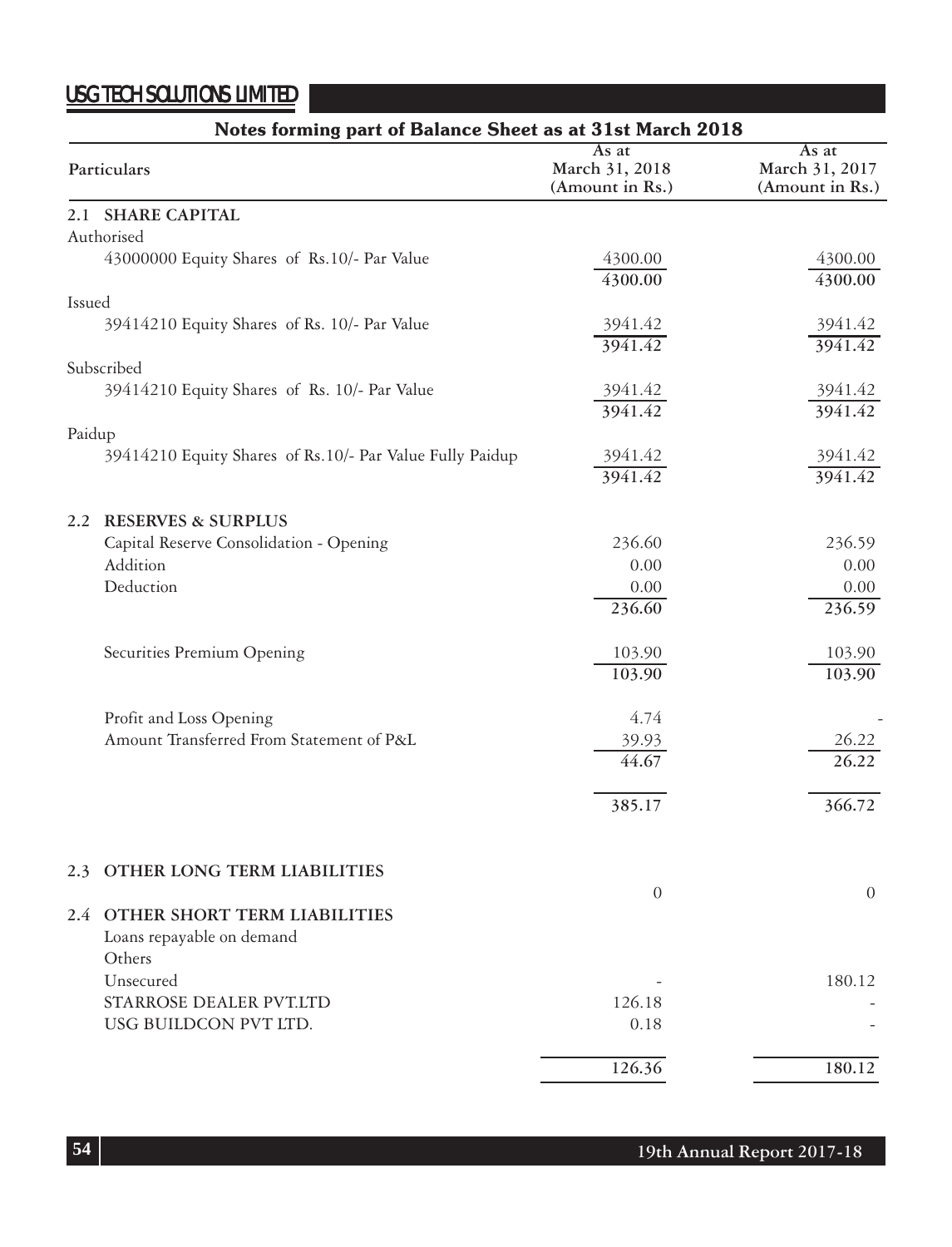| Particulars                                  | As at<br>March 31, 2018<br>(Amount in Rs.) | As at<br>March 31, 2017<br>(Amount in Rs.) |
|----------------------------------------------|--------------------------------------------|--------------------------------------------|
| 2.5 OTHER CURRENT LIABILITIES                |                                            |                                            |
| Other payables                               |                                            |                                            |
| Tax Payable                                  |                                            |                                            |
| <b>TDS</b>                                   |                                            | 6.42                                       |
| TDS ON INTEREST ON LOAN                      | 0.01                                       |                                            |
| TDS ON PROFESSIONAL                          | 0.16                                       |                                            |
| TDS ON SALARY PAYABLE                        | 0.36                                       |                                            |
| <b>Other Current Liabilities</b>             |                                            |                                            |
| ASHIMA GUPTA - DIRECTOR SALARY PAYABLE       | 0.90                                       |                                            |
| <b>AUDIT FEE PAYABLE</b>                     | 0.62                                       |                                            |
| CHEQUES ISSUED BUT NOT PRESENTED FOR PAYMENT | 4.00                                       |                                            |
| <b>IMPERIAL SEVICES OFFICE</b>               | 0.001                                      |                                            |
| <b>IMPREST SERVESH GUPTA</b>                 | 1.00                                       |                                            |
| INTERNAL AUDIT FEE PAYABLE                   | 0.24                                       |                                            |
| R.K. SAH & CO.                               | 0.25                                       |                                            |
| <b>SALARY PAYABLE</b>                        | 0.84                                       |                                            |
| SECRETARIAL AUDIT FEE PAYABLE                | 0.49                                       |                                            |
| SERVESH GUPTA (CEO) SALARY PAYABLE           | 1.23                                       |                                            |
| SHIV KUMAR AGGARWAL & ASSOCIATES             | 0.15                                       |                                            |
| SPEED KINGS INDL.                            | 0.007                                      |                                            |
| <b>UDIT AGGARWAL &amp; ASSOCIATES</b>        |                                            |                                            |
| Trade payable                                | 0.10                                       |                                            |
|                                              |                                            | 12.85                                      |
| TELEPHONE EXP. PAYABLE                       | 0.01                                       |                                            |
|                                              | 10.40                                      | 19.27                                      |
| <b>2.6 SHORT TERM PROVISIONS</b>             |                                            |                                            |
| <b>Tax Provision</b>                         |                                            |                                            |
| Other Tax                                    |                                            |                                            |
| <b>PROVISIONS</b>                            | 0.63                                       | 11.25                                      |
|                                              | 0.63                                       | 11.25                                      |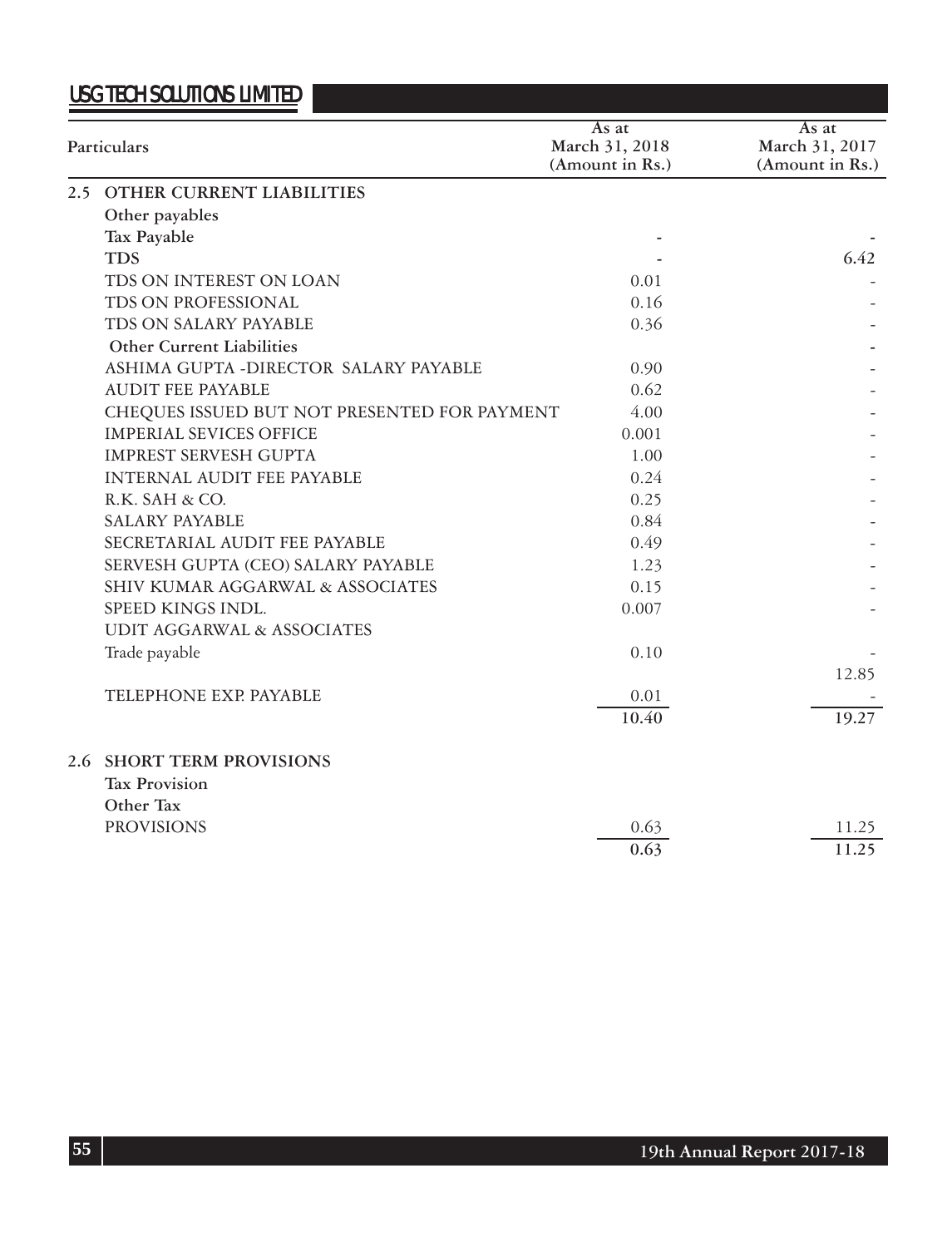| 2.7 Tangible Assets       |                   |              |              |        |      |        | USG TECH SOLUTIONS LIMITED |      |      |      |              |      |              |                                                                                                                    | In Lacs |
|---------------------------|-------------------|--------------|--------------|--------|------|--------|----------------------------|------|------|------|--------------|------|--------------|--------------------------------------------------------------------------------------------------------------------|---------|
|                           |                   |              | Gross        |        |      |        | Depreciation               |      |      |      | Impairment   |      |              | Net                                                                                                                |         |
|                           | 01.04.            |              |              |        |      |        |                            |      |      |      |              |      |              | Addi- Deduc- 31.03. [01.04. [During Deduc- Other   31.03. [01.04. [During Rever- 31.03. [31.03. ] 01.04            |         |
| Particulars               | 2017              | tion         | tion         | 2018   | 2017 | Period | $\frac{1}{2}$              | Adj. | 2018 |      | 2017 Period  | sal  | 2018         | 2018                                                                                                               | 2017    |
| Equipments                |                   |              |              |        |      |        |                            |      |      |      |              |      |              |                                                                                                                    |         |
| Office Equipments         | 4.05              | $\mathbf{I}$ | $\mathbf{I}$ | 14.05  |      |        |                            |      |      |      | $\mathbf{I}$ |      | $\mathbf{I}$ | 14.05                                                                                                              | 14.05   |
| <b>Grand Total</b>        | 4.05              | 0.00         | 0.00         | 14.05  | 0.00 | 0.00   | 0.00                       | 0.00 | 0.00 | 0.00 | 0.00         | 0.00 | 0.00         | 14.05                                                                                                              | 14.05   |
| Previous                  | 0.00              | 0.00         | 0.00         | 0.00   | 0.00 | 0.00   | 0.00                       | 0.00 | 0.00 | 0.00 | 0.00         | 0.00 | 0.00         | $0.00_{1}$                                                                                                         | 0.00    |
| 2.8 Inatangible<br>Assets |                   |              |              |        |      |        |                            |      |      |      |              |      |              |                                                                                                                    |         |
| Particulars               | 01.04.<br>2017    | tion         | tion         | 2018   | 2017 | Period | tion                       | Adj. | 2018 | 2017 | Period       | sal  | 2018         | Addi- Deduc- 31.03. [01.04. During Deduc- Other   31.03. [01.04.   During Rever-   31.03.   31.03.   01.04<br>2018 | 2017    |
| Computer Soft-<br>ware    | 166.61            | ı            |              | 166.61 | f,   |        |                            |      |      |      | f,           |      | ĭ.           | 166.61 166.61                                                                                                      |         |
|                           | 166.61            |              | 0.00         | 166.61 | 0.00 | 0.00   | 0.00                       | 0.00 | 0.00 | 0.00 | 0.00         | 0.00 | 0.00         | 166.61 166.61                                                                                                      |         |
| <b>Grand Total</b>        | $\overline{0.00}$ | 0.00         | 0.00         | 0.00   | 0.00 | 0.00   | 0.00                       | 0.00 | 0.00 | 0.00 | 0.00         | 0.00 | 0.00         | 0.00                                                                                                               | 0.00    |
| Previous                  |                   |              |              |        |      |        |                            |      |      |      |              |      |              |                                                                                                                    |         |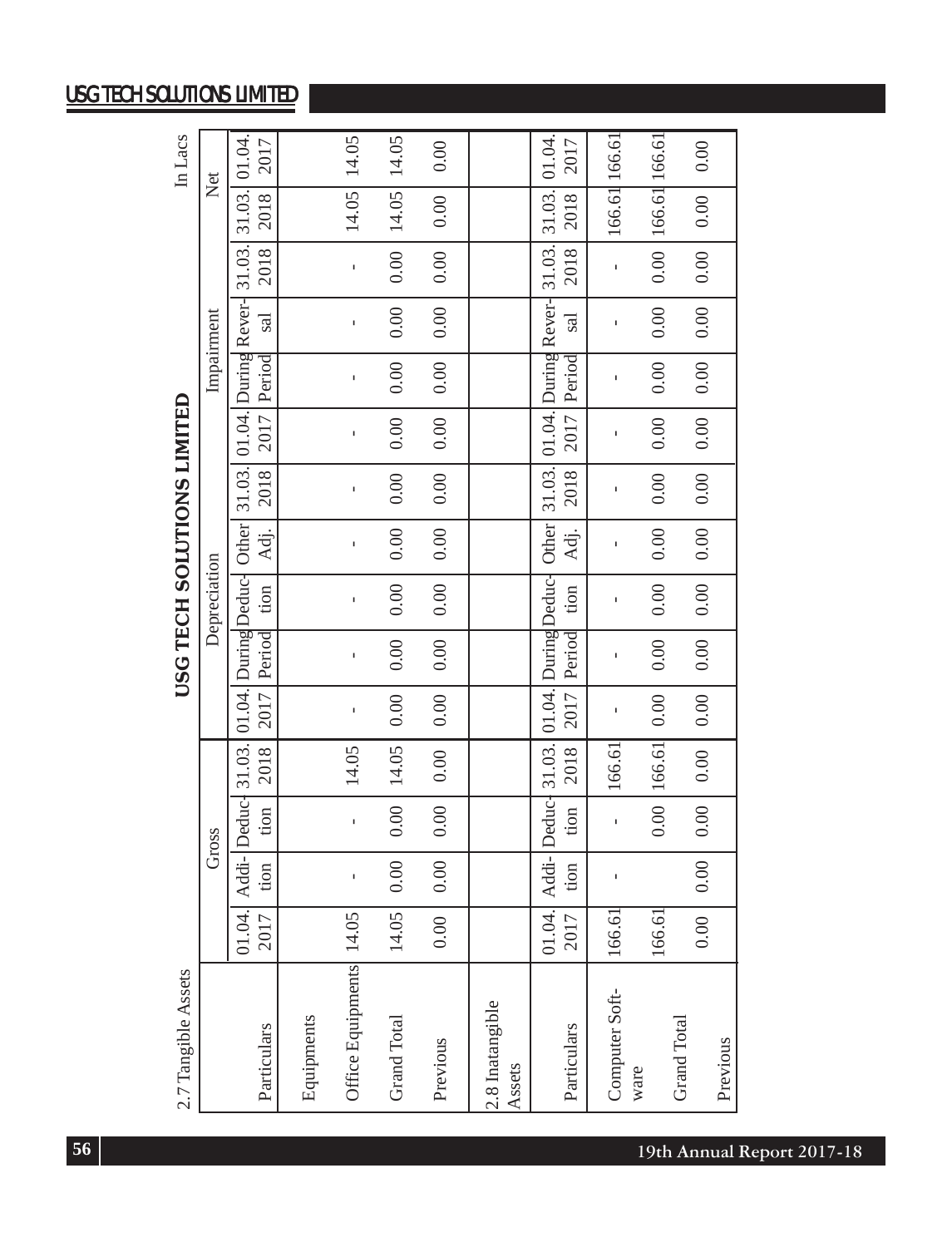| Particulars                                                                     | As at<br>March 31, 2018<br>(Amount in Rs.) | As at<br>March 31, 2017<br>(Amount in Rs.) |
|---------------------------------------------------------------------------------|--------------------------------------------|--------------------------------------------|
| 2.9 NON-CURRENT INVESTMENTS                                                     |                                            |                                            |
| Investments in Equity Instruments                                               |                                            |                                            |
| Trade, Quoted                                                                   |                                            |                                            |
| Investment in Associate                                                         |                                            |                                            |
| SIBER SOFTWERE SERVICES (INDIA) LTD of                                          |                                            |                                            |
| Rs. 6000000 Each Fully Paid-up in                                               | 60.00                                      | 60.00                                      |
| Non Trade, Unquoted                                                             |                                            |                                            |
| Investment in NA                                                                |                                            |                                            |
| ALLIED FINACIAL SERVICES PVT.LTD of                                             |                                            |                                            |
| Rs. 1817000 Each Fully Paid-up in                                               | 18.17                                      |                                            |
| MUKESH COMMERCIAL PVT. LTD of 5000000 Each                                      |                                            |                                            |
| Fully Paid-up in                                                                | 50.00                                      | 50.00                                      |
| NISKARSH PROPERTIES PVT. LTD SHARE of                                           |                                            |                                            |
| Rs. 50000 Each Fully Paid-up in                                                 | 0.50                                       | 0.50                                       |
| NISKARSH PROPERTY PVT.LTD (JV ADVANCE) of                                       |                                            |                                            |
| Rs. 2500000 Each Fully Paid-up in                                               | 25.00                                      |                                            |
| PRELIMINARY EXPENSES WRITTEN OFF of                                             |                                            |                                            |
| Rs. 889965 Each Fully Paid-up in<br>RETAIL INFORMATION SYSTEM PTY .LTD SHARE of | 8.89                                       |                                            |
| Rs. 52361873 Each Fully Paid-up in                                              | 523.62                                     | 523.61                                     |
| ZEAL APPARTMENT LLP of Rs. 88490000 Each Fully Paid-up in                       | 884.90                                     | 884.9.                                     |
| MONEY MISHRA FINANCIAL SERVICES                                                 |                                            | 20.80                                      |
| PROJECT EXPENSES PENDING ADJUSTMENT                                             |                                            |                                            |
| of 26159718 Each Fully Paid-up in                                               | 261.60                                     |                                            |
|                                                                                 |                                            |                                            |
|                                                                                 | 1832.68                                    | 1539.81                                    |
| 3.0 Long-term loans and advances                                                |                                            |                                            |
| Loans and advances to related parties                                           |                                            |                                            |
| Unsecured, considered good                                                      |                                            | 1288.03                                    |
| AS COMPUSOFT SERVICES PVT. LTD                                                  | 112.50                                     |                                            |
| CMV INFORMATICS PVT .LTD                                                        | 25.00                                      |                                            |
| MERTA INVESTMENT PVT.LTD                                                        | 25.00                                      |                                            |
| OLYMPIC PHARMAC                                                                 | 5.00                                       |                                            |
| RAS DEVELOPMENT PVT.LTD. ADVANCE ACCOUNT                                        | 408.39                                     |                                            |
| USG SOLUTIONS PVT.LTD-SEC DEP FOR SOFTWERE DEVEL                                | 387.00                                     |                                            |
| VICTORY INFRA PROJECT PVT.LTD                                                   | 0.87                                       |                                            |
| Loans and advances to others                                                    |                                            |                                            |
| Unsecured, considered good                                                      |                                            |                                            |
| <b>ABHISHEK</b>                                                                 | 5.00                                       |                                            |
| ASEEM GUPTA                                                                     | 40.00                                      |                                            |
| ASHOK KUMAR JAIN                                                                | 6.00                                       |                                            |
| <b>DELHI TEST HOUSE</b>                                                         | 23.81                                      |                                            |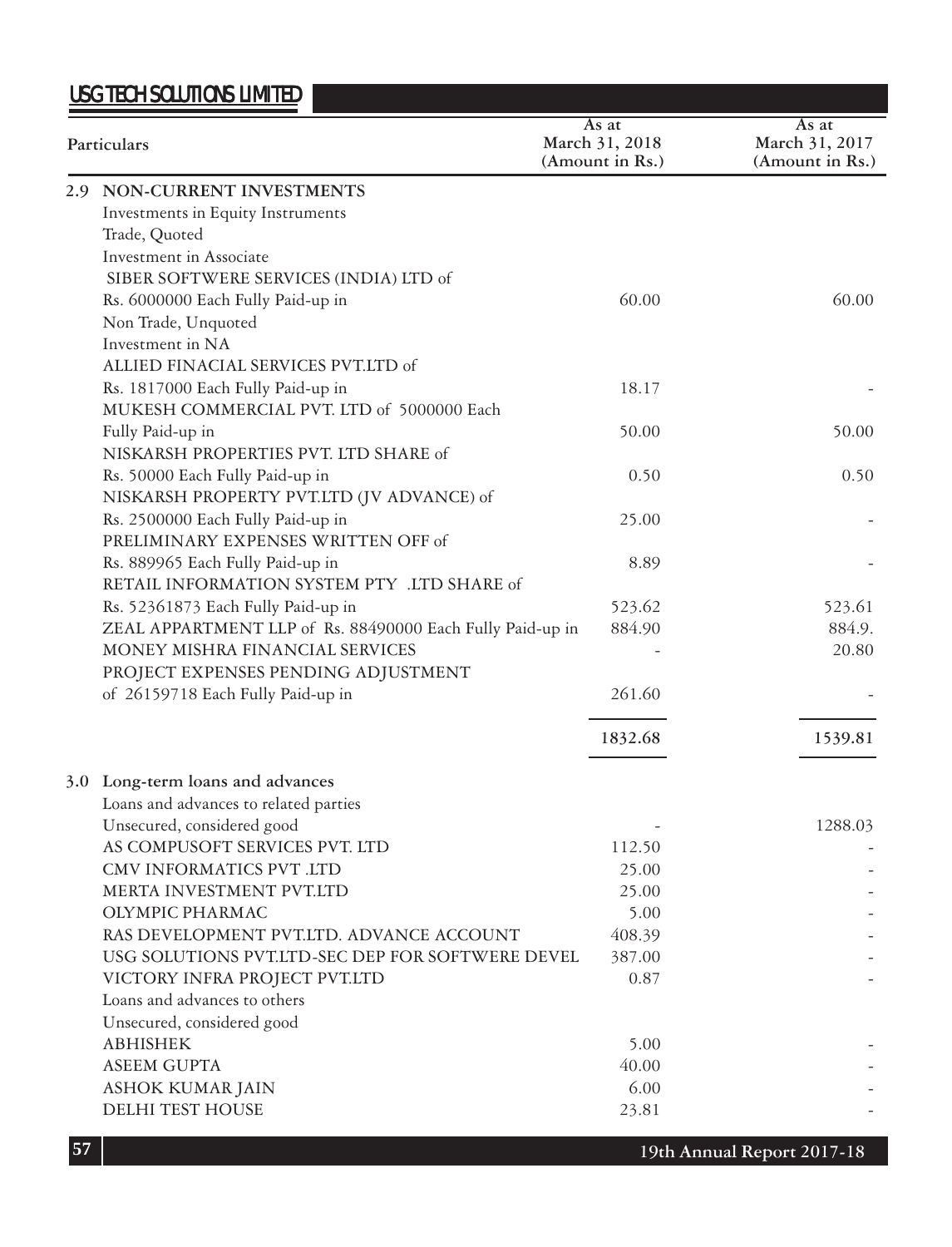# USG TECH SOLUTIONS LIMITED **Particulars**

|                                        | As at   | As at                           |
|----------------------------------------|---------|---------------------------------|
| Particulars                            |         | March 31, 2018 March 31, 2017   |
|                                        |         | (Amount in Rs.) (Amount in Rs.) |
| JBL FINVEST PVT. LTD                   | 85.00   |                                 |
| KIRAN SECURITIES PVT. LTD              | 28.11   |                                 |
| MITTAL MEDICOS (P) LTD                 | 20.00   |                                 |
| MR. SURAJ GARG                         | 10.00   |                                 |
| PARAS ALUMINIUM PVT.LTD                | 18.00   |                                 |
| PURVI PRATAP UDESHI                    | 9.0     |                                 |
| RAJAN MANOCHA                          | 10.0    |                                 |
| SUNIL FINVEST PVT,LTD                  | 35.00   |                                 |
| URASTUN METAL INDUSTRIES PVT.LTD       | 4.37    |                                 |
| VISHESH DEVELOPERS PVT.LTD             | 29.50   |                                 |
| Secured, considered good               |         |                                 |
| LAKSHYA INDIA                          | 6.00    |                                 |
|                                        | 1293.55 | 1288.03                         |
|                                        |         |                                 |
| 3.1 Other non-current assets           |         |                                 |
| Trade Receivable                       |         |                                 |
| DEBTS OUTSTANDING FOR A PERIOD         |         |                                 |
| <b>EXCEEDING SIX MONTHS OTHER</b>      |         | 703.66                          |
| Unsecured, Considered Good             |         |                                 |
| Others                                 |         | 311.44                          |
| ADVANCE TAX FY-2018-19                 | 5.0     |                                 |
| INCOME TAX AY 2009-10 REFUND           | 6.43    |                                 |
| INCOME TAX FOR AY 2011-11 REFUND       | 15.54   |                                 |
| INCOME TAX FOR F.A 2012-13 ADVANCE     | 3.25    |                                 |
| INCOME TAX REFUND AY 2012-13           | 0.30    |                                 |
| INCOME TAX REFUND AY2011-12            | 0.54    |                                 |
| K.K.C RECEIVABLE $@0.5\%$              | .008    |                                 |
| <b>SECURITIES -BSNL</b>                | 0.02    |                                 |
| SECURITIES DEPOSIT -3 AIRTEL NEW       | .007    |                                 |
| SECURITIES DEPOSIT -4 VOICE PLAN       | 0.01    |                                 |
| SECURITIES DEPOSIT DATA CONNECTION     | .005    |                                 |
| <b>SECURITIES FOR HYDERABAD OFFICE</b> | 0.11    |                                 |
| SERVICE TAX RECE.                      | 6.76    |                                 |
| SERVICE TAX RECEIVABLE (1%)            | 0.09    |                                 |
| SERVICE TAX RECEIVABLE (12%)           | 0.93    |                                 |
| SERVICE TAX RECEIVABLE (14%)           | 3.47    |                                 |
| SERVICE TAX RECEIVABLE (2%)            | 0.18    |                                 |
| TAX DEDUCTED SOURCE 2012-13            | 0.69    |                                 |
| TDS RECEIVABLE                         | 16.40   |                                 |
| TDS RECEIVABLE 2018-19                 | 6.64    |                                 |
| TDS RECEIVABLE AY-2017-18              | 3.65    |                                 |
| TDS RECEIVABLE ON HDFC BANK            | 0.01    |                                 |
| VAT REFUND                             | 2.04    |                                 |
|                                        |         |                                 |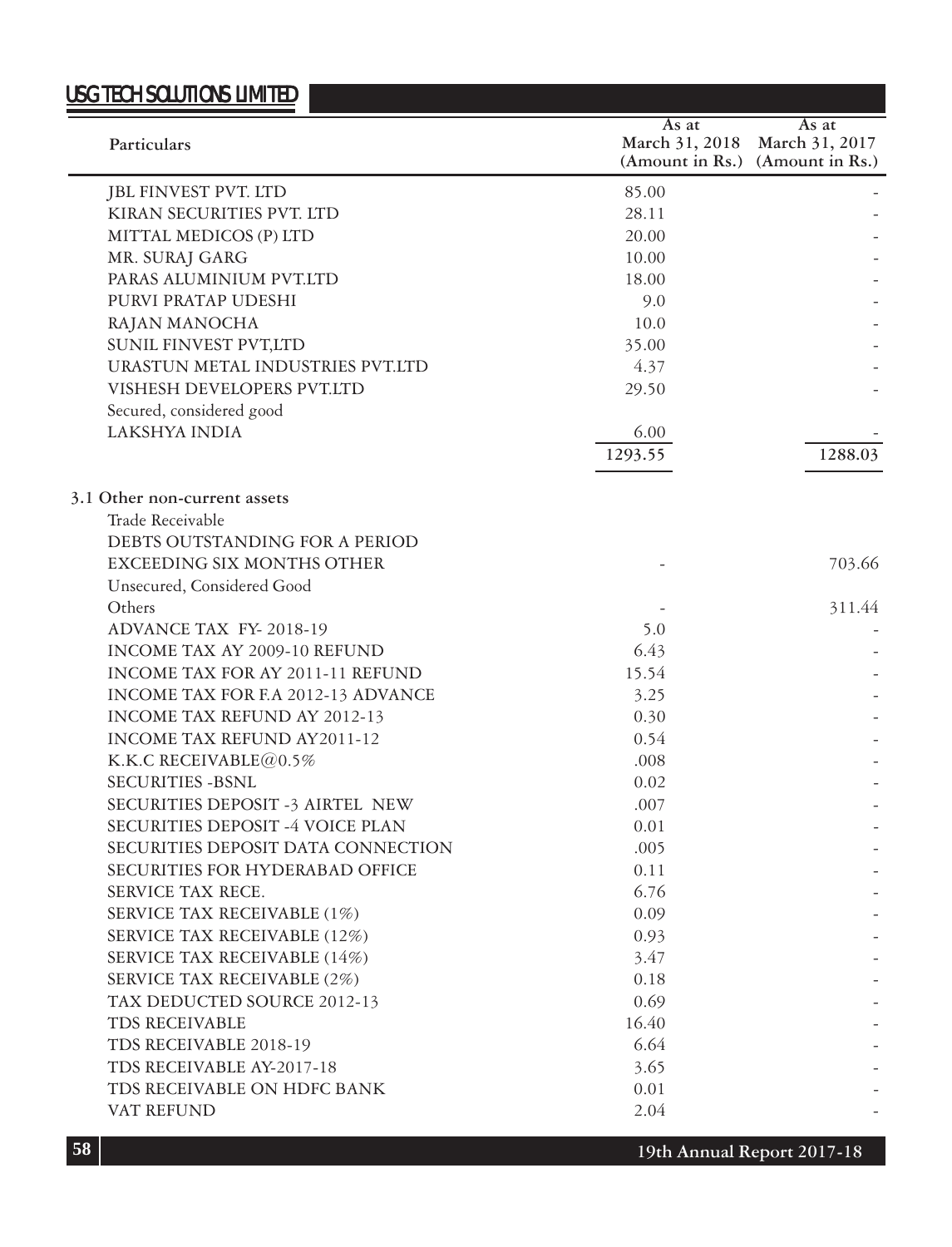|                                              | As at          | As at                           |
|----------------------------------------------|----------------|---------------------------------|
| Particulars                                  | March 31, 2018 | March 31, 2017                  |
|                                              |                | (Amount in Rs.) (Amount in Rs.) |
| MADHUR BUILDCON PVT.LTD                      | 0.25           |                                 |
| SHIVMANGAL STOCK MANAGEMNET                  | 13.12          |                                 |
| UTILITY AGENCY PVT.LTD                       | 2.10           |                                 |
| VINDYAVASINI AGENCY PVT.LTD                  | 2.01           |                                 |
| VISTAAR INFRA                                | 2.00           |                                 |
| EURO INDIA POWER PVT.LTD                     | 35.00          |                                 |
| <b>HIGHTIME MARKETING PVT.LTD</b>            | 176.05         |                                 |
| INTEGRATED LEASING & FINANCE (P) LTD         | 25.50          |                                 |
| S.G.A. SECURITIES (P) LTD                    | 30.00          |                                 |
| SAI RAM PROMOTERS PVT . LTD                  | 4.40           |                                 |
|                                              | 362.33         | 1015.10                         |
| 3.2 Inventories                              |                |                                 |
| Stock in Trade                               |                |                                 |
| <b>CLOSING STOCK</b>                         | 17.47          | 43.47                           |
|                                              | 17.47          | 43.47                           |
| 3.3 Trade receivables                        |                |                                 |
| Trade Receivable                             |                |                                 |
| Unsecured considered good                    |                |                                 |
| <b>Exceeding Six Months</b>                  |                | 1288.10                         |
| <b>GREEN OPEN TECHNOLOGIES PVT. LTD</b>      | 3.50           |                                 |
| INTERNATIONAL POTASH COMPANY (U.K) LTD       | 201.45         |                                 |
| INTERNATIONAL TRACEABILLITY SYSTEMS LTD.     | 135.26         |                                 |
| K & M SOFFTECH INC USA                       | 47.44          |                                 |
| O.P GUPTA                                    | 21.57          |                                 |
| ZTE KANGXUN TELECOME PVT.LTD                 | 10.70          |                                 |
| ACIC (INDIA) PRIVATE LIMITED                 | 8.35           |                                 |
| <b>BALAJI TRADING COMPANY</b>                | 7.63           |                                 |
| <b>BIG SHARE SEVICES PVT.LTD</b>             | 0.18           |                                 |
| BLS INSTITUTE OF MANAGEMENT                  | 1.08           |                                 |
| KK SPUM PIPE PRIVATE LIMITD                  | 11.60          |                                 |
| NEW SHAPE IN STYLE                           | 0.91           |                                 |
| RETAIL INFORMATION SYSTEM PTY LTD. (DEBTORS) | 4.49           |                                 |
| RETAIL INFORMATION SYSTEM PTY LTD.           | 6.56           |                                 |
| <b>S.K. ENTERPRISES</b>                      | 0.82           |                                 |
| SHILPI CABLE TECHNOLOGIES LIMITED            | 41.29          |                                 |
| SHREYA SALES CORPORATION                     | 15.81          |                                 |
| THE ASCENDERS GENERAL TRADING                | 168.02         |                                 |
| INDIVAR REALTORS PVT LTD                     | 0.20           |                                 |
|                                              | 685.86         | 1288.10                         |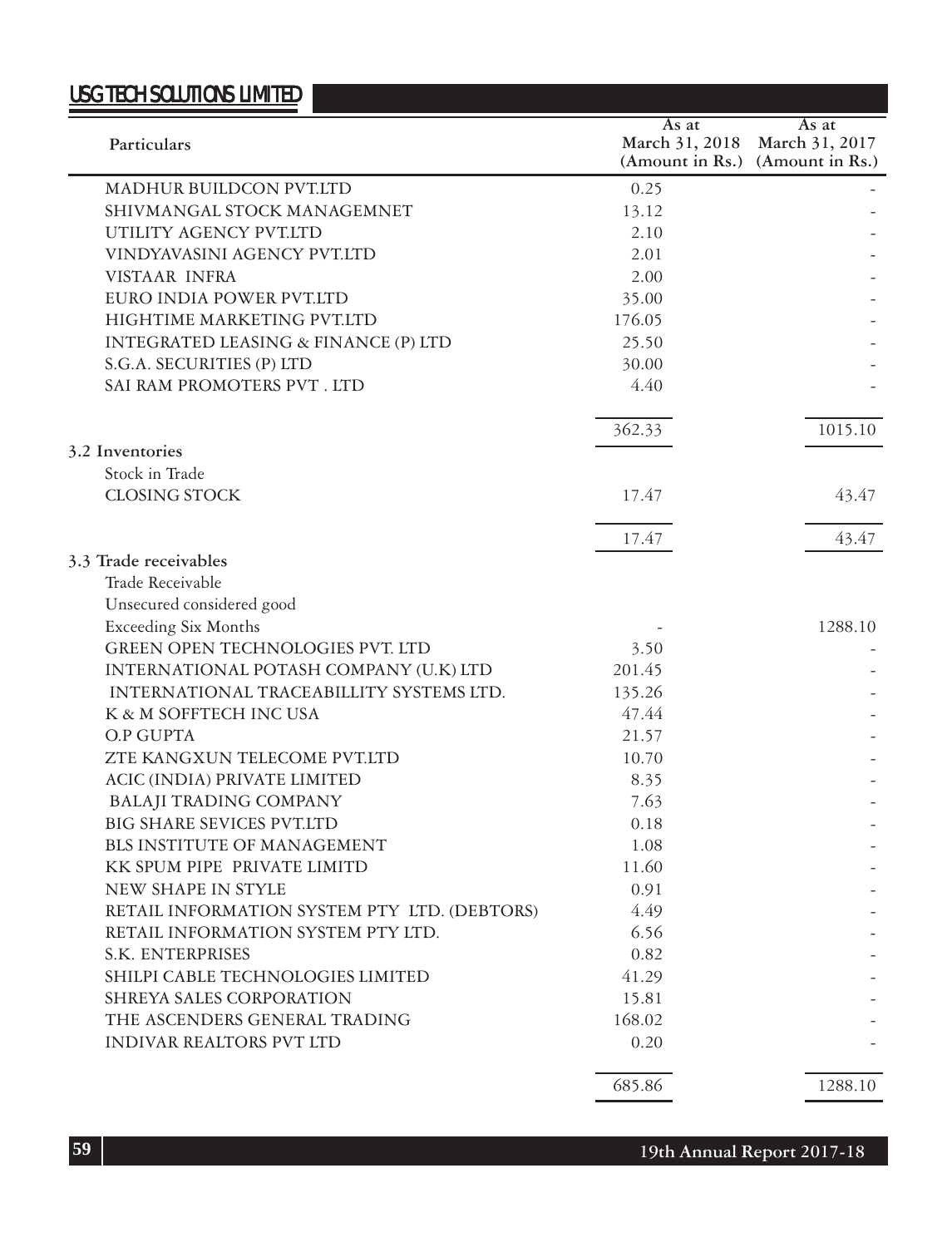|                                       | As at          | As at                           |
|---------------------------------------|----------------|---------------------------------|
| Particulars                           | March 31, 2018 | March 31, 2017                  |
|                                       |                | (Amount in Rs.) (Amount in Rs.) |
| 3.4 Cash and cash equivalents         |                |                                 |
| Cash in Hand                          | 1.14           | 0.15                            |
| <b>Balances With Banks</b>            |                |                                 |
| <b>Balance With Scheduled Banks</b>   |                | 12.59                           |
| Current Account                       |                |                                 |
| HDFC BANK A/C -1619                   | 0.14           |                                 |
| HDFC BANK A/C-3411                    | 2.77           |                                 |
| IDBI BANK A/C-0055                    | 0.15           |                                 |
| YES BANK A/C-0016                     | 0.01           |                                 |
|                                       |                |                                 |
| Deposit Account                       |                |                                 |
| FDR 4021                              | 0.58           |                                 |
| SWEEP IN FD 1329                      | 85.00          |                                 |
| SWEEP-IN- FD-NO-0048                  | 1.62           |                                 |
| Others                                | 91.41          | 12.74                           |
|                                       |                |                                 |
| DEFERRED TAX LIABILITIES(NET)         |                |                                 |
| DTA\DTL on DIFFERENCE IN DEPRECIATION |                |                                 |
| AS PER BOOKS AND INCOME               |                | 4.57                            |
|                                       |                |                                 |
|                                       |                | 4.57                            |
| 3.5 Other current assets              |                |                                 |
| Advance Tax & TDS                     |                | 61.00                           |
| <b>SERVICE TAX</b>                    |                | 11.20                           |
|                                       |                |                                 |
| VAT REFUND                            |                | 2.04                            |
| OTHER RECEIVABLES                     |                | 19.69                           |
| <b>INTEREST RECEIVABLES</b>           |                | 47.68                           |
| SHARE APPLICATON MONEY PAID           |                | 270.96                          |
|                                       |                | 412.57                          |
| 3.6 Revenue from operations           |                |                                 |
| Sale of Services                      |                |                                 |
| INCOME FROM SOFTWARE DEVLOPMENTS      | 7.26           | 42.42                           |
|                                       |                |                                 |
|                                       | 7.26           | 42.42                           |
| 3.7 Other income                      |                |                                 |
| Interest                              |                | 96.11                           |
| INCOME OF INCOME TAX REFUND           | 0.73           |                                 |
| INTEREST ON SWEEP IN FD               | 0.29           |                                 |
| INTEREST INCOME ON UNSECURED LOAN     | 66.43          |                                 |
| PROFIT FROM NISKARSH PROPERTIES       | 50.00          |                                 |
|                                       | 117.45         | 96.11                           |
|                                       |                |                                 |

**19th Annual Report 2017-18**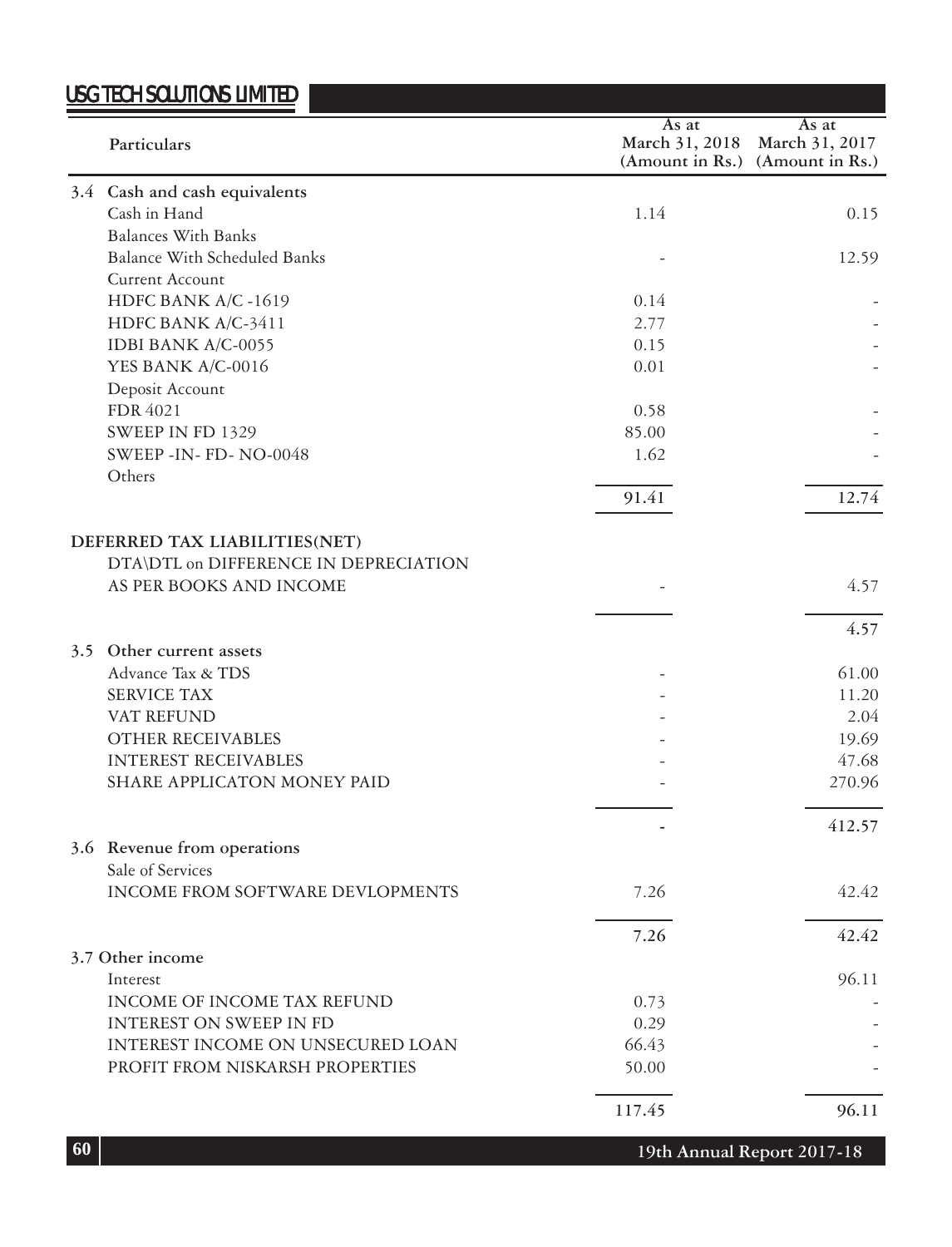|                  | <u>USG TECH SOLUTIONS LIMITED</u>                                                            |                                            |                                            |
|------------------|----------------------------------------------------------------------------------------------|--------------------------------------------|--------------------------------------------|
|                  | Particulars                                                                                  | As at<br>March 31, 2018<br>(Amount in Rs.) | As at<br>March 31, 2017<br>(Amount in Rs.) |
|                  | 3.8 Changes in inventories of finished goods, work-in-progress and Stock-in-Trade<br>Opening |                                            |                                            |
|                  |                                                                                              | 43.47                                      | 62.10                                      |
|                  | Closing                                                                                      |                                            |                                            |
|                  |                                                                                              | 17.47                                      | 18.63                                      |
|                  | Increase/Decrease                                                                            |                                            |                                            |
|                  |                                                                                              | 26.00                                      | 43.47                                      |
|                  | Details of Changes in Inventory<br>Stock in Trade                                            |                                            |                                            |
|                  | STOCK IN TRADE                                                                               | 26.00                                      | 18.63                                      |
|                  |                                                                                              | 26.00                                      | 18.63                                      |
| 3.9 <sup>2</sup> | Employee benefits expense                                                                    |                                            |                                            |
|                  | Salary, Wages & Bonus                                                                        |                                            |                                            |
|                  | STAFF WELFARE                                                                                | 0.30                                       | 0.06                                       |
|                  | <b>STAFF SALARY</b>                                                                          | 11.14<br>11.44                             | 13.81                                      |
|                  | 4.0 Finance costs                                                                            |                                            | 13.87                                      |
|                  | <b>Interest Expenses</b>                                                                     |                                            |                                            |
|                  | <b>Interest Expenses</b>                                                                     |                                            |                                            |
|                  | <b>INTEREST ON LOAN</b>                                                                      | 0.20                                       |                                            |
|                  | <b>Bank Charges</b>                                                                          |                                            |                                            |
|                  | <b>BANK CHARGES</b>                                                                          | 0.02                                       |                                            |
|                  | Other Interest Charges                                                                       |                                            | 21.15                                      |
|                  | <b>INTEREST ON TDS</b>                                                                       | 0.11<br>0.33                               | 21.15                                      |
| 4.1              | Depreciation and amortisation expense                                                        |                                            |                                            |
|                  |                                                                                              | 0.00                                       | 0.00                                       |
|                  | 4.2 Other expenses                                                                           |                                            |                                            |
|                  | Administrative and General Expenses                                                          |                                            |                                            |
|                  | Telephone Postage                                                                            |                                            |                                            |
|                  | POSTAGE & COURIER                                                                            | 0.19                                       |                                            |
|                  | TELEPHONE & COMMUNICATION EXPENSES<br>Printing Stationery                                    | 0.31                                       | 0.88                                       |
|                  | PRINTING & STATIONERY                                                                        | 0.30                                       | 0.25                                       |
|                  | Auditors Remuneration                                                                        |                                            |                                            |
|                  | <b>Audit Fees</b>                                                                            | 0.25                                       | 0.28                                       |
|                  | <b>INTERNAL AUDIT FEE</b>                                                                    | 0.25                                       | 0.24                                       |
|                  | <b>LEGAL FEES</b>                                                                            | 0.75                                       |                                            |
|                  | <b>AUDIT FEE</b>                                                                             | 0.34                                       |                                            |
|                  | <b>Directors Sitting Fees</b><br>DIRECTOR REMUNERATION                                       | 14.77                                      | 18.00                                      |
|                  | Repairs Maintenance Expenses                                                                 |                                            |                                            |
|                  | REPAIR, RUNNING & MAINTENANCE                                                                | 0.87                                       | 0.76                                       |
|                  |                                                                                              |                                            |                                            |

**19th Annual Report 2017-18**

the company's company's company's com-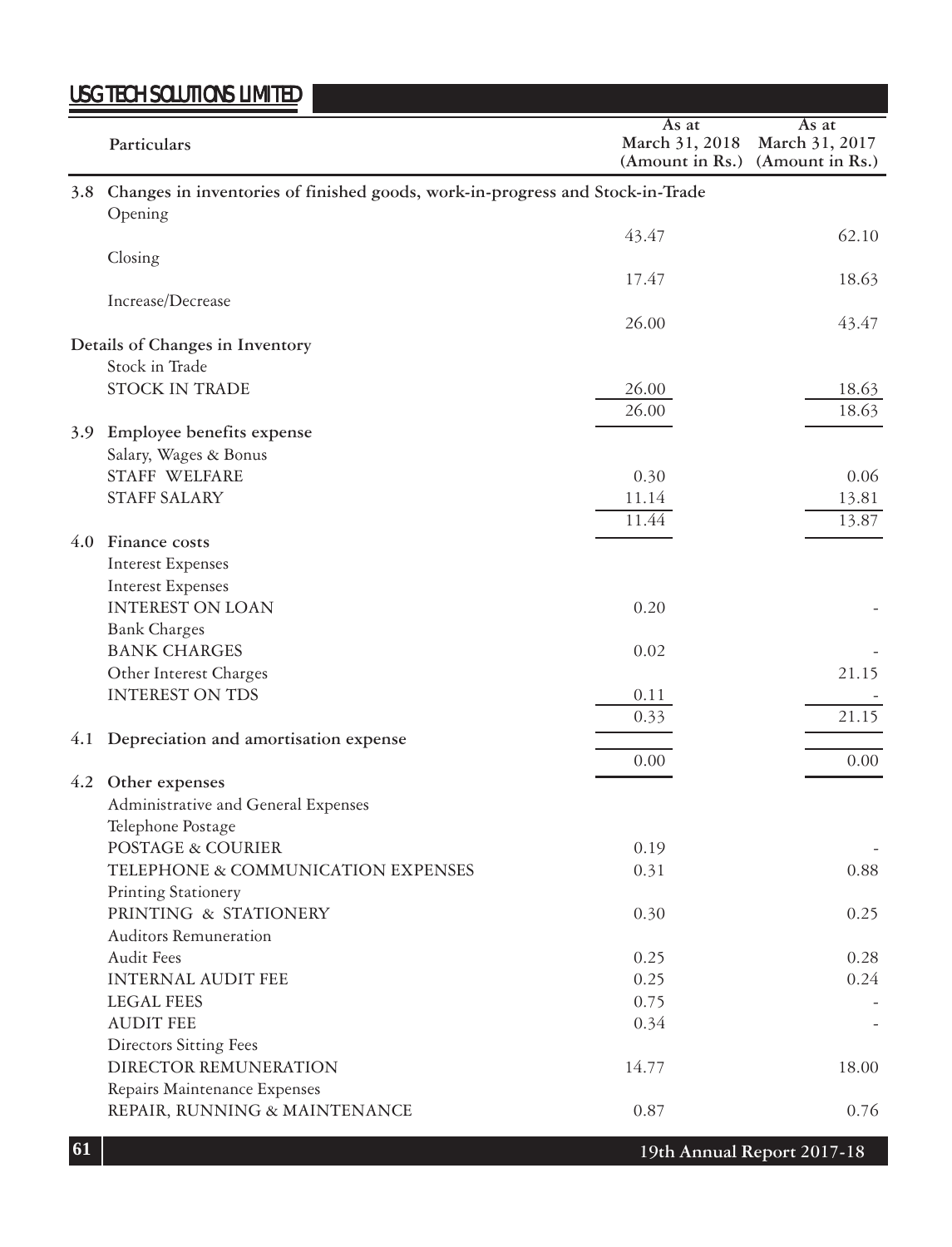|     | Particulars                           | As at  | As at<br>March 31, 2018 March 31, 2017 |
|-----|---------------------------------------|--------|----------------------------------------|
|     |                                       |        | (Amount in Rs.) (Amount in Rs.)        |
|     |                                       |        |                                        |
|     | Legal and Professional Charges        |        |                                        |
|     | PROFESSIONAL FEE                      | 4.17   | 7.51                                   |
|     | Other Expenses                        |        | 4.80                                   |
|     | <b>BUSINESS PROMOTION</b>             | 0.24   | 1.69                                   |
|     | <b>INTERNET CHARGES</b>               | 0.09   | 0.05                                   |
|     | <b>MISC. EXPENSES</b>                 | 0.08   | 0.04                                   |
|     | <b>OFFICE EXPENSES</b>                | 0.55   |                                        |
|     | <b>OFFICE PREMISES EXP.</b>           | 2.37   |                                        |
|     | <b>SEBI PENALTIES</b>                 | 1.00   |                                        |
|     | WINDOWS SERVER HOSTING                | 0.15   |                                        |
|     | COSTODIAN, CORPORATE AND LISTING FEES | 4.88   |                                        |
|     | ROC AND OTHER FILING FEES             | 0.26   |                                        |
|     | TOUR & TRAVEL EXP.                    | 0.72   | 5.05                                   |
|     | PRIOR PERIOD EXPENSES                 | 0.66   |                                        |
|     | <b>BAD DEBTS WRITTEN OFF</b>          | 0.94   |                                        |
|     | PRELIMINARY EXPENSES WRITTEN OFF      | 1.78   | 1.77                                   |
|     | COMPUTER REPAIR & MAINTANANCE         | 0.48   | 1.50                                   |
|     | <b>CONVEYANCE</b>                     | 0.11   | 1.53                                   |
|     |                                       | 36.51  | 44.35                                  |
|     | 4.3 Prior Period items                |        |                                        |
|     | Prior Period Income                   |        |                                        |
|     | PRIOR PERIOD INCOME                   | 0.15   |                                        |
|     | Prior Period Expenses                 |        |                                        |
|     | INTEREST RECEIVABLE (MONEY MISHRA)    | (4.91) |                                        |
|     | TAX PAYABLE AY 17-18 PAST PERIOD      | (0.87) |                                        |
|     |                                       | (5.63) |                                        |
| 4.4 | Tax expense                           |        |                                        |
|     | Deferred tax                          | 0.07   | (1.06)                                 |
|     |                                       | 0.07   | $-1.06$                                |
|     |                                       |        |                                        |

#### For USG Tech Solutions Limited

For Ravinder Gupta and Associates Chartered Accountants FRN : 0009102N

| $SD/-$                         | $SD/-$          | $SD/-$              | $SD/-$            | $SD/-$         |
|--------------------------------|-----------------|---------------------|-------------------|----------------|
|                                |                 |                     |                   |                |
| Servesh Gupta                  | Ashima Gupta    | Jagpreet Kaur       | Manish Kumar      | Ravinder Kumar |
| (Managing Director)            | (Director)      | (Company Secretary) | (Chief Financial) | Gupta          |
| (DIN: 01451093)                | (DIN: 07795866) | M: A41778           | Officer)          | (Proprietor)   |
| Date: 30.05.2018, Place: Delhi |                 |                     | AOGPK1199G        | M. NO.: 087726 |

**19th Annual Report 2017-18**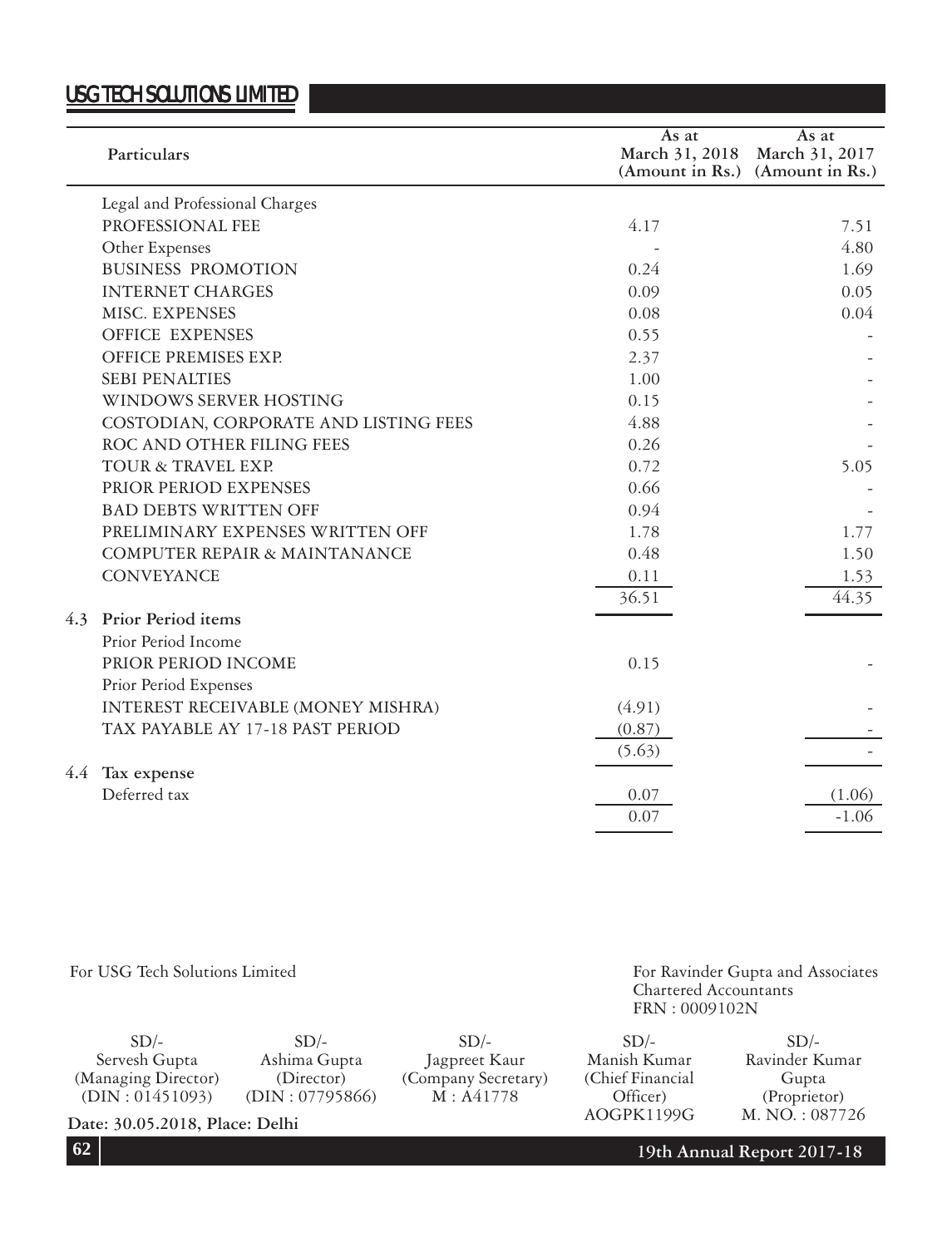#### **CASH FLOW STATEMENT FOR THE YEAR ENDED 31ST MARCH 2018 Particulars As at March 31, 2018 As at March 31, 2017 A CASH FLOW FROM OPERATING ACTVITIES** Net profit before tax as per Profit and Loss Account 24.98 40.19 Adjustments for :- Finance cost 21.16 0.21 Preliminary Expenses Written Off 1.78 1.78 1.78 Interest Income (94.13) (66.72) Other Non-operating Receipts 0.00 (50.72) Depreciation and Amortization Expenses 21.31 4.85 (49.88) (110.60) Operating Profit before Working Capital Changes (24.90) (70.41) Adjustment for :- Change in Trade and Other Payables (5.69) (8.87)<br>Increase in Inventories (8.97) (8.87) Increase in Inventories 18.63 26.00<br>
Increase in Short term provisions 3.05 3.05 (0.27) Increase in Short term provisions 3.05 (0.27)<br>Change in Trade and Other Receivables (23.78) (23.78) 17.90 Change in Trade and Other Receivables (7.79) 34.76 Cash Generated from Operations (32.69) (35.65) Adjustment for :- Provision for Income Tax (7.72) (10.35) Provision for Deferred Tax Libilities 1.06 (0.01) **Net Cash Generated from Operating Activities** (39.35) (46.01) **B CASH FLOW FROM INVESTING ACTIVITIES** Purchases/Sale of Fixed Assets 8.58 (0.16)<br>
Purchases of Non-current Investment (486.32) 2.62 Purchases of Non-current Investment (486.32) 2.62<br>
Payment of Loan (2.74) (5.46) Payment of Loan  $(2.74)$ Movement in Loans & Advances and other Assets  $412.49$  (22.99) **Net Cash Received from Investing Activities (67.99) (25.99) C CASH FLOW FROM FINANCING ACTIVITIES** Proceeds from Issue of Share Capital (126.46)<br>Proceeds from Long Term Borrowings (126.46) (53.78) Proceeds from Long Term Borrowings (126.46) (53.78)<br>
Finance cost (0.21) (0.21) Finance cost  $(21.16)$   $(0.21)$ Interest Income 94.13 66.72 Other Non-operating Receipts 50.73 Increase in Deferred Tax Liabilities (1.06) (1.06) (54.55) 0.01 Net Cash Received from Financing Activities (54.55) 63.47 D Net Increase/Decrease in Cash and Cash Equivalent (161.90) (8.53) Add : Opening Balance of Cash and Cash Equivalent 174.64 12.74 **Closing Balance of Cash and Equivalent Cash 12.74** 12.74 4.21 For Ravinder Gupta and Associates Chartered Accountants FRN : 0009102N For USG Tech Solutions Limited  $SD/-$ Servesh Gupta (Managing Director) (DIN : 01451093)  $SD/-$ Ashima Gupta (Director) (DIN : 07795866)  $SD/-$ Jagpreet Kaur (Company Secretary) M : A41778  $SD/-$ Manish Kumar (Chief Financial Officer)  $SD/-$ Ravinder Kumar Gupta (Proprietor)

**Date: 30.05.2018, Place: Delhi AOGPK1199G M. NO.: 087726** 

AOGPK1199G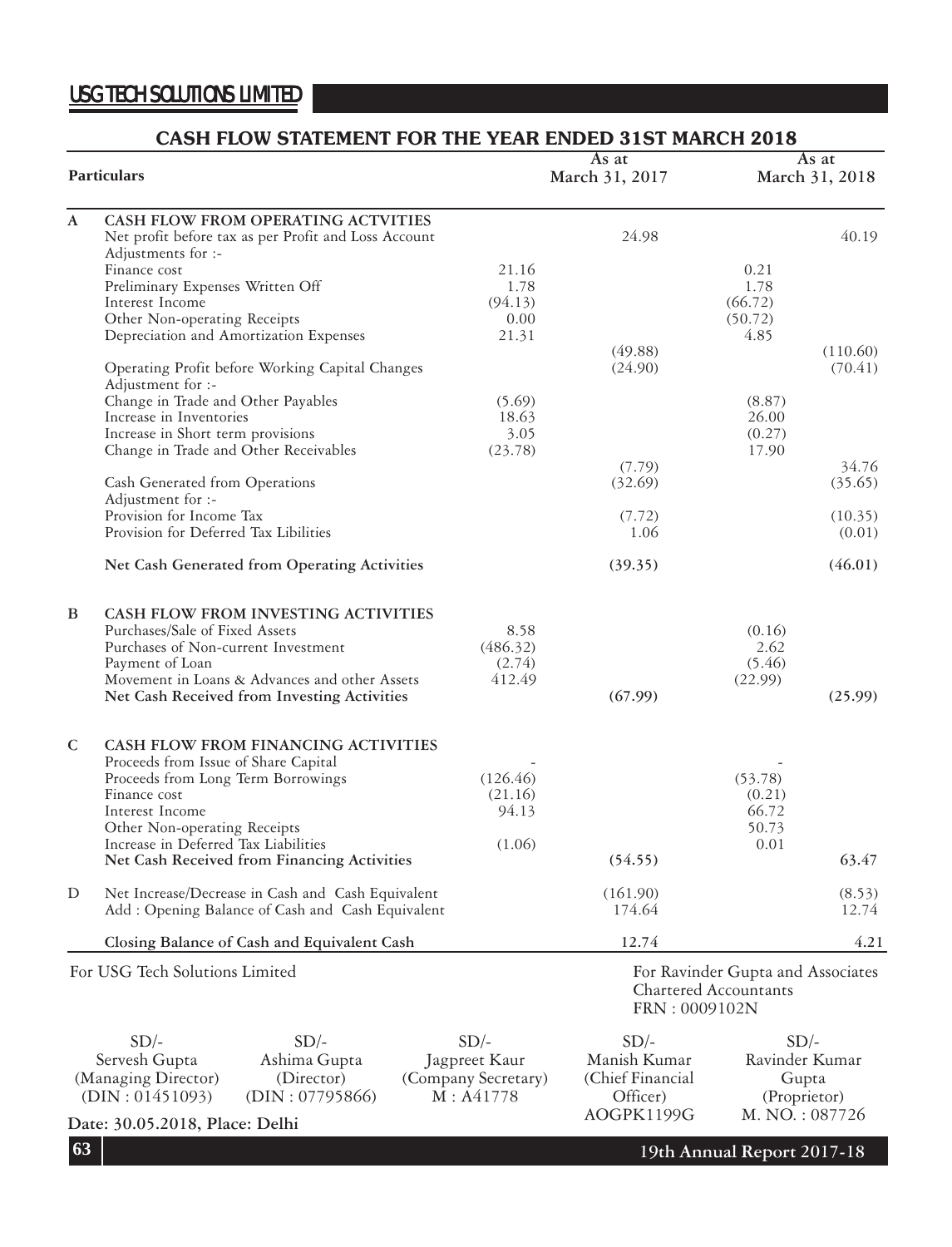|            | Particulars                                                            |                                               |                                                   | As at<br>March 31, 2018<br>(Amount in Rs.)                 | As at<br>March 31, 2017<br>(Amount in Rs.)                |  |
|------------|------------------------------------------------------------------------|-----------------------------------------------|---------------------------------------------------|------------------------------------------------------------|-----------------------------------------------------------|--|
|            |                                                                        |                                               | Consolidated Balance Sheet as at 31st March 2018  |                                                            |                                                           |  |
| Ι.<br>(1)  | EQUITY AND LIABILITIES<br>Shareholders' Funds<br>Share Capital<br>(a)  |                                               |                                                   | 7968.46                                                    | 7,924.93                                                  |  |
|            | Reserves & Surplus<br>(b)<br>Security Premium<br>(c)                   |                                               |                                                   | (3,094.29)<br>103.9                                        | (3, 147.59)<br>103.90                                     |  |
| (2)        | Non Current Liabilities                                                |                                               |                                                   |                                                            |                                                           |  |
|            | Long term borrowings<br>(a)<br>(b)                                     | Deferred tax liabilities (Net)                |                                                   | 126.36<br>4.58                                             | 180.13<br>5.64                                            |  |
| (3)        | <b>Current Liabilities</b>                                             |                                               |                                                   |                                                            |                                                           |  |
|            | Trade payables<br>(a)                                                  |                                               |                                                   | 12.86                                                      |                                                           |  |
|            | (b)<br>Other current liabilities                                       |                                               |                                                   | 85.05                                                      | 94.97                                                     |  |
|            | (c)                                                                    | Short-term provisions - Income Tax            |                                                   | 10.92                                                      | 0.00                                                      |  |
|            |                                                                        |                                               | <b>TOTAL</b>                                      | 5204.98                                                    | 5,174.83                                                  |  |
| II.<br>(1) | <b>ASSETS</b><br>Non-Current Assets<br><b>Fixed Assets</b><br>(a)      |                                               |                                                   |                                                            |                                                           |  |
|            | Tangible assets<br>(i)                                                 |                                               |                                                   | 19.66                                                      | 24.05                                                     |  |
|            | (ii)                                                                   | Intangible Assets under Development           |                                                   | 1694.5                                                     | 777.16                                                    |  |
|            | (b)<br>Non-Current Investment                                          |                                               |                                                   | 1537.19                                                    | 1,539.82                                                  |  |
|            | Other non-current assets<br>(c)                                        |                                               |                                                   | (723.67)                                                   | 311.44                                                    |  |
| (2)        | <b>Current Assets</b>                                                  |                                               |                                                   |                                                            |                                                           |  |
|            | Inventories<br>(a)                                                     |                                               |                                                   | 17.47                                                      | 43.47                                                     |  |
|            | Trade Receivables<br>(b)                                               |                                               |                                                   | 685.66                                                     | 703.66                                                    |  |
|            | Cash and Cash Equivalents<br>(c)                                       |                                               |                                                   | 4.66                                                       | 12.74                                                     |  |
|            | (d)                                                                    | Short-term loans and advances                 |                                                   | 1293.55                                                    | 1,300.85                                                  |  |
|            | (e)<br>Other current assets                                            |                                               |                                                   | 449.59                                                     | 498.07                                                    |  |
|            | (d)                                                                    | Long-term loans and advances                  |                                                   | 226.37                                                     |                                                           |  |
|            |                                                                        |                                               | <b>TOTAL</b>                                      | 5204.98                                                    | 5,211.26                                                  |  |
|            | Notes on Financial Statement<br><b>Significant Accounting Policies</b> |                                               |                                                   |                                                            |                                                           |  |
|            | For USG Tech Solutions Limited                                         |                                               |                                                   | Chartered Accountants<br>FRN: 0009102N                     | For Ravinder Gupta and Associates                         |  |
|            | $SD/-$                                                                 | $SD/-$                                        | $SD/-$                                            | $SD/-$                                                     | $SD/-$                                                    |  |
|            | Servesh Gupta<br>(Managing Director)<br>(DIN: 01451093)                | Ashima Gupta<br>(Director)<br>(DIN: 07795866) | Jagpreet Kaur<br>(Company Secretary)<br>M: A41778 | Manish Kumar<br>(Chief Financial<br>Officer)<br>AOGPK1199G | Ravinder Kumar<br>Gupta<br>(Proprietor)<br>M. NO.: 087726 |  |
|            | Date: 30.05.2018, Place: Delhi                                         |                                               |                                                   |                                                            |                                                           |  |

**64**

**19th Annual Report 2017-18**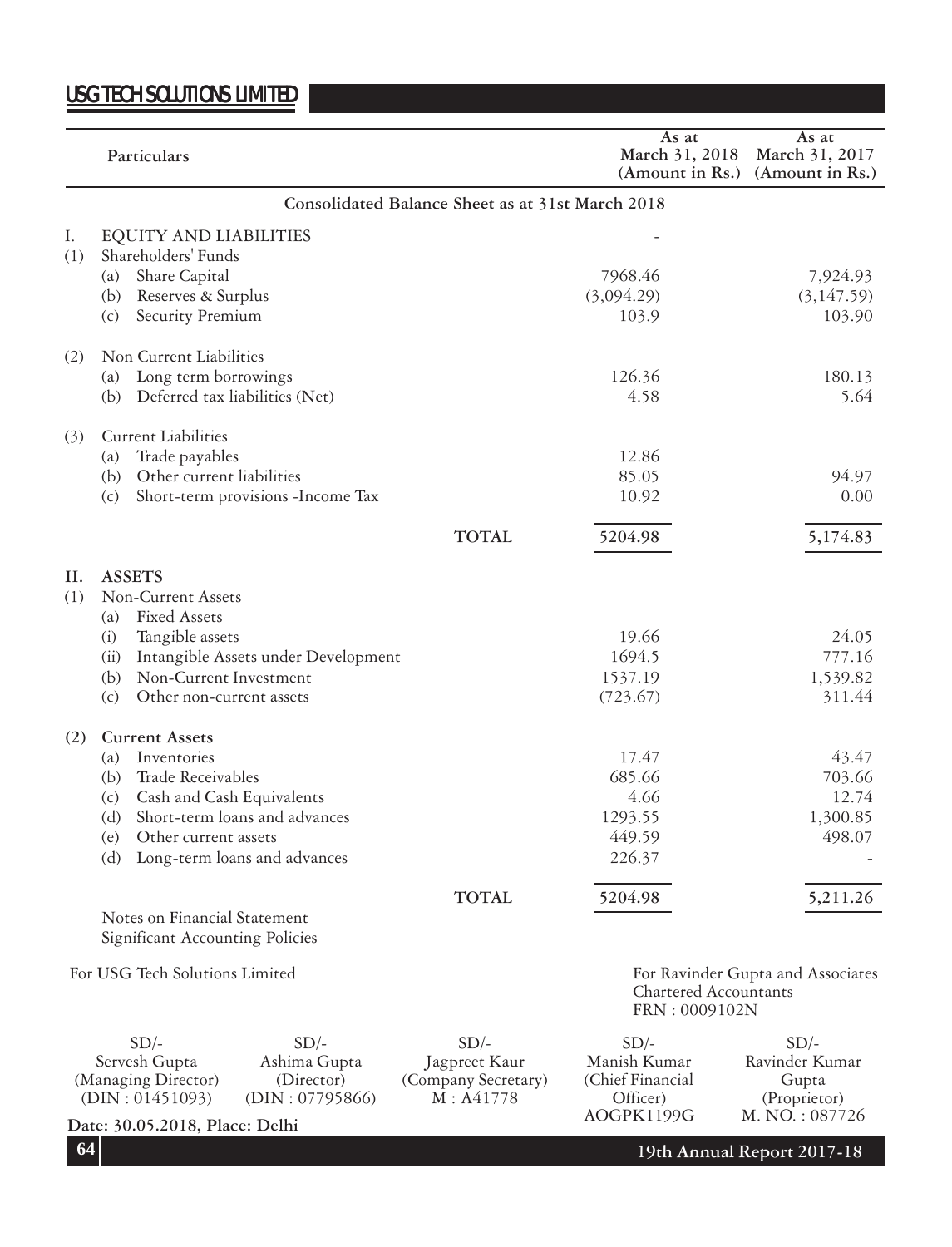|          | Particulars                                                    | As at<br>March 31, 2018<br>(Amount in Rs.) | As at<br>March 31, 2017<br>(Amount in Rs.) |
|----------|----------------------------------------------------------------|--------------------------------------------|--------------------------------------------|
|          | Consolidated Balance Sheet as at 31st March 2018 (Part-II)     |                                            |                                            |
| Ι        | Revenue from Operations                                        | 133.44                                     | 174.75                                     |
| $\rm II$ | Other Income                                                   | 139.73                                     | 96.59                                      |
| Ш        | Total Revenue [I+II]                                           | 273.17                                     | 271.34                                     |
| IV       | Expenses                                                       |                                            |                                            |
|          | Purchases & Development                                        | 36.23                                      | 7.36                                       |
|          | Changes in inventories of finished goods                       | 26.00                                      | 18.63                                      |
|          | <b>Employee Benefits Expenses</b>                              | 56.42                                      | 77.85                                      |
|          | <b>Finance Costs</b>                                           | 0.29                                       | 21.16                                      |
|          | Depreciation and amortization expenses                         | 7.63                                       | 16.28                                      |
|          | Other Expenses                                                 | 66.25                                      | 24.58                                      |
|          | Total Expenses                                                 | 192.82                                     | 165.87                                     |
| V        | Profit before exceptional and                                  |                                            |                                            |
|          | extraordinary items and tax (III-IV)                           | 80.35                                      | 105.47                                     |
| VI       | Exceptional items                                              | 6.29                                       | (7.53)                                     |
|          | VII Profit before extraordinary items and tax                  |                                            |                                            |
| $(V-VI)$ |                                                                | 74.06                                      | 113.00                                     |
|          | VIII Extraordinary items                                       | 0.0                                        | 0.0                                        |
| IX       | Profit before Tax (VII-VIII)                                   | 74.06                                      | 113.00                                     |
| X        | Tax expenses:                                                  | 10.28                                      | 35.00                                      |
|          | $(1)$ Current tax                                              | 10.28                                      | 35.00                                      |
|          | (2) Deferred tax                                               | $\overline{0}$                             | (1.06)                                     |
| ΧI       | Profit for the period from continuing operations (IX-X)        | 63.78                                      | 79.06                                      |
|          | XII Profit from discontinuing period                           |                                            |                                            |
|          | XIII Tax expenses of discontinuing operations                  |                                            |                                            |
|          | XIV Profit from Discontinuing operation (after tax) (XII-XIII) |                                            |                                            |
|          | XV Profit for the period (XI+XIV)                              | 63.78                                      | 79.06                                      |
|          | XVI Earning per Equity share:                                  |                                            |                                            |
|          | $(1)$ Basic                                                    |                                            |                                            |
|          | (2) Diluted                                                    |                                            |                                            |
|          | Notes on Financial Statement                                   |                                            |                                            |

Significant Accounting Policies

For USG Tech Solutions Limited

For Ravinder Gupta and Associates Chartered Accountants FRN : 0009102N

 $SD/-$ Servesh Gupta (Managing Director) (DIN : 01451093)  $SD/-$ Ashima Gupta (Director) (DIN : 07795866)  $SD/-$ Jagpreet Kaur (Company Secretary) M : A41778  $SD/-$ Manish Kumar (Chief Financial Officer) AOGPK1199G  $SD/-$ Ravinder Kumar Gupta (Proprietor)<br>M. NO.: 087726

Date: 30.05.2018, Place: Delhi

**65 19th Annual Report 2017-18**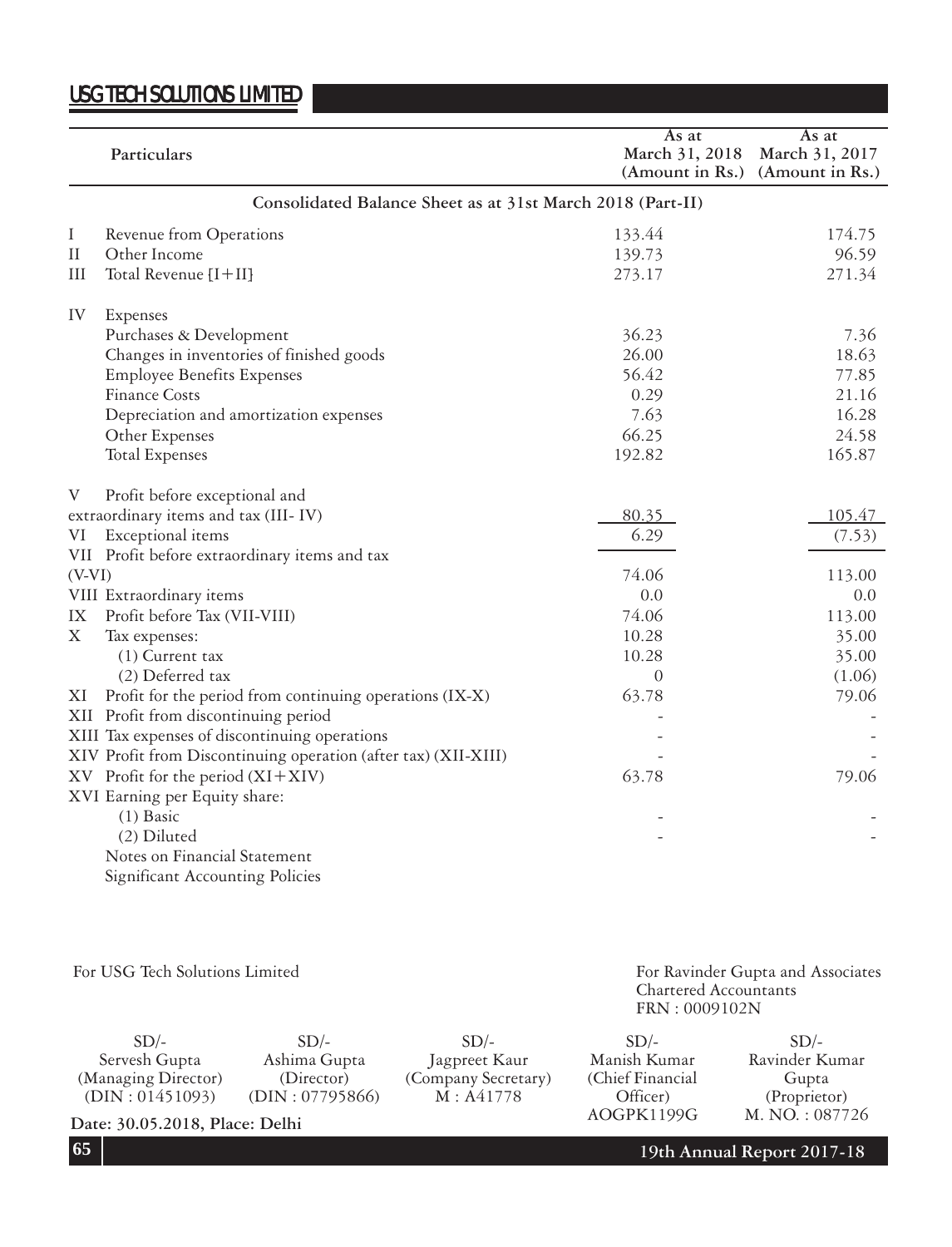### **CONSOLIDATED CASH FLOW STATEMENT AS ON 31ST MARCH 2018**

| <b>Particulars</b> |                                                                                                       |          | As at<br>March 31, 2017 | As at<br>March 31, 2018                                                     |                 |
|--------------------|-------------------------------------------------------------------------------------------------------|----------|-------------------------|-----------------------------------------------------------------------------|-----------------|
| A                  | CASH FLOW FROM OPERATING ACTVITIES                                                                    |          |                         |                                                                             |                 |
|                    | Net profit before tax as per Profit and Loss Account<br>Adjustments for :-                            |          | 24.98                   |                                                                             | 74.06           |
|                    | Finance cost                                                                                          | 21.16    |                         | 0.29                                                                        |                 |
|                    | Preliminary Expenses Written Off                                                                      | 1.78     |                         | 0.00                                                                        |                 |
|                    | Interest Income                                                                                       | (94.13)  |                         | (139.73)                                                                    |                 |
|                    | Other Non-operating Receipts                                                                          | 0.00     |                         | 0.00                                                                        |                 |
|                    | Depreciation and Amortization Expenses                                                                | 21.31    |                         | 7.63                                                                        |                 |
|                    |                                                                                                       |          | (49.88)                 |                                                                             | (131.81)        |
|                    | Operating Profit before Working Capital Changes                                                       |          | (24.90)                 |                                                                             | (57.75)         |
|                    | Adjustment for :-                                                                                     |          |                         |                                                                             |                 |
|                    | Change in Trade and Other Payables                                                                    | (5.69)   |                         | (22.78)                                                                     |                 |
|                    | Increase in Inventories                                                                               | 18.63    |                         | (26.00)                                                                     |                 |
|                    | Increase in Short term provisions                                                                     | 3.05     |                         | 18.00                                                                       |                 |
|                    | Change in Trade and Other Receivables                                                                 | (23.78)  | (7.79)                  |                                                                             | (30.78)         |
|                    | Cash Generated from Operations                                                                        |          | (32.69)                 |                                                                             | (88.53)         |
|                    | Adjustment for :-                                                                                     |          |                         |                                                                             |                 |
|                    | Provision for Income Tax                                                                              |          | (7.72)                  |                                                                             | 10.92           |
|                    | Provision for Deferred Tax Libilities                                                                 |          | 1.06                    |                                                                             | (1.06)          |
|                    | Net Cash Generated from Operating Activities                                                          |          | (39.35)                 |                                                                             | (78.67)         |
| B                  | CASH FLOW FROM INVESTING ACTIVITIES                                                                   |          |                         |                                                                             |                 |
|                    | Purchases/Sale of Fixed Assets                                                                        | 8.58     |                         | (920.58)                                                                    |                 |
|                    | Purchases of Non-current Investment                                                                   | (486.32) |                         | (2.63)                                                                      |                 |
|                    | Payment of Loan                                                                                       | (2.74)   |                         | (53.77)                                                                     |                 |
|                    | Movement in Loans & Advances and other Assets                                                         | 412.49   |                         | 864.60                                                                      |                 |
|                    | Net Cash Received from Investing Activities                                                           |          | (67.99)                 |                                                                             | (112.38)        |
| $\mathsf{C}$       | CASH FLOW FROM FINANCING ACTIVITIES                                                                   |          |                         |                                                                             |                 |
|                    | Proceeds from Issue of Share Capital                                                                  |          |                         |                                                                             |                 |
|                    | Proceeds from Long Term Borrowings                                                                    | (126.46) |                         | 43.53                                                                       |                 |
|                    | Finance cost                                                                                          | (21.16)  |                         | (0.29)                                                                      |                 |
|                    | Interest Income                                                                                       | 94.13    |                         | 139.73                                                                      |                 |
|                    | Other Non-operating Receipts                                                                          |          |                         |                                                                             |                 |
|                    | Increase in Deferred Tax Liabilities                                                                  | (1.06)   |                         |                                                                             |                 |
|                    | Net Cash Received from Financing Activities                                                           |          | (54.55)                 |                                                                             | 182.97          |
| D                  | Net Increase/Decrease in Cash and Cash Equivalent<br>Add: Opening Balance of Cash and Cash Equivalent |          | (161.90)<br>174.64      |                                                                             | (8.08)<br>12.74 |
|                    |                                                                                                       |          |                         |                                                                             |                 |
|                    | Closing Balance of Cash and Equivalent Cash                                                           |          | 12.74                   |                                                                             | 4.66            |
|                    | For USG Tech Solutions Limited                                                                        |          |                         | For Ravinder Gupta and Associates<br>Chartered Accountants<br>FRN: 0009102N |                 |

| $SD/-$                                    | $SD/-$          | $SD/-$              | $SD/-$            |
|-------------------------------------------|-----------------|---------------------|-------------------|
| Servesh Gupta                             | Ashima Gupta    | Jagpreet Kaur       | Manish Kumar      |
| (Managing Director)                       | (Director)      | (Company Secretary) | (Chief Financial) |
| (DIN: 01451093)                           | (DIN: 07795866) | M: A41778           | Officer)          |
| $D_{\text{max}}$ , 20.05.2019. DL, D.11.1 |                 |                     | AOGPK1199G        |

Date: 30.05.2018, Place: Delhi

**19th Annual Report 2017-18**

 $SD/-$ Ravinder Kumar Gupta  $(Property)$ <br>M. NO.: 087726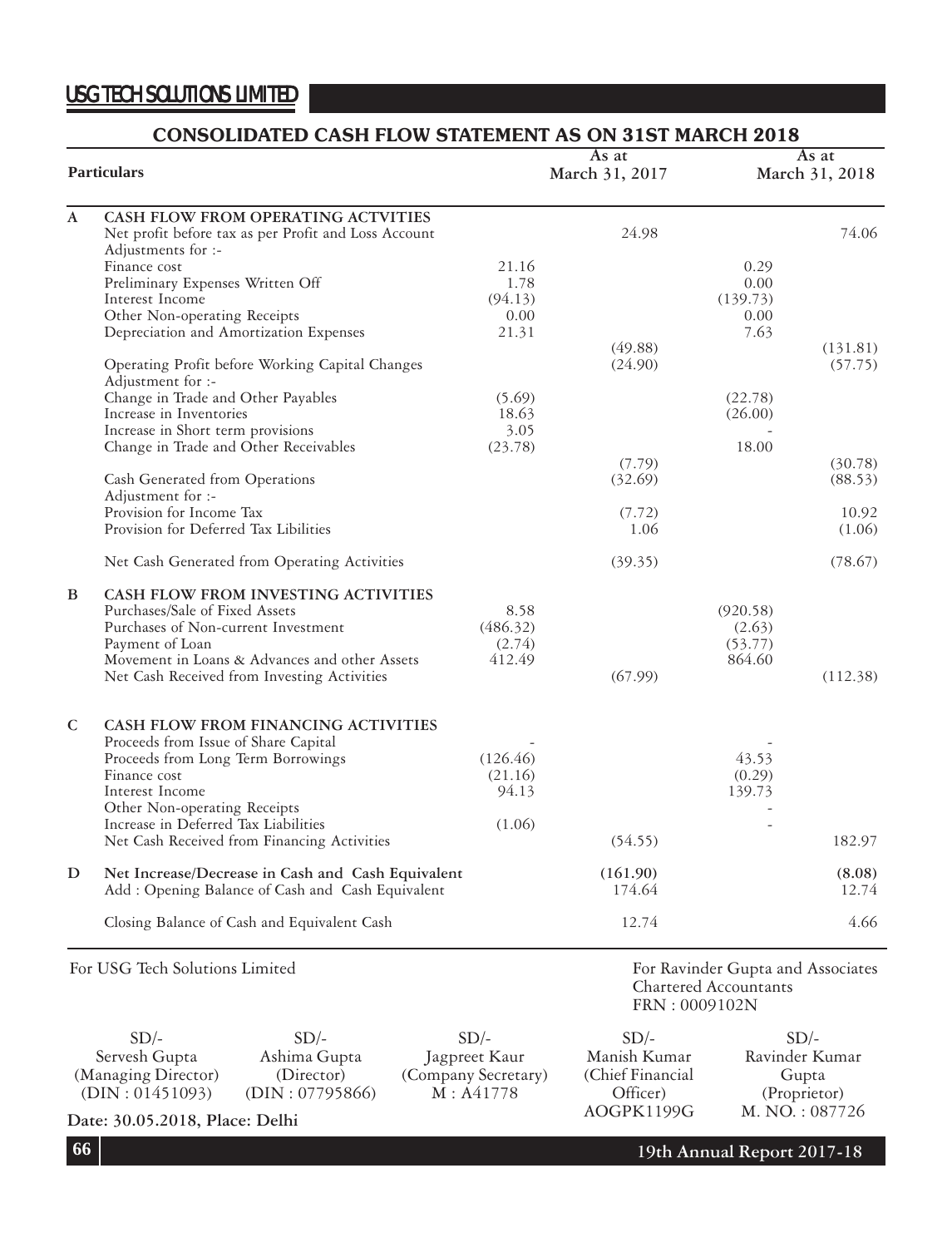### **Notes to Accounts**

**Basis of preparation:**

A. The financial statements have been prepared in accordance with Indian Accounting Standards ('Ind AS') notified under the Companies (Indian Accounting Standards) Rules, 2015 as amended by the Companies (Indian Accounting Standards) (Amendment) Rules, 2016.

B. Upto the year ended 31st March, 2016, the Company prepared its financial statements in accordance with the requirements of previous GAAP prescribed under Section 133 of the Companies Act, 2013 ('the Act') read with Rule 7 of the Companies (Accounts) Rules, 2014. These are the Company's first Ind AS financial statements. The date of transition to Ind AS is 1st April, 2015. The first-time adoption exemptions availed by the Company.

### **Use of Estimates:**

The preparation of financial statements in conformity with generally accepted accounting principles requires management to make estimates and assumptions that affect the reported amounts of assets and liabilities and disclosure of contingent liabilities at the date of the financial statements and the results of operations during the reporting period. Although these estimates are based upon management's best knowledge of current events and actions, actual results could differ from these estimates.

### **1. Tangible Fixed Assets:**

 Fixed assets are stated at cost less accumulated depreciation and impairment losses if any. Cost comprises the purchase price and directly attributable cost of bringing the asset to its working condition for its intended use. Any trade discounts and rebates are deducted in arriving at the purchase price.

 Borrowing costs relating to acquisition of tangible assets which takes substantial period of time to get ready for its intended use are also included to the extent they relate to the period till such assets are ready to be put to use. Assets under installation or under construction as at the Balance Sheet date are shown as Capital Work in Progress.

### **2. Intangible Fixed Assets:**

Intangible assets are recognized when it is probable that the future economic benefits that are attributable to the asset will flow to the enterprise and the cost of the asset can be measured reliably.

### **3. Impairment of Assets:**

 The carrying amounts of assets are reviewed at each balance sheet date if there is any indication of impairment based on internal / external factors. An impairment loss is recognized wherever the carrying amount of an asset exceeds its recoverable amount. The recoverable amount is the greater of the asset's net selling price and value in use. In assessing value in use, the estimated future cash flows are discounted to their present value using a pre-tax discount rate that reflects current market assessments of the time value of money and risks specific to the asset. Net selling price is the amount obtainable from the sale of an asset in an arm's length transaction between knowledgeable, willing parties, less the costs of disposal.

 After impairment, depreciation is provided on the revised carrying amount of the asset over its remaining useful life.

### **4. Depreciation and Amortization:**

Depreciation on tangible assets is provided as per the provisions of Part B of Schedule II of the Companies Act, 2013 based on useful life and residual value notified for accounting purposes by Electricity Regulatory Authorities.

**5. Investments:**

 Investments, which are readily realizable and intended to be held for not more than one year from the date on which such investments are made, are classified as current investments. All other investments are classified as longterm investments.

 On initial recognition, all investments are measured at cost. The cost comprises the purchase price and directly attributable acquisition charges such as brokerage, fees and duties. If an investment is acquired, or partly acquired by the issue of shares or the other securities, the acquisition cost is the fair value of securities issued. If an investment is acquired in exchange for another asset, the acquisition is determined by reference to the fair value of the asset given up or by reference to the fair value of the investment acquired, whichever is more clearly evident.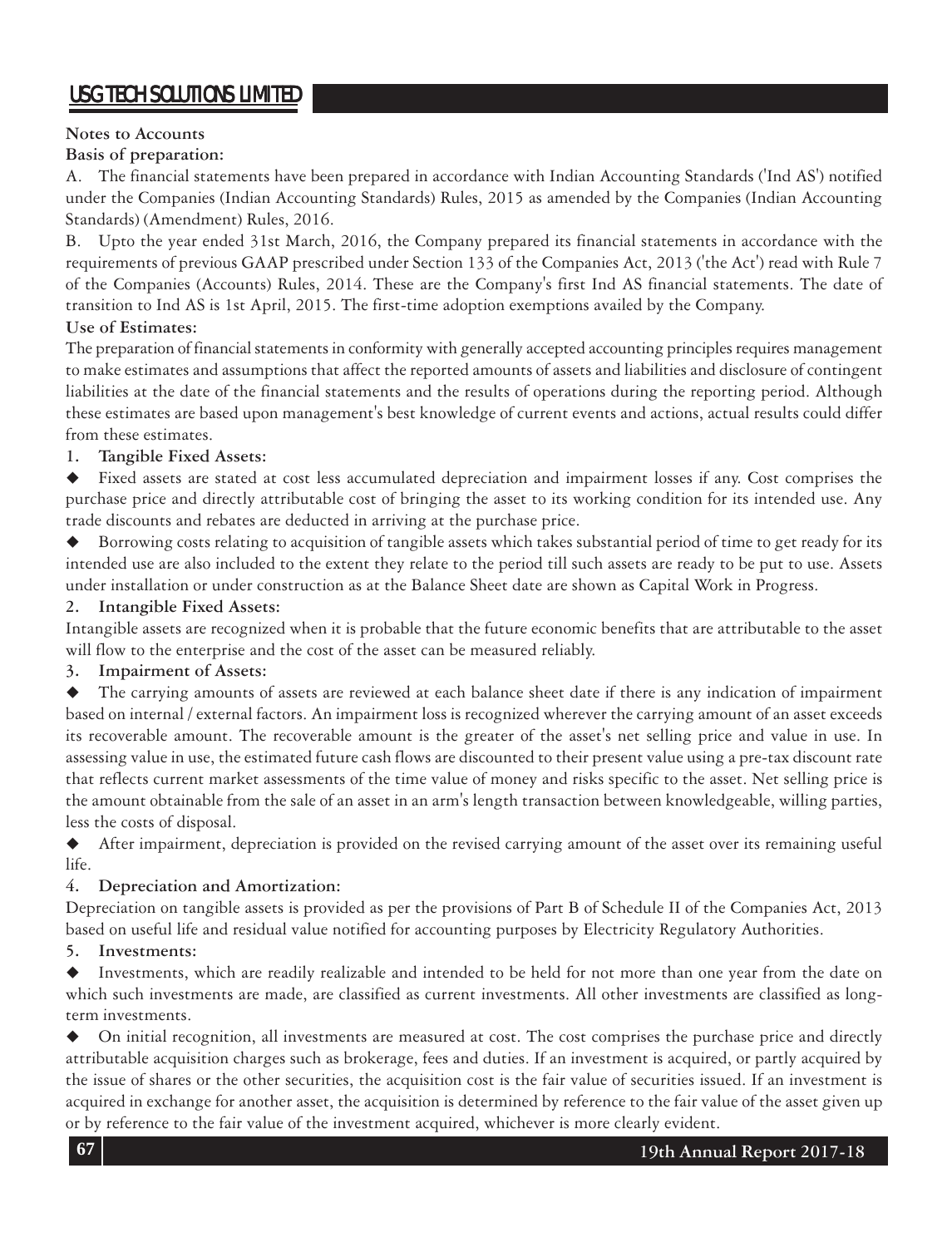Current investments are carried at the lower of cost and fair value determined on an individual investment basis. Long- term investments are carried at cost. However, provision for diminution in value is made to recognize a decline other than temporary in the value of the long term investments.

 On disposal of an investment, the difference between its carrying amount and net disposal proceeds is charged or credited to the statement of profit and loss.

### **6. Employee Benefits:**

Employee benefits include provident fund, employee state insurance scheme, gratuity fund and Compensated absences. **7. Inventories:**

Stock in trade, stores and spares are valued at the lower of the cost or net realizable value. Net realizable value is the estimated selling price in the ordinary course of business, less estimated costs of completion and estimated costs necessary to make the sale. Cost of stock in trade procured for specific projects is assigned by specific identification of individual costs of each item. Costs of stock in trade, that are interchangeable and not specific to any project is determined using the weighted average cost formula. Cost of stores and spare parts is determined using weighted average cost.

### **8. Borrowing Costs:**

Borrowing costs directly attributable to the acquisition, construction or production of an asset that necessarily takes a substantial period of time to get ready for its intended use or sale are capitalized as part of the cost of the respective asset. All other borrowing costs are expensed in the period they occur. Borrowing costs consist of interest, exchange differences arising from foreign currency borrowings to the extent they are regarded as an adjustment to the interest cost and other costs that an entity incurs in connection with the borrowing of funds.

### **9. Revenue Recognition:**

### **Revenue from Operations**

 Sale and operating income includes sale of products, services, profit from partnership firms, income from job work services, export incentives, etc.

- Sale of goods is recognized, net of returns and trade discounts, on transfer of significant risks and rewards of ownership to the buyer. Sales include excise duty but exclude sales tax and value added tax.
- Sale of services is recognized when services are rendered and related costs are incurred.
- Profit from partnership firms which are in the same line of operation is considered as operating Income.
- Revenue from job work services is recognized based on the services rendered in accordance with the terms of contracts.
- Export benefit are accounted for in the year of exports based on eligibility and when there is no Uncertainty in receiving the same.

#### **Other income**

 Interest income is recognized on time proportion basis taking into account the amount outstanding and the rate applicable.

- Dividend income is recognized when right to receive is established.
- Rent income is booked as per terms of contracts.

#### **10. Taxation:**

Tax expense comprises current and deferred tax. Current income tax expense comprises taxes on income from operations in India and in foreign jurisdictions. Income tax payable in India is determined in accordance with the provisions of the Income Tax Act, 1961 and tax expense relating to overseas operations is determined in accordance with tax laws applicable in countries where such operations are domiciled.

 Deferred tax expense or benefit is recognized on timing differences being the difference between taxable incomes and accounting income that originate in one period and are capable of reversal in one or more subsequent periods.

 Deferred tax assets and liabilities are measured using the tax rates and tax laws that have been enacted or substantively enacted by the balance sheet date. Deferred income tax relating to items recognized directly in equity is recognized in equity and not in the statement of profit and loss. Deferred tax assets and deferred tax liabilities are offset, if a legally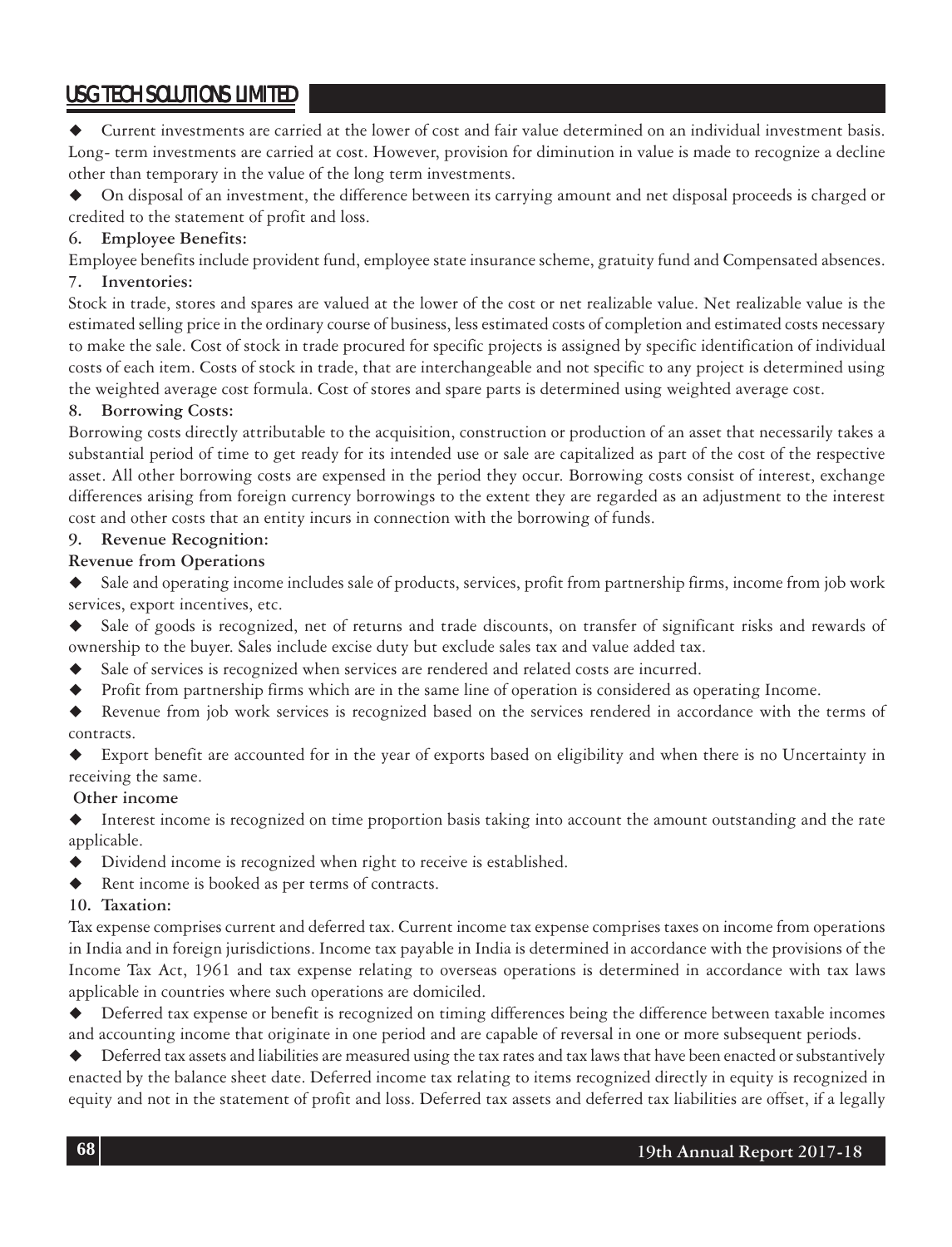enforceable right exists to set off current tax assets against current tax liabilities and the deferred tax assets and deferred tax liabilities relate to the taxes on income levied by the same governing taxation laws

 Deferred tax liabilities are recognized for all taxable timing differences. Deferred tax assets are recognized only to the extent that there is reasonable certainty that sufficient future taxable income will be available against which such deferred tax assets can be realized. In situations where the Company has unabsorbed depreciation or carry forward tax losses, all deferred tax assets are recognized only if there is virtual certainty supported by convincing evidence that they can be realized against future taxable profits. In the situations where the Company is entitled to a tax holiday under the Income realized against future taxable profits. In the situations where the Company is entitled to a tax holiday under the Income tax Act, 1961 enacted in India, no deferred tax (asset or liability) is recognized in respect of timing differences which reverse during the tax holiday period, to the extent the Company's gross total income is subject to the deduction during the tax holiday period. Deferred tax in respect of timing differences which reverse after the tax holiday period is recognized in the year in which the timing differences originate.

 At each balance sheet date the Company re-assesses recognized and unrecognized deferred tax assets. The Company writes-down the carrying amount of a deferred tax asset to the extent that it is no longer reasonably certain or virtually certain, as the case may be, that sufficient future taxable income will be available against which the deferred tax asset can be realized. Any such write-down is reversed to the extent that it becomes reasonably certain or virtually certain, as the case may be, that sufficient future taxable income will be available. The Company recognizes unrecognized deferred tax assets to the extent that it has become reasonably certain or virtually certain, as the case may be, that sufficient future taxable income will be available against which such deferred tax assets can be realized.

 Minimum Alternate Tax ('MAT') credit is recognised as an asset only when and to the extent there is convincing evidence that the Company will pay normal income-tax during the specified period. In the year in which the MAT credit becomes eligible to be recognised as an asset, the said asset is created by way of a credit to the statement of profit and loss. The Company reviews the same at each balance sheet date and writes down the carrying amount of MAT credit entitlement to the extent there is no longer convincing evidence to the effect that Company will pay normal income-tax during the specified period.

#### **11. Earnings per share:**

Basic earnings per share are calculated by dividing the net profit or loss for the period attributable to equity shareholders by the weighted average number of equity shares outstanding during the period. For the purpose of calculating diluted earnings per share, the net profit or loss for the period attributable to equity shareholders and the weighted average number of shares outstanding during the year are adjusted for the effects of all dilutive potential equity shares.

#### **12. Provisions:**

A provision is recognized when there exists a present obligation as a result of past events and it is probable that an outflow of resources embodying economic benefits will be required to settle the obligation, and a reliable estimate can be made of the amount of the obligation. Provisions are not discounted to present value and are determined based on best estimates required to settle the obligation at the reporting date. These estimates are reviewed at each reporting date and adjusted to reflect the current best estimates.

#### **13. Contingent liabilities:**

A contingent liability is a possible obligation that arises from past events whose existence will be confirmed only by the occurrence or non-occurrence of one or more uncertain future events beyond the control of the Company or a present obligation that is not recognized because it is not probable that an outflow of resources will be required to settle the obligation. A contingent liability also arises in extremely rare cases where there is a liability that cannot be recognized because it cannot be measured reliably; the Company does not recognize a contingent liability but discloses its existence in the financial statements.

#### 14. Cash and cash equivalent:

Cash and cash equivalents for the purposes of cash flow statement comprise cash at bank and in hand and short term deposits with banks with an original maturity of three months or less.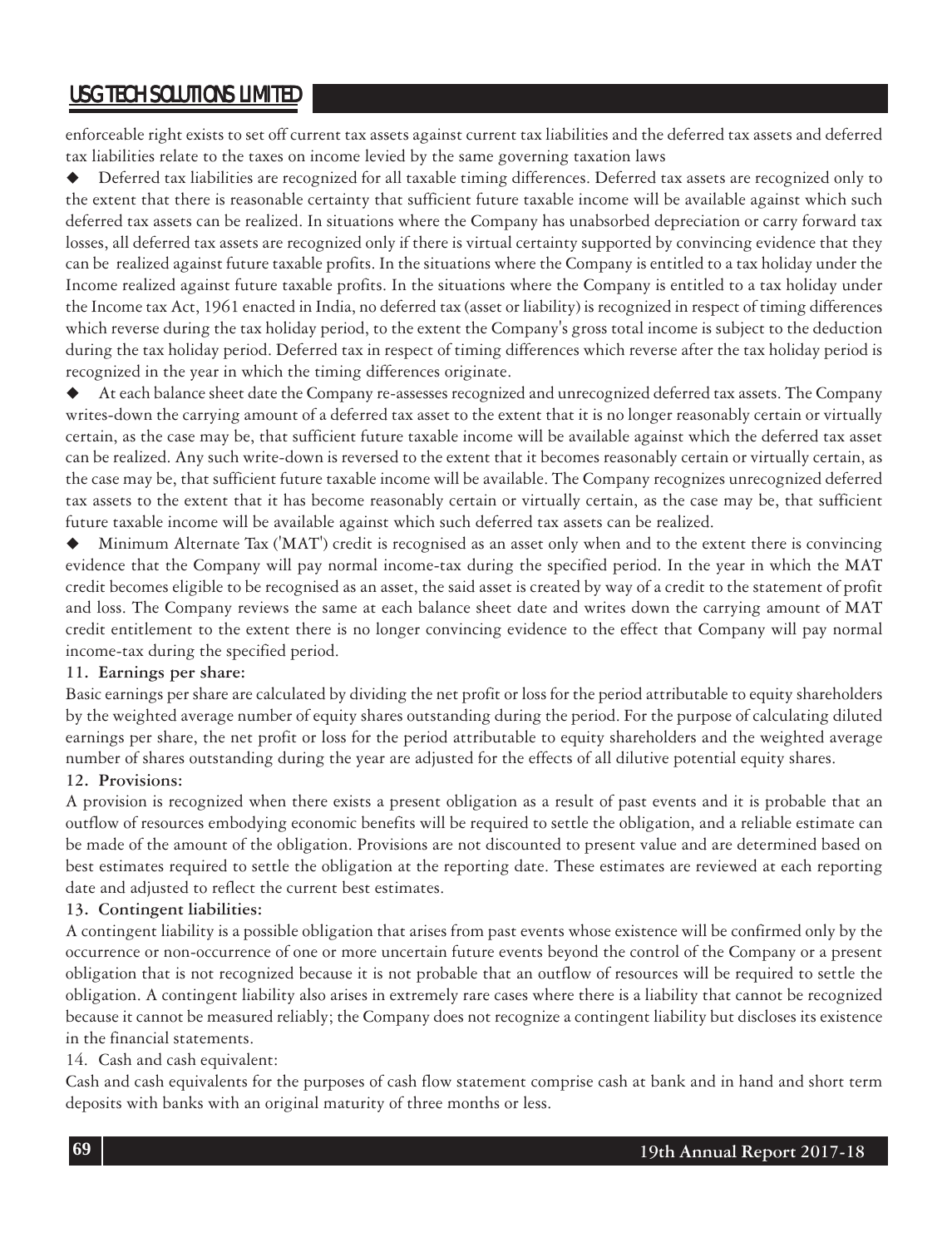### **USG TECH SOLUTIONS LIMITED**

**CIN**: L72200TG1999PLC032129

Address: Level 7 Maximus Towers Building 2A Mindspace Complex, Hi-Tech City Hyderabad, Telangana- 500081

Email: info@usgtechsolutions.com Website: www.usgtechsolutions.com

Landline: 011-23935876

# **Attendance Slip**

| Venue of the meeting | Oyster Airport Hotel, 5-12/1, Nehru Outer Ring Road,<br>Brindavan Gardens, Kishanguda, Shamshabad, Hyderabad,<br>Telangana 501218 |
|----------------------|-----------------------------------------------------------------------------------------------------------------------------------|
| Date & Time          | 28/09/2018 at 10 AM                                                                                                               |

(Please complete this attendance slip and hand it over at the entrance of the meeting venue)

| Name                  |  |
|-----------------------|--|
| Address               |  |
| ${\rm DP}\:{\rm Id}*$ |  |
| Client Id*            |  |
| Folio No.             |  |
| No. of shares held    |  |

\*Applicable for investors holding shares in Electronic form.

I certify that I am the registered shareholders/proxy for the registered shareholder of the Company.

I hereby record my presence at the Annual General Meeting of the Company held on 28th September, 2018 at 10:00 Hrs at Oyster Airport Hotel, 5-12/1, Nehru Outer Ring Road, Brindavan Gardens, Kishanguda, Shamshabad, Hyderabad, Telangana 501218\*. Applicable for shareholders holding shares in electronic form Signature of the Shareholder/Proxy/Representative\*

Note:

Electronic copy of the Annual Report for 2018 and Notice of the Annual General Meeting along with Attendance Slip and Proxy Form is being sent to all the members whose email address is registered with the Company/ Depositary Participant unless any member has requested for a hard copy of the same. Shareholders receiving electronic copy and attending the Annual General Meeting can print copy of this Attendance Slip.

Physical copy of the Annual Report for 2018 and Notice of the Annual General Meeting along with Attendance Slip and Proxy Form is sent in the permitted mode(s) to all members whose email ids are not registered with the Company or have requested for a hard copy.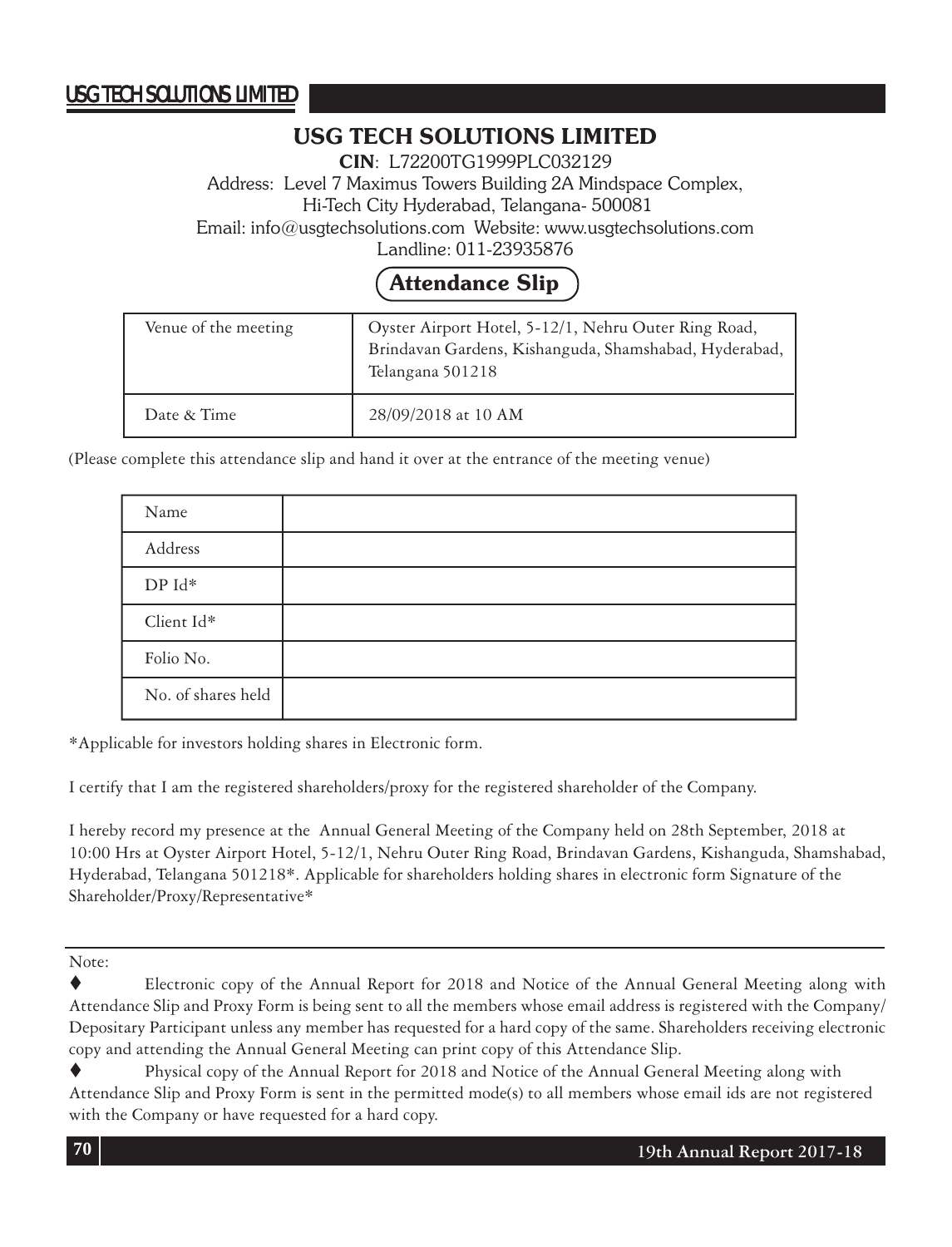### **USG TECH SOLUTIONS LIMITED**

**CIN**: L72200TG1999PLC032129 Address: Level 7 Maximus Towers Building 2A Mindspace Complex, Hi-Tech City Hyderabad, Telangana- 500081 Email: info@usgtechsolutions.com Website: www.usgtechsolutions.com Landline: 011-23935876

### **PROXY FORM**

[Pursuant to section 105(6) of the Companies Act, 2013 and rule 19(3) of the Companies (Management and Administration) Rules, 2014]

| Name               |  |
|--------------------|--|
| Address            |  |
| DP Id*             |  |
| Client Id*         |  |
| Folio No.          |  |
| No. of shares held |  |

\*Applicable for investors holding shares in Electronic form.

 $\frac{1}{2}$  /  $W_e$  being a member/members of USG Tech Solutions Limited hereby appoint the following as my/our Proxy to attend vote (for me/us and on my/our behalf at the 19th Annual General Meeting of the Company to be held on and at any adjournment thereof) in respect of such resolutions as are indicated below; 1. Mr/Mrs\_\_\_\_\_\_\_\_\_\_\_\_\_\_\_\_\_\_\_\_\_\_\_\_\_\_\_\_\_\_\_\_\_\_\_\_\_(Name & Signature of the Proxy) or failing him/her \_\_\_\_\_\_\_\_\_\_\_\_\_\_\_\_\_\_\_\_\_\_\_\_\_\_\_\_\_\_\_\_\_\_\_\_\_\_\_\_\_\_Registered address\_\_\_\_\_\_\_\_\_\_\_\_\_\_\_\_\_\_\_\_\_\_\_\_Email id Signature <u>\_\_\_\_\_\_\_\_\_\_\_\_\_\_\_\_\_\_\_\_\_\_\_\_\_\_\_\_\_\_\_\_\_</u> 2. Mr/Mrs\_\_\_\_\_\_\_\_\_\_\_\_\_\_\_\_\_\_\_\_\_\_\_\_\_\_\_\_\_\_\_\_\_\_\_\_\_(Name & Signature of the Proxy) or failing him/her \_\_\_\_\_\_\_\_\_\_\_\_\_\_\_\_\_\_\_\_\_\_\_\_\_\_\_\_\_ Registered address \_\_\_\_\_\_\_\_\_\_\_\_\_\_\_\_\_\_\_\_\_\_\_\_\_\_\_\_ Email id \_\_\_\_\_\_\_\_\_\_\_\_\_\_\_\_\_\_\_\_\_\_\_\_\_\_\_\_\_\_\_ Signature \_\_\_\_\_\_\_\_\_\_\_\_\_\_\_\_\_\_\_\_\_\_\_\_\_\_\_\_\_\_. 3. Mr/Mrs\_\_\_\_\_\_\_\_\_\_\_\_\_\_\_\_\_\_\_\_\_\_\_\_\_\_\_\_\_\_\_\_\_\_\_\_\_(Name & Signature of the Proxy) or failing him/her \_\_\_\_\_\_\_\_\_\_\_\_\_\_\_\_\_\_\_\_\_\_\_\_\_\_\_\_\_\_ Registered address \_\_\_\_\_\_\_\_\_\_\_\_\_\_\_\_\_\_\_\_\_\_\_\_\_\_\_\_ Email id  $Sigma =$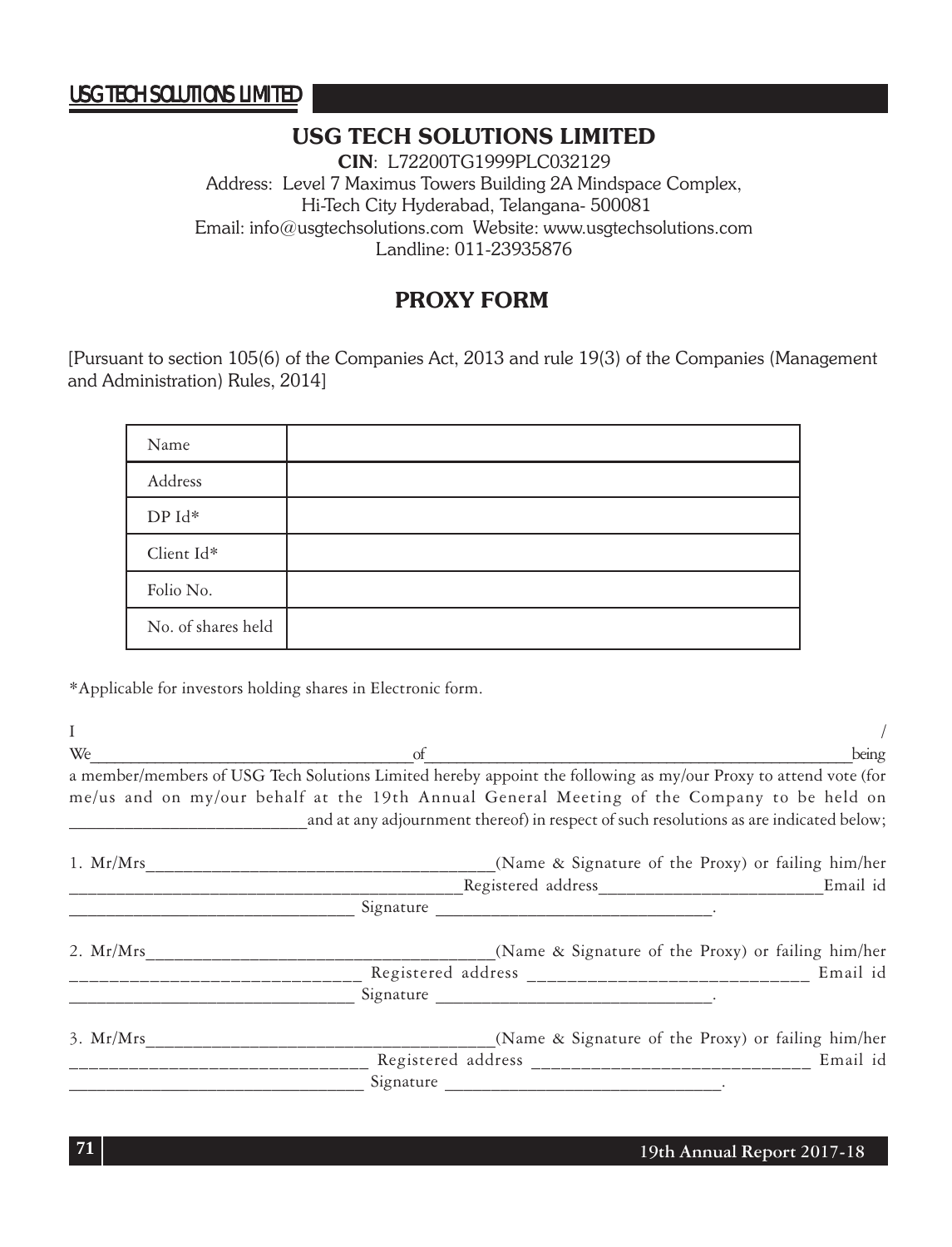## USG TECH SOLUTIONS LIMITED

\*\* I/We direct my/our Proxy to vote on the Resolutions in the manner as indicated below:

| SI.No.                  | Resolutions                                                                                                                                                             | For | Against |  |
|-------------------------|-------------------------------------------------------------------------------------------------------------------------------------------------------------------------|-----|---------|--|
| ORDINARY BUSINESS       |                                                                                                                                                                         |     |         |  |
|                         | Consider and adopt the Audited Financial Statements of the<br>Company for the financial year ended March 31, 2018, the<br>Reports of the Directors and Auditors thereon |     |         |  |
| $\mathcal{P}$           | Re- Appointment of Mrs. Ashima Gupta (DIN-07795866)<br>who retires by rotation at this meeting and being eligible,<br>offers herself for re-appointment                 |     |         |  |
| 3                       | To re-appoint statutory auditors and fix their remuneration.                                                                                                            |     |         |  |
| <b>SPECIAL BUSINESS</b> |                                                                                                                                                                         |     |         |  |
| 4<br>5.<br>6.           | Re-Appointment of Managing Director<br>Approval of Related Party Transactions<br>Approval for changing the situation of Registered Office<br>of the Company.            |     |         |  |

This is optional. Please put a tick mark (?) in the appropriate column against the resolutions indicated in the box. If a member leaves the "For" or "Against" column blank against any or all the Resolutions, the proxy will be entitled to vote in the manner he/she thinks appropriate. If a member wishes to abstain from voting on a particular resolution, he/she should write "Abstain" across the boxes against the Resolution.

Signature (s) of Member(s)

| . .                               |               |
|-----------------------------------|---------------|
| $\sqrt{2}$<br>∼                   | Affix one     |
| 3.                                | <b>Rupees</b> |
|                                   | revenue       |
| Signed this ------<br>2018<br>day | stamp         |

Notes:

- The Proxy to be effective should be deposited at the Registered office of the company not less than FORTY EIGHT HOURS before the commencement of the Meeting.
- A Proxy need not be a member of the Company.
- In the case of joint holders, the vote of the senior who tenders a vote, whether in person or by proxy, shall be accepted to the exclusion of the vote of the other joint holders. Seniority shall be determined by the order in which the names stand in the Register of Members.
- The form of Proxy confers authority to demand or join in demanding a poll.
- The submission by a member of this form of proxy will not preclude such member from attending in person and voting at the meeting.
- In case a member wishes his/her votes to be used differently, he/she should indicate the number of shares under the columns "For" or "Against" as appropriate